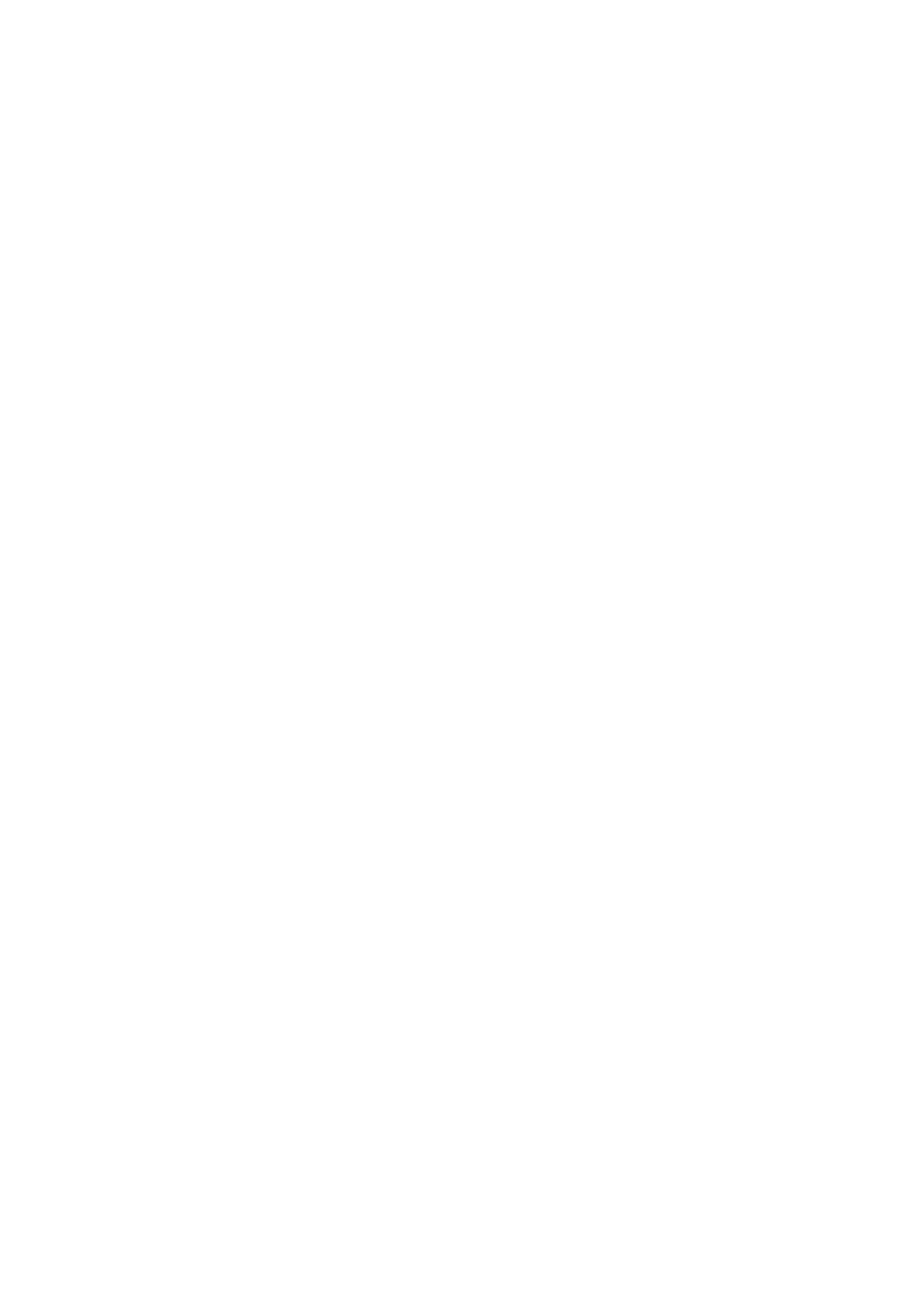# **CITY OF COCKBURN**

# **SUMMARY OF AGENDA TO BE PRESENTED TO THE ORDINARY COUNCIL MEETING TO BE HELD ON TUESDAY, 18 JULY 2000 AT 7:30 P.M.**

# **Page**

 $\equiv$ 

| 1.               |                                                 |                                                                                                                                                                 |                |  |  |  |  |
|------------------|-------------------------------------------------|-----------------------------------------------------------------------------------------------------------------------------------------------------------------|----------------|--|--|--|--|
| 2.               | APPOINTMENT OF PRESIDING MEMBER (IF REQUIRED) 1 |                                                                                                                                                                 |                |  |  |  |  |
| 3.               |                                                 |                                                                                                                                                                 |                |  |  |  |  |
| $\overline{4}$ . |                                                 | ACKNOWLEDGEMENT OF RECEIPT OF WRITTEN DECLARATIONS                                                                                                              |                |  |  |  |  |
| 5.               |                                                 |                                                                                                                                                                 |                |  |  |  |  |
| 6.               |                                                 | ACTION TAKEN ON PREVIOUS PUBLIC QUESTIONS TAKEN ON                                                                                                              |                |  |  |  |  |
| 7 <sub>1</sub>   |                                                 |                                                                                                                                                                 |                |  |  |  |  |
| 8.               |                                                 |                                                                                                                                                                 |                |  |  |  |  |
|                  | 8.1                                             | (ocm1 7 2000) - ORDINARY COUNCIL MEETING - 20/6/2000                                                                                                            | $\overline{2}$ |  |  |  |  |
| 9.               |                                                 |                                                                                                                                                                 |                |  |  |  |  |
| 10.              |                                                 |                                                                                                                                                                 |                |  |  |  |  |
| 11.              |                                                 | BUSINESS LEFT OVER FROM THE PREVIOUS MEETING (If                                                                                                                |                |  |  |  |  |
| 12.              |                                                 |                                                                                                                                                                 |                |  |  |  |  |
|                  | 12.1                                            | (ocm1_7_2000) - COMMUNITY CONSULTATION PROCESS (1034)(DMG)<br>(ATTACH)                                                                                          | 3              |  |  |  |  |
|                  | 12.2                                            | (ocm1 7 2000) - PROPOSED POLICY - CORPORATE STRATEGIC<br>PLANNING PROCESS (1034) (DMG) (ATTACH)                                                                 | $\overline{7}$ |  |  |  |  |
|                  | 12.3                                            | (ocm1 7 2000) - PROPOSED POLICY - BRIEFING SESSIONS FOR<br>ELECTORAL CANDIDATES AND ELECTED MEMBERS (1034) (DMG)<br>(ATTACH)                                    | 10             |  |  |  |  |
|                  | 12.4                                            | (ocm1 7 2000) - CITY OF COCKBURN INQUIRY - COSTS - MINISTER FOR<br>LOCAL GOVERNMENT (RWB) (1335) (ATTACH)                                                       | 15             |  |  |  |  |
|                  | 12.5                                            | (ocm1 7 2000) - SOUTHERN CROSS CLEANING SERVICES - TENDERS,<br>CLEANING SERVICES - INQUIRY INTO THE CITY OF COCKBURN -<br>COMPENSATION AND APOLOGY (RWB) (4435) | 30             |  |  |  |  |
|                  | 12.6                                            | (ocm1_7_2000) - PROPOSED POLICY - INTERNAL COMMUNICATION AND<br>INFORMATION DISSEMINATION (1034) (DMG) (ATTACH)                                                 | 33             |  |  |  |  |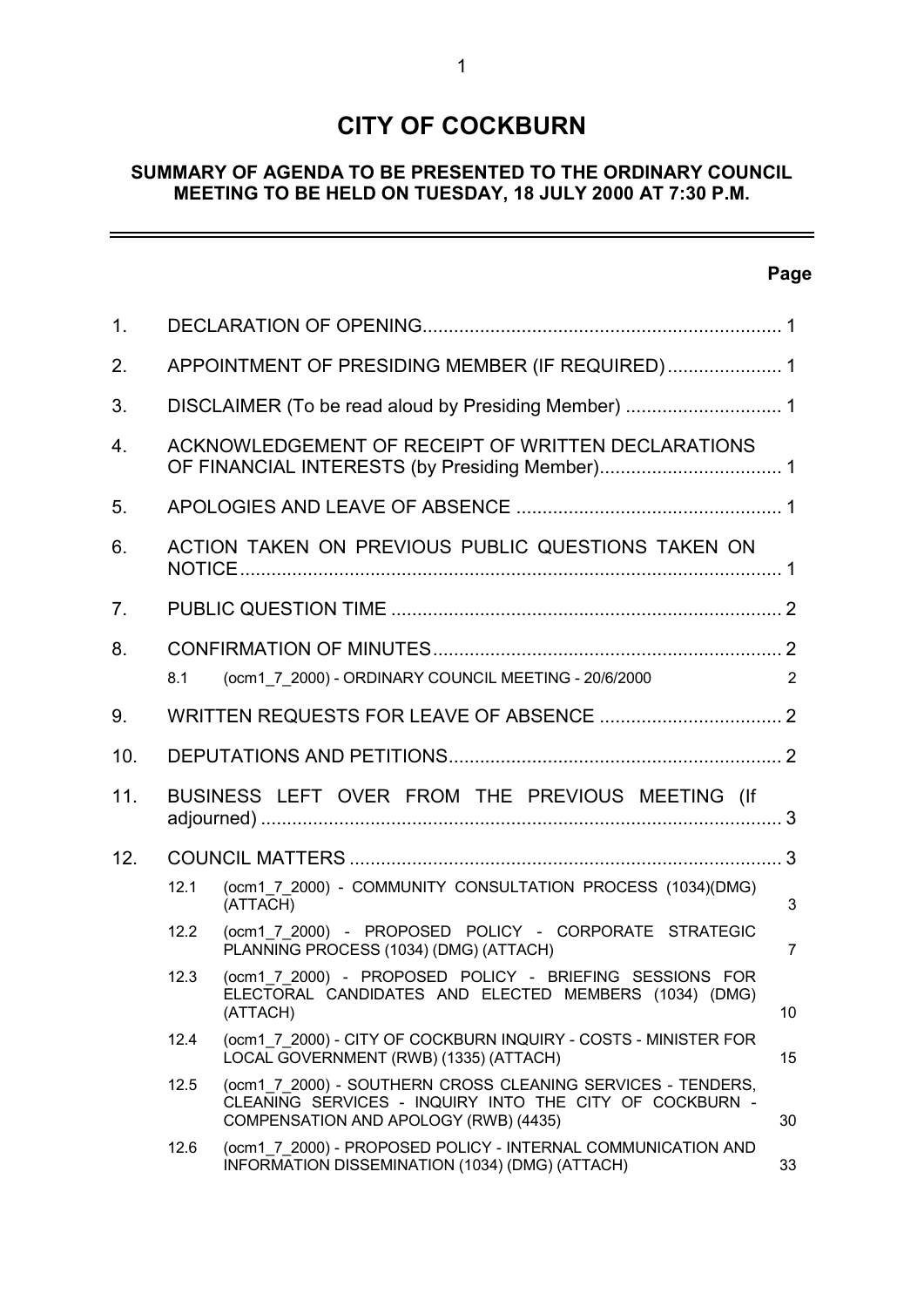|     | 12.7  | (ocm1 7 2000) - PROPOSED POLICY - RESPONSE TO ENQUIRIES FROM<br>THE STATE OMBUDSMAN (1306) (DMG) (ATTACH)                                                                                                                                                                                 | 38 |
|-----|-------|-------------------------------------------------------------------------------------------------------------------------------------------------------------------------------------------------------------------------------------------------------------------------------------------|----|
|     | 12.8  | (ocm1 7 2000) - CITY OF COCKBURN ELECTIONS 6 DECEMBER, 2000<br>(1700 (DMG)                                                                                                                                                                                                                | 39 |
|     | 12.9  | (ocm1 7 2000) - REVIEW OF WARDS<br><b>AND</b><br><b>COUNCILLOR</b><br>REPRESENTATION (1035) (DMG) (ATTACH)                                                                                                                                                                                | 40 |
| 13. |       |                                                                                                                                                                                                                                                                                           | 56 |
|     | 13.1  | (ocm1 7 2000) - PROPOSED TOWN PLANNING SCHEME NO. 3 -<br>SUBMISSIONS AND FINAL ADOPTION (9485) (SMH) (ATTACH)                                                                                                                                                                             | 56 |
|     | 13.2  | (ocm1 7 2000) - FUNDING FOR UNDERGROUND POWER IN HAMILTON<br>HILL REDEVELOPMENT AREA (9512) (SR) (ATTACH)                                                                                                                                                                                 | 61 |
|     | 13.3  | (ocm1 7 2000) - IMPLICATIONS OF SECTION 3.18(3) LOCAL<br>GOVERNMENT ACT, 1995 - INSPECTION OF SMALLGOODS<br>MANUFACTURERS AND MEAT ROOMS (1332) (6202) (WJH)                                                                                                                              | 65 |
|     | 13.4  | (ocm1 7 2000) - IMPLICATIONS OF SECTION 3.18(3) LOCAL<br>GOVERNMENT ACT, 1995: REGISTRATION AND INSPECTION OF<br>OFFENSIVE TRADES PREMISES (1332) (6500) (WJH) (ALL)                                                                                                                      | 68 |
|     | 13.5  | (ocm1 7 2000) - IMPLICATIONS OF SECTION 3.18(3) LOCAL<br>GOVERNMENT ACT, 1995: DUTIES RELATING TO THE ENVIRONMENTAL<br>PROTECTION ACT 1986 (1332) (6500) (WJH) (ALL)                                                                                                                      | 71 |
|     | 13.6  | <b>PROPOSED</b><br><b>POLE</b><br><b>AND</b><br>(ocm1 7 2000)<br><b>REPLACED</b><br>$\sim 10^{-10}$<br>TELECOMMUNICATIONS FACILITY - LOT 509 CUTLER ROAD, JANDAKOT<br>- OWNER: V & C D'AMATO - APPLICANT: THE PLANNING GROUP<br>(5515318) (MT) (EAST) (MAP 19) (ATTACH)                   | 74 |
|     | 13.7  | (ocm1 7 2000) - POLICY PD52 'RESPONSE TO CLAUSE<br>32<br>RESOLUTIONS BY THE WAPC UNDER THE METROPOLITAN REGION<br>SCHEME (9003) (SMH) (ATTACH)                                                                                                                                            | 76 |
|     | 13.8  | (ocm1_7_2000) - PROPOSED ROAD MAINTENANCE AGREEMENT - LOTS<br>2, 131, 132, 133 AND 135 ARMADALE, SOLOMON AND JANDAKOT<br>ROADS, BANJUP - OWNER: CSR LTD, CSR CONSTRUCTION AND<br>READYMIX CONCRETE (5513296) (SR) (ATTACH)                                                                | 81 |
|     | 13.9  | (ocm1 7 2000) - PROPOSED COMMERCIAL VEHICLE PARKING - LOT<br>855; 34 BERRIGAN DRIVE, SOUTH LAKE - OWNER/APPLICANT: R W<br>GREEN (5114676) (RH) (EAST) (MAP 14) (ATTACH)                                                                                                                   | 82 |
|     | 13.10 | (ocm1 7 2000) - PROPOSED MRS AMENDMENT NO. 1008/33 - SOUTH<br>FREMANTLE/HAMILTON HILL - MODIFICATION TO<br><b>PREVIOUS</b><br>RECOMMENDATION (MAY COUNCIL MEETING - MINUTE 539) - OWNER:<br>VARIOUS - APPLICANT: WESTERN AUSTRALIAN PLANNING<br>COMMISSION (9100833) (SA) (WEST) (ATTACH) | 85 |
|     | 13.11 | (ocm1_7_2000) - PUBLIC OPEN SPACE - CASH-IN-LIEU PROPOSAL FOR<br>STAGE 12 OF THOMSONS LAKE ESTATE, SUCCESS - OWNER: GOLD<br>ESTATES OF AUSTRALIA (1903) LTD (110259) (AJB/CC) (EAST) (ATTACH)                                                                                             | 88 |
|     | 13.12 | (ocm1 7 2000) - POLICY - DESIGN PRINCIPLES FOR INCORPORATING<br>NATURAL<br>MANAGEMENT AREAS INCLUDING WETLANDS<br>AND.<br>BUSHLAND IN OPEN SPACE AND/OR DRAINAGE AREAS (9003) (AJB)<br>(ATTACH)                                                                                           | 92 |
|     | 13.13 | (ocm1 7 2000) - ILLEGAL FUNCTION - LOT 9; 220 WATTLEUP ROAD,<br>WATTLEUP - OWNER/APPLICANT: V LOMBARDO (4412312) (MT) (SOUTH)<br>(MAP 17)                                                                                                                                                 | 96 |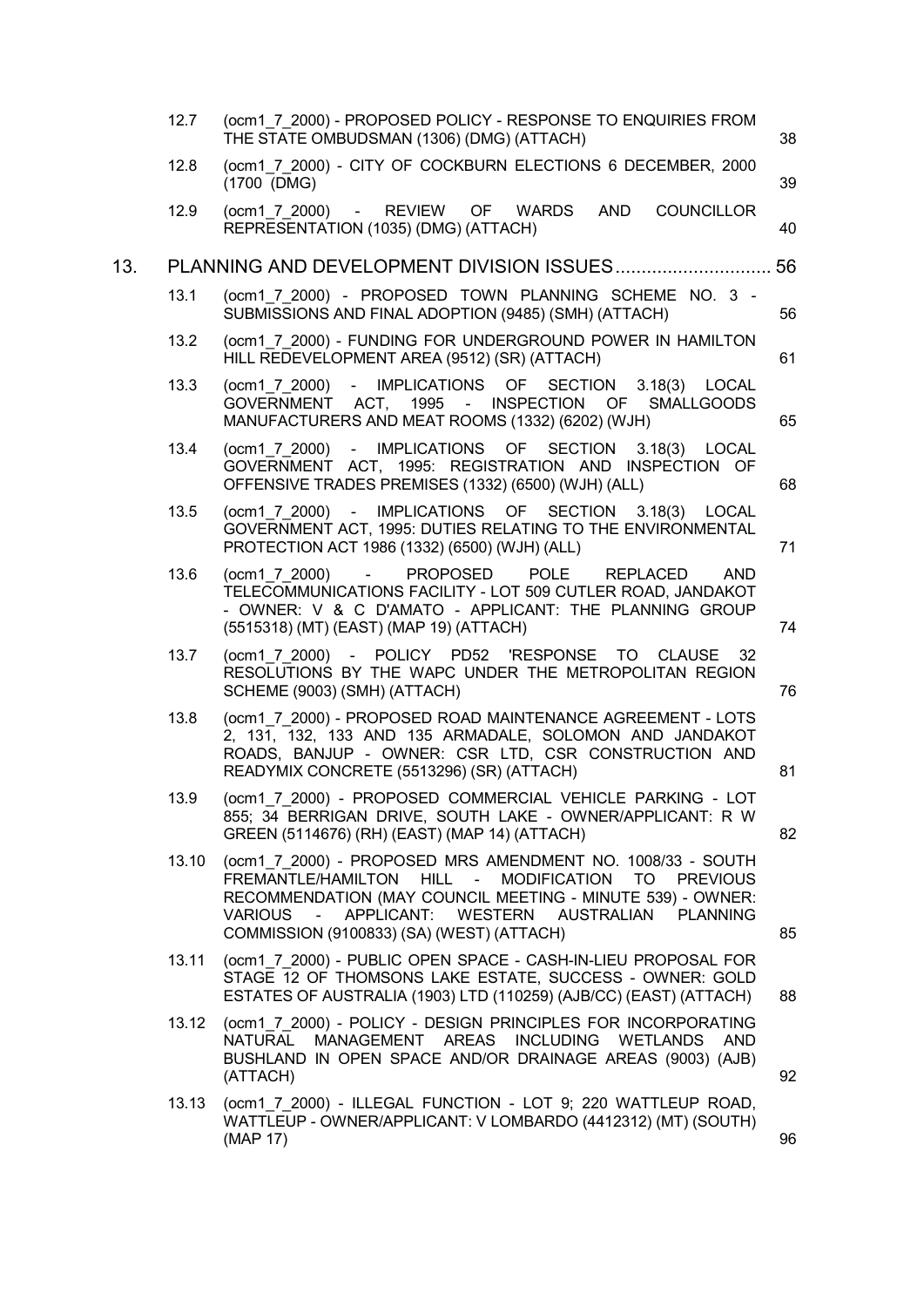|     | 13.14 | (ocm1 7 2000) - PROPOSED STRUCTURE PLAN - CELLS 9 AND 10,<br>YANGEBUP/BEELIAR - OWNER: VARIOUS - APPLICANT: URBAN FOCUS<br>(9620) (SOS) (SOUTH) (MAP 8/9) (ATTACH)                                                                           | 99  |
|-----|-------|----------------------------------------------------------------------------------------------------------------------------------------------------------------------------------------------------------------------------------------------|-----|
|     | 13.15 | (ocm1 7 2000) - FINAL ADOPTION OF AMENDMENT NO. 194 TO<br>DISTRICT ZONING SCHEME NO. 2 - R24309 COCKBURN ROAD,<br>HENDERSON - OWNER: RESERVE VESTED IN CITY OF COCKBURN -<br>APPLICANT: GRAY & LEWIS (92194) (SA) (COASTAL) (MAP 5) (ATTACH) | 108 |
|     | 13.16 | (ocm1 7 2000) - PROPOSED FUNCTION CENTRE - LOT 9; 220<br>WATTLEUP ROAD, WATTLEUP - OWNER/APPLICANT: V J LOMBARDO<br>(4412312) (MT) (SOUTH) (MAP NO 17) (ATTACH)                                                                              | 111 |
|     | 13.17 | (ocm1_7_2000) - ADVERTISING OF PROPOSED AMENDMENT NO. 205 TO<br>DISTRICT ZONING SCHEME NO. 2 - OWNER: VARIOUS - APPLICANT:<br>URBAN FOCUS (92205) (SA) (COASTAL) (ATTACH)                                                                    | 114 |
|     | 13.18 | (ocm1 7 2000) - HOPE VALLEY - WATTLEUP REDEVELOPMENT BILL<br>2000 (9332) (SR/SMH) (ATTACH)                                                                                                                                                   | 118 |
| 14. |       | FINANCE AND CORPORATE SERVICES DIVISION ISSUES 123                                                                                                                                                                                           |     |
|     | 14.1  | (ocm1 7 2000) - LIST OF CREDITORS PAID (5605) (KL) (ATTACH)                                                                                                                                                                                  | 123 |
|     | 14.2  | (ocm1 7 2000) - FEES AND CHARGES - HENDERSON LANDFILL<br>DISPOSAL - REVOCATION OF PART 1 MINUTE NO. 611 - COUNCIL<br>MEETING 20 JUNE 2000 (RWB) (4900)                                                                                       | 124 |
|     | 14.3  | (ocm1 7 2000) - INSURANCE TENDER NO.51/2000 (5506) (KL)                                                                                                                                                                                      | 126 |
| 15. |       |                                                                                                                                                                                                                                              |     |
|     | 15.1  | (ocm1 7 2000) - TENDER NO. 46/2000 - ONE (1) SKID STEER FOUR<br>WHEEL DRIVE LOADER (4407) (GG) (ATTACH)                                                                                                                                      | 129 |
|     | 15.2  | (ocm1 7 2000) - TENDER NO.36/2000 (RECALLED) - SUPPLY AND<br>LAYING OF HOT ASPHALT ROAD SURFACING (4437) (IS) (ATTACH)                                                                                                                       | 130 |
| 16. |       |                                                                                                                                                                                                                                              |     |
|     | 16.1  | (ocm1 7 2000) - SANTICH PARK PLAYGROUP FACILITIES (8227) (RA)                                                                                                                                                                                | 132 |
|     | 16.2  | (ocm1_7_2000) - TENDER NO. 61/2000 - COMMISSIONING OF CITY OF<br>COCKBURN COMMUNITY NEEDS SURVEY 2000 (9621) (DMG)                                                                                                                           | 134 |
|     | 16.3  | (ocm1 7 2000) - FAMILY DAY CARE SCHEME (JG) (5917; 8506; 8173)<br>(ATTACH)                                                                                                                                                                   | 136 |
| 17. |       |                                                                                                                                                                                                                                              |     |
|     | 17.1  | (ocm1 7 2000) - CHIEF EXECUTIVE OFFICER'S ORGANISATIONAL<br>STATUS REPORT (1054) (RWB) (ATTACH)                                                                                                                                              | 140 |
| 18. |       | MOTIONS OF WHICH PREVIOUS NOTICE HAS BEEN GIVEN 141                                                                                                                                                                                          |     |
| 19. |       | MOTION GIVEN AT THE MEETING FOR<br><b>NOTICES</b><br>OF                                                                                                                                                                                      |     |
| 20. |       |                                                                                                                                                                                                                                              |     |
|     |       |                                                                                                                                                                                                                                              |     |
| 21. |       | MATTERS TO BE NOTED FOR INVESTIGATION, WITHOUT                                                                                                                                                                                               |     |
| 22. |       |                                                                                                                                                                                                                                              |     |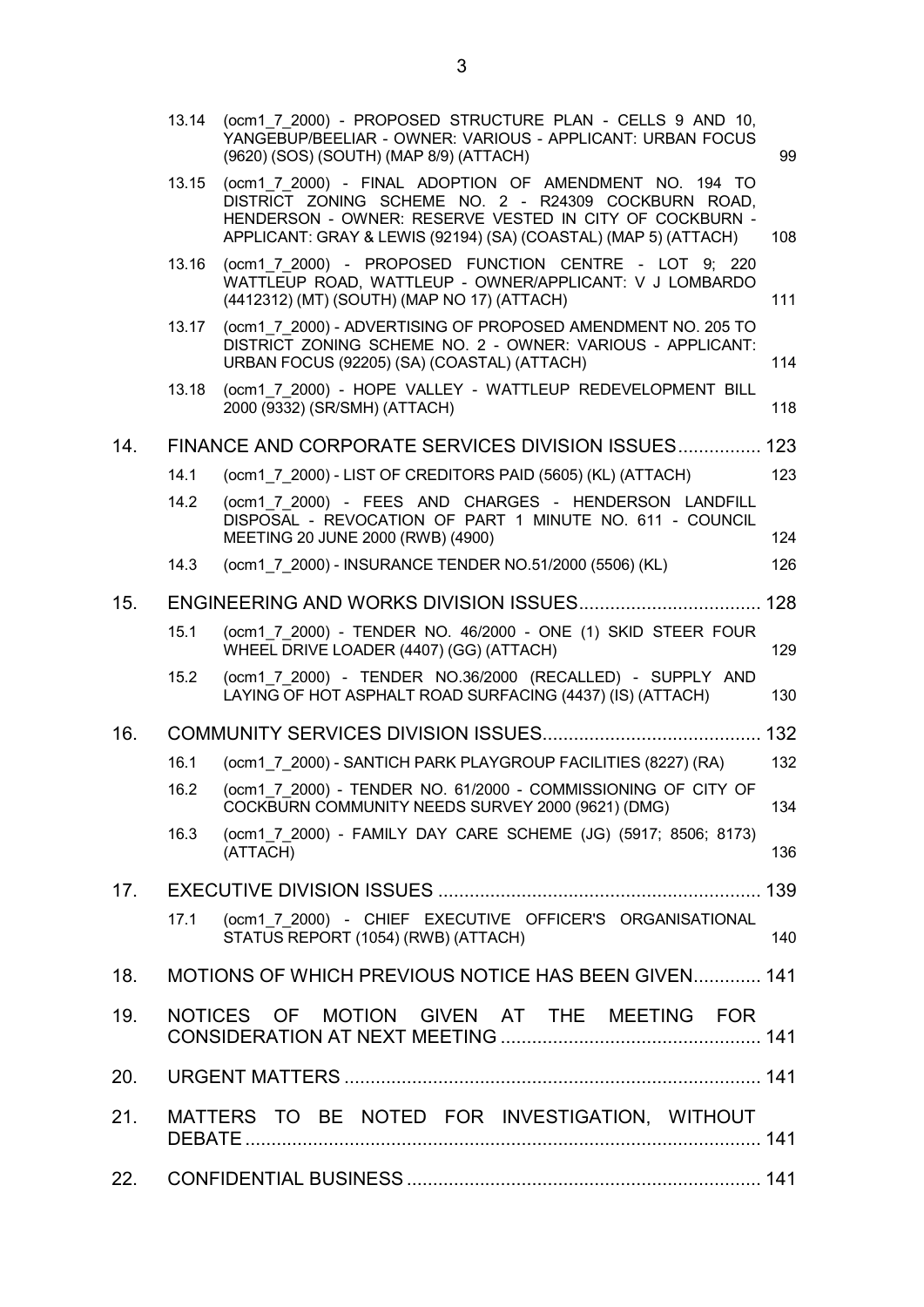| 23. RESOLUTION OF COMPLIANCE (Section 3.18(3), Local Government |  |
|-----------------------------------------------------------------|--|
|                                                                 |  |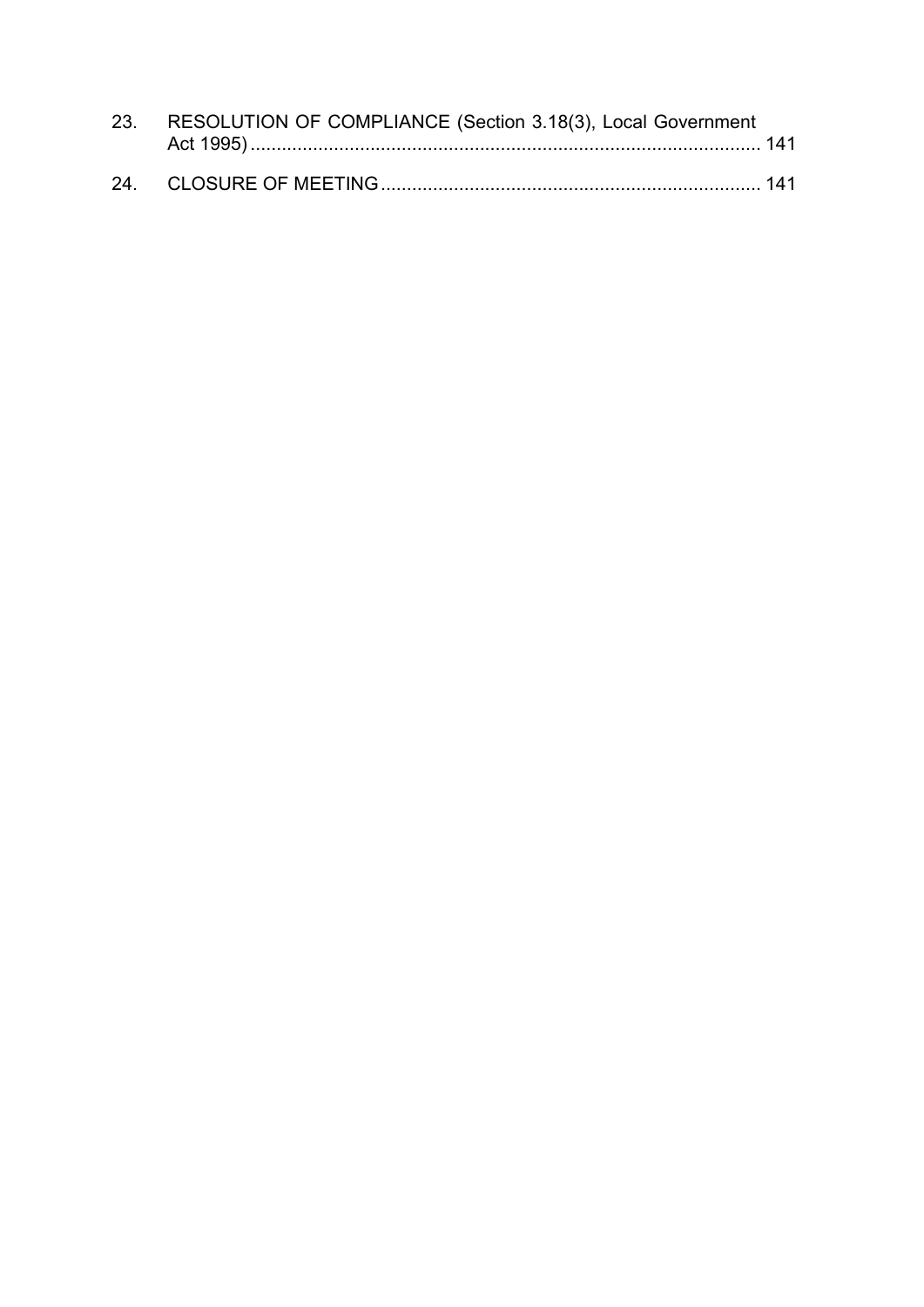# **CITY OF COCKBURN**

# **AGENDA TO BE PRESENTED TO THE ORDINARY COUNCIL MEETING TO BE HELD ON TUESDAY, 18 JULY 2000 AT 7:30 P.M.**

### **1. DECLARATION OF OPENING**

**2. APPOINTMENT OF PRESIDING MEMBER** (IF REQUIRED)

#### **3. DISCLAIMER (To be read aloud by Presiding Member)**

Members of the public who attend Council Meetings, should not act immediately on anything they hear at the Meetings, without first seeking clarification of Council's position. Persons are advised to wait for written advice from the Council prior to taking action on any matter that they may have before Council.

# **4. ACKNOWLEDGEMENT OF RECEIPT OF WRITTEN DECLARATIONS OF FINANCIAL INTERESTS (by Presiding Member)**

### **5. APOLOGIES AND LEAVE OF ABSENCE**

# **6. ACTION TAKEN ON PREVIOUS PUBLIC QUESTIONS TAKEN ON NOTICE**

**Mr L. Humphreys - Public Question Time - Ordinary Council Meeting - 20 June 2000** - Referred to a recent article in the Cockburn Soundings which gave statistics and percentages from a survey on Ward Boundaries. Mr Humphreys did not feel the article and its statistics accurately portrayed the survey.

A response dated 4 July 2000 referred to statistics and comments made in the Community Representation Survey (on Councillor representation and Ward boundaries) undertaken by Australian Marketing Intelligence in September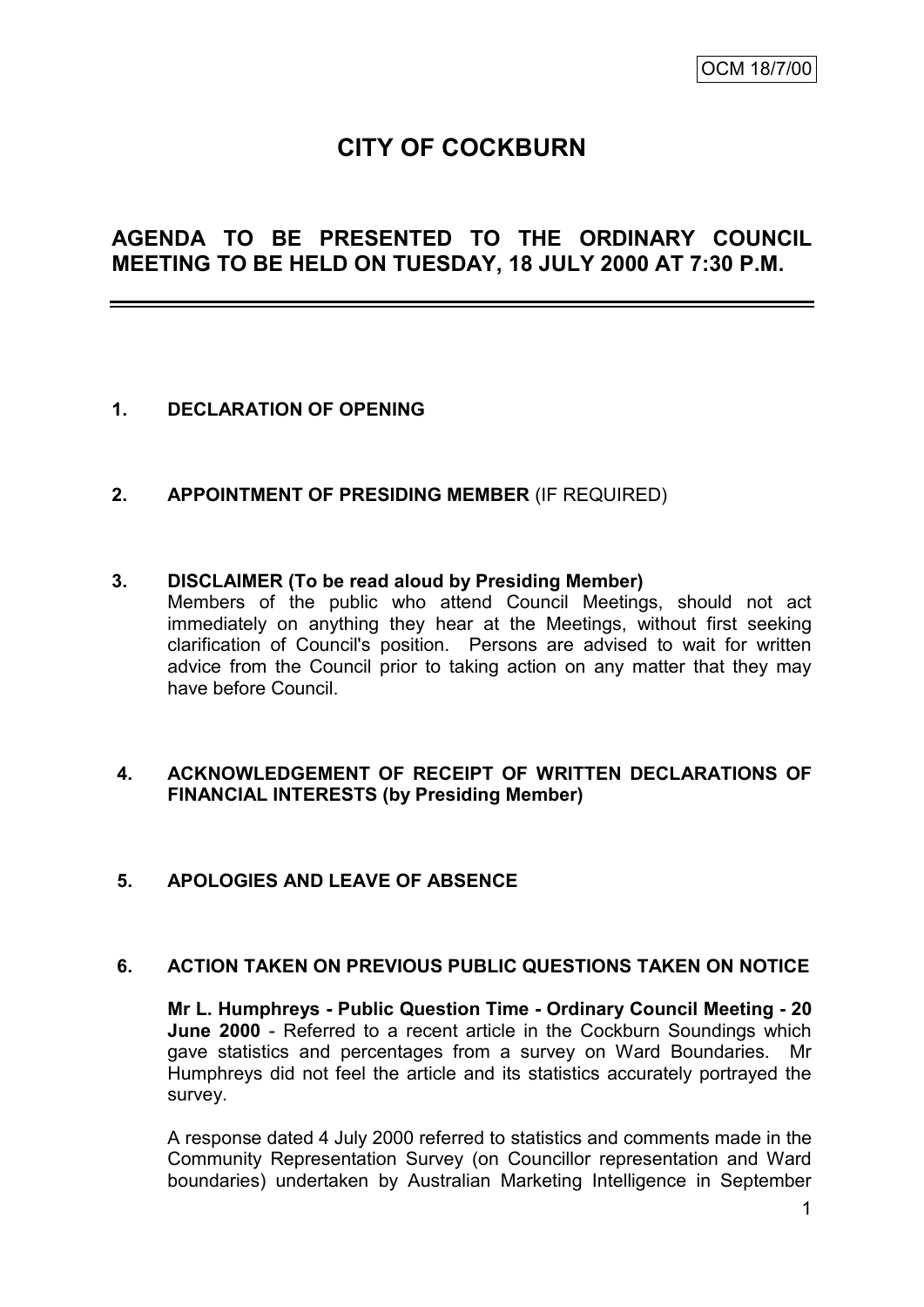1999. It closed with the following extract taken from the Executive Summary of the Survey:-

"*Given that 66.9% of respondents indicated a preference for an alternative system of representation, it is recommended that the City of Cockburn investigate alternative Ward boundaries. However, it is not recommended that a "no-Wards" system of representation be introduced as it was favoured by only 22.4% of respondents. Any changes to the current Ward boundaries must take account of anticipated demographic trends to assure evenness of representation within Wards. Depending on the number and composition of any new Wards, it is strongly recommended that there be equal numbers of elected members for each of the Wards to address a perceived imbalance of representation between Wards.*"

**Mr Stephen Lee - Public Question Time - Ordinary Council Meeting - 20 June 2000** - queried if landscaping had been addressed in relation to the temporary closure of Dollier Road and the City's Greening Plan.

A response dated 3 July 2000 advised that a letter had been forwarded to the developer's engineers, requesting that revegetation is undertaken on the road reserve in Dollier Road. The letter also stated that it may not be possible to revegetate until the lots have been built on but negotiations will be undertaken to try to ensure the revegetation takes place as soon as possible.

### **7. PUBLIC QUESTION TIME**

### **8. CONFIRMATION OF MINUTES**

**8.1 (ocm1\_7\_2000) - ORDINARY COUNCIL MEETING - 20/6/2000**

### **9. WRITTEN REQUESTS FOR LEAVE OF ABSENCE**

Nil

### **10. DEPUTATIONS AND PETITIONS**

Nil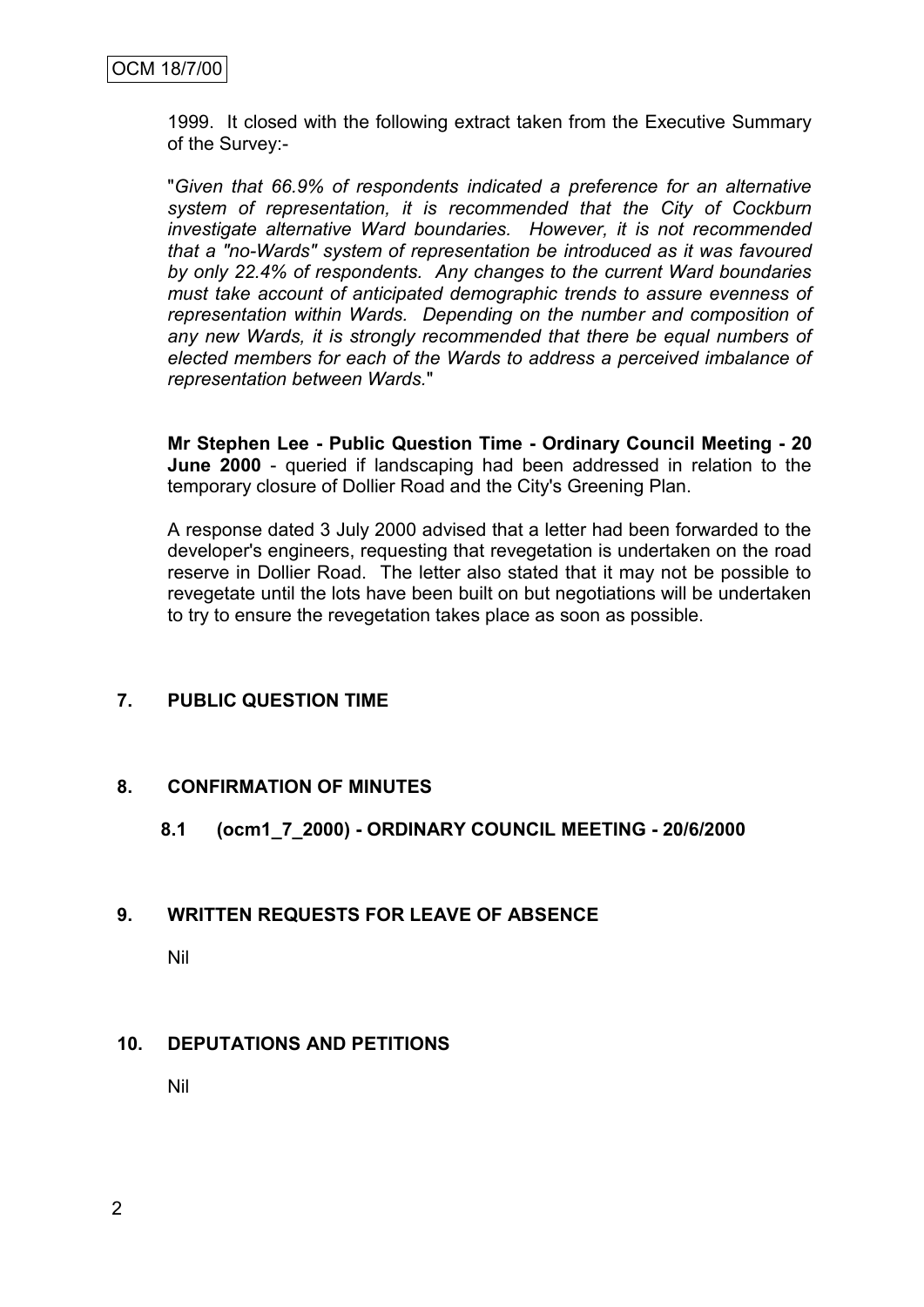# **11. BUSINESS LEFT OVER FROM THE PREVIOUS MEETING (If adjourned)**

Nil

## **12. COUNCIL MATTERS**

## **12.1 (ocm1\_7\_2000) - COMMUNITY CONSULTATION PROCESS (1034)(DMG) (ATTACH)**

#### **RECOMMENDATION**

That Council demonstrates its formal commitment to the development of a Community Consultation Strategy by adopting the following Policies:

- C2.1 "Consultation with Community Stake Holders" and
- C2.3 "Establishment of Community Based Committees"

as attached to the Agenda.

# **COUNCIL DECISION**

# **Background**

At a Strategic Planning Workshop conducted in December 1999 involving the Commissioners and the Executive team and facilitated by K.P.M.G. Management Consultants, nine Corporate issues were highlighted as requiring some attention, as a means by which Council and its administrative processes could be positively enhanced.

This paper addresses one of those identified issues, being:

 Need to develop a strategy and process for engaging the community at an appropriate level on decisions that have an impact on the Corporate Strategic Plan.

Further consideration of this issue required the preparation of a "methodology paper on examining the benefits of alternative representation frameworks reviewing lessons learned from examples in Fremantle and North Sydney."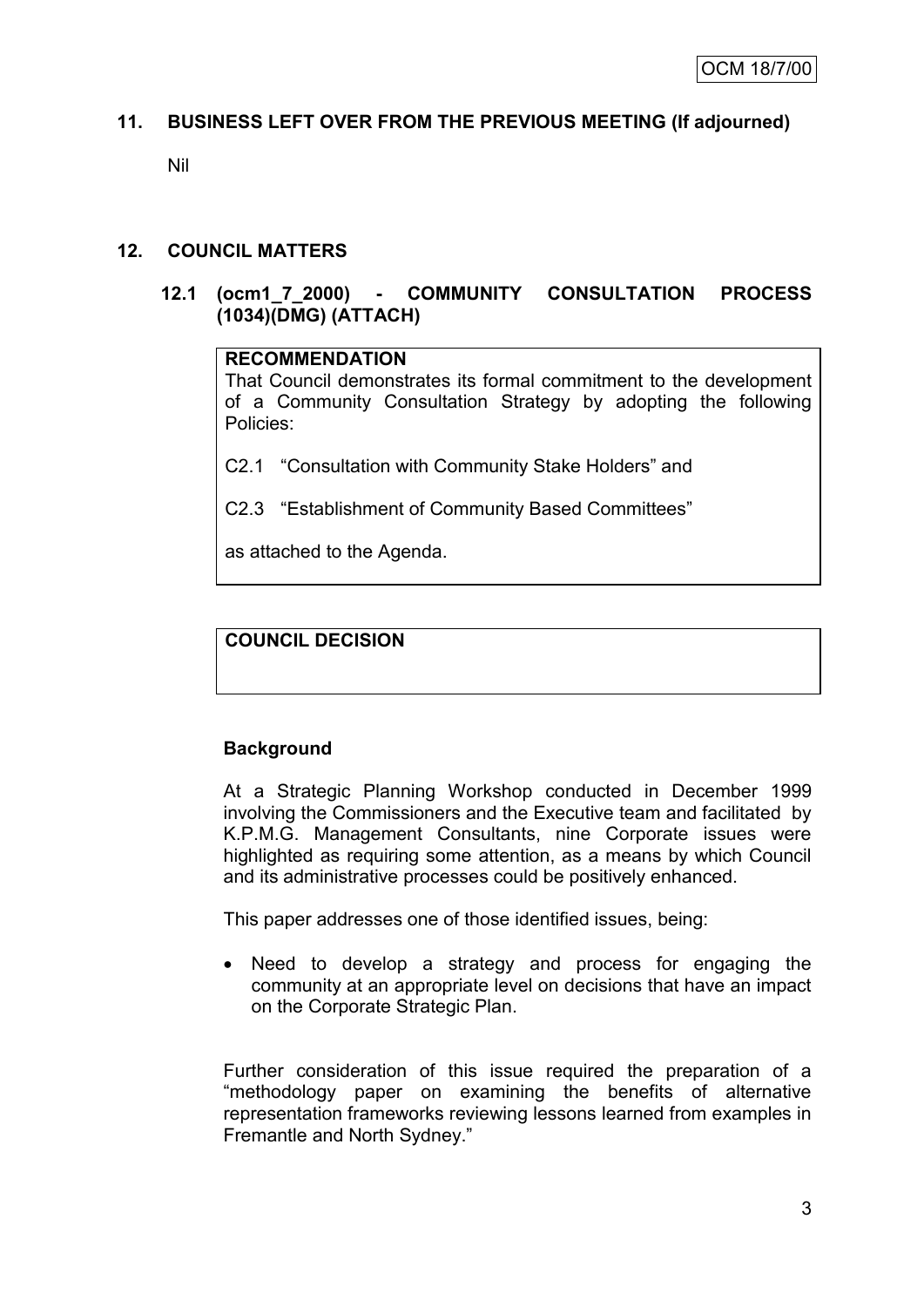The Fremantle example, with which local government in this State will be most familiar, is based on the establishment of "Precinct Committees." As suggested, these are Committees formed by the City of Fremantle based on clearly defined physical areas in the District, known as "precincts." Generally, precincts are aligned to suburb areas which are subject to some form of impactful development, or redevelopment, proposal which would, or could, substantially alter the amenity and / or ambience of that specific area.

The primary purpose of the Committee is to act as a reference source for Council to seek comment on a specific proposal which would affect any precinct, prior to determining its resolution to the proposal.

Concerns raised (by Council officers) relative to this system include-

- 1. The Committees seem to expect Council will follow their recommendation on all occasions which can lead to conflict should staff recommendations differ to precinct Committee wishes, and
- 2. Allows elected members to take an easy option of supporting a precinct Committee position for political gain, rather than consider proposals on their individual merits.

The history of establishing precinct Committees is primarily as a result of the North Sydney example, which formed these Committees in response to community concerns over extensive inner city development proposals being initiated primarily through the State Government.

The main issues of concern were of residential re-development and height restrictions on new development. Retention of "historic" landmarks, under threat from development proposals, were also matters of concern to local residents.

Therefore, the issues of relevance between Fremantle and North Sydney were complemented by the similarity in make up of the two Councils.

Both are small in area, fully developed and comprise of a mix of commercial activity and residential re-development as their major stakeholder base. Heritage issues are also an important factor in both Council areas.

However, a major difference between the two models is that there are significant legislative differences existing between New South Wales and Western Australia which affect the influence of precinct Committees. For example, Town Planning legislation in New South Wales is less prone to State Government interference and local government is far more autonomous in deciding local planning matters.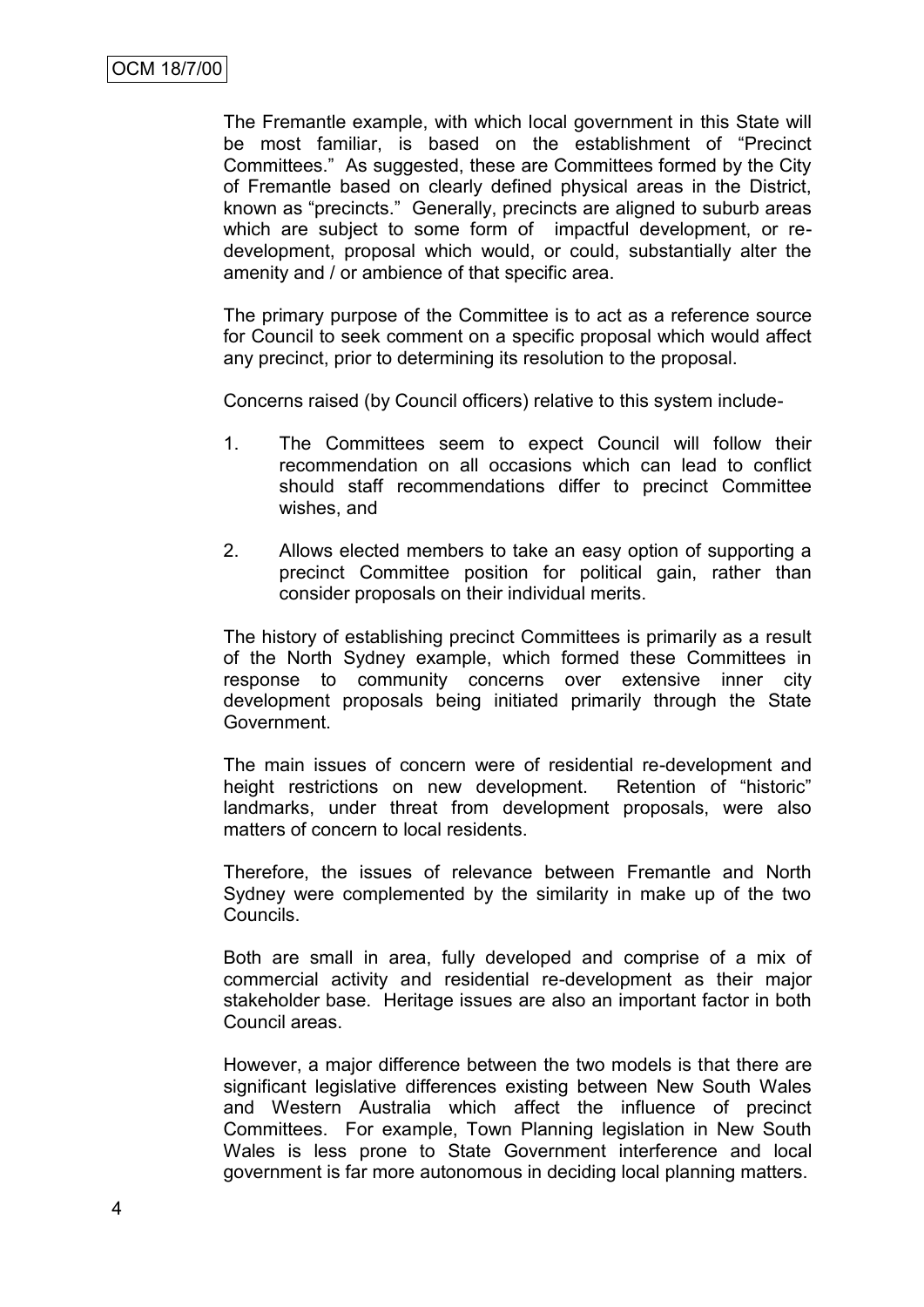Accordingly, the effectiveness of such Committees can be more clearly demonstrated in North Sydney than in Fremantle.

Notwithstanding this obvious impediment, precinct Committees have some benefit in Councils such as Fremantle, which are basically constant in terms of physical identity and limited in overall growth and development potential, thus providing it with an opportunity to focus on issues of strictly local impact.

The City of Cockburn is a vastly different proposition however, because of its size, development potential and the type of Council it intends to become.

Therefore, while there should be consideration given to involving specific community interest in the decision making process of Council, it is not appropriate to establish precinct Committees as part of the regime in the City of Cockburn, because of the varying degree of issues which will confront the community in this District.

For the purposes of specific and localised community input into Council decisions, a more flexible and issue orientated approach is recommended, which can suit a variety of circumstances and involve the community along the lines of a pre-determined procedure both endorsed and controlled by the Council.

#### **Submission**

N/A

### **Report**

The primary objective of this report is to provide information which could lead to improved Council consultative processes, if adopted and integrated with Councils current practices. It should also be kept in mind that in isolation, no single strategy can dramatically affect the status quo.

Currently, Council employs an independent qualified opinion survey expert to undertake its community survey programme.

This comprises a comprehensive survey of community needs and a less rigorous, but more regular poll of community opinion on the degree of service satisfaction provided by Council.

It is considered that by formalising this consultation process, a more thorough appreciation of Council"s decision-making mechanisms will be demonstrated. The rationale behind Councils future planning and resource prioritisation will then be totally transparent and capable of standing up to any scrutiny.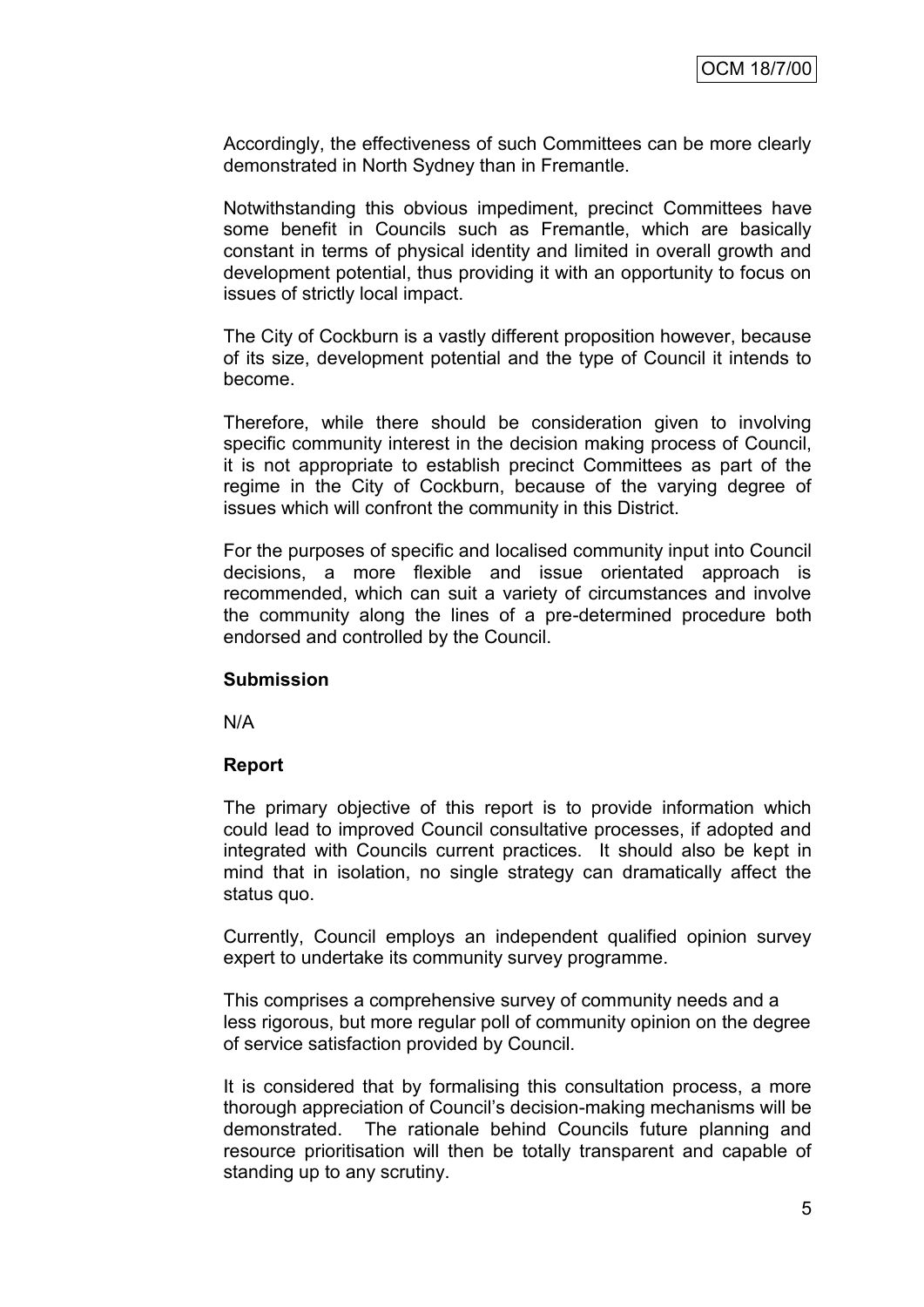Of similar importance is that Council can demonstrate its willingness to become involved in any worthwhile consultancy which may affect the District.

In this respect, the opportunity to establish Community Based Committees (C.B.C"s) should be considered. It is suggested that Council introduces a Policy which governs this process and allows it ultimate control. However, it would provide a mechanism which could effectively enable representative and interest groups, both internal and external to Council, to address specific issues via a process which would not impose on the ongoing role and responsibilities of Council operations.

The proposed Policy clearly indicates that Council can consider establishing such Committees on an as required basis and allows each forum to be formalised prior to potential conflict arising over particular proposals or issues of concern.

Significantly, if pro-active in this process, council would send a clear message to the community of its preparedness to adopt an accountable style of consultative decision making.

An imperative (and benefit) of this style of consultation is that the objectives and method of operation of each C.B.C are developed in advance and the intent and outcomes of their operations are clearly understood.

The merits of establishing such C.B.C."s are aligned with the principles of local government. That is, it allows for local issues to be addressed, with some formality, at a local level. With that ability, comes a responsibility to ensure that all information and facts surrounding specific matters are provided to these forums and are eventually translated to a Council decision which is representative of that process.

As the controlling authority, Council also retains a responsibility to ensure C.B.C."s are effective and credible in their operation and that they have a brief and objectives which are outcome based. That is, their existence should be limited and their resources concentrated on the resolution of particular issues. They should not be seen as a general lobby group or watchdog for a particular area or section of the community, such as a Progress Association or Action Group. C.B.C"s would be disbanded once their objectives have been achieved.

The issue of consultation with the community is a matter which is assuming growing importance in Cockburn.

If conducted with a narrow focus, it can be lead to scepticism in the community and ultimately then is poor use of resources and of little benefit as a strategic tool.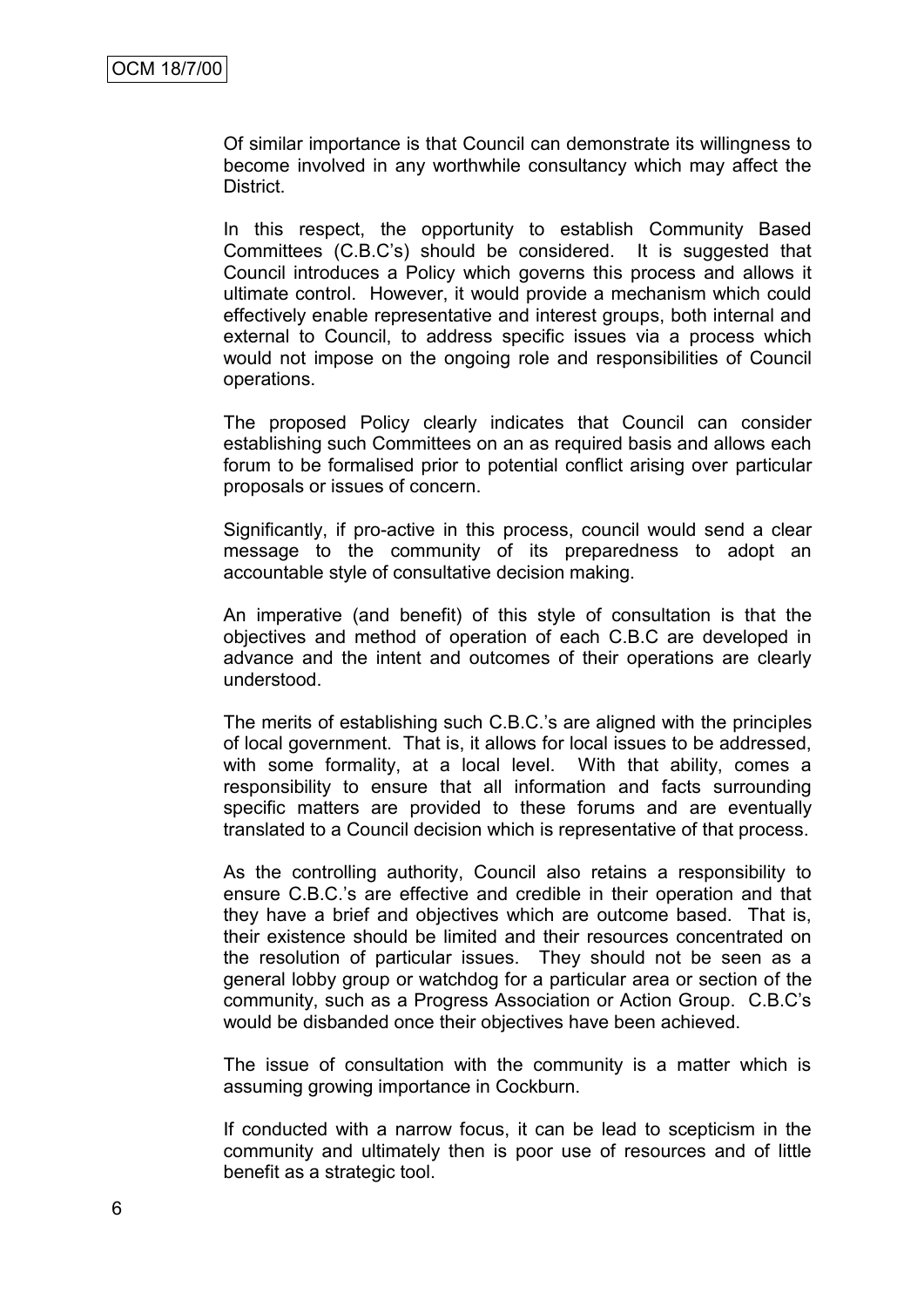Taken in the wider perspective, a Community Consultation Strategy, under pinned through Council Policy, can provide a dynamic and systematic approach to enabling Councils future planning and decision making to be intrinsically linked with the aspirations of the community.

By openly demonstrating a willingness to complement its formal processes with ongoing community input Council is positioning itself to be better prepared in justifying its future planning priorities and resource allocation.

## **Strategic Plan/Policy Implications**

Key Result Area "Managing Your City" refers.

### **Budget/Financial Implications**

\$100,000 each triennial (three yearly) budget allocation required for ongoing community needs assessments including the annual Customer Satisfaction Survey.

### **Implications of Section 3.18(3) Local Government Act, 1995**

Nil

# **12.2 (ocm1\_7\_2000) - PROPOSED POLICY - CORPORATE STRATEGIC PLANNING PROCESS (1034) (DMG) (ATTACH)**

#### **RECOMMENDATION**

That Council adopt Policy C2.4 "Corporate Strategic Planning Process" as attached to the Agenda.

**COUNCIL DECISION**

#### **Background**

There exists a need to link the Corporate Strategic Plan to the Council decision making process and develop a process by which the elected members can embrace the Corporate Strategic Plan as the focus of the organisation.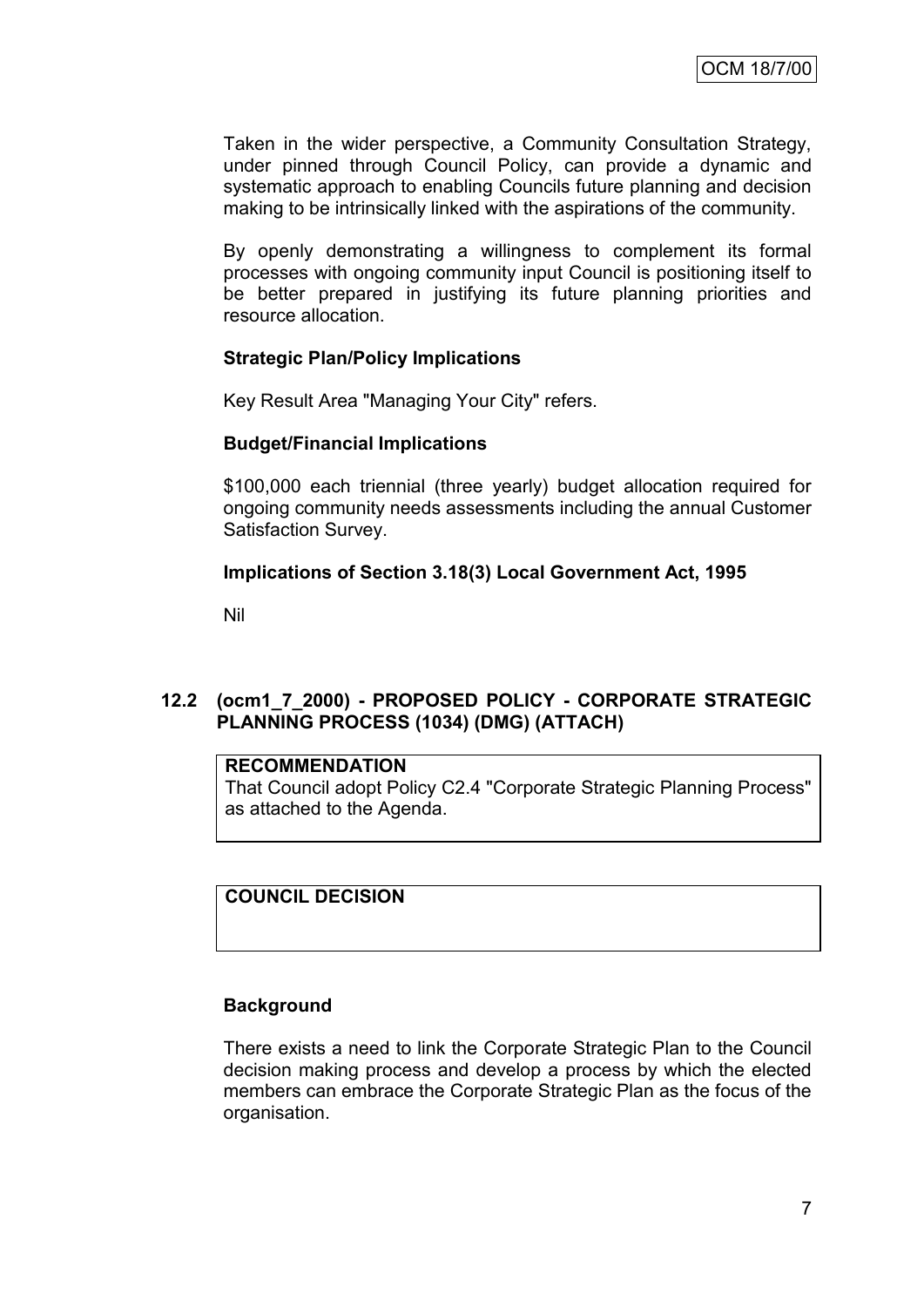There seems to be no point in having a Corporate Strategic Plan for the organisation if it is not used as the focus of the organisation in all that it does.

Both the Administration and the Council need to be committed to the Plan, to give it effect.

The Corporate Strategic Plan is prepared by the Administration and presented to the Council for consideration and adoption.

Once adopted the Plan should remain a prominent factor in the decision making process, however, this has not been the case in the City of Cockburn in the past.

The Council"s role is to focus on the strategic and policy direction of the organisation rather than daily operational matters.

In addition to the Corporate Strategic Plan there is a need to maintain the Council"s awareness of and support for the Principal Activities Plan which is an important organisational document.

It is also important to structure the budget and the resources of the Council to align with the corporate mission, objectives and strategies.

The Organisation must be aware that the Corporate Strategic Plan is driven by the Community Needs Survey as this is the principal way that community needs can be identified, quantified and prioritised by the Council in an appropriate and accountable way.

Currently, the Council Agendas contain a reference to "Corporate Plan/ Policy Implications".

The provision in the Agenda is used as a way of advising the Council that they can refer to other documents (reference No's, sections, policies etc) for further background information.

Other than this there is no overt link between matters considered and decided by Council and the Corporate Strategic Plan. The connection should be made clearer and stronger.

Another issue of concern is the preparedness of Council to circumvent the Corporate Strategic Planning process by introducing/amending previously agreed to priorities which have been proposed for the community through the preparation of the Principal Activities Plan.

#### **Submission**

N/A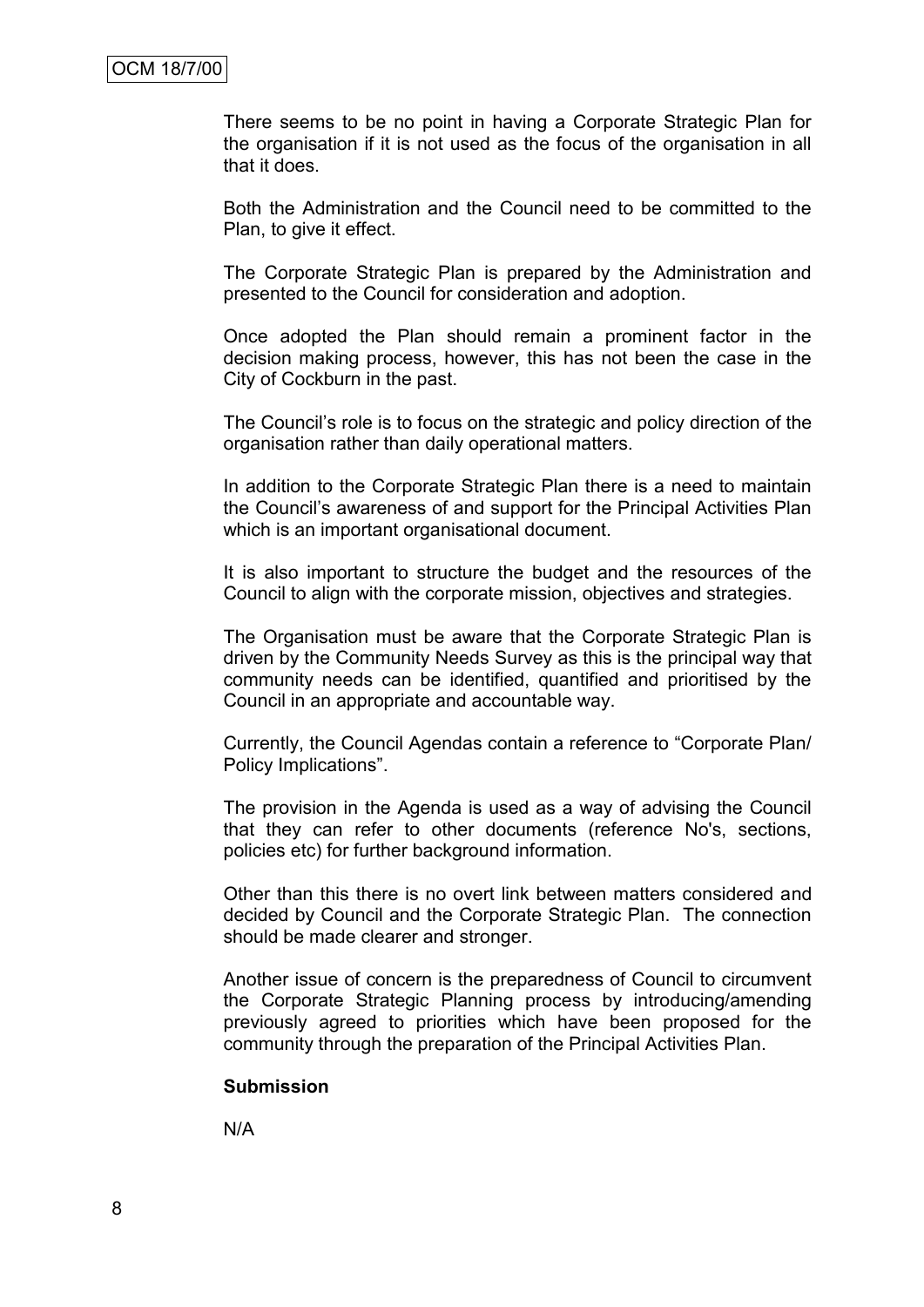## **Report**

1. A formal Council commitment is required to the Corporate Strategic Planning process and identified outcomes and priorities through the establishment of Council Policy. Policy will highlight Council's commitment by stipulating that its annual Budget process will be a reflection of the adopted Principal Activities Plan.

Policy will highlight Council"s flexibility by conducting a review of the Corporate Strategic Plan annually in December.

If, as a result of the annual review of the Corporate Strategic Plan, Council agrees to amend or re-arrange its planned funding priorities, any such changes will require a concurrent adoption by Council of a *"new proposal"* document, which clearly identifies the nature, extent and cost of the initiative(s). (see attached format)

2. It is recommended to expand the heading "Corporate Strategic Plan / Policy Implications" in the Agenda report, and

make it a staff requirement that this section be completed for every report.

The Report is to advise the Council that the "recommendation" **not** the decision, made by staff is in accordance with the :-

- Corporate Strategic Plan Strategic Objective
- Council Policy, if appropriate
- Relevant Principal Activity
- Budget / Financial Implications
- Sec 3.18 (3) of Local Government Act, 1995

If the staff recommendation is not in accordance with an objective of the Corporate Plan, a Principal Activity, or the terms of a Policy then it is the responsibility of the officer to explain why. Moreover, the officer should examine the appropriateness of the objective, activity or policy and recommend whether or not it should be reviewed.

3. These initiatives will ensure a direct and tangible link between the Corporate Strategic Plan, the Principal Activities Plan, Budget and Council resources.

The Mission, Vision and Key Result Areas will be displayed in a prominent position in Council facilities and in Council publications to keep reinforcing commitment to the plan.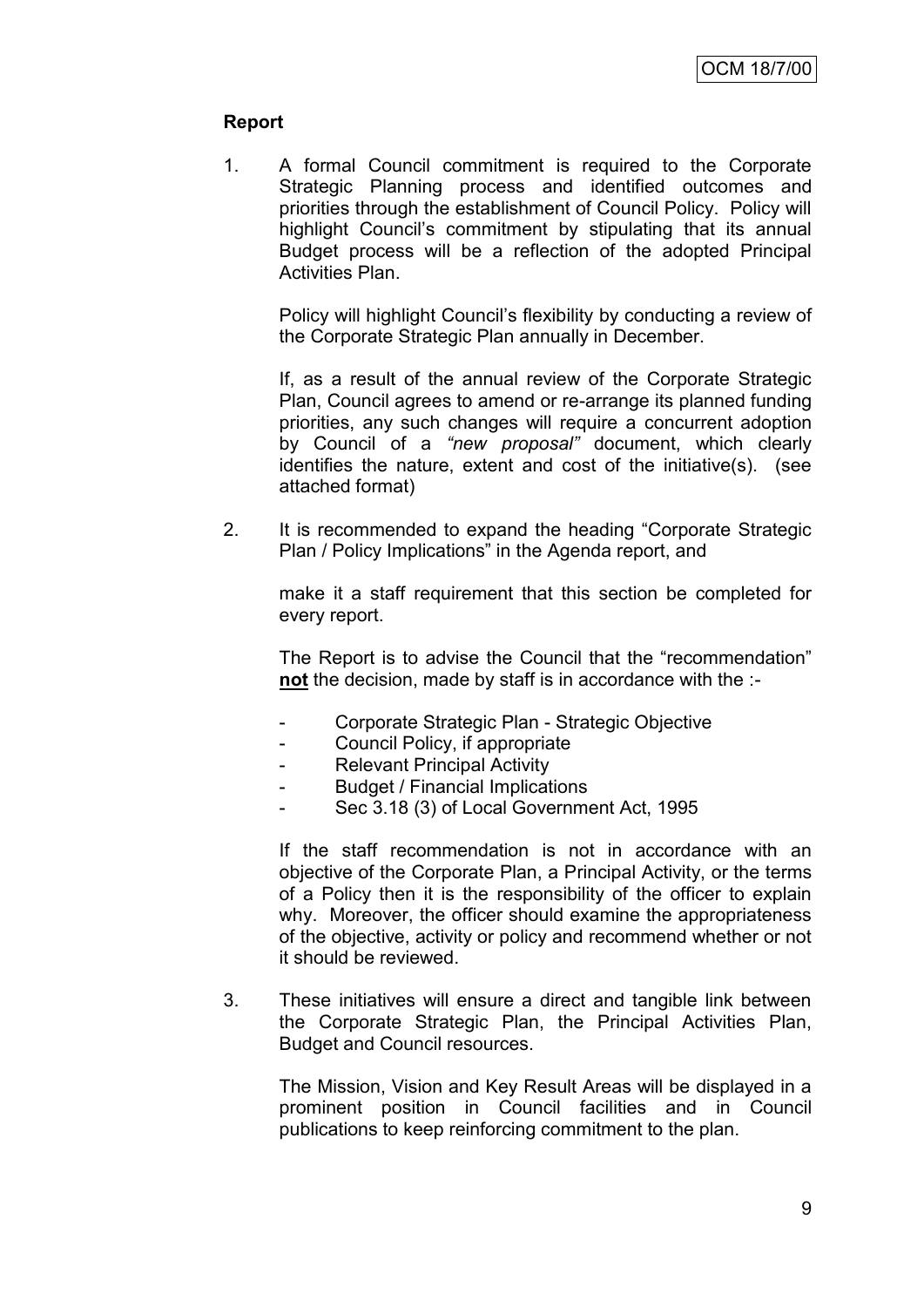These procedures will involve the Councillors in the assessment of the Corporate Strategic Plan to review the appropriateness and performance of the Plan.

The Annual Report will have a separate section dedicated to discussing the Corporate Strategic Plan, its importance, relevance and its success in achieving the Council"s Mission, Vision and Key Result Areas.

## **Strategic Plan/Policy Implications**

Key Result Area "Managing Your City" refers.

### **Budget/Financial Implications**

N/A

### **Implications of Section 3.18(3) Local Government Act, 1995**

Nil.

## **12.3 (ocm1\_7\_2000) - PROPOSED POLICY - BRIEFING SESSIONS FOR ELECTORAL CANDIDATES AND ELECTED MEMBERS (1034) (DMG) (ATTACH)**

## **RECOMMENDATION**

That Council adopts Policy C2.6 - "Briefing Sessions for Electoral Candidates and Elected Members" as attached to the Agenda.

# **COUNCIL DECISION**

### **Background**

The recent report of the Inquiry into the City of Cockburn highlighted some specific instances where the role of elected members was found to be at odds with the principle of good government. These identified issues related to individual areas of elected member functions and the relative recommendations contained in the Report were specific to those issues.

That is, the Report concluded that the awareness of elected members in areas such as Tenders, Conflicts of Interest and the Code of Conduct needed to be specifically addressed.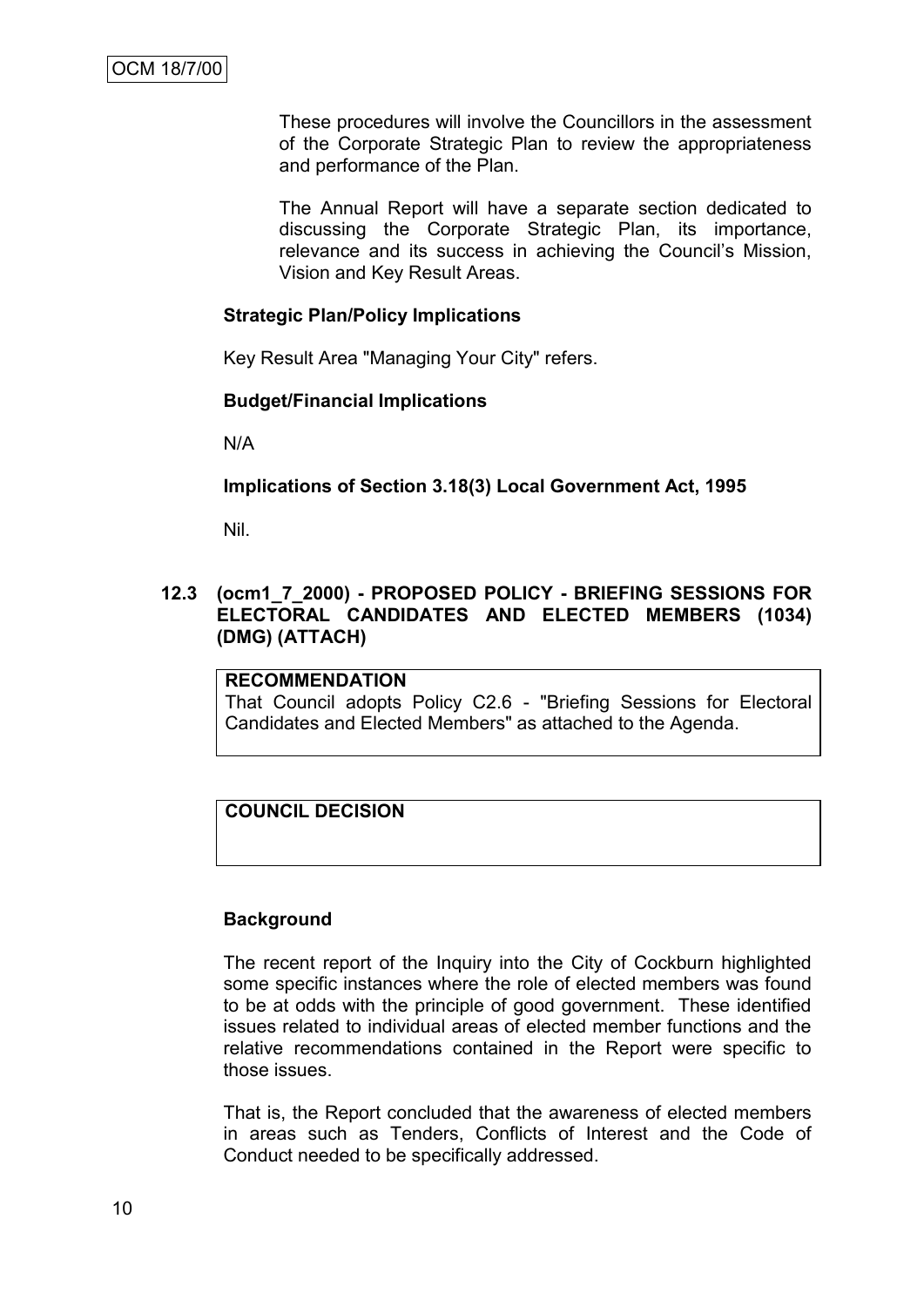While there is merit in these recommendations, the opportunity exists to extend such awareness sessions to cover a wide range of functional roles and skills required to be known and embraced by elected members.

Accordingly, it is suggested that elected member training and skills development should be a priority area of consideration available to prospective new elected members. Such development sessions should lead to a greater understanding of Council processes and the wider role of the elected Council, both individually and collectively, in addition to the statutory obligations under which they are required to operate.

In addition, it is considered that the new Council once elected should be made aware of the increasing importance of strategic planning and policy development in the role of Councilors as well as the need to ensure legal compliance with the statutory responsibilities assigned to individual elected members and the Council as an entity.

Hopefully, the information session conducted prior to the elections for people interested in becoming Councillors would have given many of the elected members a good background from which they can better understand their roles.

However, it is then imperative that Council acts quickly to focus the attention of the new Council on the issues of greatest importance to enhance their understanding of the Corporate goals and unite them as a strong alliance committed to effective outcomes aligned to the overall vision for the District.

With this in mind, it is recommended that Council conduct an elected members briefing session focussing on these important matters and highlighting their relevance to the manner in which the Council decision making processes are managed.

#### **Submission**

N/A

### **Report**

### **Suggested Briefing Process - Pre-Election**

It is recommended that a programme be conducted approximately two months in advance of the date to conduct the Council election.

It is proposed the seminar be conducted in the Civic Centre Lesser Hall on a day and date to be determined.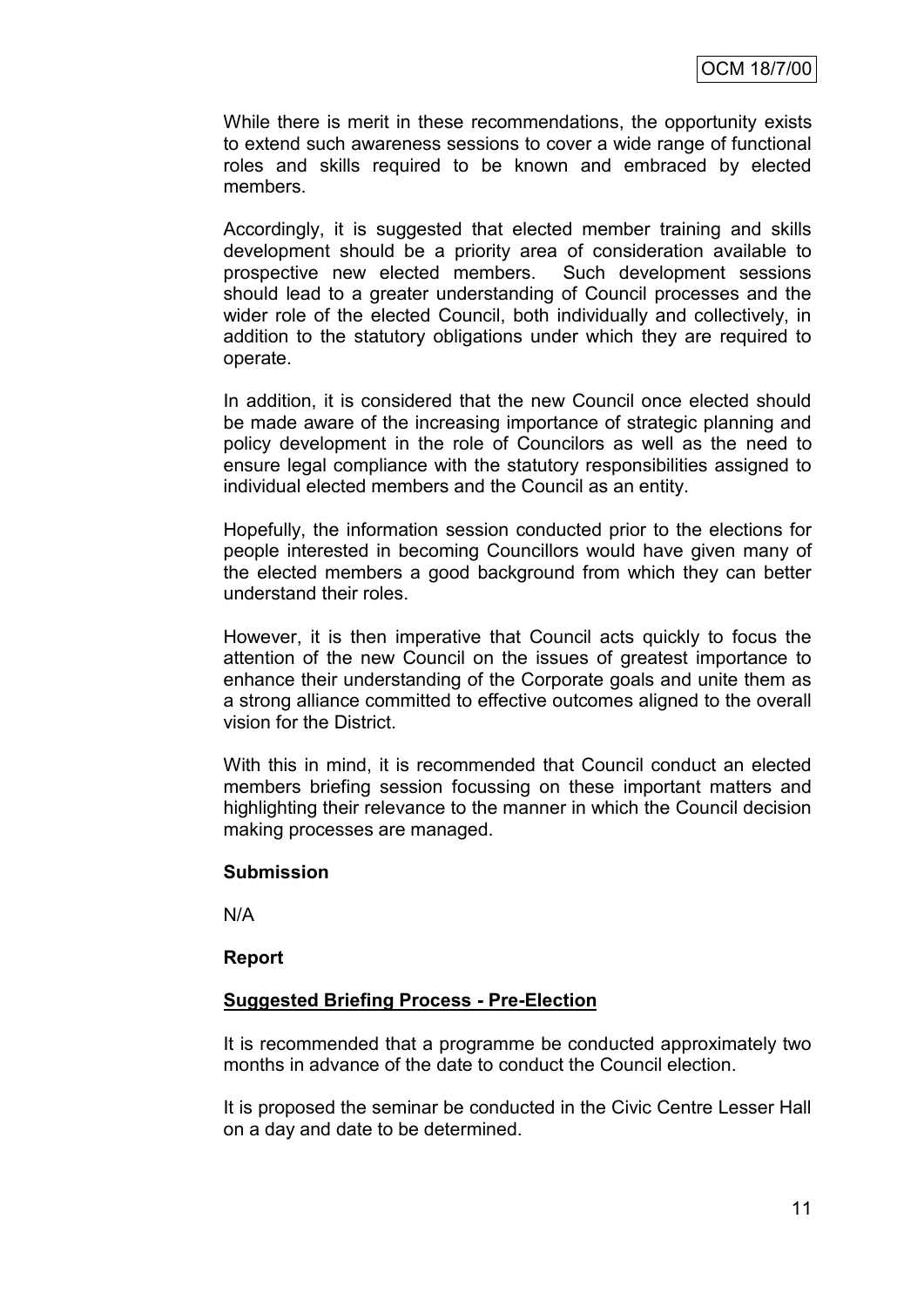Once a programme has been agreed upon and prepared by the facilitator, the seminar would be extensively promoted through Cockburn Soundings and the newspaper "half page". The programme and registration form would be produced in house and made available in Council facilities on a widespread basis.

Prospective candidates for Council elections in Cockburn would be invited to attend by completing the registration form and lodging it with the coordinating officer (Executive Assistant)

It may be that some interest is expressed from people outside the District (i.e non-electors) wishing to attend. In these circumstances it would be appropriate for a registration fee to be payable.

#### **Suggested briefing processes - Post-Election**

It is recommended that a programme be conducted within a month of the new Council being elected. An imperative of this process would be for the newly elected Mayor and all the Councillors to be present at the session.

It is proposed the seminar be conducted in the Council Reception Area on a day and date to be determined and agreed to by the in coming Mayor.

It is expected that all elected members will make themselves available to attend the Seminar, even if this means conducting it on a weekend day. The format of the Seminar will be more informative than workshop orientated, notwithstanding that there will be the capacity for elected members to question and seek clarification on matters of importance to them as an individual and collective member of the Council team. This seminar should be seen as an opportunity to reinforce the important mechanisms and processes currently in place which are so important to the efficient and effective operation of the Council.

Council"s Executive team should also be present, mainly to ensure important questions and queries are addressed, however, it should not be perceived an officer dominated forum.

The opportunity to build relationships and encourage a sense of team approach to the exercise is important, however, officers should endeavour to be selective with their input at this stage and preferably be drawn into discussion by the facilitator of each session.

However, the essence of the session is to ensure that the new Council is AWARE of the critically important issues which are being discussed and UNDERSTAND the implications.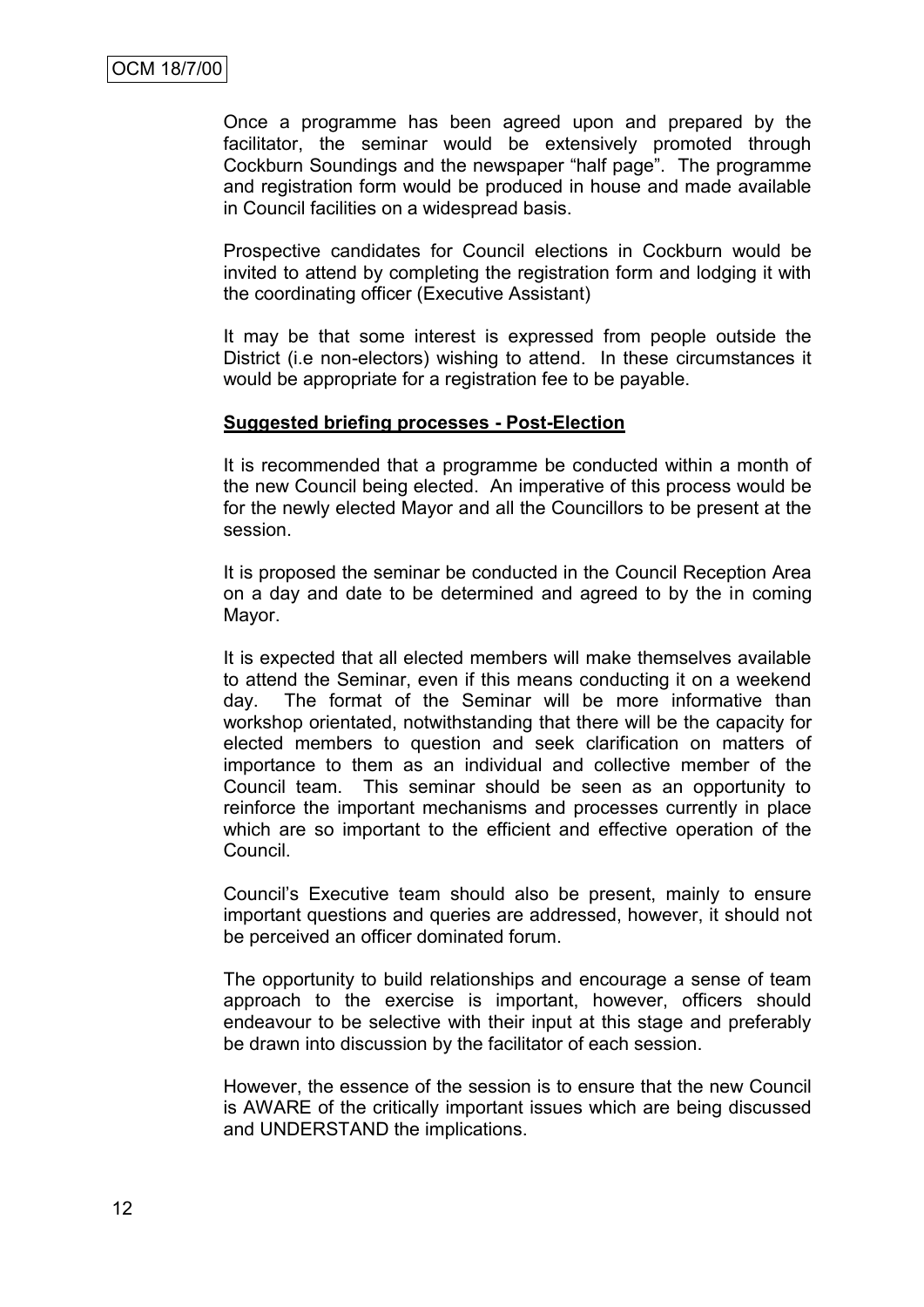Having achieved that, there is no further influence this process can have at the time and it is hoped that a strong sense of commitment to these matters will be displayed by the elected members, in harmony with the Executive team, into the future.

## **Facilitation - Pre-Election Seminar**

It is proposed that an external provider be commissioned to facilitate a half day programme covering the following matters in some detail. Prospective candidates for Council elections in Cockburn would be advised of the workshop and invited to attend, in the manner explained earlier in the paper.

The facilitator would need to assure Council of the quality and suitability of the programme presenters, as this will be crucial to the success of the exercise. Appropriate staff from the Department of Local Government, recently retired, high profile elected members and / or practitioners would be ideal.

Preferred qualities for the presenters would be knowledge and experience of local government with clear and concise delivery style.

Clearly the exercise is one of disseminating information and not one of ascertaining participant opinions. Therefore, this message needs to be conveyed to people, both in lead up advertising and during the programme itself.

It would be expected that there will be questions which relate specifically to issues affecting the City of Cockburn and will be unfamiliar to external presenters.

These questions could be noted by a Council staff member present and then passed on to the appropriate Council officer for a response, hopefully on the same day, but in any case, within 2-3 days.

### **Proposed Programme Topics (subject to change)**

- Role of Elected Members
- Statutory Compliance Issues
	- Code of Conduct
	- Standing Orders Local Law
	- Declaration of Council Authority to Staff
	- Other Important Legislation
- Conflict of Interest Provisions Local Government Act, 1995
- Tender Regulations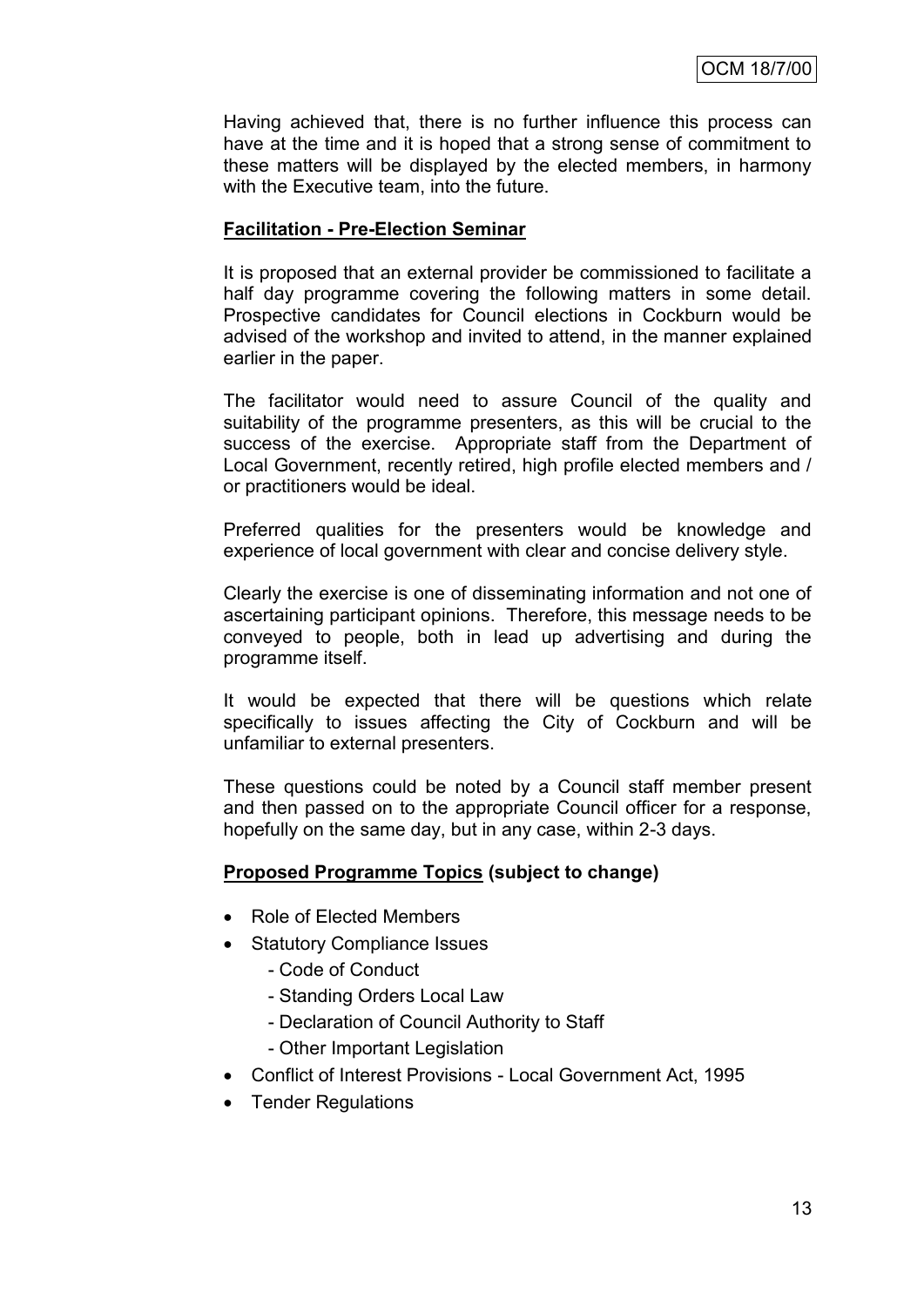## **Facilitation - Post Election Seminar**

It is proposed that an external provider be commissioned to facilitate a one day programme to cover the following matters in some detail. It is suggested that the strategic planning part of the programme be presented by someone with both a strong commitment to the values of this tool, as well as having the knowledge and experience of the local government system.

The second half of the programme would require the services of a senior officer from the Department of Local Government to ensure that statutory and other compliance matters are both comprehensively explained and highlighted as issues of vital importance in the delivering of good local government.

It would be expected that the Executive team would be present at this session, primarily to explain issues of local significance and answer questions relative to their position with which the presenter may not be familiar.

The emphasis of this programme should be on requiring the elected members to adhere to practices and policies which are in place and explaining the reasons and importance of doing so. Notwithstanding this emphasis, it should be made clear to participants that the strategic planning process is flexible enough to be reviewed at a future stage and, if appropriate, amended accordingly should circumstances warrant such change.

However, it should be clearly emphasised to incoming elected members that strict adherence to statutory requirements must be observed, to ensure the integrity of Council is not compromised at a time when the new council will be under intense scrutiny by the community.

### **Proposed Programme Topics (subject to change)**

- Corporate Identity and Organisation Structure
- Council Processes (highlighting Corporate Strategic Plan)
- Role of Elected Members
- Statutory Obligations (highlighting Code of Conduct)

#### **Strategic Plan/Policy Implications**

Key Result Area "Managing Your City" refers

#### **Budget/Financial Implications**

Funds to be provided in Administration (Governance) Operating Budget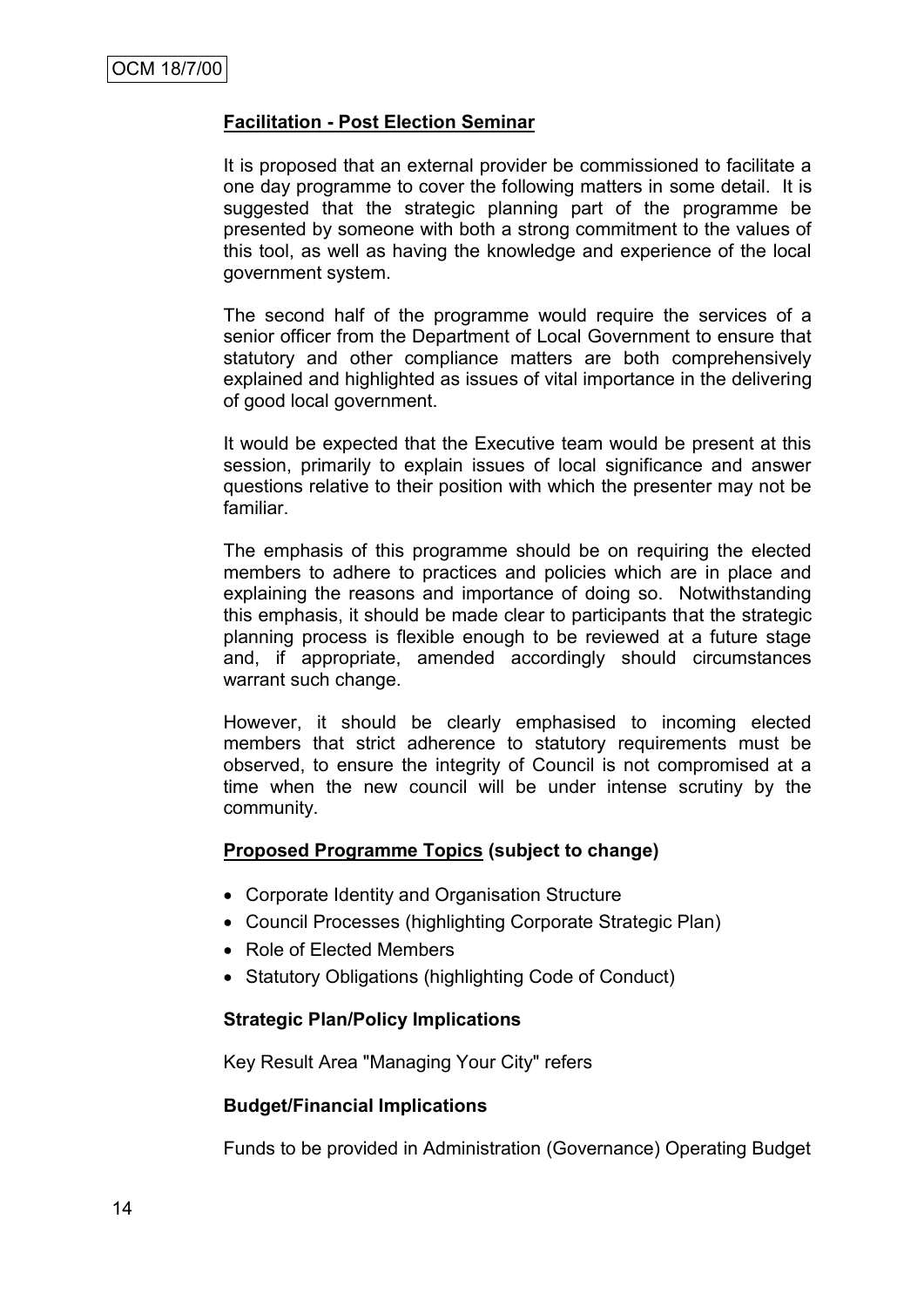# **Implications of Section 3.18(3) Local Government Act, 1995**

Nil.

# **12.4 (ocm1\_7\_2000) - CITY OF COCKBURN INQUIRY - COSTS - MINISTER FOR LOCAL GOVERNMENT (RWB) (1335) (ATTACH)**

# **RECOMMENDATION**

That Council:

- (1) receive the letters from the Hon. Minister dated 15 June and 22 June 2000;
- (2) request the Hon. Minister for Local Government to use his discretion as provided for under Section 8.27 of the Local Government Act 1995, to apportion the cost of the Inquiry between the State Government and the Council, on the basis that the conclusions and recommendations would also be of widespread interest to the local government industry in this state as:
	- a) of the 26 recommendations made in the Inquiry Report, 81% can be considered to be of a general local government relevance; and
	- b) of the 296 Inquiry findings of an adverse or critical nature, 93% can be considered to be of general local government relevance.
- (3) request the Hon. Minister, in the interests of public accountability, to provide Council with an itemised account of the costs applicable to each of the issues investigated by the Inquirer, in the event that the Minister orders the Council to pay all or portion of the cost of the Inquiry into the City of Cockburn;
- (4) request the Hon. Minister to agree that any payment to be made by the City of Cockburn, be spread equally over four(4) consecutive financial years, with the first payment due in February 2001, which allows for:
	- 1. Council to levy and collect a supplementary general rate, pursuant to Section 6.32(3)(a) of the Local Government Act for the financial year 2000/2001, as Council's budget will be adopted on the 25th July 2000.
	- 2. the inclusion of the costs to be collected from rates for the financial years 2001/02, 2002/03 and 2003/04 with payment in February of each financial year.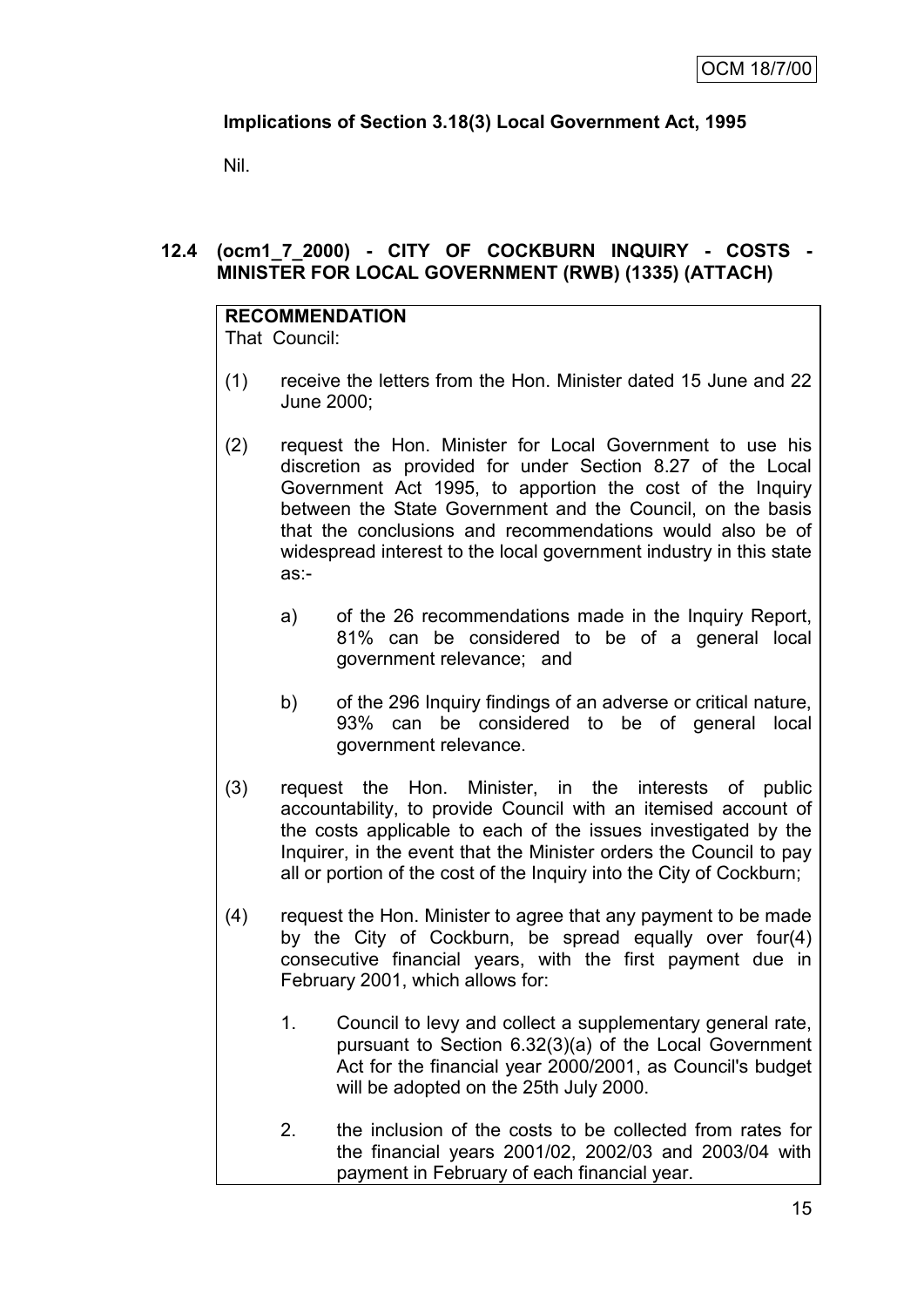(5) use the agenda report as the basis of the submission to the Hon. Minister to use his discretion under Section 8.27 of the Local Government Act 1995.

## **COUNCIL DECISION**

### **Background**

In April 1999, the Hon. Minister for Local Government suspended the Council and appointed Commissioners to manage the affairs of Council.

An Inquiry was instigated under Division 2 - Part 8 of the Local Government Act 1995. This followed an Inquiry under Division 1 - Part 8 of the Act (Martin & Vicary).

An Inquiry Panel consisting of Mr Neil Douglas was appointed to inquire into the operations and affairs of the City of Cockburn.

The Inquiry Panel was to inquire into -

- (1) matters identified in the Report to the Executive Director, Department of Local Government, into the City of Cockburn, dated 29 March 1999;
- (2) the Council's response to the letter of 13 February 1997 from the Parliamentary Commissioner for Administrative Investigations regarding the Council's handling of the application to rezone Lot 17 Hamilton Road, Spearwood;
- (3) the Council's decision of 19 January 1999 and subsequent revocation motion in relation to the intended distribution of funds collected under s20C of the *Town Planning and Development Act 1928* to landowners in the Packham Development Area;

and any other matters which arise during the course of the inquiry concerning the government of the City of Cockburn, for the purposes of reporting on the extent to which there is or has been failure to provide good government in the City of Cockburn.

The Inquiry concluded in April 2000.

The Hon. Minister for Local Government tabled the Report in Parliament on 4 May 2000.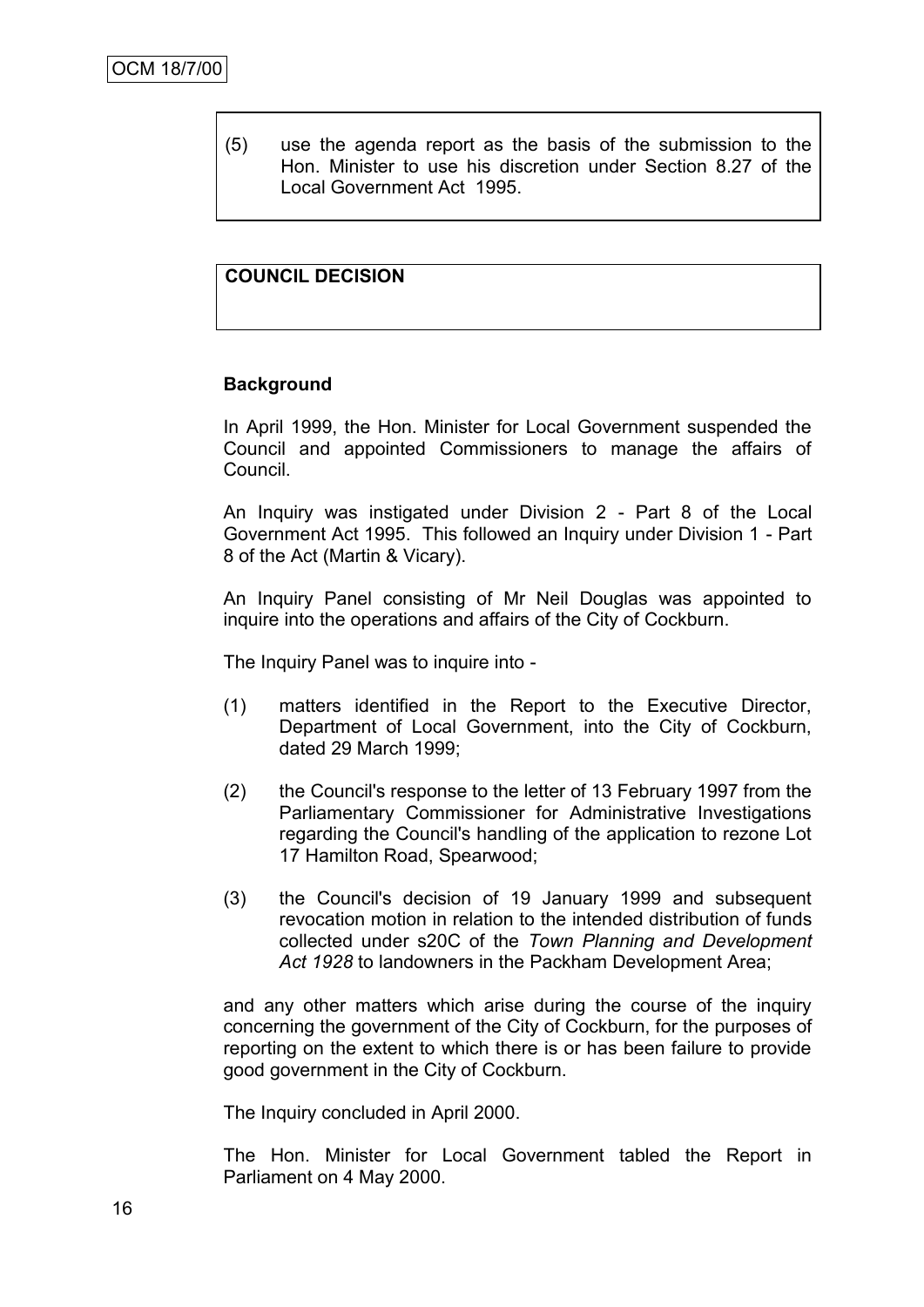There were 66 findings against Councillors and former Councillors and 11 against two staff, namely the CEO and former City Planner.

Council, at its special meeting held on 23 May 2000, has since responded to the recommendations of the Inquiry. It also considered the findings against the CEO and found them to be essentially of procedural nature and declared their full support for, and confidence in the CEO.

#### **Submission**

By letter dated 15 June 2000 (received 19 June), the Hon. Minister for Local Government advised:

"*Section 8.27 of the Local Government Act 1995 provides that if an Inquiry Panel makes findings adverse to a local government, or its Council or any member, or to any of its employees the Minister may order the local government to pay all or part of the costs of the inquiry. This determination is irrespective of whether the suspended Council is dismissed or reinstated.*

*It is clear from the Report of the Inquiry that there are sufficient adverse findings to warrant consideration of S8.27.*

*I have given careful consideration to the question of whether the State Government should bear any proportion of the cost. I have formed the view that there are no, or insufficient, issues of a general Local Government nature which would warrant the State Government paying part of the cost of the Inquiry.*

*Accordingly I have determined that the City will pay the whole of the costs of the Inquiry.*

*At this stage the estimated total cost is \$1.8m.*

*I am prepared to consider spreading the cost over several years and to consider submissions in that regard.*

*I therefore invite you to put a submission to me in regard to the recovery of costs arising from the Inquiry Report. Such submissions should be received by my office by 30 June 2000*".

The Chief Executive Officer requested an extension of time to respond to the issue and by letter dated 22 June 2000, the Hon. Minister advised that it would be in order to receive the response "*on or about 21 July 2000*".

A news media statement released on 27 June 2000 for the Minister stated :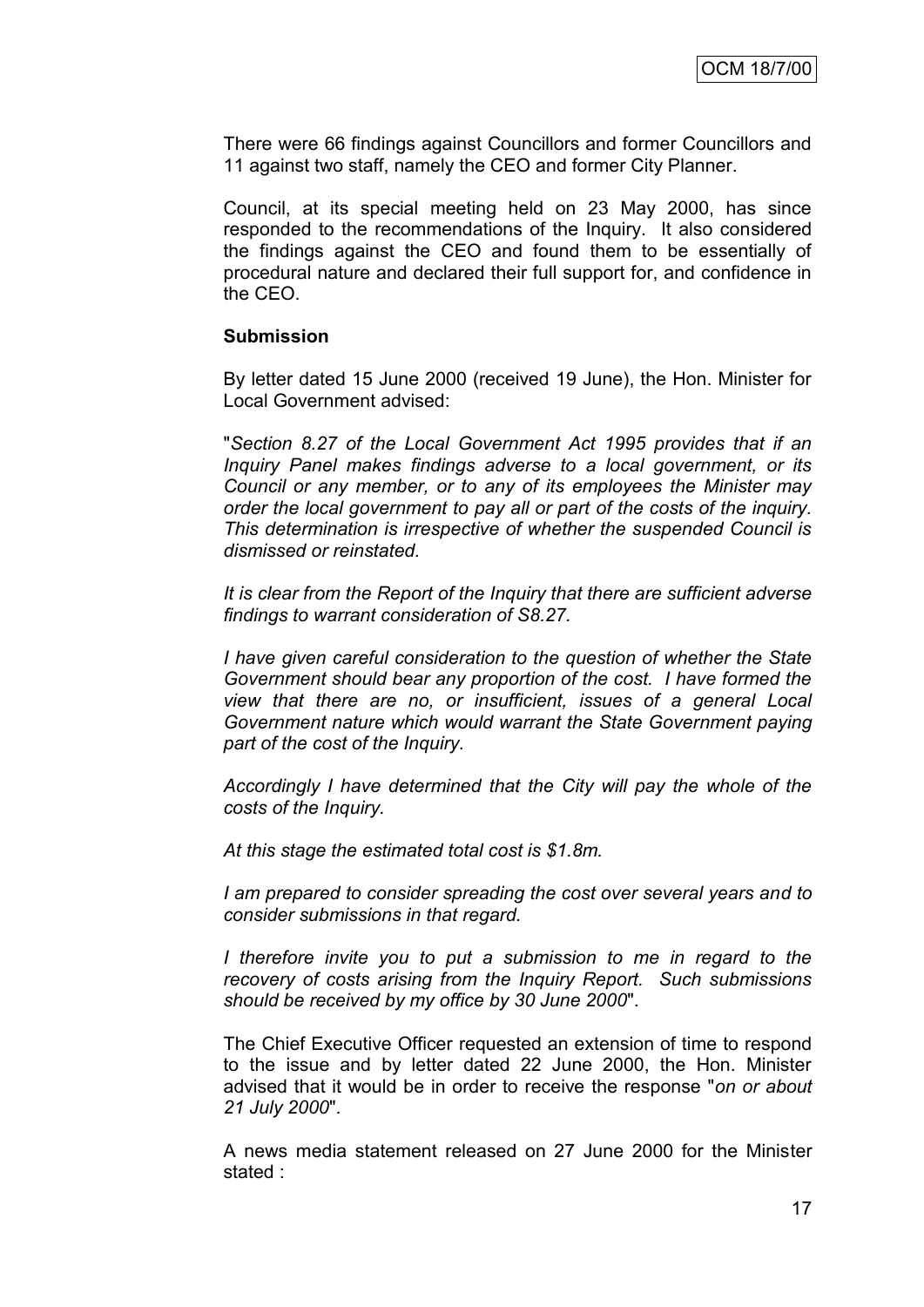"*Mr Omodei added that the determination would be made later in relation to what part of the \$1.8 million cost of the inquiry would be paid by the city*".

#### **Report**

The Hon. Minister for Local Government, by way of letter dated 15 June 2000, has "determined that the City will pay the whole cost of the Inquiry".

This position has been put forward on the basis that "there are no, or insufficient, issues of a general local government nature, which would warrant the State Government paying part of the cost of the Inquiry".

The Hon. Minister has invited a submission in regard to the recovery of the cost, the intent being to consider an approach to pay the estimated \$1.8 million over several years.

Section 8.27 of the Local Government Act 1995, provides that if adverse findings are made against a local government, or to its Council or any member or any of its employees, "the Minister may order the local government to pay all or part of the cost of the inquiry and the local government is to comply with that order".

Whilst the Minister has presented the view that the City should pay the full amount, no order has been made at this stage.

Through a company called Media Monitors, summaries of interviews with the Minister in various radio stations have recorded differing views on the requirement for Council to pay the full cost of the Inquiry. Some note that Council may be forced to help pay the cost whilst others say Council will bear the cost.

A media statement from the Minister dated 27 June 2000, states "*Mr Omodei added that the determination would be made later in relation to what part of the \$1.8 million cost of the inquiry will be paid by the city*".

It would therefore seem open to Council, to pursue the issue of apportionment of costs.

It is important to note that in the West Australian on 5 May 2000, the Hon. Minister was quoted as saying **"***the report should be compulsory reading for everyone in local government, particularly in relation to financial interests and tenders***".**

In addition, in the Local Government Update No.35 - June 2000, the Hon. Minister has said "*Although the three volumes and almost 1,200 pages of the Report are specific and localised in their focus upon the*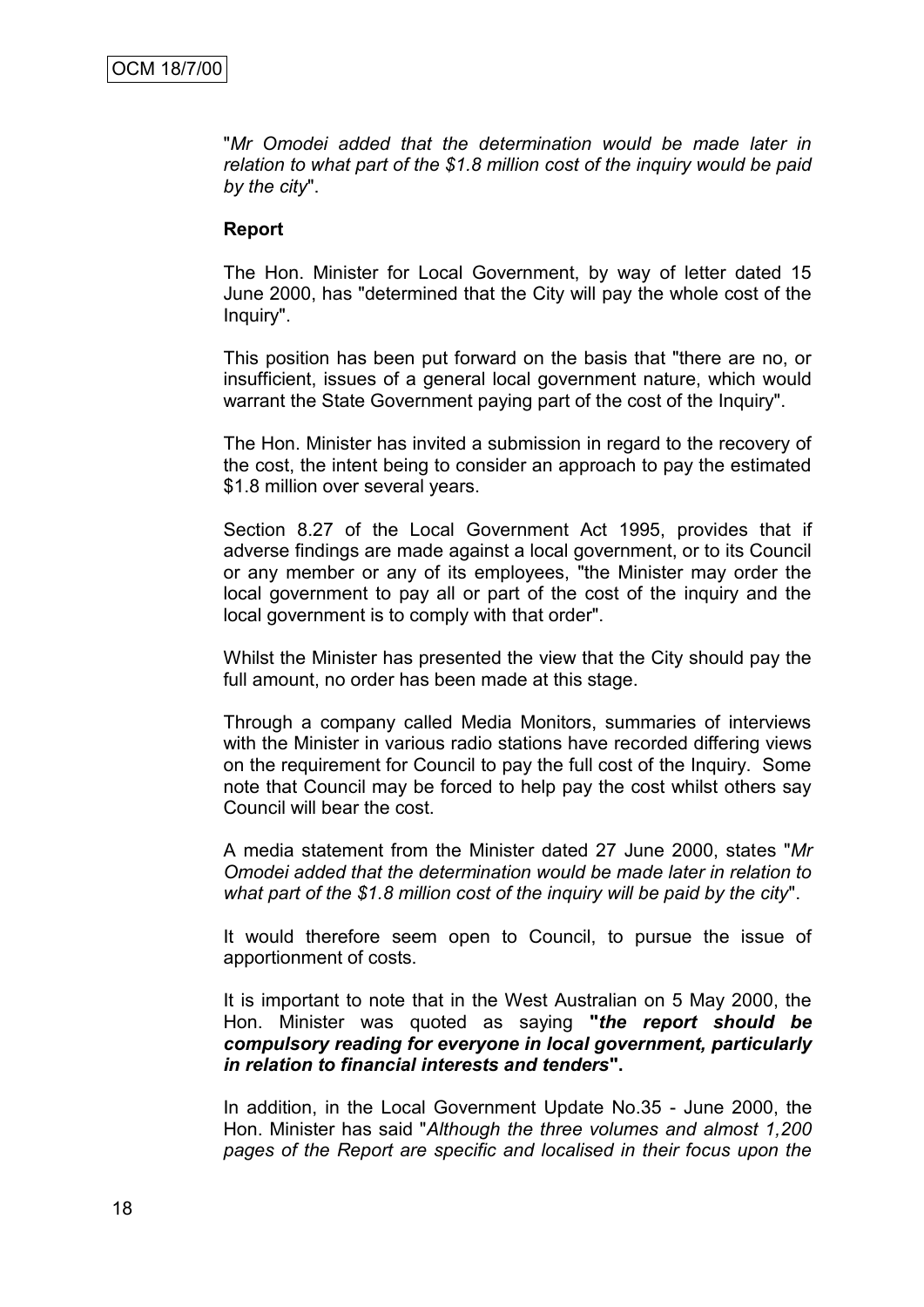*City of Cockburn, there are clearly issues relevant to local government generally*".

The Fremantle Gazette (9-15 May 2000) states "whilst some of Mr Douglas's recommendations related to Council Policy, others required change to the Local Government Act, **giving it ramifications for all local governments**".

These statements confirm that there are wide implications for local government.

Before looking at the recommendations and findings, it is important to note:-

1) That the term of the Inquiry was extended twice. Originally the Inquiry Panel was to report by the end of October 1999 at an estimated cost of \$731,000 (West Australian 19/8/99). It was then extended to February 2000 at an estimated cost of \$1million (West Australian 19/8/99). A further extension was granted to April 2000 at an estimated cost of \$1.3million (West Australian 21/1/2000). The final cost is estimated to exceed \$1.8m. This is demonstrated as follows:-

| <b>Extension</b> | <b>Date</b>  |             | <b>1% Increase on</b><br><b>Original</b> |
|------------------|--------------|-------------|------------------------------------------|
| Original         | November '99 | 731,000     |                                          |
|                  | February '00 | 1.0 million | 37%                                      |
|                  | April '00    | 1.3 million | 78%                                      |
| Final            | May '00      | 1.8 million | 146%                                     |

- 2) The Inquiry proved to be a far ranging inquiry with the general public being invited to put forward matters for investigation. The report does not provide details of the number and type of submissions received from the public.
- 3) A number of the matters investigated, did not result in any findings against the Council, Councillors or staff (Refer to Chapter 10 of the Report).
- 4) A previous inquiry at the City of Canning, which resulted in the Council being dismissed, occurred prior to the introduction of the Local Government Act 1995 (June 1996).

There was no provision in the Local Government Act 1960 for the costs of the inquiry to be ordered against the Council. Therefore the City of Canning ratepayers did not pay.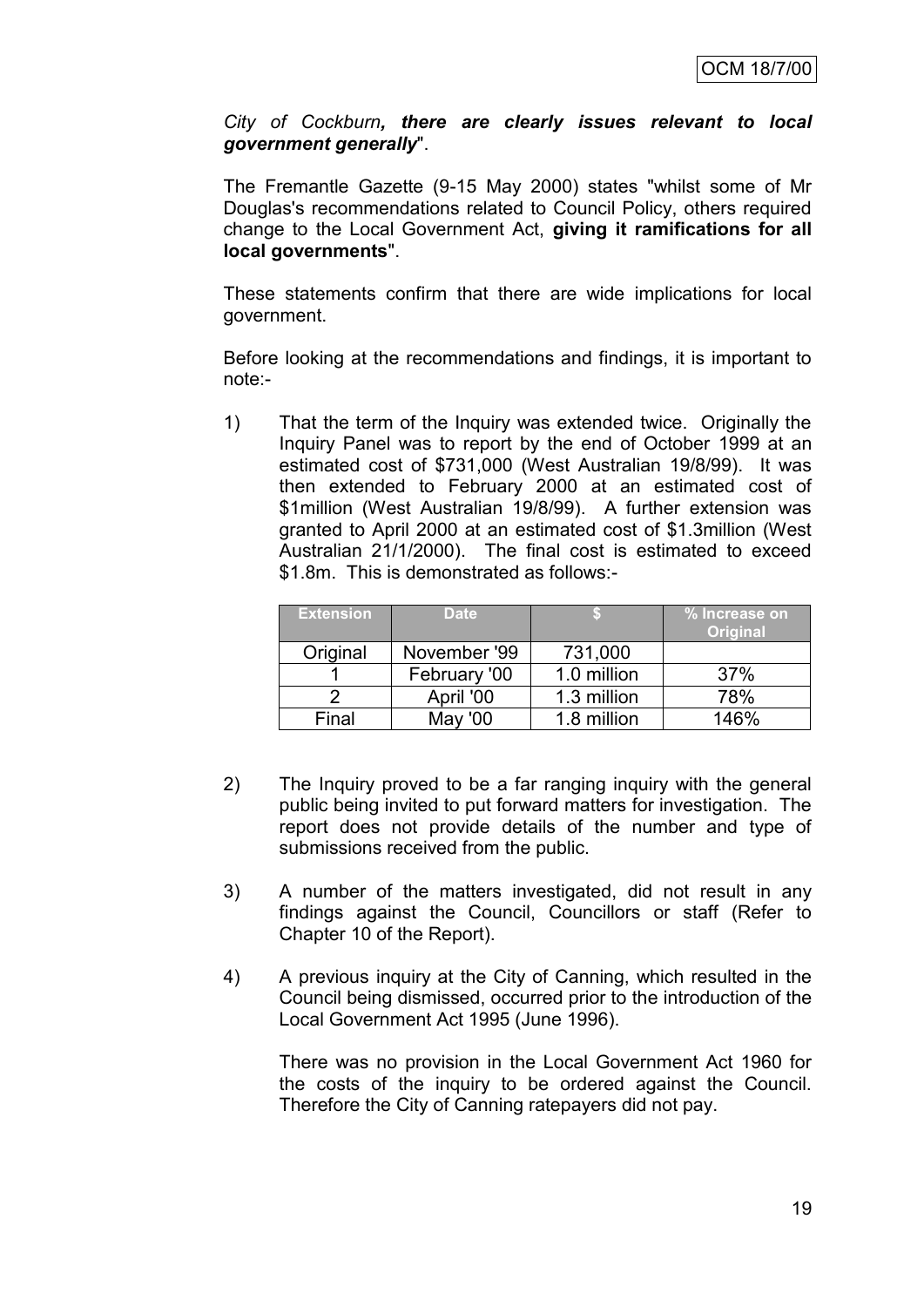The City of Wanneroo was subject to a Royal Commission which concluded in September 1997 when the 'Commission' handed down its final report.

"*The report of the Royal Commission into the City of Wanneroo, identified a number of poor practices as well as improper and corrupt dealings by certain Councillors and staff at the City*" (Department of Local Government publication - "In the Public Interest" - Minister's Foreword).

The Royal Commission was estimated to cost some \$7 million. The Royal Commission Act does not allow for an order for costs to be paid, therefore the ratepayers of Wanneroo were not required to pay for the cost of the Royal Commission.

Following the Royal Commission, the Council was suspended on the 12th November 1997. An inquiry under the Local Government Act 1995 ('Lawrence Inquiry') was instigated. That Inquiry did not make any findings against the Council, Councillors or staff.

The Inquiry concluded "*Overall, in our assessment there is a culture within the Council and a restructure and associated cultural change within the staff, which causes us to believe that there is good reason to distinguish the activities of the Council from that of their predecessors*."

There obviously was a problem at Wanneroo which had been highlighted by the Royal Commission.

The 'Lawrence Inquiry' concluded that the Council had gone past that stage.

The cost of that Inquiry was approximately \$200,000.

As there were no adverse findings by the 'Lawrence Inquiry', the cost of the Inquiry was not able to be passed to the Council.

If the Royal Commission at Wanneroo had in fact been a Division 2 Part 8 Inquiry, then potentially given the findings, the City of Wanneroo would have been required to pay the cost.

The equity of such a situation is questionable. The City of Cockburn being asked to bear the cost, but because the former City of Wanneroo investigation was undertaken through a Royal Commission, the ratepayers of that local government were not required to pay despite "a number of poor practices as well as improper and corrupt dealings by Councillors and staff of the City".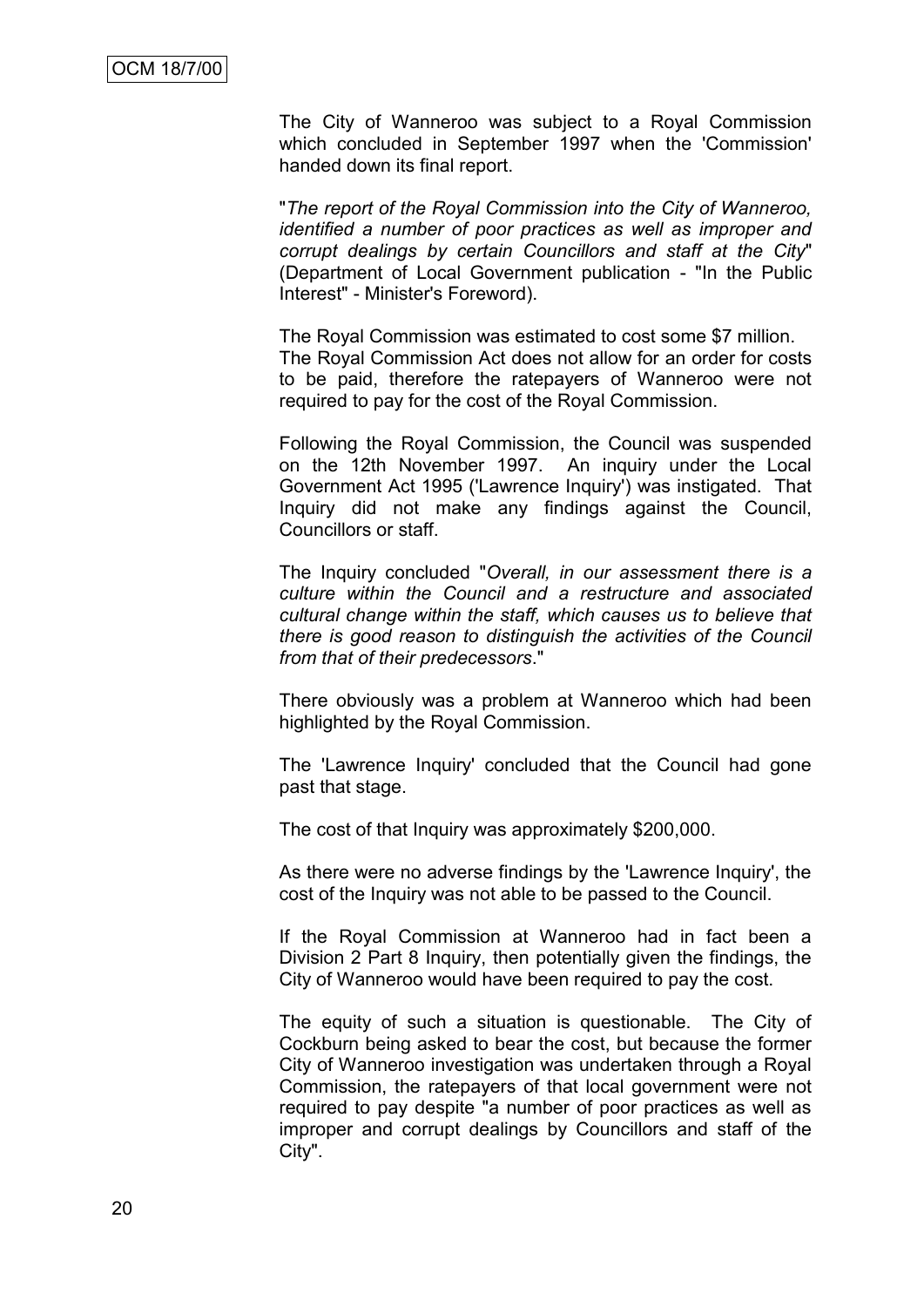Discussions at seminars being conducted by the Department of Local Government during 2000 which are pivotal to the review of the Local Government Act 1995, have included discussion on Part 8 Division 1 and 2 Inquiries. A streamlining of the process is being canvassed so that the lengthy and costly procedure may be eliminated.

This review has been highlighted by the Cockburn Inquiry.

There is a possibility that there will only be one inquiry of this nature, therefore the fairness of the Cockburn ratepayers shouldering the full cost, must be questionable.

5) It is a fundamental principle of the system of justice within the State of Western Australia, that the service is provided as a key organising principle of government. The fees that are paid to Courts or Tribunals by parties taking action, are not calculated to fund the system. Nor do the costs that are usually awarded against the unsuccessful party, include any component to pay the costs of the system of justice.

Because the system of justice is considered so fundamental to an organised society, its costs are borne by the members of that society generally.

The same principle as applied with other forms of Inquiry which are fundamental to the system of justice including:

- Ombudsman Inquiries;
- Carrying out of reviews and determination of complaints by the FOI Commissioner;
- All kinds of administrative review and appeal bodies;
- Royal Commissions.

Where costs are awarded by a judicial or quasi judicial body, it is always the costs between parties. That is, the unsuccessful party may be ordered to pay the costs of the successful party.

If the principle applied in local government Inquiries was that a local government will be ordered to pay the costs of the Inquiry where unfavourable findings are made against the Council, or against any member, or against any employee, that is likely to produce two responses which will be detrimental to the administration of that part of the system of justice as follows -

a) It will encourage the local government to become a party to the Inquiry, in the sense of contesting the Inquiry and engaging legal representation to contest every suggestion of impropriety. The local government would have a clear interest in contesting and disproving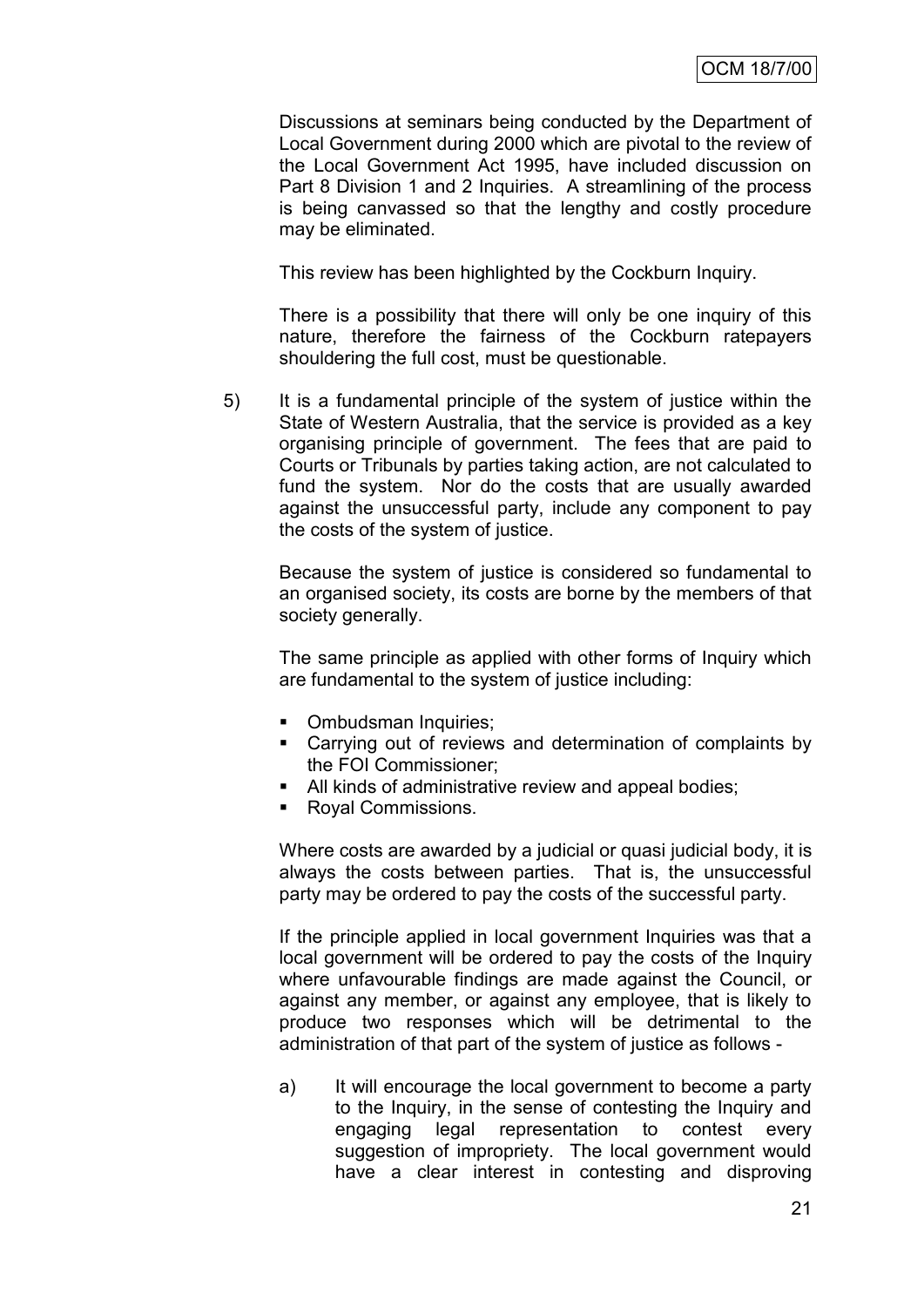inappropriate conduct on the part of the Council, any member of the Council and any employee (whereas it might be said that the Council properly should not contest an Inquiry, but should assist the Inquiry to reach the most appropriate conclusion). That could produce the undesirable consequence of Inquiries being conducted as a contest between the State Government appointed Inquiry on the one hand and the local government on the other, with the local government vigorously contesting all avenues of Inquiry that might lead to an unfavourable finding against its Council, any member or any employee, as such unfavourable finding could result in the local government bearing the costs of the Inquiry.

b) the ratepayers, being the ones who will ultimately pay the cost, would be discouraged from making complaint against the Council, members or employees for fear of the financial burden that might result for them as a body.

Against that analysis, the circumstances will seldom arise where it would be appropriate to require the ratepayers of a specific local government to bear the costs of an Inquiry.

It is a fundamental principle of the Part 8 Inquiry provisions of the Local Government Act 1995, that the Inquiry will be for the good of the particular local government district. If that principle is to be protected and fostered, then it must be possible for the public of the district to look back and say that the Inquiry was on balance beneficial.

In the present case, there is a risk of the ratepayers of the City of Cockburn, putting the Inquiry into a financial balance as follows:

- The events that precipitated the suspension of the Council and the setting up of the Inquiry, were associated with the determination of a number of Councillors to commit approximately \$17,000 of Municipal Funds for a controversial payment of compensation for excess POS contribution.
- Because of changes in Council membership relative to other complaints, the possible dismissal of the Council could only be relevant to that issue.
- Even on that issue, only 3 of the continuing Councillors could be said to have acted improperly in the final analysis.
- The improper determination of 3 members to commit approximately \$17,000 of the Municipal Funds may lead to a \$1.8 million burden of cost for the ratepayers.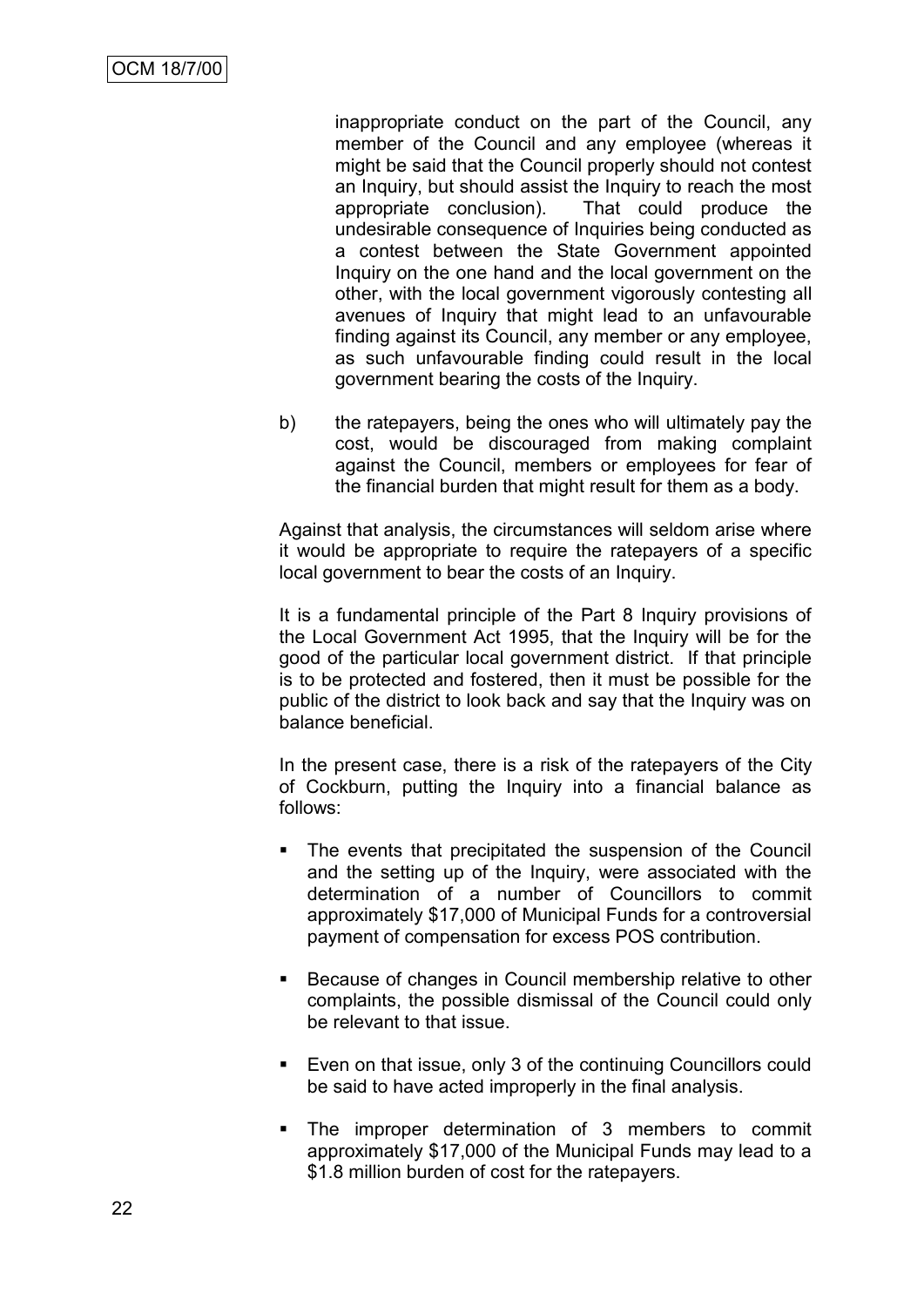There is no justice in the imposition on the City of the \$1.8 million costs of the Inquiry. In fact, in all of the circumstances, the City should not be required to pay what in this case equates to the administration of the system of justice within the State, as it applies to local government administration.

#### **Inquiry Recommendations**

An analysis of the twelve(12) recommendations which totalled 26 parts from the Inquiry, indicate that 58% of the Inquiry findings have industry wide impact, 23% are matters that are to be attended to by the City of Cockburn with potential for industry wide impact, with 19% being matters which relate only to the City.

Therefore, 81% of the recommendations could be considered to have industry wide impact.

The following chart summarises that assessment. Supporting analysis is attached to the agenda.

| The Inquiry Into the City of Cockburn<br><b>Impacts of Recommendations</b><br><b>Recommendations R1 - R12</b> |                                        |                   |                                                                                                                             |                   |                                                                     |              |  |  |
|---------------------------------------------------------------------------------------------------------------|----------------------------------------|-------------------|-----------------------------------------------------------------------------------------------------------------------------|-------------------|---------------------------------------------------------------------|--------------|--|--|
| <b>Recommendation</b>                                                                                         | <b>Industry Wide</b><br><b>Impacts</b> |                   | <b>Matters to be attended</b><br>to by the City of<br><b>Cockburn with</b><br>potential for Industry<br><b>Wide Impacts</b> |                   | <b>Matters to be</b><br>addressed by the<br><b>City of Cockburn</b> |              |  |  |
| R <sub>1</sub>                                                                                                | $R1(a) - (f)$                          | (6)               |                                                                                                                             |                   |                                                                     |              |  |  |
| R <sub>2</sub>                                                                                                | R <sub>2</sub>                         | (1)               |                                                                                                                             |                   |                                                                     |              |  |  |
| R <sub>3</sub>                                                                                                |                                        |                   | R3(a)                                                                                                                       | 〔1〕               |                                                                     |              |  |  |
| R <sub>4</sub>                                                                                                |                                        |                   | R4(a)                                                                                                                       | (1)               | R4(b)                                                               | ั1)          |  |  |
| R <sub>5</sub>                                                                                                |                                        |                   | R5(a)                                                                                                                       | $^{\prime}$ 1     | R5(b)                                                               | 1)           |  |  |
| R <sub>6</sub>                                                                                                |                                        |                   | R6(a)                                                                                                                       | $^{\prime}$ 1)    | R6(b)                                                               | $\mathbf{1}$ |  |  |
| R7                                                                                                            |                                        |                   | $R7(a)$ & (b)                                                                                                               | $\left( 2\right)$ |                                                                     |              |  |  |
| R <sub>8</sub>                                                                                                | R8(a)(b)                               | $\left( 2\right)$ |                                                                                                                             |                   |                                                                     |              |  |  |
| R <sub>9</sub>                                                                                                | R9(a)(b)                               | (2)               |                                                                                                                             |                   |                                                                     |              |  |  |
| R <sub>10</sub>                                                                                               |                                        |                   |                                                                                                                             |                   | R <sub>10</sub>                                                     | (1)          |  |  |
| R <sub>11</sub>                                                                                               | $R11(a)-(d)$                           | (4)               |                                                                                                                             |                   |                                                                     |              |  |  |
| R <sub>12</sub>                                                                                               |                                        |                   |                                                                                                                             |                   | R <sub>12</sub>                                                     | (1)          |  |  |
|                                                                                                               |                                        | 15                |                                                                                                                             | 6                 |                                                                     | 5            |  |  |
|                                                                                                               |                                        | (58%)             |                                                                                                                             | (23%)             |                                                                     | (19%)        |  |  |

# **Inquiry Findings**

An analysis of the individual findings of the Inquiry, demonstrates that 93% of the 296 findings which were either adverse or critical in their nature, could have practical implications on a widespread basis across local government.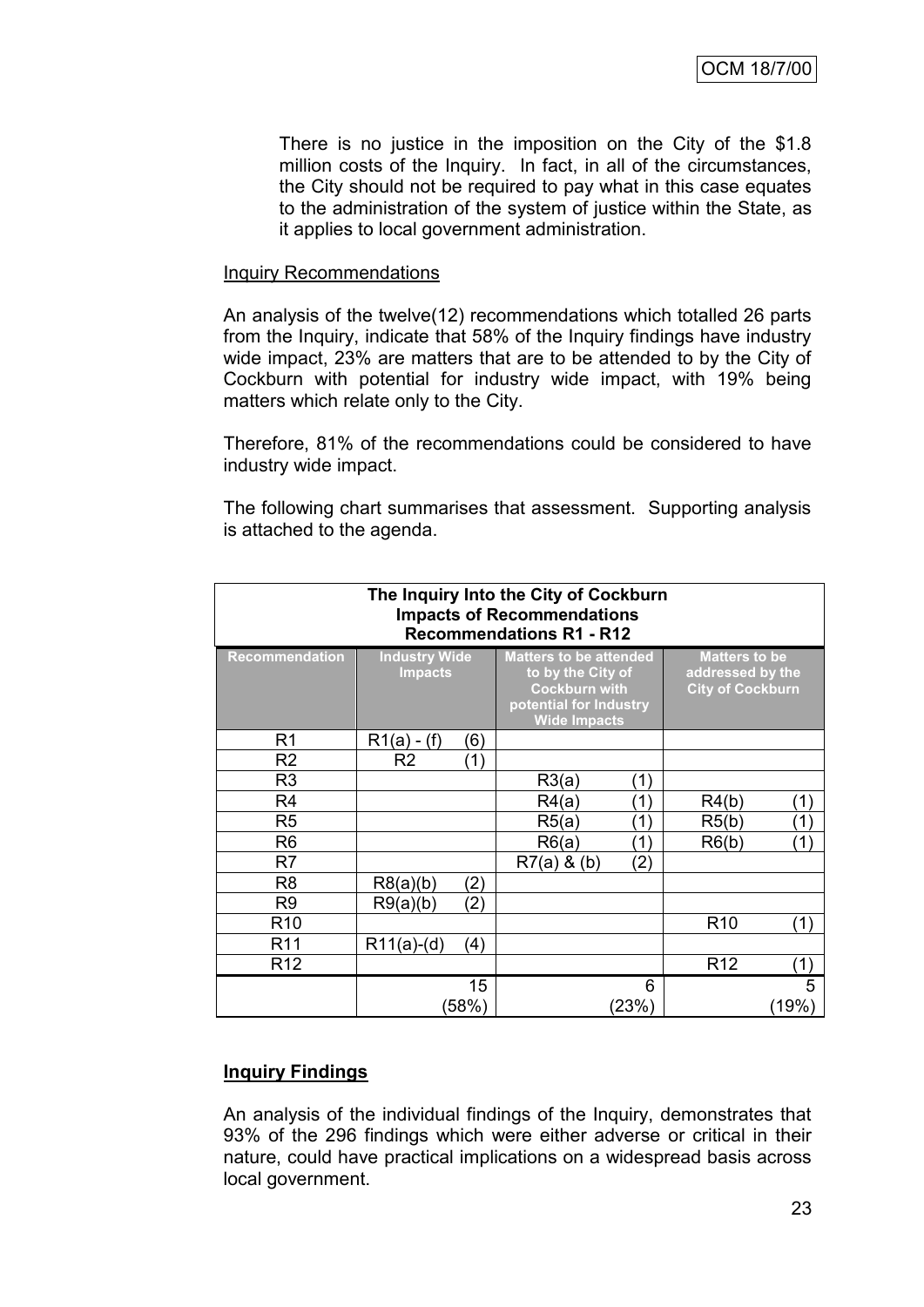The eight subject matters attracted 267 adverse findings or comments from the Inquirer which Council considers to have industry wide impacts.

The 267 findings of most interest, can be broken down into the following categories :-

- 1. Handling of Planning Issues 43% of all adverse findings/comments<br>2. Handling of Tenders 28% of all adverse findings/comments
- 
- 28% of all adverse findings/comments 3. Conflicts of Interest - 15% of all adverse findings/comments
- 
- 4. Unlawful (illegal) Decisions 9% of all adverse findings/comments
- 
- 5. Code of Conduct Issues 4% of all adverse findings/comments

It is submitted that each of these matters are of importance to all local governments and should be promoted throughout the industry, as examples of issues of critical importance which should be addressed by all councils to ensure the industry can benefit, on a widespread basis, from those matters highlighted by the Inquirer.

The following chart summarises that assessment. Supporting analysis is attached to the agenda.

| <b>Inquiry Into the City of Cockburn</b><br><b>Impacts of Findings</b><br>F1 - F74 |                           |                   |                                                                       |                         |  |  |
|------------------------------------------------------------------------------------|---------------------------|-------------------|-----------------------------------------------------------------------|-------------------------|--|--|
| <b>Finding No.</b>                                                                 | <b>Industry Wide</b>      |                   | <b>City of Cockburn</b><br>with potential for<br><b>Industry wide</b> | <b>City of Cockburn</b> |  |  |
| F <sub>1</sub>                                                                     | $F1(a) - F1(d)$           | (4)               |                                                                       |                         |  |  |
| F <sub>2</sub>                                                                     | $F2(a) - F2(d)$           | (4)               |                                                                       |                         |  |  |
| F <sub>3</sub>                                                                     | F3(a)                     | (1)               |                                                                       |                         |  |  |
| F <sub>4</sub>                                                                     | $F4(a) - F4(c)$ , $F4(e)$ | $\left( 4\right)$ |                                                                       |                         |  |  |
| F <sub>5</sub>                                                                     | $F5(a) - F5(d) F5(f)$     | (5)               |                                                                       | F5(e)                   |  |  |
| F <sub>6</sub>                                                                     | $F6(a) - F6(d)$           | (4)               |                                                                       |                         |  |  |
| F7                                                                                 |                           |                   |                                                                       | $F7(a)$ and $F7(b)$     |  |  |
| F <sub>8</sub>                                                                     | $F8(b) - F8(d)$           | (3)               |                                                                       |                         |  |  |
| F <sub>9</sub>                                                                     | $F9(b)$ & $F9(d) - (f)$   | (5)               |                                                                       |                         |  |  |
| F <sub>10</sub>                                                                    | $F10(a) - F10(e)$         | (5)               |                                                                       |                         |  |  |
| F <sub>11</sub>                                                                    | $F11(a) - F11(c)$         | (3)               |                                                                       |                         |  |  |
| F <sub>12</sub>                                                                    | $F12(a) - F12(i)$         | (9)               |                                                                       |                         |  |  |
| F <sub>13</sub>                                                                    | F13(c)                    | (1)               |                                                                       |                         |  |  |
| F14                                                                                | $F14(d) - F14(g)$         | (4)               |                                                                       |                         |  |  |
| F <sub>15</sub>                                                                    | $F15(a) - F15(j)$         | (10)              |                                                                       |                         |  |  |
| F <sub>16</sub>                                                                    | F16(c)                    | (1)               | $F16(a)$ & $F16(d)$                                                   |                         |  |  |
| F17                                                                                | $F17(a) - F17(c)$         | (3)               |                                                                       |                         |  |  |
| F18                                                                                | $F18(a)$ ; $F18(b)$       | (2)               |                                                                       |                         |  |  |
|                                                                                    | $F18(d) - F18(f)$         | (3)               |                                                                       |                         |  |  |
| <b>Tenders</b><br><b>Issues</b>                                                    |                           | (75)              | (2)                                                                   | (3)                     |  |  |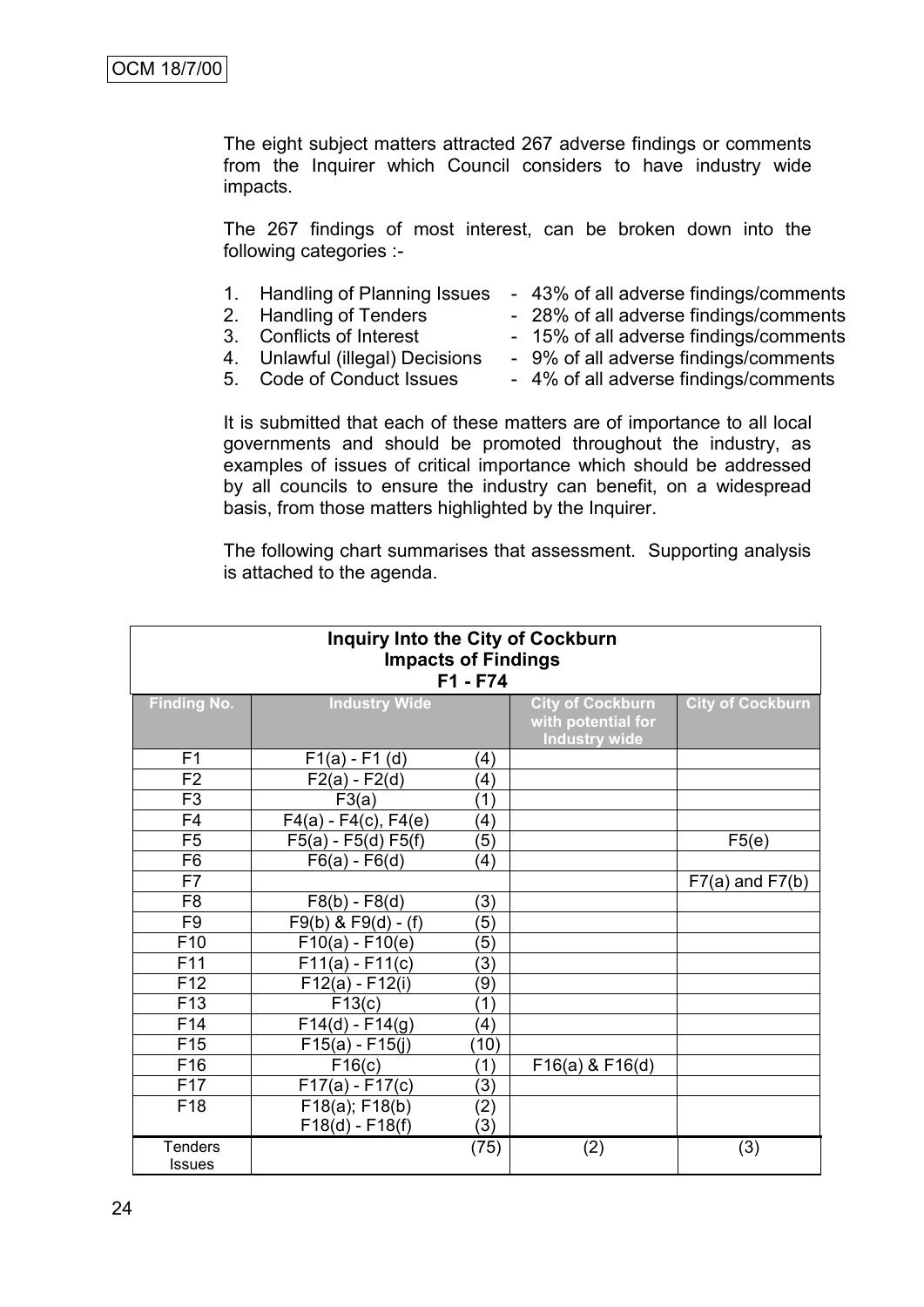| <b>Finding No.</b>                    | <b>Industry Wide</b>           |                   | <b>City of Cockburn</b><br>with potential for<br><b>Industry wide</b> | <b>City of Cockburn</b> |
|---------------------------------------|--------------------------------|-------------------|-----------------------------------------------------------------------|-------------------------|
| F19                                   | N/A                            |                   | N/A                                                                   | N/A                     |
| F <sub>20</sub>                       | F20(b)                         | (1)               |                                                                       |                         |
| F21                                   | F21(a)                         | (1)               |                                                                       |                         |
| F <sub>22</sub>                       | $F22(a) - F22(d)$              | (4)               |                                                                       |                         |
| F <sub>23</sub>                       | $F23(a)$ & (b)                 | (2)               |                                                                       |                         |
| F24                                   | $F24(a) - F24(c)$              | (3)               |                                                                       |                         |
| Lot 1 Berrigan<br><b>Drive Issues</b> |                                | (11)              |                                                                       |                         |
| F <sub>25</sub>                       | F25(a)                         | (1)               | F25(b) & F25(d) (3)                                                   |                         |
| F <sub>26</sub>                       | $F26(a) - F26(j)$              | (10)              |                                                                       |                         |
| F27                                   | $F27(a)$ & (b)                 | (2)               |                                                                       |                         |
| F <sub>28</sub>                       | F28(a) 8(b)                    | (2)               |                                                                       |                         |
| F <sub>29</sub>                       | F29(b)                         | (1)               |                                                                       | F29(a)<br>(1)           |
| F30                                   | $F30(b) - F30(d)$              | (3)               |                                                                       | F30(a)<br>(1)           |
| F31                                   | $F31(a) - F31(c)$              | (3)               |                                                                       |                         |
| F32                                   | $F32(a) - F32(g)$              | (7)               |                                                                       |                         |
| F33                                   | $F33(a) - F33(b)$              | (2)               |                                                                       |                         |
| F34                                   | F34(a) - F34(d)                | (4)               |                                                                       |                         |
| F35                                   | F35(a) & F35(b)                | (2)               |                                                                       |                         |
| F36                                   | $\overline{F36(a)}$ - $F36(g)$ | (7)               |                                                                       |                         |
| F37                                   | F37(a) & F37(b)                | (2)               |                                                                       |                         |
| F38                                   | $F38(a) - F38(g)$              | (7)               | F38(h)<br>(1)                                                         |                         |
| Packham                               |                                | (52)              | (4)                                                                   | (2)                     |
| Development                           |                                |                   |                                                                       |                         |
| Area Issues                           |                                |                   |                                                                       |                         |
| F39                                   | F39(a)                         | (1)               |                                                                       |                         |
| F40                                   |                                |                   | F40(b)<br>(1)                                                         |                         |
| F41                                   | F41(b)(d)(e)(f)(i)(j)          | (6)               |                                                                       |                         |
| F42                                   | $F42(a) - F42(c)$              | (3)               |                                                                       |                         |
| F43                                   | F43(a) 8(b)                    | (2)               |                                                                       |                         |
| F44                                   | $F44(a) - (c)$                 | (3)               |                                                                       | $F44(d)-(k)$<br>(8)     |
| F45                                   | $F45(a) - (d)$                 | (4)               |                                                                       |                         |
| F46                                   | F46(a)                         | (1)               |                                                                       | F46(b)<br>(1)           |
| F47                                   | $F47(a)$ & (b)                 | (2)               |                                                                       |                         |
| F48                                   | $F48(a) - (c)$                 | (3)               |                                                                       |                         |
| F49                                   | $F49(a) - (c)$                 | (3)               |                                                                       |                         |
| F50                                   | $F50(a) - (c)$ ; (e) - (h)     | $\left( 7\right)$ |                                                                       |                         |
| F51                                   | $F51(c)$ ; (e) & (f)           | (3)               |                                                                       |                         |
| F <sub>52</sub>                       | $F52(a) - F52(h)$              | (8)               |                                                                       |                         |
| F53                                   | $F53(b) - (f)$ & (i)           | (6)               |                                                                       |                         |
| F <sub>54</sub>                       | $F54(b) - (d)$                 | (3)               |                                                                       |                         |
| Compensation                          |                                | (55)              | (1)                                                                   | (9)                     |
| to CIr GrIjusich<br>Issues            |                                |                   |                                                                       |                         |
| F <sub>55</sub>                       | $F55(e) - (g)$                 | (3)               |                                                                       | $F55(a) - (d)$<br>(4)   |
| F56                                   | $F56(a) - (c)$                 | (3)               |                                                                       |                         |
| F <sub>57</sub>                       | $F57(a) - (f)$                 | (6)               |                                                                       |                         |
| F58                                   | $F58(a) -$<br>(d)              | (4)               |                                                                       |                         |
| F <sub>59</sub>                       | $F59(a) - (d)$                 | (4)               |                                                                       |                         |
|                                       |                                |                   |                                                                       |                         |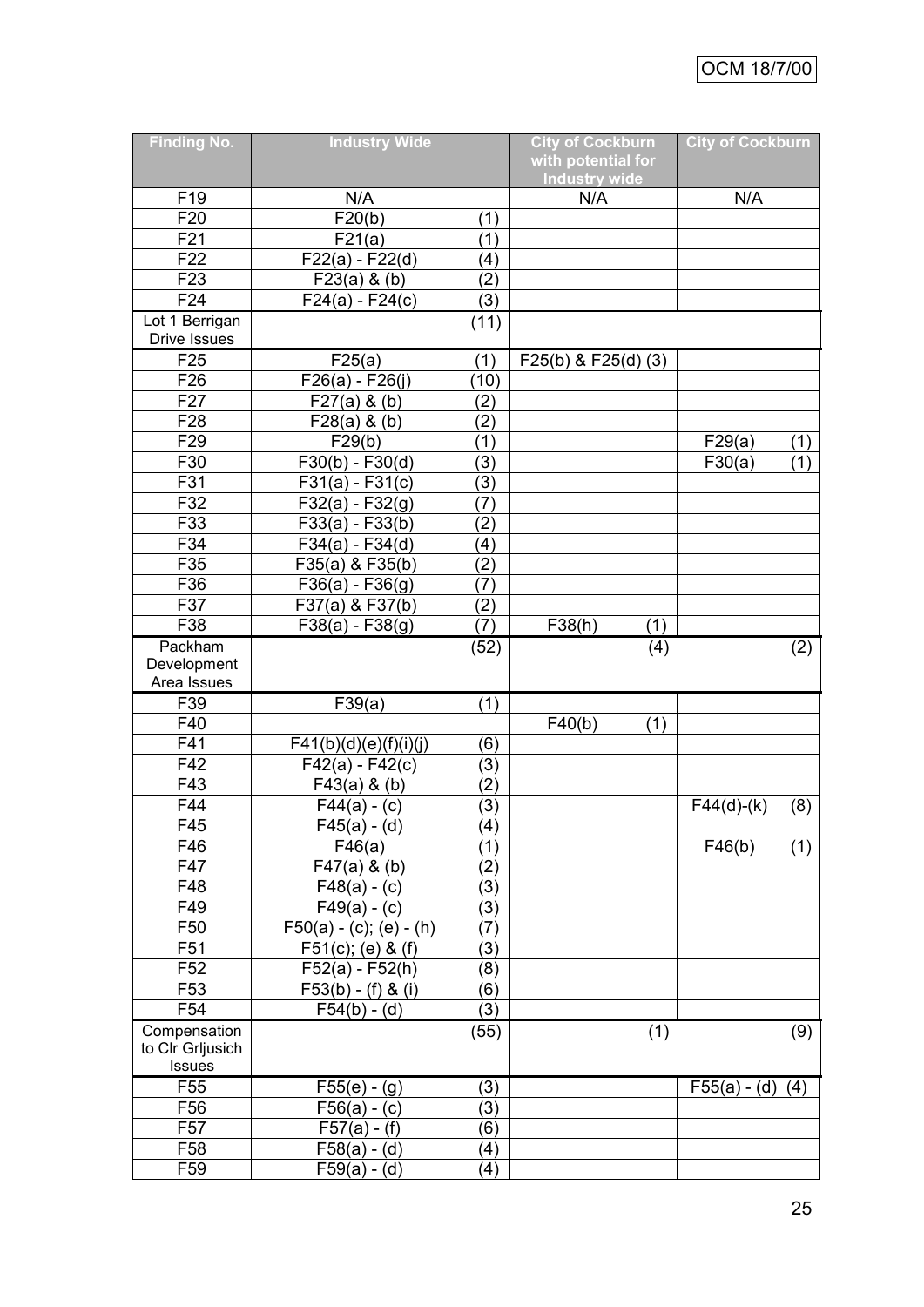| <b>Finding No.</b>     | <b>Industry Wide</b> |      | <b>City of Cockburn</b><br>with potential for | <b>City of Cockburn</b> |
|------------------------|----------------------|------|-----------------------------------------------|-------------------------|
|                        |                      |      | <b>Industry wide</b>                          |                         |
| F60                    | $F60(a) - (d)$       | (4)  |                                               |                         |
| Illegal                |                      | (24) |                                               | (4)                     |
| Decisions              |                      |      |                                               |                         |
| Jan/Feb '99            |                      |      |                                               |                         |
| <b>Issues</b>          |                      |      |                                               |                         |
| F61                    | $F61(a) - (d)$       | (4)  |                                               |                         |
| F62                    | $F62(a) -$<br>(d)    | (4)  |                                               |                         |
| F63                    | $F63(a) -$<br>(d)    | (4)  |                                               |                         |
| F64                    | $F64(a) - (d)$       | (4)  |                                               |                         |
| F65                    | (d)<br>F65(a)        | (4)  |                                               |                         |
| F66                    | $F66(a) -$<br>(e)    | (5)  |                                               |                         |
| F67                    | $F67(a) -$<br>(e)    | (5)  |                                               |                         |
| F68                    | $F68(a) -$<br>(e)    | (5)  |                                               |                         |
| F69                    | $F69(a) - (e)$       | (5)  |                                               |                         |
| Conflict of            |                      | (40) |                                               |                         |
| <b>Interest Issues</b> |                      |      |                                               |                         |
| F70 (Code of           | $F70(b)(d) - (i)(m)$ | (8)  | F70(k)<br>(1)                                 | F70(a); (I) (2)         |
| Conduct)               |                      |      |                                               |                         |
| F71                    | N/A                  |      | N/A                                           | N/A                     |
| F72 (Lot 14            | F72(b)               | (1)  |                                               |                         |
| Progress               |                      |      |                                               |                         |
| Drive)                 |                      |      |                                               |                         |
| F73                    |                      |      | F73(a)<br>(1)                                 |                         |
| F74                    | (1)<br>F74(e)        | (1)  |                                               |                         |
| Lot 14                 |                      | (2)  | (1)                                           |                         |
| Progress               |                      |      |                                               |                         |
| <b>Drive Issues</b>    |                      |      |                                               |                         |

In summarising the findings, they can be broken down into the following categories:-

| <b>Subject</b>               | <b>Industry Wide</b><br><b>Impacts</b> | <b>City of Cockburn</b><br>with Potential for<br><b>Industry Wide</b><br><b>Impacts</b> | <b>City of</b><br><b>Cockburn</b><br><b>Impacts Only</b> |
|------------------------------|----------------------------------------|-----------------------------------------------------------------------------------------|----------------------------------------------------------|
| 1. Tenders                   | *<br>(28%)<br>75                       | 2                                                                                       | 3                                                        |
| 2. Lot 1 Berrigan Drive      | $\star$<br>(4%)                        |                                                                                         |                                                          |
| 3. Packham Development Area  | $\star$<br>52 (19%)                    | 4                                                                                       | 2                                                        |
| 4. Compensation to Grijusich | $\star$<br>(20%)<br>55                 |                                                                                         | 9                                                        |
| 5. Illegal Decisions         | $\star$<br>(9%)<br>24                  |                                                                                         |                                                          |
| 6. Conflict of Interest      | $\star$<br>(15%)<br>40                 |                                                                                         |                                                          |
| 7. Code of Conduct           | $\star$<br>(4%)<br>8                   |                                                                                         | 2                                                        |
| 8. Lot 14 Progress Drive     | $\star$<br>(1%)<br>2                   |                                                                                         |                                                          |
| <b>TOTAL</b>                 | $***$<br>(90%)<br>267                  | $**$<br>(3%)<br>9                                                                       | $***$<br>(7%)<br>20                                      |

\* These percentages relate to an overall percentage of the industry wide impacts ie: 267

\*\* These percentages relate to the percentage of the total number of findings ie: 296 (267+9+20)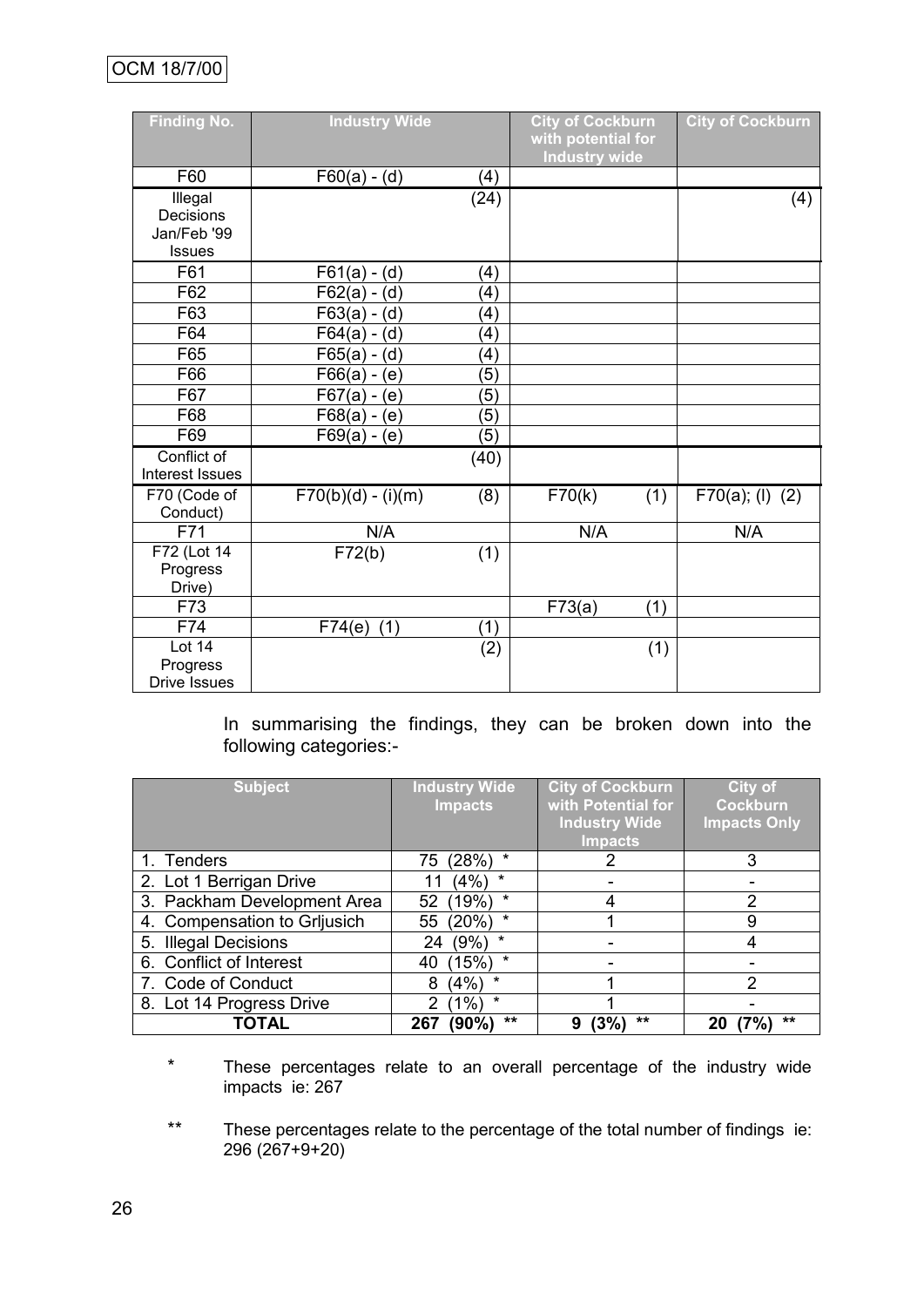# **Costs of the Inquiry**

## FUNDING

There are five ways in which the payment of \$1.8m could be funded should Council be ordered to do so:

- **F** reserve funds
- sale of assets
- **•** reduction in services
- **L** loan
- rate increase

## RESERVE FUNDS

The Council currently has 19 cash backed reserves which fall into three major areas:

- 1) funds to cover future employee entitlements;
- 2) funds to cover capital expenditure from year to year to allow internal businesses to function efficiently and in a cost effective manner;
- 3) funds to cover large expenditures for infrastructure work required in the future

If funds from reserve funds are used to pay the \$1.8 million for the Inquiry, then there will be a need in future to:

- 1) borrow funds, and/or
- 2) increase rates income

to provide the funds for the identified and approved projects.

It is therefore considered that this is not an appropriate option.

### SALE OF ASSETS

Some of the assets that could be sold are:

- light car fleet;
- heavy plant fleet;
- **freehold land.**

The sale of these assets is not recommended because:

- 1) it is not recommended business practice to sell assets (capital) to fund operating costs;
- 2) the assets were accumulated to provide services in a cost effective manner;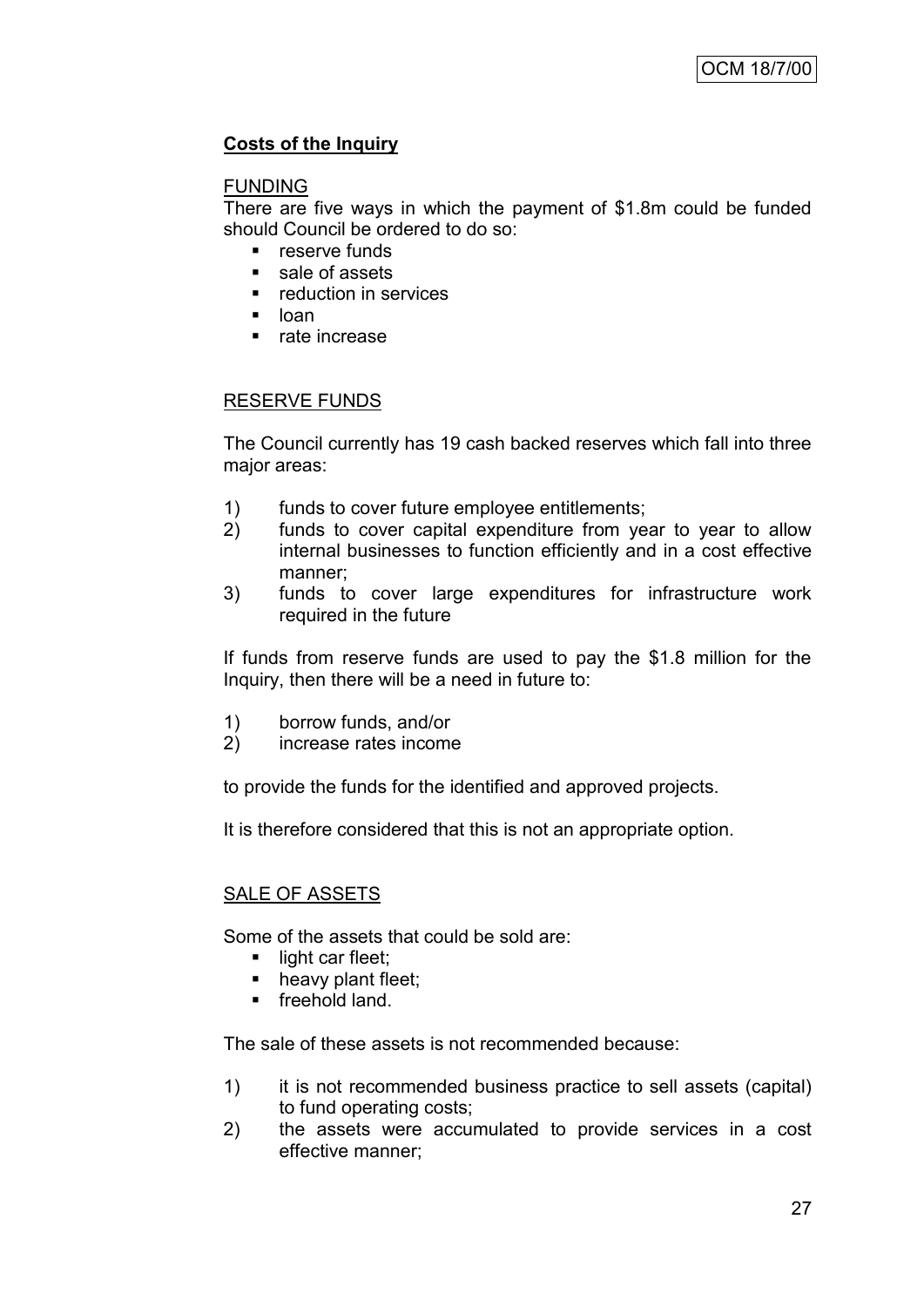3) the assets are being accumulated to provide for future infrastructure works.

The loss of the asset will mean either:

- 1) an increase in operating expenditure, or
- 2) rates will have to be increased in the future to fund future projects.

The sale of assets is therefore not considered to be an appropriate option

#### REDUCTION IN SERVICES

The Council currently provides a wide range of services such as roads, parks, library, welfare, planning, building, rangers and health services.

A reduction in service to achieve the cost savings required, would have a significant impact on the level of service to the community.

The community has in the most recent Community Satisfaction Survey, indicated that they wish current services to be retained. A reduction in services is therefore not considered to be an appropriate option.

#### LOANS

The Council could borrow the \$1.8m from the W.A. Treasury. Repayments over a period of say 10 years would be \$257,000 per year based on current interest rates, a total repayment of \$2.57m. This would represent a rate increase of 1.6% in the first year based on current rate revenue with the 1.6% dropping off in the 11th year.

Whilst this is a viable option, the \$770,000 in interest can be avoided by a rates increase of 2.8% for four years (see Rates option below).

#### RATE INCREASE

The rate income for the 2000/01 financial year is budgeted to be \$16.0m. If the \$1.8 million requested by government is to be repaid in one year, the rate increase would be in the order of 11.25% which is above the 1.5% increase advertised.

If the Minister gives approval for the \$1.8 million to be repaid over 4 years, the rate increase would be in the order of 2.8% in the first year to cover the payment of \$450,000 in each of those years with the 2.8% dropping off in the fifth year.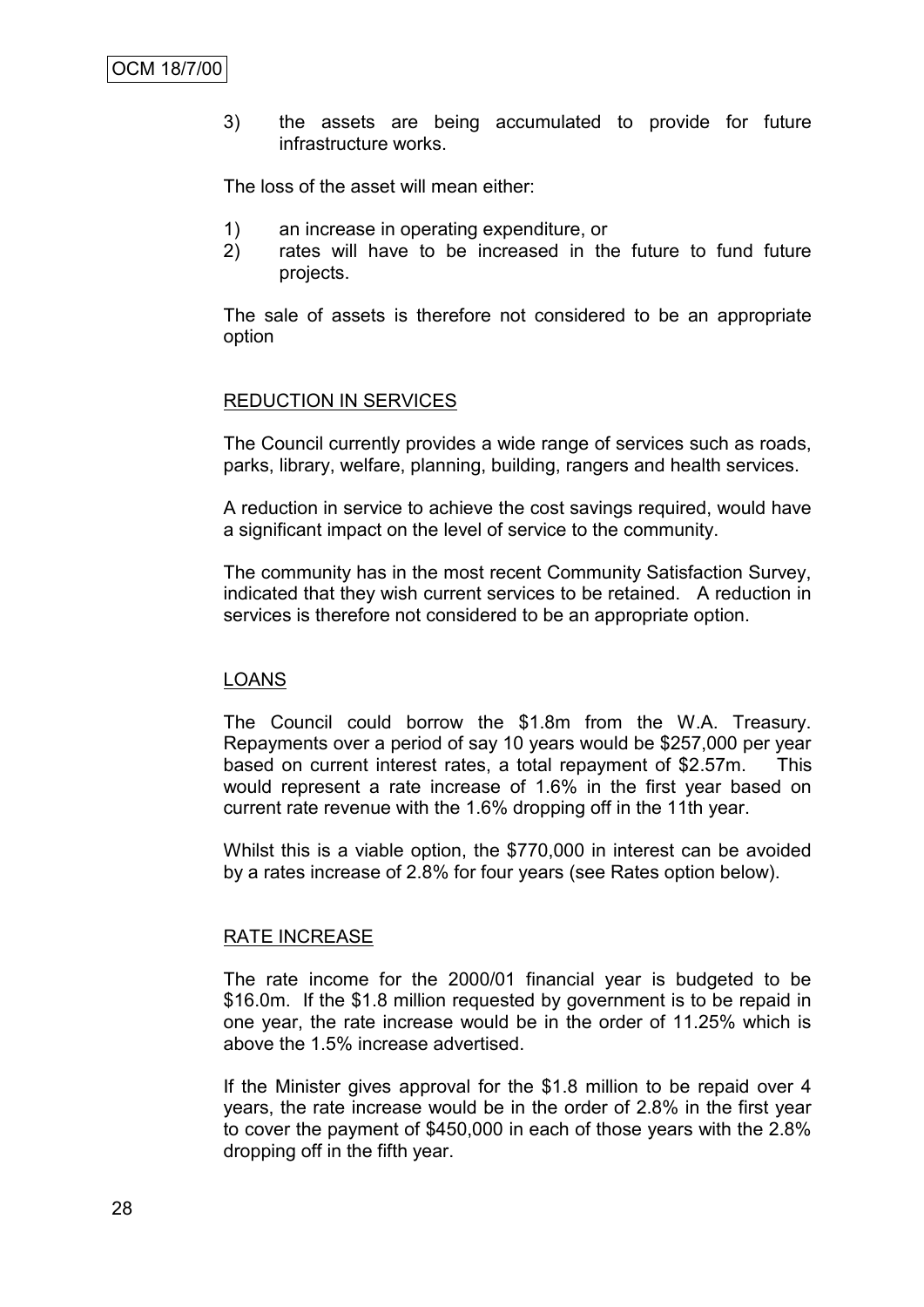For the following three years, in addition to the 2.8% loading which will be built into the budget, there will also be a proposed increase of about 2.5% each year to provide for the services demanded by a growing local government. In the fifth year with the repayment not being required, there would not be any need for an increase in rates based on these figures.

As the Budget for 2000/01 will be adopted before the final decision of the Minister for Local Government is made, a supplementary general rate (LGA S6.32(3)(a)) will need to be levied for 2000/01 once the final amount to be paid by Council is known.

The supplementary general rate will be based on the Gross Rental Value or Unimproved Value of properties as appropriate. The amount paid by each ratepayer will vary accordingly. Properties with lower values, will be levied less than those with higher values.

It is anticipated that the Minister will not levy any interest on the repayment if a suitable repayment period can be agreed.

A rate increase of 2.8% in year one of the repayments held for four years, is the preferred option provided that such a repayment period is agreed to by the Minister.

### KEY ELEMENTS OF SUBMISSION

In addition to the three(3) key points contained in the recommendation, the response to the Hon. Minister should also raise the following issues:-

- 1) that the Minister has acknowledged that "*the report should be compulsory reading for everyone in local government*" and "*there are clearly issues relevant to local government generally*";
- 2) that the costs of the open ended inquiry grew to a magnitude well beyond everyone's expectations;
- 3) that the City of Cockburn is likely to be the only local government to be required to pay or contribute towards the cost of a far ranging inquiry;
- 4) that a large number of issues did not conclude with any findings against Council, Councillors or staff.
- 5) that the Council should not be expected to contribute to the system of justice within the State.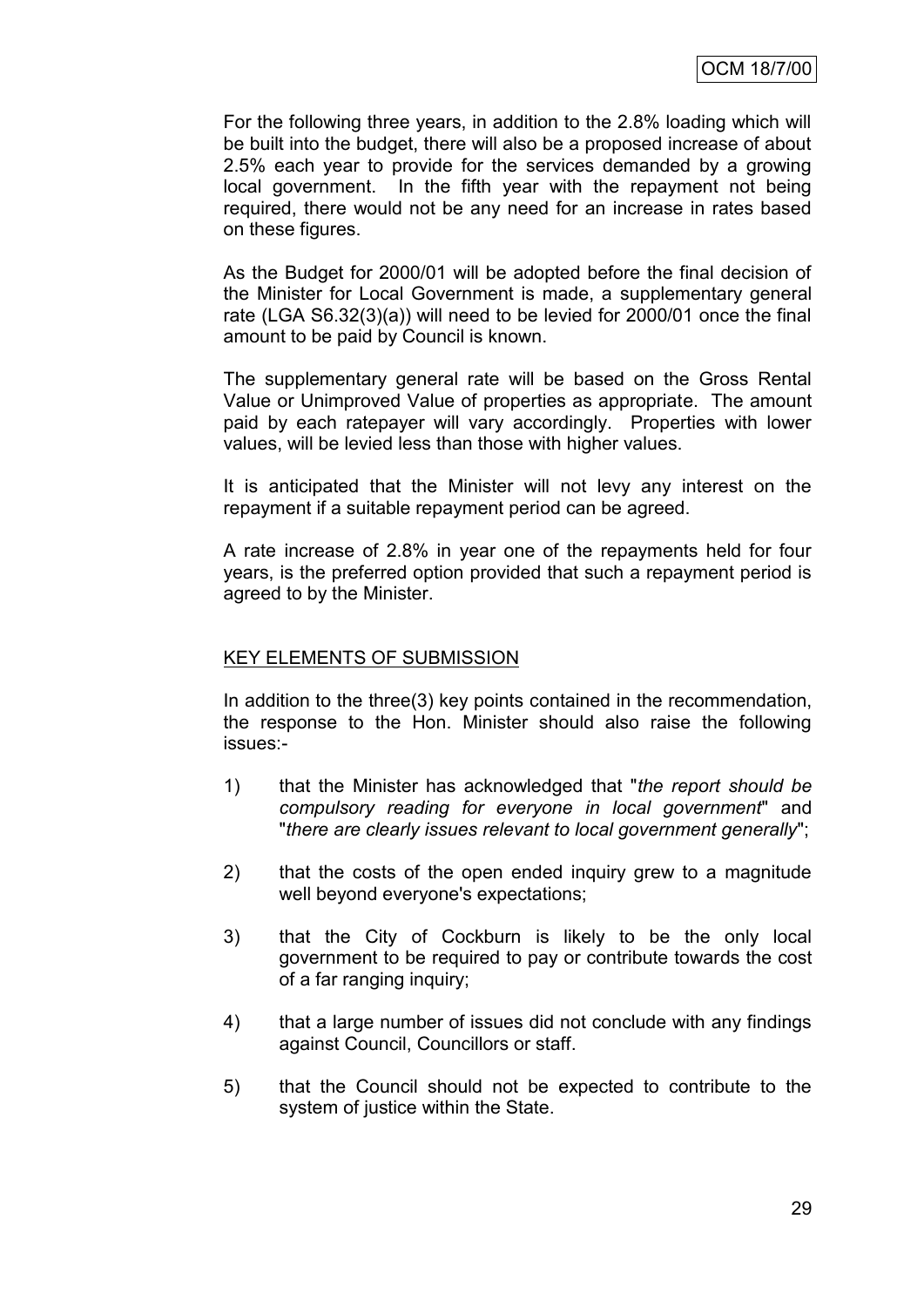## **Strategic Plan/Policy Implications**

Key Result Area "Managing Your City" applies.

### **Budget/Financial Implications**

The final decision by the Hon. Minister may have significant budget implications for the City.

### **Implications of Section 3.18(3) Local Government Act, 1995**

Nil

### **12.5 (ocm1\_7\_2000) - SOUTHERN CROSS CLEANING SERVICES - TENDERS, CLEANING SERVICES - INQUIRY INTO THE CITY OF COCKBURN - COMPENSATION AND APOLOGY (RWB) (4435)**

## **RECOMMENDATION**

That Council advise Mr Frank Holguin of Southern Cross Cleaning Service, on a "without prejudice" basis that Council:

- (1) acknowledges the findings of the Inquiry Into the City of Cockburn in regard to tenders for cleaning contracts in 1996 and apologises for any concerns which arose due to the decision making process undertaken by Council in selecting a successful tenderer;
- (2) in making the foregoing apology, is unable to offer an apology for statements made by individual Councillors, nor pay legal costs associated with such comments; and
- (3) is not willing to pay legal costs incurred by Mr Holguin for the "Inquiry".

# **COUNCIL DECISION**

### **Background**

One of the lines of Inquiry Into the City of Cockburn, related to the manner in which cleaning contracts were awarded by Council in 1996.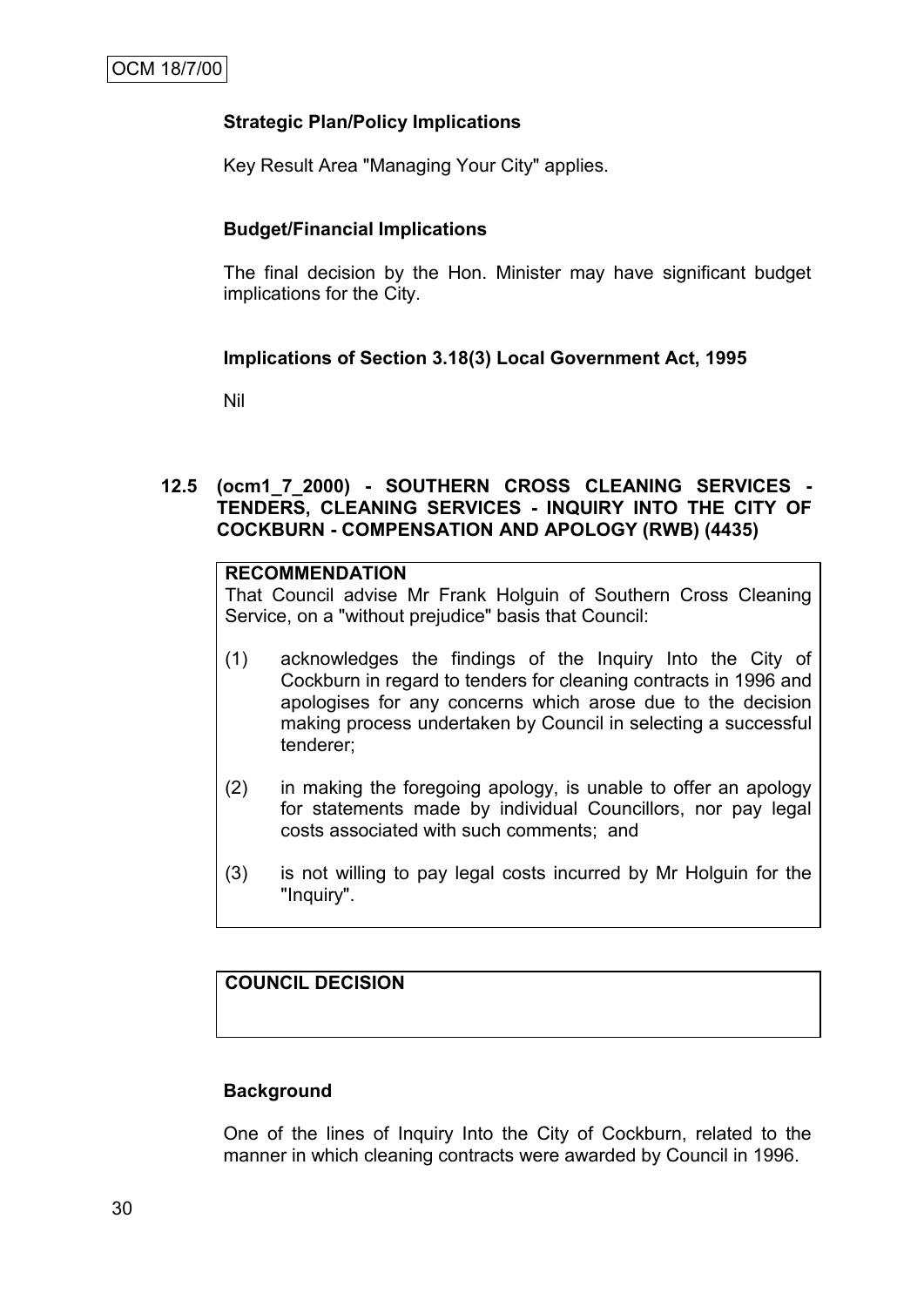Council staff had recommended Southern Cross Cleaning Services be awarded tenders for the cleaning of the Council Administration Building and Civic Centre Hall; Libraries and Public Toilets.

Council did not accept the recommendation and after a considerable time lapse in which the tendering process was changed with new tenders being called, Council accepted a tender from the current cleaning contractor at the time.

During debate on the issue, it was claimed by Southern Cross Cleaning Service, that they had been defamed by two Council Members.

The Report of the Inquiry Into the City of Cockburn contains expansive analysis of the issue.

#### **Submission**

On 20 June 2000, Mr Holguin of Southern Cross Cleaning Service met with Cmr Jorgensen and the Chief Executive Officer.

Mr Holguin expressed the view that Council should apologise to him for the inconvenience and possible loss of reputation due to statements made by two Councillors during discussions on the issuing of cleaning tenders in 1996.

He advised that the issue had been stressful and was looking to Council to rectify the position by the issuing of an apology for the statements made by the two Councillors and the payment of compensation for legal costs and stress.

By facsimile dated 20 June 2000, Mr Holguin provided advice of legal expenses paid in 1996 regarding the statements made by the Councillors, totalling \$208.60. He also provided advice for legal expenses totalling \$650.00 for costs incurred for the "Inquiry".

These accounts were accompanied by a letter from Mr Holguin to the Inquirer, Mr Douglas, asking Mr Douglas "*to consider the following when you make your final recommendations:-*

- *1. That the Council make a full written apology for the untrue remarks made by Councillors John Grljusich and Joe Ostojich that were reported in the local newspaper.*
- *2. That we receive compensation for our legal costs (sic: the Councillors who appear before the Commission has their legal costs paid by the City of Cockburn. As ratepayers we feel we should be given the same consideration, we also believe we should receive some form of compensation for the unnecessary stress and aggravation, and damage caused to the good reputation of our company, to my wife and myself.* "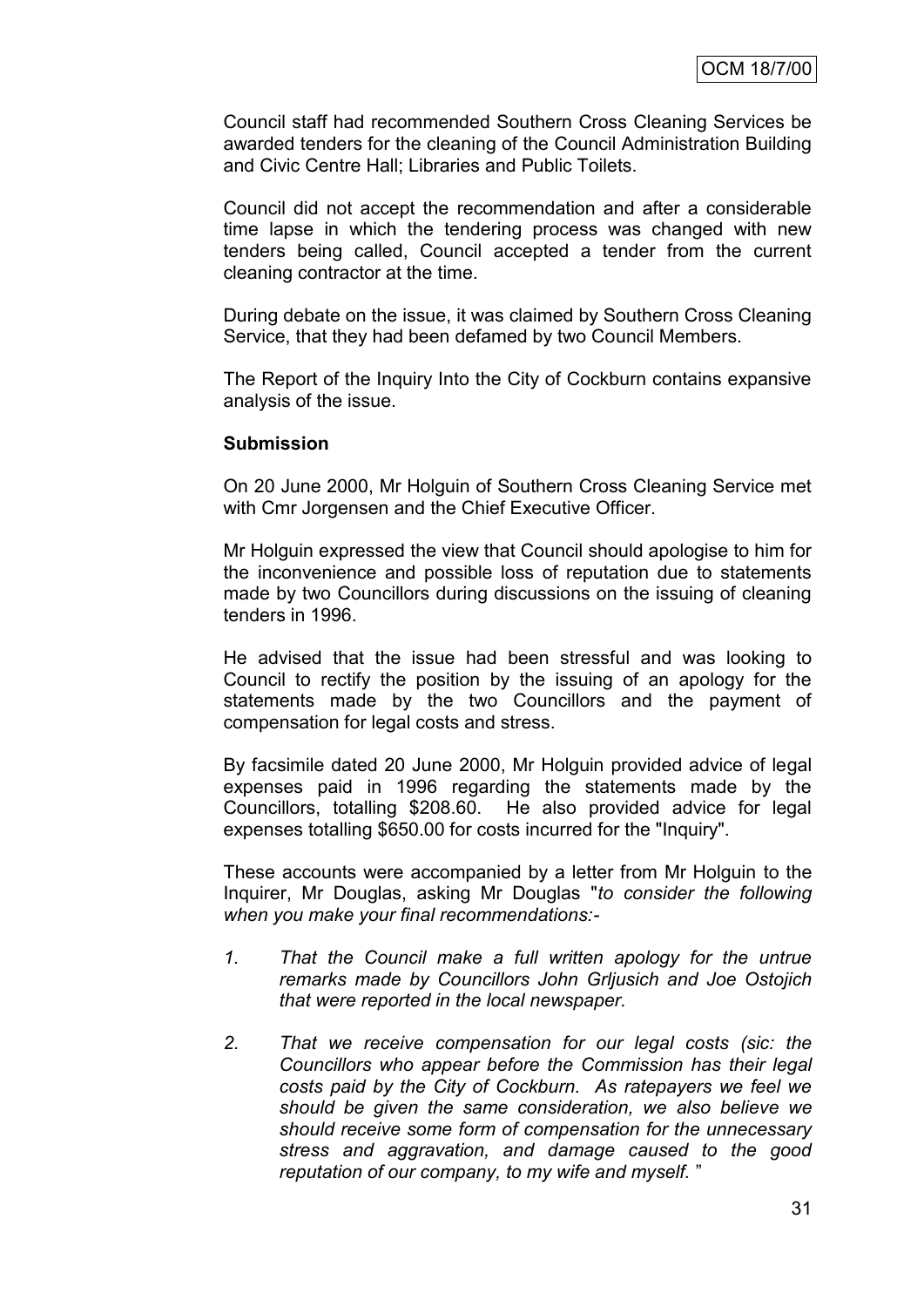Mr Holguin and his wife, considered they had been denied natural justice. Cmr Jorgensen advised Mr Holguin that the issue would be considered by Council.

#### **Report**

Mr Holguin's approach to Council is for Council to apologise for the statements made by Councillors during the Council debate on the cleaning contracts in 1996 and to pay legal expenses incurred as the result of those statements, together with legal costs associated with the 'Douglas Inquiry'.

It would not be appropriate for Council to accept responsibility for statements made by individual Councillors during debate on an issue at a Council meeting. This applies to both the request for an apology and the payment of legal expenses incurred in ascertaining if defamation had occurred.

A request for an apology was refused by both Councillors.

Whilst Council is not in a position to apologise for the statements made, nor pay the associated legal costs, it would be appropriate for Council to make an apology without prejudice, for any concerns which arose due to the decision making process undertaken by Council in selecting a successful tenderer.

This apology could be given on the basis of the findings of the Inquiry Into the City of Cockburn that "*had the Council based its decision on relevant considerations alone, it would have adopted the recommendations of both the officer's report and the Works and Parks Committee and awarded the tenders to Southern Cross*".

From Mr Holguin's meeting with Cmr Jorgensen on 20 June, it was evident that Mr Holguin had raised with the Inquiry, the issue of Council's handling of the cleaning contracts. His decision to seek legal assistance did not occur due to any Council actions pertaining to the Inquiry. It is therefore not considered appropriate for Council to reimburse the legal expenses incurred.

It should be noted that the Report by the Inquirer did not make any recommendation in regards to Mr Holguin's request to Mr Douglas, for the payment of compensation for legal costs and stress, nor the making of an apology.

Whilst the recommendation does not provide for any financial compensation to Mr Holguin, it does provide for a "without prejudice" apology.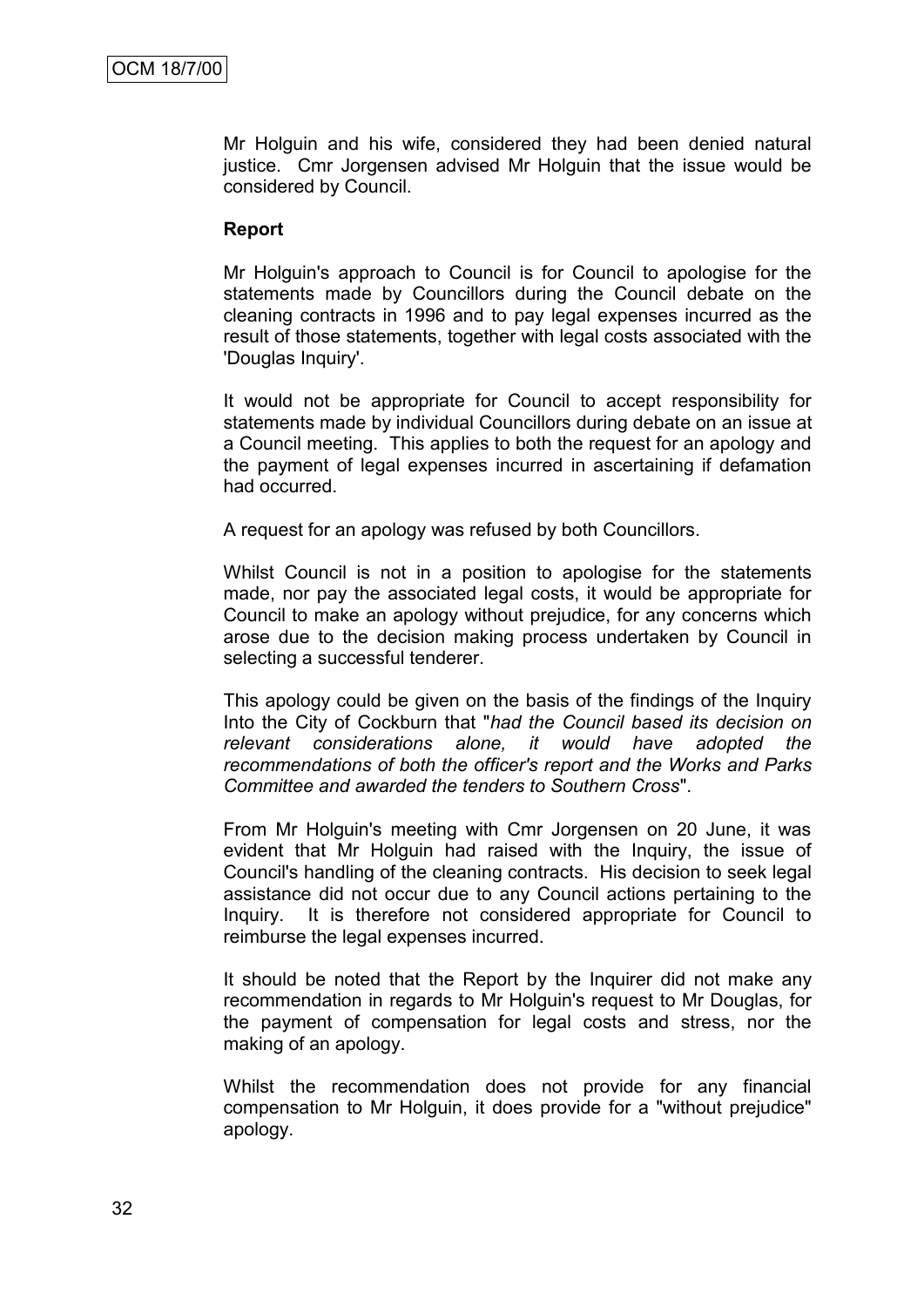## **Strategic Plan/Policy Implications**

Key Result Areas - "Managing Your City" applies.

#### **Budget/Financial Implications**

Funds could be drawn from Account 110312 Investigation Expenses if necessary.

## **Implications of Section 3.18(3) Local Government Act, 1995**

Nil

# **12.6 (ocm1\_7\_2000) - PROPOSED POLICY - INTERNAL COMMUNICATION AND INFORMATION DISSEMINATION (1034) (DMG) (ATTACH)**

#### **RECOMMENDATION**

That Council adopt Policy C2.5 - "Internal Communication and Information Dissemination" as attached to the Agenda.

# **COUNCIL DECISION**

#### **Background**

The issue of redeveloping a process for engaging the Executive and Council team in ongoing dialogue, analysis, responsibility assignment, action planning and review arose as the result of the KPMG Planning Workshop conducted in December, 1999.

Up until the Council was suspended, a process existed for open dialogue between Council and Directors. However, it was rare, if ever, that elected members and the executive team ever attended pre-meeting briefing sessions as a means of clarifying matters which were to be raised at the next Council Meeting.

Attempts to have strategic sessions on key issues such as the Strategic Plan, Henderson Landfill and the CATS computer system also failed to gain high level participation and endeavours to have Saturday morning workshops were a failure.

The intention of this workshop issue, is to get Councillors and Directors together for:-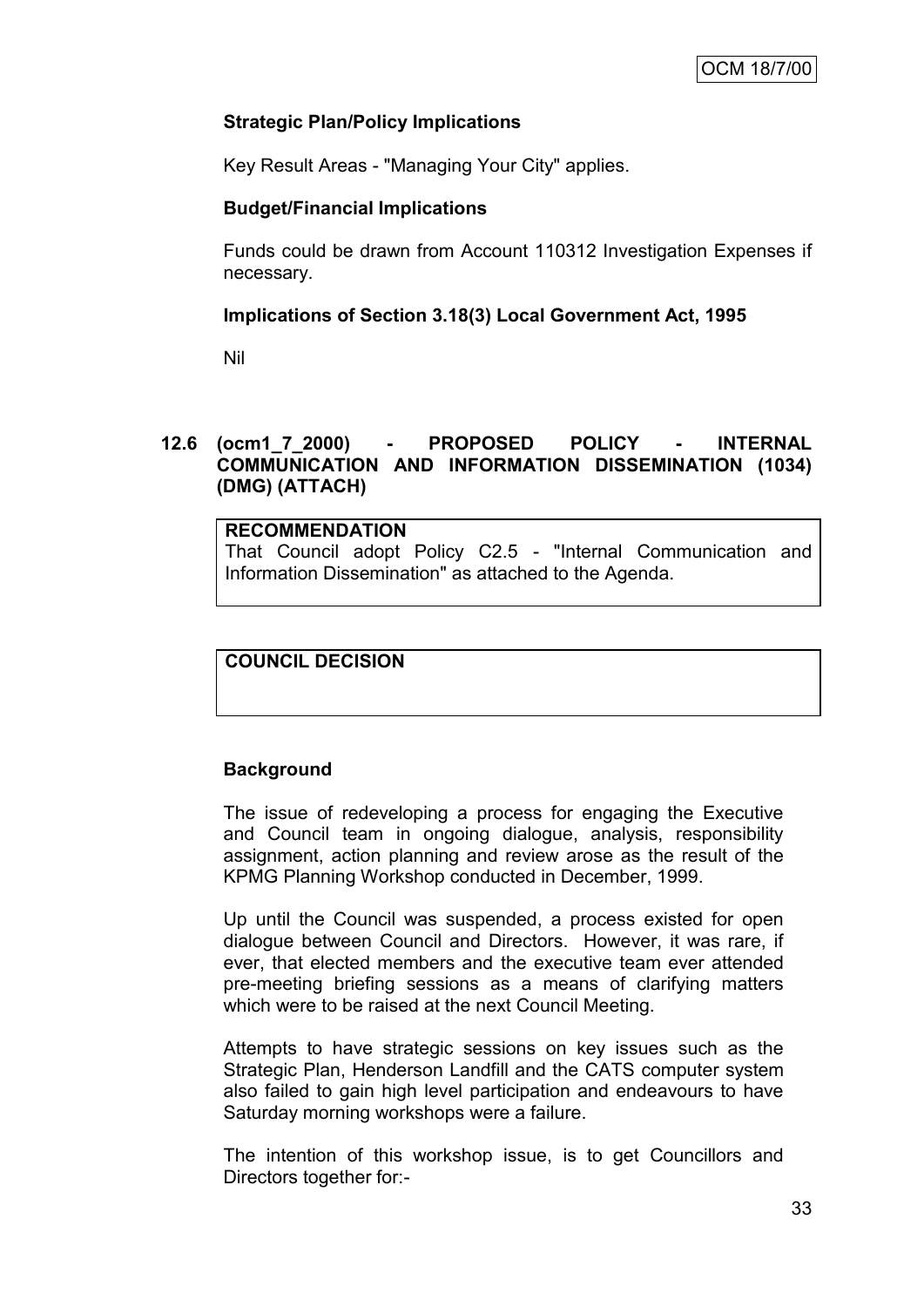- · Discussions
- · Briefings
- · Understanding
- · Action Planning
- · Allocation of Responsibility and
- · Feedback

#### **Submission**

N/A

## **Report**

The issue itself may be broken down into two parts :-

- 1) Matters which fall out of the Corporate Strategic Plan and their impact on the Principal Activity Plan.
- 2) Other matters going before Council.

Addressing the first issue, it is proposed that Council hold an annual planning workshop.

This would be best held in December of each year. This timing would allow new Councillors to have settled in after receiving the Councillors briefing session, receipt of the Community Needs Survey (3 yearly) and Customer Satisfaction Survey (annually).

At this session, Councillors/Directors would workshop issues relevant to the Corporate Strategic Plan. The session could also be a focal point for a review of the Plan at a time period considered appropriate.

Issues which came forward as the result of developing actions, could impact on the Principal Activity Plan. Therefore it would be an appropriate time for discussion on the Principal Activity Plan as that timing coincides with the review period already established.

Agreed actions, responsibilities and timeframes would then flow into the Staff Service Unit Plans and Performance Appraisals.

The monitoring of the actions could be undertaken by the way of distribution of a status note on each issue. If briefing sessions are maintained, then progress reports could be made at the briefing sessions.

Addressing the second issue, Council should maintain briefing sessions relating to Council agenda issues and other pertinent issues.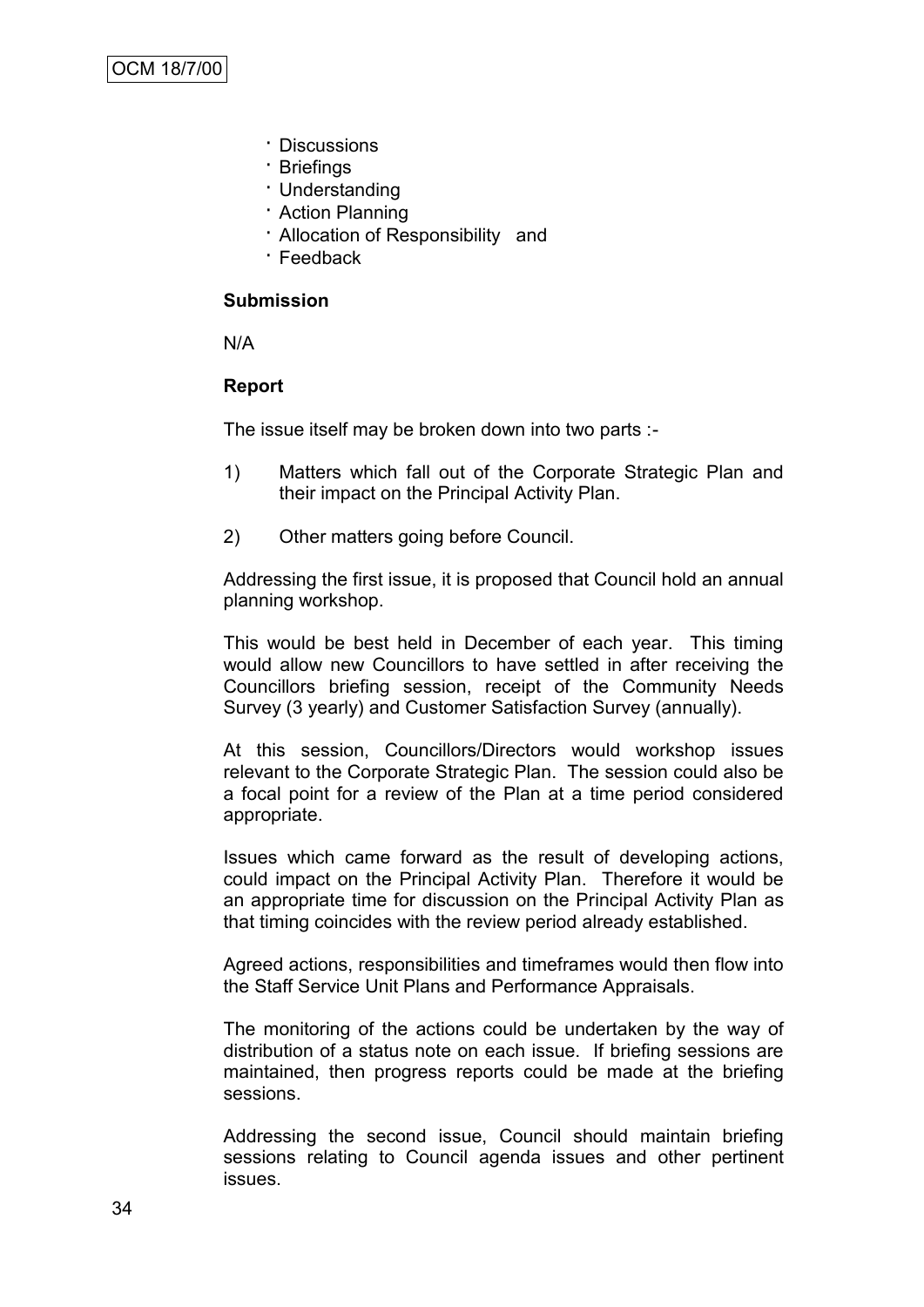Contact has been made with other local governments to ascertain their briefing processes. Advice received is summarised below.

Three councils were contacted, whose processes involve a non-Committee, direct reporting to Council system of decision making. These were:-

- · Town of Kwinana
- City of Wanneroo
- · City of Joondalup
- 1. Town of Kwinana operate a twice monthly Council Meeting cycle. The Agenda is prepared by the Executive team, following agreement by the CEO that all items are sufficiently well documented to support the recommendations made.

The Agenda is circulated to the Councillors 7 days prior to the Council Meeting. Thereafter, Councillors with concerns on any item, are expected to raise these matters with the relevant senior officer in order to clarify their concerns or receive any additional information which will assist them in their deliberations.

When this system was first initiated, briefing sessions were established to achieve the same outcome however, Councillors saw little value in attending these, particularly if there were no issues of concern to any individual Councillor. Accordingly, this practice was abandoned in favour of the current position.

2. City of Wanneroo - is a newly constituted Council and has only been in existence since late December 1999. The meeting cycle of this Council is somewhat unusual. It operates on a mixture of Standing Committees, portfolios and two Council Meetings per month.

Only one Standing Committee meets regularly, on a monthly basis, with the other meeting quarterly or otherwise on an as required basis.

This means that one of the bi-monthly meetings is subject to a Committee Report, while the other is dealt with on a direct reporting basis to the Council Meeting.

It is the direct reporting meeting where Councillor allocated portfolio matters are the main focus. While no formal arrangements are currently in place to process these matters, there is an expectation that Councillors will liaise with senior staff associated with their portfolios on a regular basis to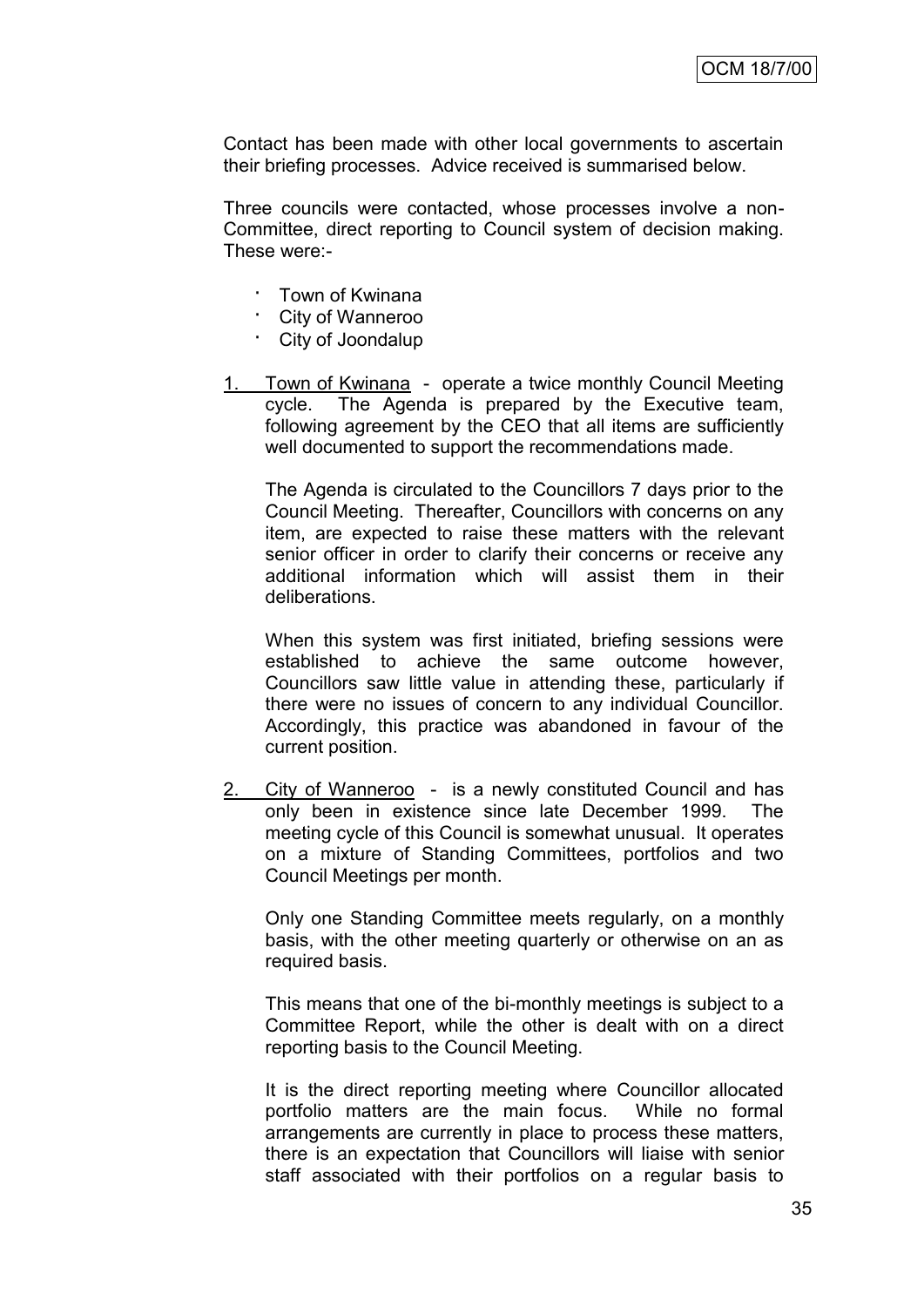ensure topical matters are focused on and dealt with as priorities.

3. City of Joondalup - is similar to the City of Wanneroo in that it is a newly constituted Council formed in December 1999, as a result of the split from the former City of Wanneroo.

Joondalup appears to have a much more structured approach to its meeting procedures and is reliant upon the participation of all Councillors and executive staff. It operates a two Council Meeting per month with no Committees system. A draft agenda is prepared for a briefing session to be held seven days prior to each Council Meeting.

Councillors attend the briefing sessions, which are open for the public to observe (note: no public question time).

Each Agenda item is considered at the session where Councillors discuss any items with which they may have a concern or require additional explanation or information. Officers responsible for the reports contained in the Agenda Paper, are given the opportunity to explain the contents of their report and the reasons for their recommendation.

In more complex matters, officers may make a presentation as a means of clarifying or supporting their report, or indeed, if requested to do so by one or more Councillors, on a particular issue of importance or sensitivity.

Discussions on each item concludes with either general agreement with the principles of the report and recommendation or a specific statement by one or more Councillors that they are at odds with all or part of the report and its recommendation and that they will be moving an amendment to the extent of their disagreement.

It should be noted that significant amendments to the recommendations are not made at this stage and the Agenda Paper will contain the same officer reports and recommendations when it is prepared in its final form.

However, minor amendments which have no significant affect on the purport of the recommendation, can be agreed to and reflected in the final Agenda Paper to be prepared for distribution.

Once this process has been completed for each item on the agenda, the final Meeting Business Papers are prepared and circulated.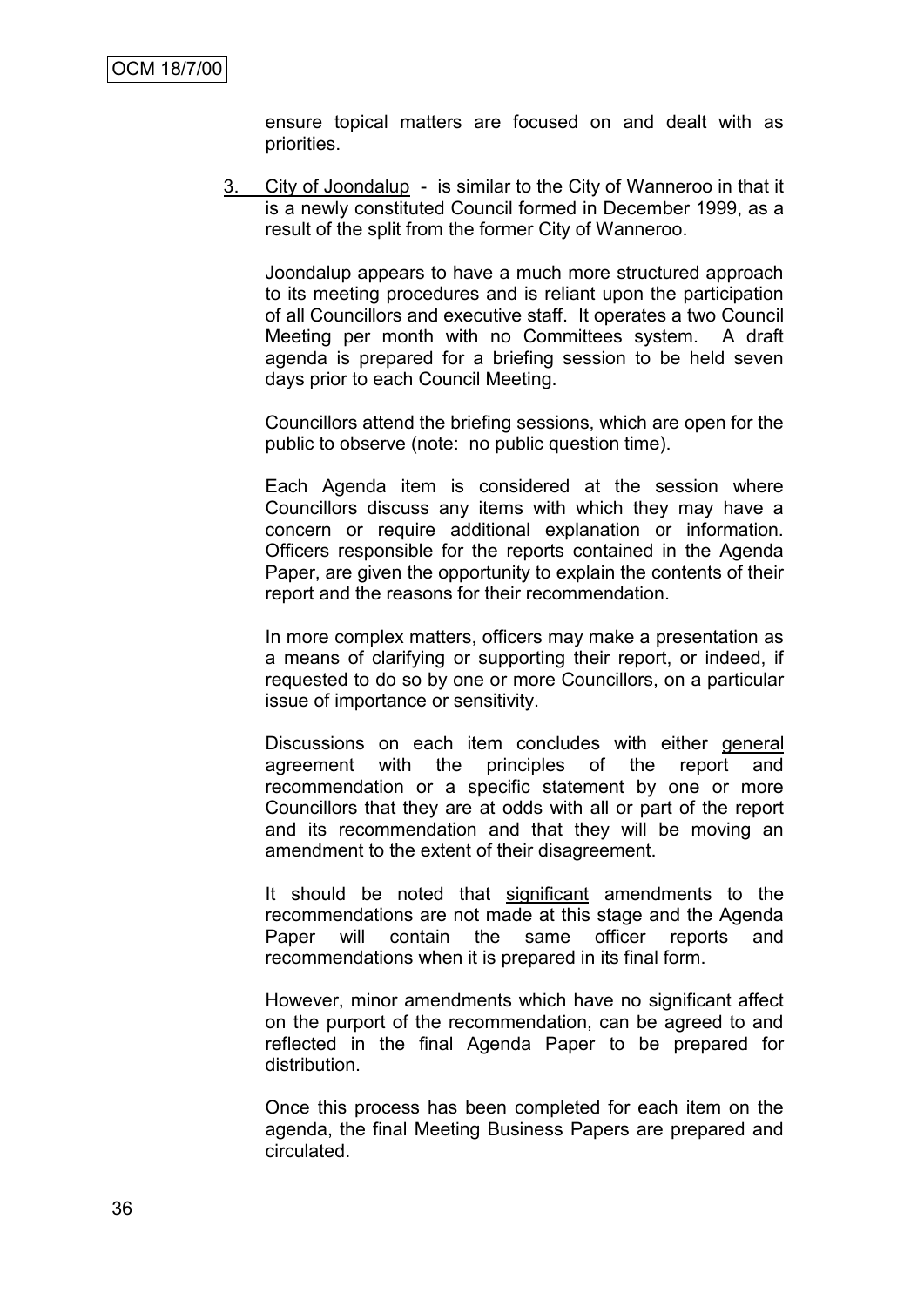At the subsequent Council Meeting, each item is considered separately and voted on individually, whether debate occurs or not.

Joondalup also utilises this opportunity to discuss other matters of significance, ranging from issues about which Council staff may be seeking some Council direction or disseminating information on forthcoming Council events, receptions or other matters of local significance.

In addition to this, any detailed presentations of strategic significance, particularly forward planning matters pertinent to the future of the district, are provided at these sessions.

In conclusion, the City of Joondalup briefing sessions are well structured and separate issues to be dealt with in an orderly manner and a participative, collective approach.

The Draft Agenda for these sessions is colour coded into three sections, being :-

- **Yellow** Agenda items and attachments for following week's Council Meeting;
- **Green** (i) items for which Council officers are seeking some direction from Council.
	- (ii) items of a civic nature featuring notification of upcoming events or functions, including announcements of local significance.
- **Blue** relating to future issues of an important strategic nature which is likely to be presented to Council in the future (ie: beyond the immediate Council Meeting process)

For Cockburn, it is proposed that briefing sessions be held on the following basis :-

- $\triangleright$  To consider draft agenda items (Wednesday prior to Council Meeting)
- $\triangleright$  Non agenda item issues
- Matters of a civic nature (announcements of future civic functions and events)
- $\triangleright$  Strategic issues explanation or presentation of important matters likely to affect the district or community in the future.

The attached policy provides the framework.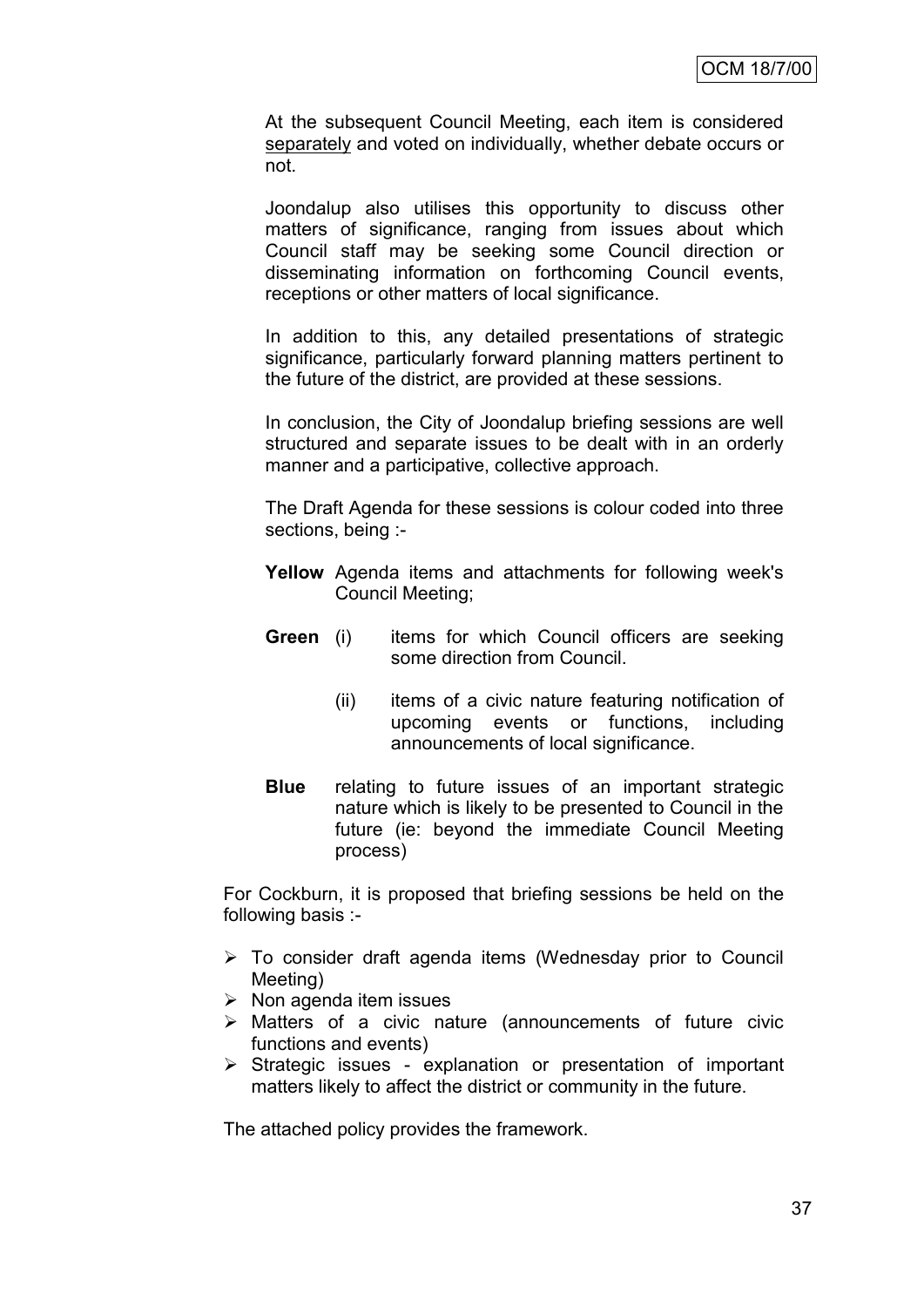#### **Strategic Plan/Policy Implications**

Key Result Area "Managing Your City" refers.

#### **Budget/Financial Implications**

N/A

#### **Implications of Section 3.18(3) Local Government Act, 1995**

Nil

## **12.7 (ocm1\_7\_2000) - PROPOSED POLICY - RESPONSE TO ENQUIRIES FROM THE STATE OMBUDSMAN (1306) (DMG) (ATTACH)**

#### **RECOMMENDATION**

That Council adopt Policy C4.4 - "Response to Enquiries from the State Ombudsman" as attached to the Agenda.

#### **COUNCIL DECISION**

#### **Background**

At the Special Council Meeting of 23 May, 2000, Council resolved to adopt a Policy and associated administrative procedures to ensure that Ombudsman and other external reviews are equitably treated. This resolution was in response to a recommendation contained in the "Douglas Enquiry" which was critical of Council's handling of the Ombudsman's review of Lot 17 Hamilton Road, Spearwood.

#### **Submission**

N/A

#### **Report**

The proposed Policy represents a uniform approach by Council to the treatment of letters requesting information from the Ombudsman.

This will provide guidance to the Mayor and staff in ensuring Council related issues being investigated by the Ombudsman are treated in a consistent manner.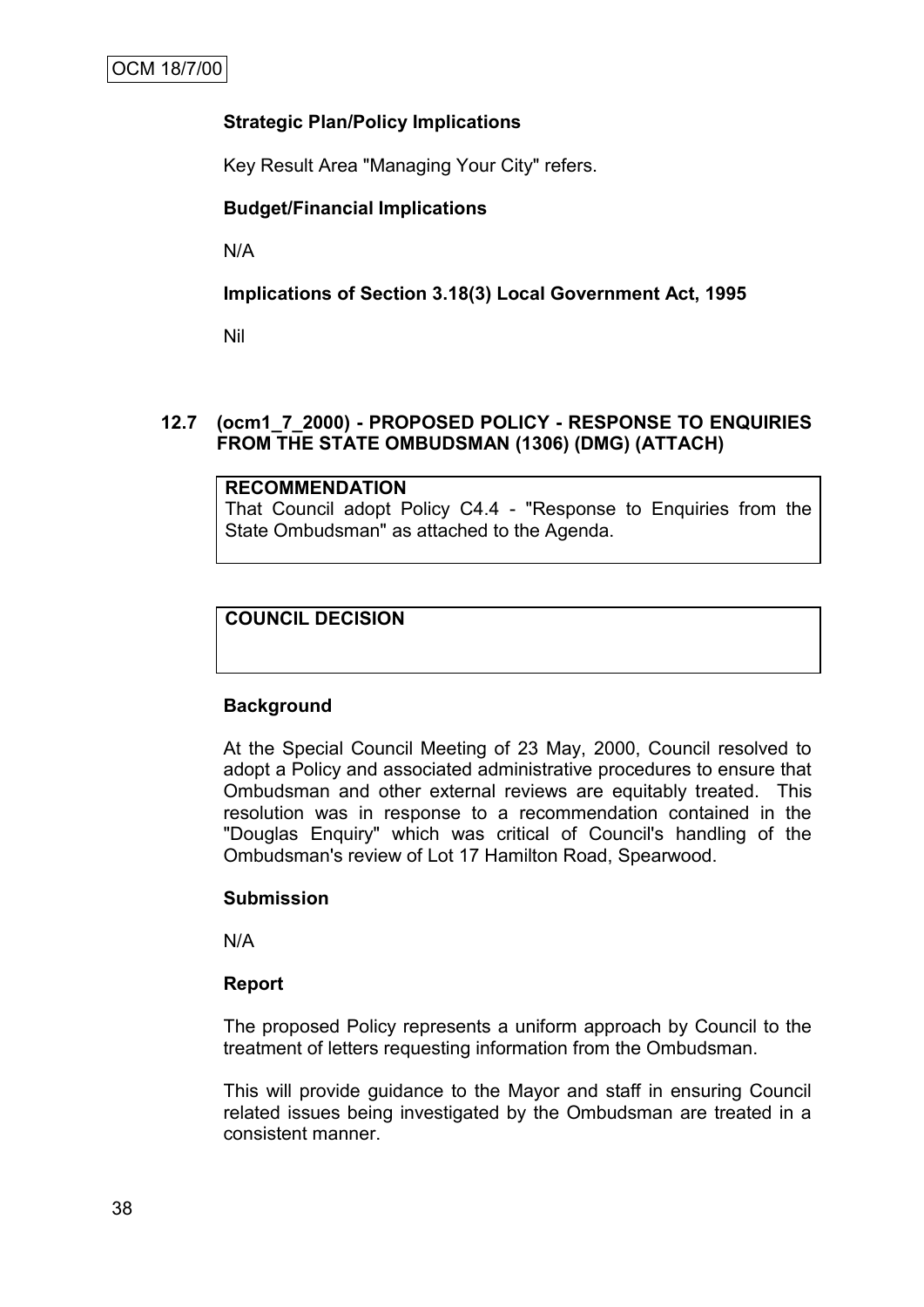It is considered that the Policy and associated procedures pay due respect to the position and function of the Ombudsman, while allowing a response procedure to be easily followed and monitored to ensure adherence to its principles.

# **Strategic Plan/Policy Implications**

Key Result Area "Managing Your City" refers.

# **Budget/Financial Implications**

N/A

**Implications of Section 3.18(3) Local Government Act, 1995**

Nil

**12.8 (ocm1\_7\_2000) - CITY OF COCKBURN ELECTIONS 6 DECEMBER, 2000 (1700 (DMG)**

# **RECOMMENDATION**

That Council:

- (1) pursuant to section 4.20(4) of the Local Government Act, 1995, declare the Electoral Commissioner to be responsible for the elections to be conducted in the City of Cockburn on 6 December, 2000; and
- (2) pursuant to section 4.61(2) of the Local Government Act, 1995, conduct these elections as postal elections.

# **TO BE CARRED BY A SPECIAL MAJORITY OF COUNCIL**

# **COUNCIL DECISION**

#### **Background**

Council previously carried this resolution at its Meeting of 12 October, 1999. However, the Electoral Commissioner has since responded to Council requesting that this decision be re-affirmed once the date of Council elections for the City of Cockburn have been published.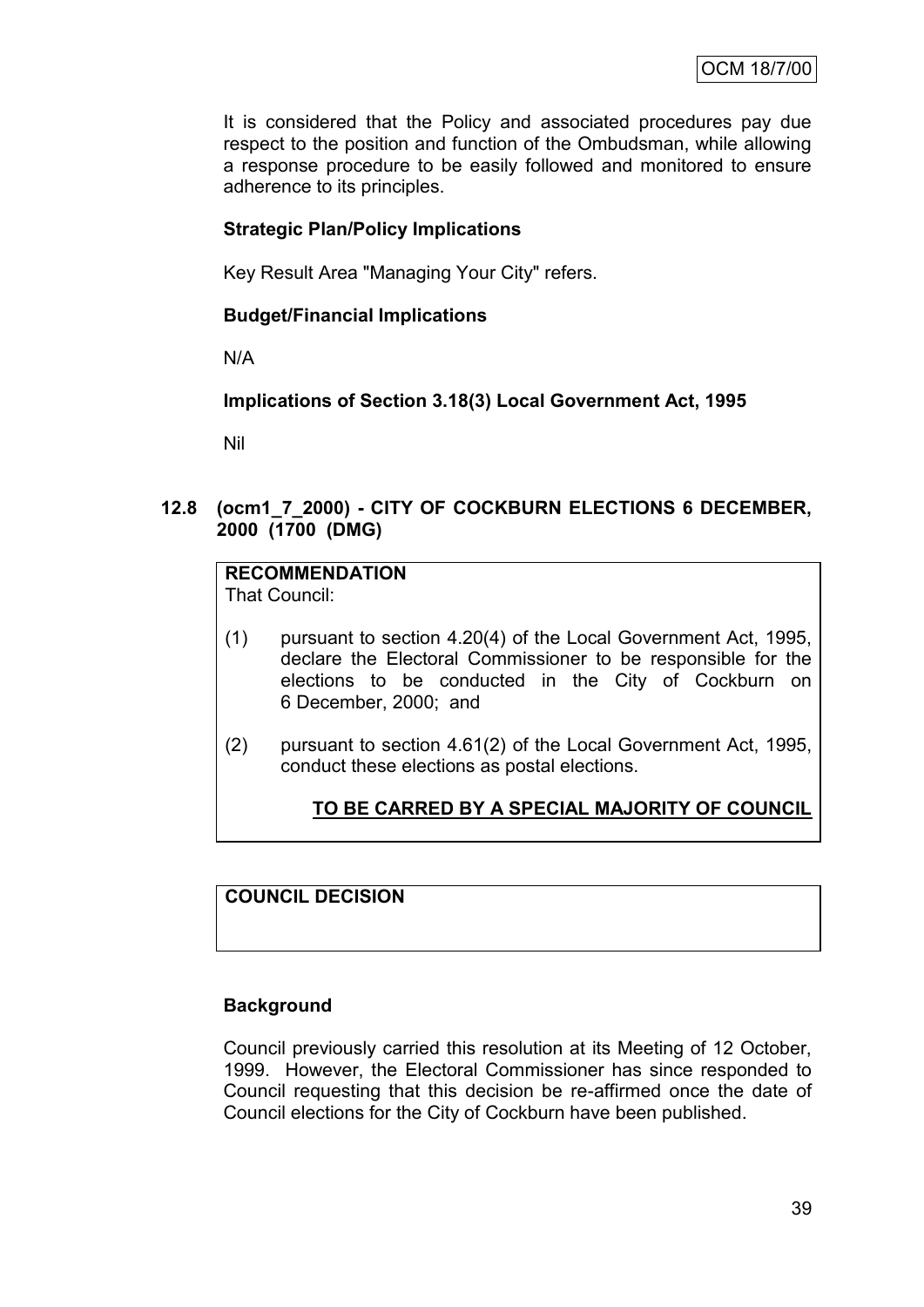# **Submission**

N/A

#### **Report**

By Gazettal Notice dated 30 June, 2000, the date for elections to be conducted for the election of a Council for the City of Cockburn has been sent down for 6 December, 2000. Hence, it is now appropriate to formalise that these elections be held by postal ballot under the responsibility of the Electoral Commissioner.

## **Strategic Plan/Policy Implications**

Key Result Area "Managing Your City" refers.

## **Budget/Financial Implications**

Cost of Postal Elections, estimated at \$100,000, is available within the "Governance" function of Council's Budget.

## **Implications of Section 3.18(3) Local Government Act, 1995**

Nil

# **12.9 (ocm1\_7\_2000) - REVIEW OF WARDS AND COUNCILLOR REPRESENTATION (1035) (DMG) (ATTACH)**

# **RECOMMENDATION**

That Council:-

(1) recommends to the Local Government Advisory Board the making of an Order under Schedule 2.2(9) of the Local Government Act, 1995, to:-

Pursuant to Sections 2.2(1), 2.3(3) and 2.18(3) of the Act,

- 1. abolish the existing West, North, Coastal, South and East Wards of the City of Cockburn;
- 2. create three new Wards, being West, Central and East Wards, as designated on the attachment "Preferred Option Ward Structure (Current) and Proposed Suburb Boundaries";
- 3. reduce the number of offices of Councillor for the District of Cockburn from 14 to 9;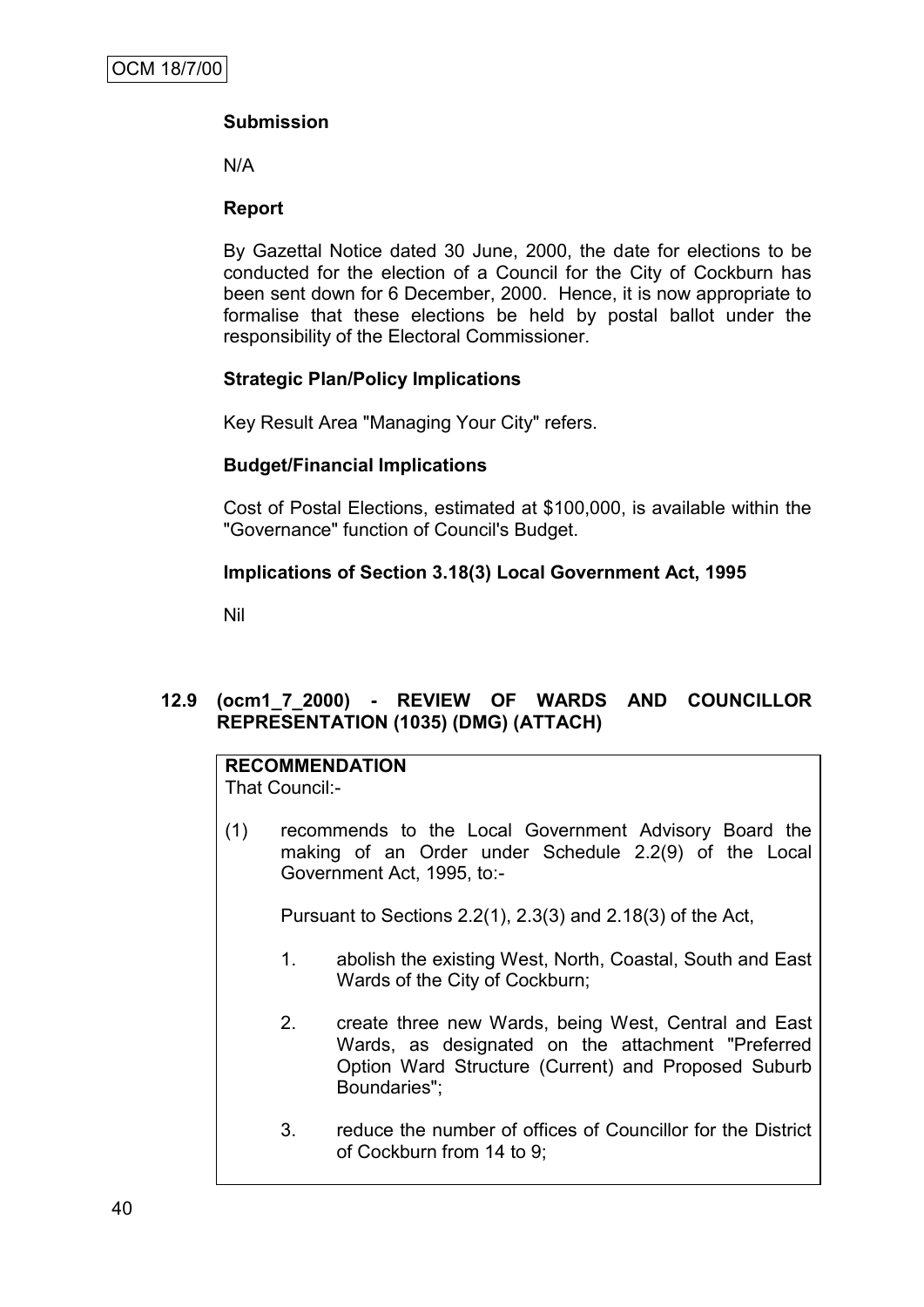- 4. appoint three Councillors for each of the West, Central and East Wards, to take effect from the date of the next elections to fill the offices of Councillor; and
- (2) informs the Board of Council's decision taken on 12 October, 1999, changing the method of filling the office of Mayor of the City of Cockburn to be elected by the electors of Cockburn.

# **TO BE CARRIED BY AN ABSOLUTE MAJORITY OF COUNCIL**

# **COUNCIL DECISION**

#### **Background**

#### **Previous Review**

The last review of the Ward Structure and Councillor Representation in the City of Cockburn was undertaken in 1988. At that time Council maintained a total of 14 Councillors spread across 5 Wards, with a minimum of 2 Councillors to represent each Ward, as illustrated on page 44.

The elector base at that stage was heavily focussed on the West and North Wards and, as a result of the new distribution these Wards were allocated 4 and 3 Councillors respectively to reflect this. Coastal Ward also was allocated 3 Councillors as its quotient was nearly equal to the Councillor / Elector ratio which was the main factor in determining representation at that time.

While South and East Wards were both over represented at that time with 2 Councillors each, the decision was influenced by the knowledge that the bulk of residential development was to occur in those Wards in the future.

#### **Reason for Current Review**

The 1988 structure was an accurate assessment of the requirements at the time and has served the District in an equitable manner (Councillors / Electors) until recently.

It has now become apparent that the regional development occurring in the East Ward and the less than expected development rate of South Ward has made the current allocation redundant.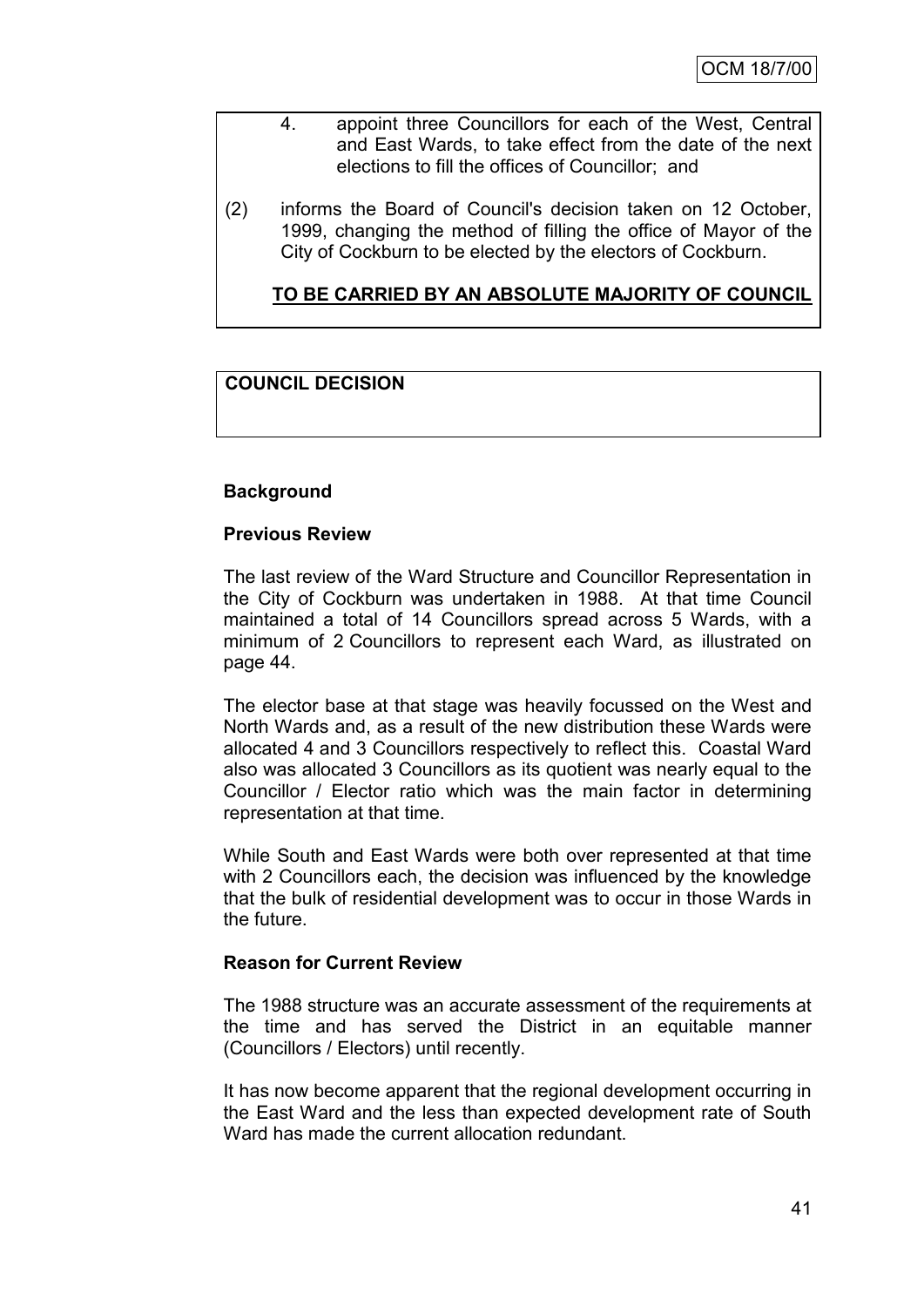Another factor which has influenced the need for a review is a finding of the recent survey undertaken in 1999 which highlighted a dissatisfaction in the community with what was a perceived imbalance in representative levels. This perception suggested the community would prefer the Wards to be "equalised" with Councillor numbers being proportionate with the electorate within each Ward.

#### **Resolutions of Council**

Previous recent Council decisions in relation to this matter are as follows:-

- (a) At its November 1998 Meeting, Council resolved to:
	- (1) take no action in respect to changing Ward boundaries at this stage, due to the insignificant effect any change would have on the current status;
	- (2) consider the matter further in early 1999 following the preparation of a Report covering a variety of options open to Council, in accordance with Schedule 2.2 of the Local Government Act 1995, for possible implementation in time for either the 2001 or 2003 Elections;
- (b) At its 8 June 1999 Meeting, Council resolved:
	- (1) to engage the services of a Market Research consultant to undertake an opinion survey on the District on the topics of Councillor/Ward Representation, Method of Election of Mayor and Postal Voting;
	- (2) the survey document be approved by Commissioners prior to the commencement of the research program;
	- (3) the Minister for Local Government be informed of Council's decision;
	- (4) prior to conducting the survey, Council staff initiate a balanced information dissemination campaign through the local media and Cockburn Soundings, to ensure the community is informed of the pros and cons of each of the issues to be covered in the survey.
- (c) At its 12 October 1999 Meeting, Council resolved to:
	- (1) pursuant to section 2.11(2) of the Local Government Act, 1995, change the method of filling the office of Mayor of the City of Cockburn to be elected by the electors of Cockburn under Part 4 of the Act; and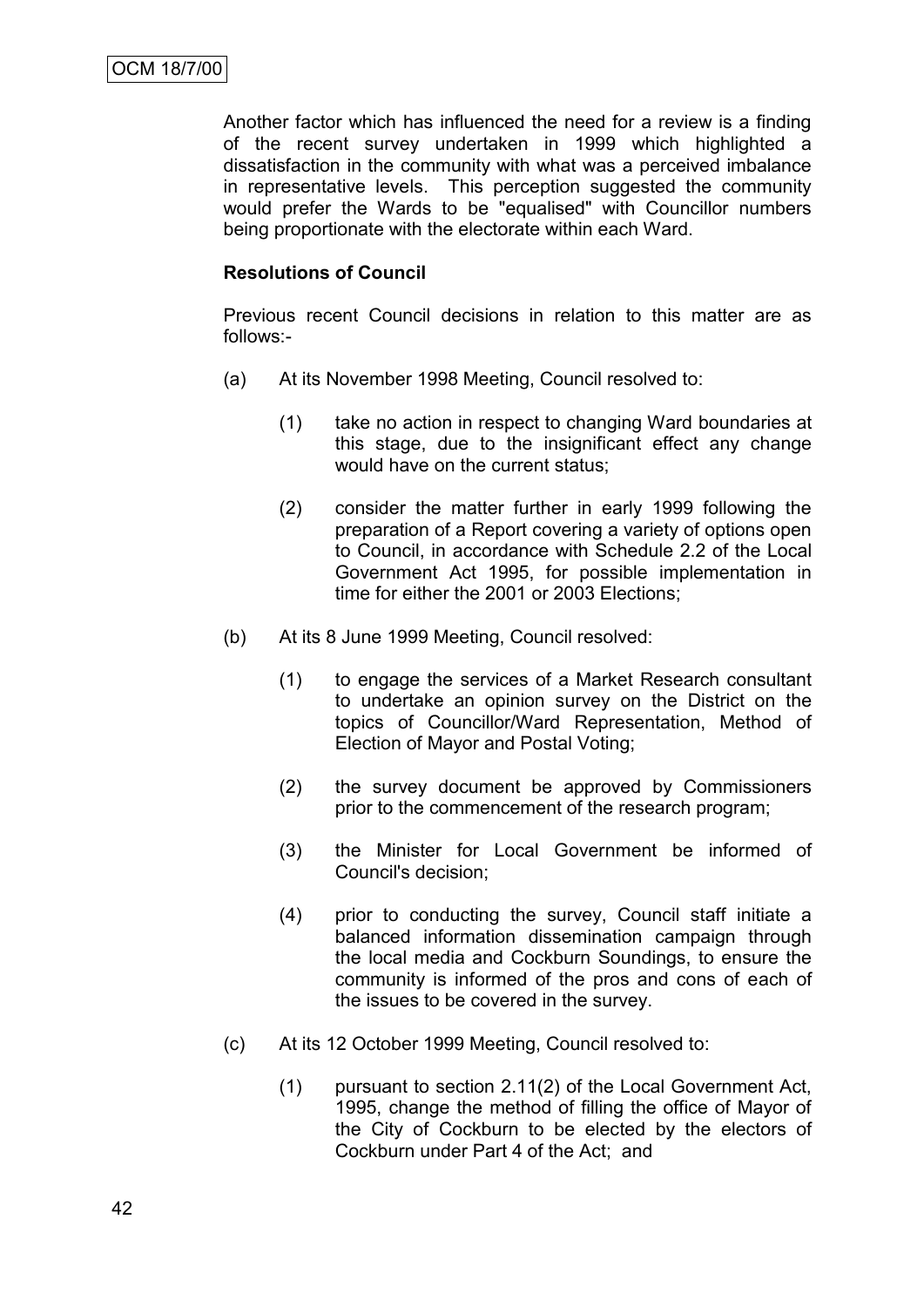- (2) require Administration to prepare a Report providing options for Ward Boundaries and Councillor representation numbers to include the immediate, medium and long term future scenarios, with the information provided to take into consideration, the findings and recommendations of the "Community Representation Survey" recently undertaken by Australian Marketing Intelligence.
- **NOTE:** Subsequent to this latest Council resolution, Council staff have compiled a variety of alternative scenarios using the most up to date demographic data available and presented these in a report to Council, as follows.
- (d) at its 16 May, 2000 Meeting, Council resolved to
	- (1) endorse Option 6 of the Report as that choice which is most appropriate to determine the future Ward Boundaries and Councillor numbers for the City of Cockburn, based on its relevance to the findings of the recent Community Survey conducted on this matter;
	- (2) formally advertise its intent to review Ward Boundaries and Councillor numbers, in accordance with the provisions of the Local Government Act, 1995, and invite public submissions on the review, to be accepted by Council for a period up to and including 30 June 2000, with the intention of further considering the issue at the July 2000 Council Meeting;
	- (3) in conjunction with sub-recommendation (2) above, publicise the option for public comment via the "Cockburn Soundings" to be distributed to
		- 1. all residences, and;
		- 2. businesses which may be affected by any proposed suburb boundary changes;

and at Council's Administration Building, Libraries and South Lake Leisure Centre;

- (4) ensure the information produced contains sufficient details on the implications of the changes the proposal would have on the status quo should it be implemented, particularly as it relates to the amendment to the suburb of Bibra Lake in the short term; and
- (5) advise the Minister for Local Government of Council's decision.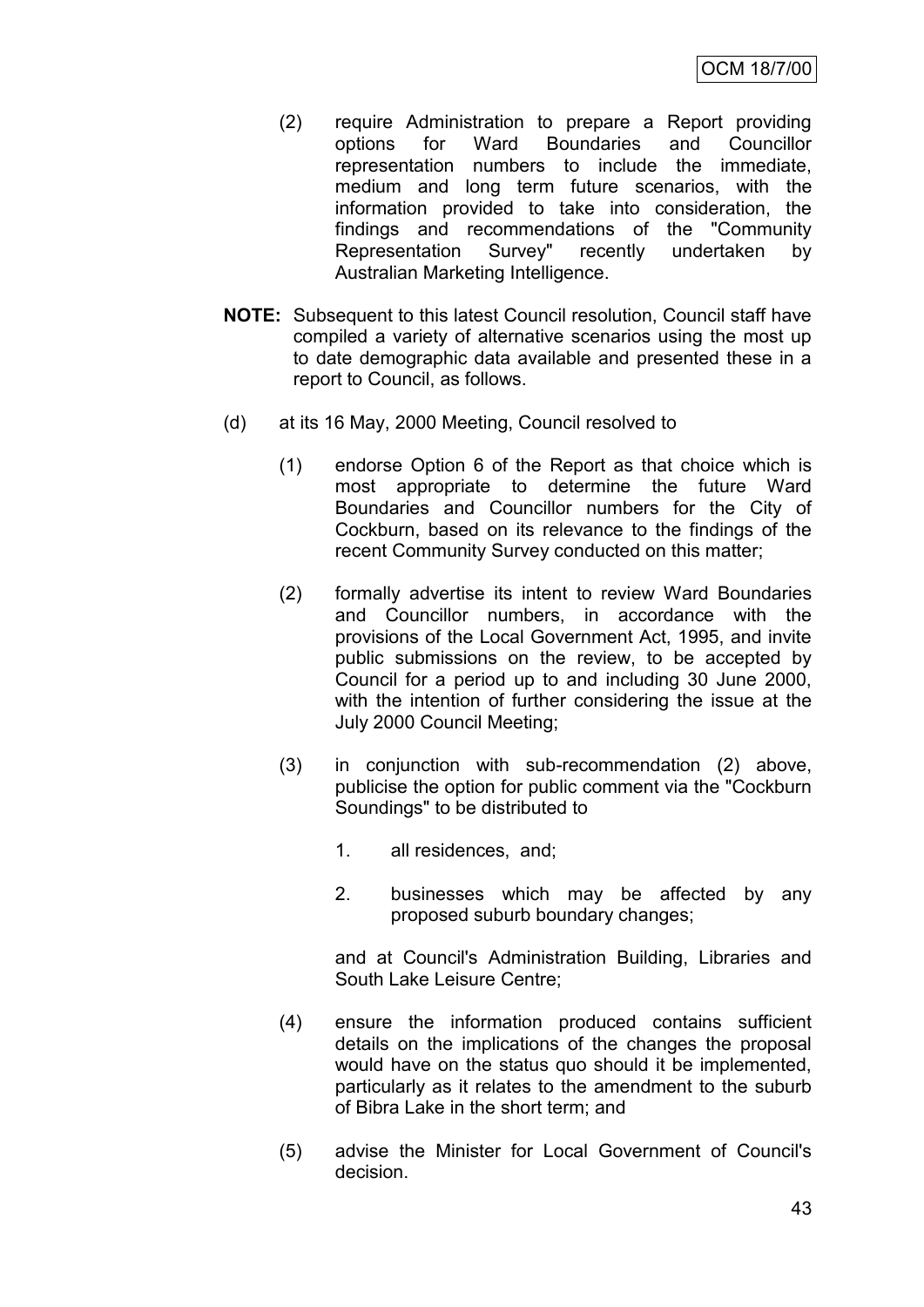#### **Submission**

N/A

**Report**

#### **CURRENT WARD STRUCTURE (MAY 1999)**

| <b>WARD</b><br><b>NAME</b> | NO. OF<br><b>COUNCILORS</b> | NO. OF<br><b>ELECTORS</b> | <b>RATIO</b><br><b>COUNCILLORS /</b><br><b>ELECTORS</b> | <b>AREA</b> |
|----------------------------|-----------------------------|---------------------------|---------------------------------------------------------|-------------|
| <b>WEST</b>                |                             | 11103                     | 1:2774(.4%)                                             | 1,181ha     |
| <b>NORTH</b>               | 3                           | 8916                      | $1:2972 (+2%)$                                          | 1,752ha     |
| <b>COASTAL</b>             | 3                           | 8282                      | 1:2761(.5%)                                             | 2,888ha     |
| <b>SOUTH</b>               | $\overline{2}$              | 4687                      | $1:2344(-19%)$                                          | 3,141ha     |
| <b>EAST</b>                | 2                           | 7608                      | $1:3804 (+31\%)$                                        | 5,836ha     |
| <b>TOTAL</b>               | 14                          | 40596                     | 1:2900                                                  | 14,798ha    |

A map of this structure is illustrated in the attachments.

## **THE REVIEW PROCESS**

#### **Publicity and Promotion**

The Review, having been resolved to be undertaken by Council on 16 May, 2000, was formally advertised in the Cockburn Herald Newspaper on 20 May, 2000, and the Cockburn Gazette Newspaper on 23 May, 2000, advising the public that submissions on the review could be made for a six week period, closing on 30 June, 2000.

In addition to this Notice being placed on the Notice Boards of Council facilities, a display has been set up at Council's Administration Building, two Libraries and South Lake Leisure Centre. The display features the preferred option endorsed by Council (in both its short term and ultimate forms) and the Ward structure in its current form.

In addition, the Options Paper and Community Survey Results Report are available for public perusal at these facilities to enable interested residents the opportunity to familiarise themselves with the review process.

Furthermore, information on the review was included in the June edition of Council's Newsletter, which is circularlised to all households in the District. Both local newspapers also ran editorial articles on the matter.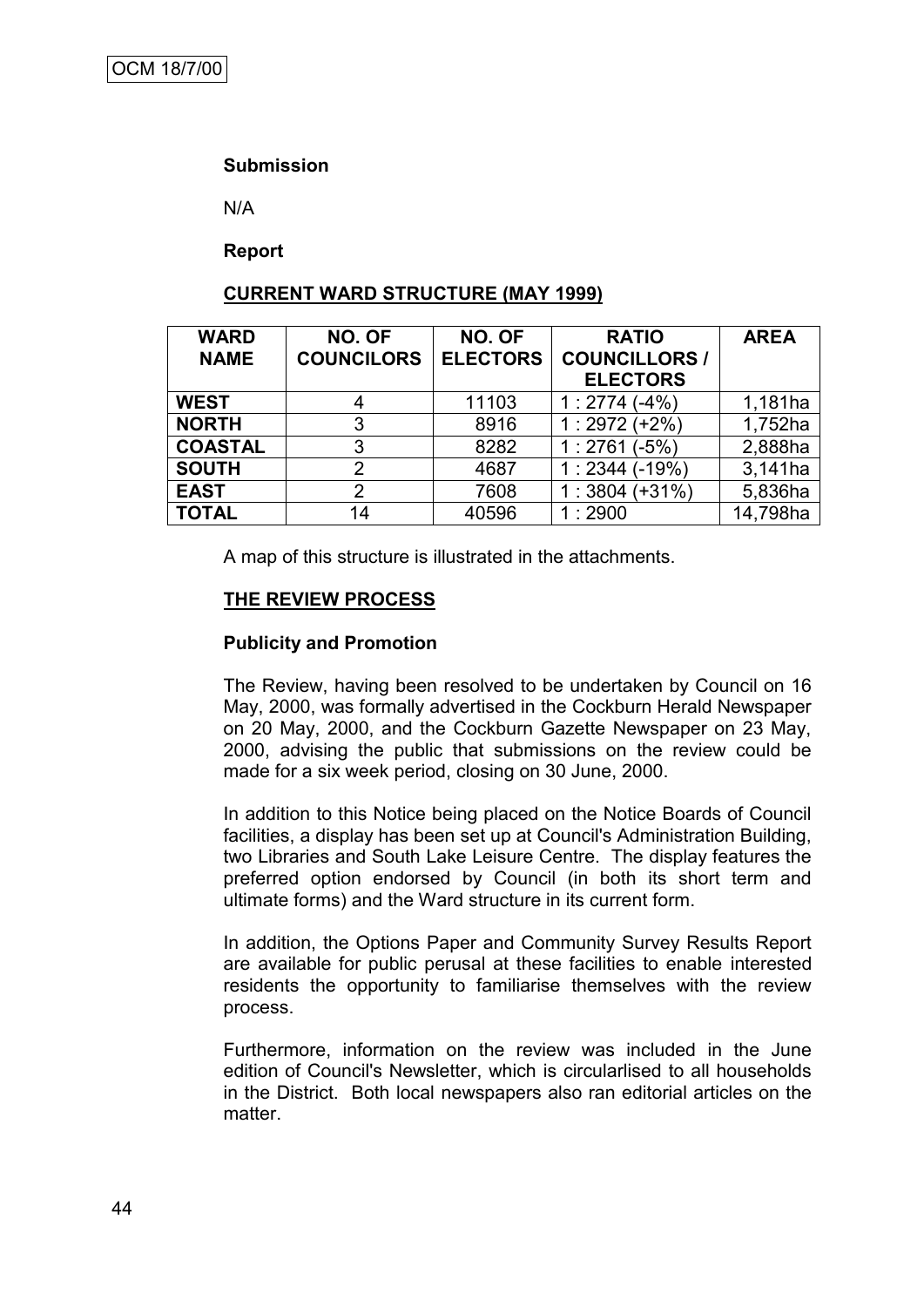# **Submissions Received**

| <b>No</b> | Name and Address                                                                | Submission (abbreviated)                                                                                                                                                                 | <b>Council Comment</b>                                                                                                                                                                                                                                                                                                                                                                                                                                                                                                                                                                                                                                                                                                                                                |
|-----------|---------------------------------------------------------------------------------|------------------------------------------------------------------------------------------------------------------------------------------------------------------------------------------|-----------------------------------------------------------------------------------------------------------------------------------------------------------------------------------------------------------------------------------------------------------------------------------------------------------------------------------------------------------------------------------------------------------------------------------------------------------------------------------------------------------------------------------------------------------------------------------------------------------------------------------------------------------------------------------------------------------------------------------------------------------------------|
| 1.        | P<br>L<br><b>Humphreys</b><br>43/79<br>Waverley<br>Coolbellup,<br>Road,<br>6163 | 5<br>Proposes retain<br>$\bullet$<br>Structure,<br>Ward<br>as<br>illustrated at Option 11,<br>with 2 Councillors per<br>Ward.                                                            | This<br>Option satisfies<br>$\bullet$<br>most of the criteria with the<br>exception of Councillor /<br>Elector ratio in the short<br>this<br>though<br>term,<br>even<br>Option does equalise this<br>criteria when the Council is<br>ultimately<br>developed.<br>Another factor against this<br>submission is that it does<br>not allow for any increase in<br>Councillors as the District<br>grows, without creating the<br>same potential for<br>the<br>irregularities<br>that<br>have<br>the<br>occurred in<br>current<br>system, that is, there could<br>be a tendency to allocate<br>Councillors to satisfy the<br>imbalance<br>which<br><b>is</b><br>apparent in the short term,<br>thus creating the inequity<br>which was perceived in the<br>Survey results. |
| 2.        | John<br>Cooper<br>21 Counsel Road<br>Coolbellup, 6163                           | Proposes a 4 Ward<br>structure, each with 3<br>Councillors,<br>by<br>combining North<br>and<br>West Wards with<br>the<br>3<br>Wards<br>remaining<br>remaining<br>"largely<br>untouched". | Similarly to submission 1,<br>$\bullet$<br>this submission generally<br>satisfies the criteria and<br>could be accommodated in<br>Option<br>8.<br>However, this proposal, like<br>submission 1, does not<br>allow for an increase in the<br>number of Councillors, on<br>equitable basis, to<br>an<br>accommodate for the future<br>growth of the<br>District.<br>This could only be achieved<br>if the initial allocation was<br>for 2 Councillors per Ward<br>(a total of 8) plus an elected<br>Mayor, which would then<br>elected<br>leave<br>the<br>membership short of the<br>optimum numbers (between<br>10-15) as indicated in the                                                                                                                             |

# **SCHEDULE OF SUBMISSIONS**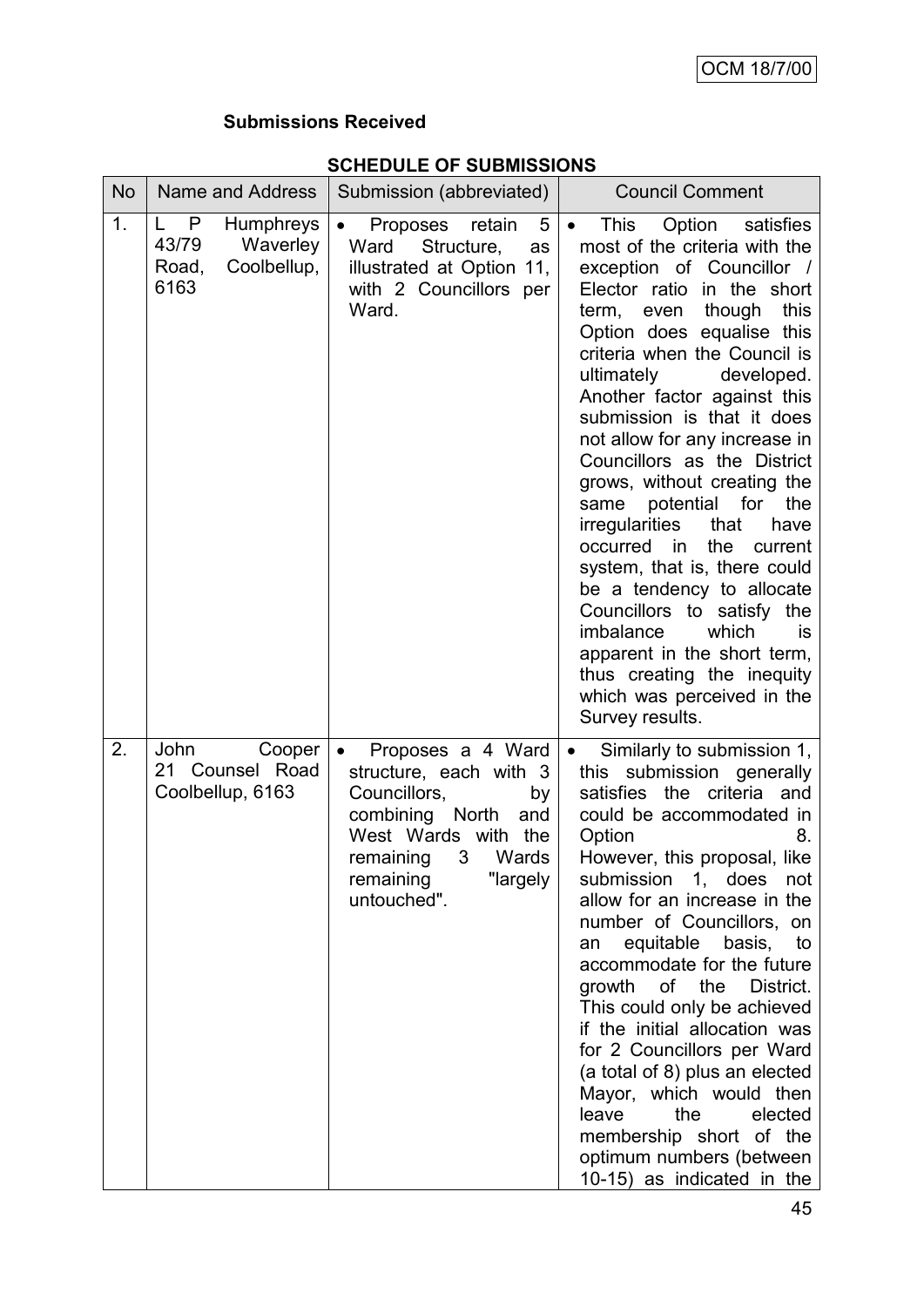| <b>No</b> | Name and Address<br>Submission (abbreviated)                       |                                                                                                                                                                                                                                                                             | <b>Council Comment</b>                                                                                                                                                                                                                                                                                                                                                                                                                                                                                                |  |
|-----------|--------------------------------------------------------------------|-----------------------------------------------------------------------------------------------------------------------------------------------------------------------------------------------------------------------------------------------------------------------------|-----------------------------------------------------------------------------------------------------------------------------------------------------------------------------------------------------------------------------------------------------------------------------------------------------------------------------------------------------------------------------------------------------------------------------------------------------------------------------------------------------------------------|--|
|           |                                                                    |                                                                                                                                                                                                                                                                             | Survey.                                                                                                                                                                                                                                                                                                                                                                                                                                                                                                               |  |
| 3.        | Jeff<br>Capper<br><b>Street</b><br>14<br>Ebert<br>Coolbellup, 6163 | Proposes that<br>the<br>should<br>status<br>quo<br>at<br>least for<br>remain,<br>North Ward boundaries.                                                                                                                                                                     | There is no proposal in<br>the Option Paper which<br>leaves<br>the<br>current<br>boundaries of any Ward in<br>tact, as it was a finding of<br>Survey that<br>Ward<br>the<br>boundaries which are not<br>aligned<br>with<br>suburb<br>boundaries<br>are<br>inappropriate, because of<br>the confusion of residents<br>living in the same suburb<br>but being in different Wards<br>for election purposes.                                                                                                              |  |
| 4.        | <b>Blake</b><br>Wendy<br>Caliban<br>Way<br>24<br>Coolbellup 6163   | Proposes that there<br>$\bullet$<br>should be no reduction<br>in the number of elected<br>Councillors<br>whatever<br>the Ward system.                                                                                                                                       | If this proposal were to<br>$\bullet$<br>upheld it would<br>be<br>be<br>difficult<br>to<br>satisfy<br>the<br>Councillor / Elector ratio<br>criteria,<br>the<br>current<br>as<br>number of Councillors, if<br>retained, would represent<br>maximum<br>number<br>the<br>possible, with the advent of<br>a Mayor to be elected by<br>the<br>people.<br>Consequently, there is no<br>scope in this submission to<br>cater for equalisation<br>of<br>representation to allow for<br>the natural growth of the<br>District. |  |
| 5.        | Vanessa Minervini<br>U2, 7 Marmand Crt<br>Coogee 6166              | While<br>specific<br>$\bullet$<br>no<br>submission<br>proposing<br>changes to the status<br>quo was forthcoming,<br>this response registers<br>that<br>concerns<br>a<br>reduction of Councillors<br>will create an unduly<br>large workload on the<br>incoming Councillors. | Essentially<br>the<br>same<br>$\bullet$<br>response as at submission<br>4 above.                                                                                                                                                                                                                                                                                                                                                                                                                                      |  |
| 6.        | Sallur<br>Rex<br>10<br>Corn<br>Way<br>Bibra Lake 6163              | Proposes to retain<br>$\bullet$<br>current<br>structure<br>the<br>and re-allocate 1 West<br>Ward Councillor to East                                                                                                                                                         | While this proposal has<br>$\bullet$<br>been touched on in the<br>Option Paper Report, it is<br>considered that it should                                                                                                                                                                                                                                                                                                                                                                                             |  |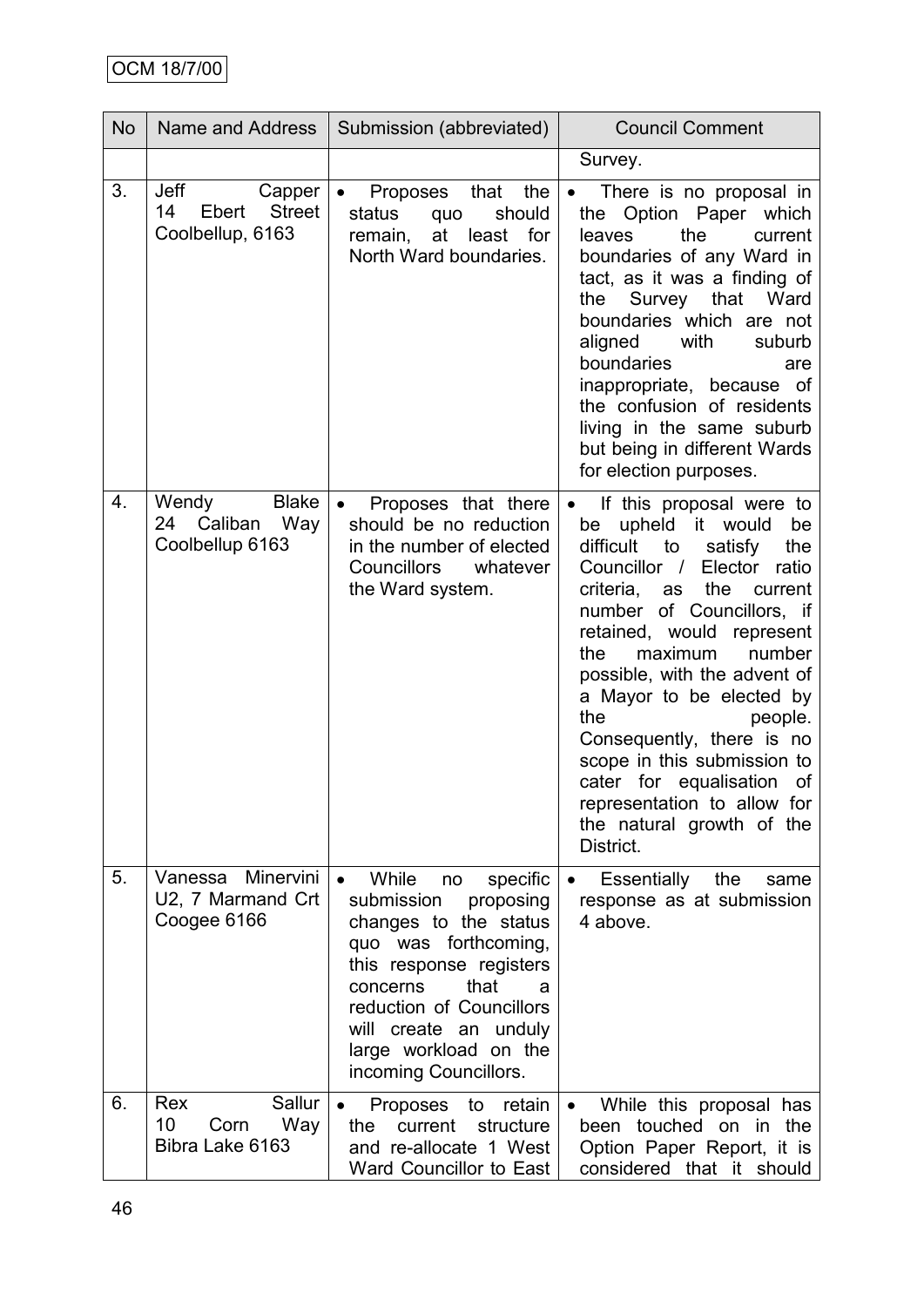| <b>No</b> | Name and Address                                                       | Submission (abbreviated)                                                                                                                               | <b>Council Comment</b>                                                                                                                                                                                                                                                                                                                                                                                                                                                                                                                                                                                                                                                                                                                                  |
|-----------|------------------------------------------------------------------------|--------------------------------------------------------------------------------------------------------------------------------------------------------|---------------------------------------------------------------------------------------------------------------------------------------------------------------------------------------------------------------------------------------------------------------------------------------------------------------------------------------------------------------------------------------------------------------------------------------------------------------------------------------------------------------------------------------------------------------------------------------------------------------------------------------------------------------------------------------------------------------------------------------------------------|
|           |                                                                        | Ward.                                                                                                                                                  | not be upheld because it is<br>at odds with the Survey<br>finding which highlighted a<br>dissatisfaction<br>with<br>residents who perceived an<br>inequity<br>differing<br>in<br>the<br>number of<br>Councillors<br>allocated to represent each<br>Ward within the City, as it is<br>currently<br>structured.<br>This<br>proposal,<br>while<br>addressing that imbalance<br>between West and East<br>Wards, does not allow the<br>ratio to be extended to<br>South Ward, which<br>will<br>never be able to equalise<br>Councillor<br>numbers<br>further<br>because<br>no<br><b>Councillors</b><br>be<br>can<br>appointed<br>(i.e.<br>14<br>Councillors plus an elected<br>Mayor is the total quotient<br>available within the Local<br>Government Act). |
| 7.        | Knox<br>Е<br>J<br>40<br>Lorimer<br>Road<br>Wattleup 6166               | Proposal suggests 4<br>Wards be established, 2<br>Wards<br>having<br>4<br>Councillors<br>$\overline{2}$<br>and<br>3<br>Wards<br>having<br>Councillors. | The same inequity issue<br>with<br>apparent<br>as<br>submission 6 applies here.                                                                                                                                                                                                                                                                                                                                                                                                                                                                                                                                                                                                                                                                         |
| 8.        | William & Patricia<br>Mellor<br>Quince<br>46<br>Way<br>Coolbellup 6163 | Proposal<br>considers<br>$\bullet$<br>the preferred (3Ward)<br>Option in its ultimate<br>format is most suitable.                                      | It is agreed that the<br>$\bullet$<br>of<br>the<br>ultimate<br>version<br>preferred option is most<br>satisfactory in<br>that<br>it it<br>adequately addresses each<br>of the criteria in a most<br>complete<br>manner.<br>However, if it were to be<br>implemented in the short<br>term, it would be difficult to<br>satisfy the Councillor /<br>Elector criteria which would<br>be disproportionately high<br>for West Ward, compared<br>to the other 2 Wards for the<br>next 7-8 years.                                                                                                                                                                                                                                                              |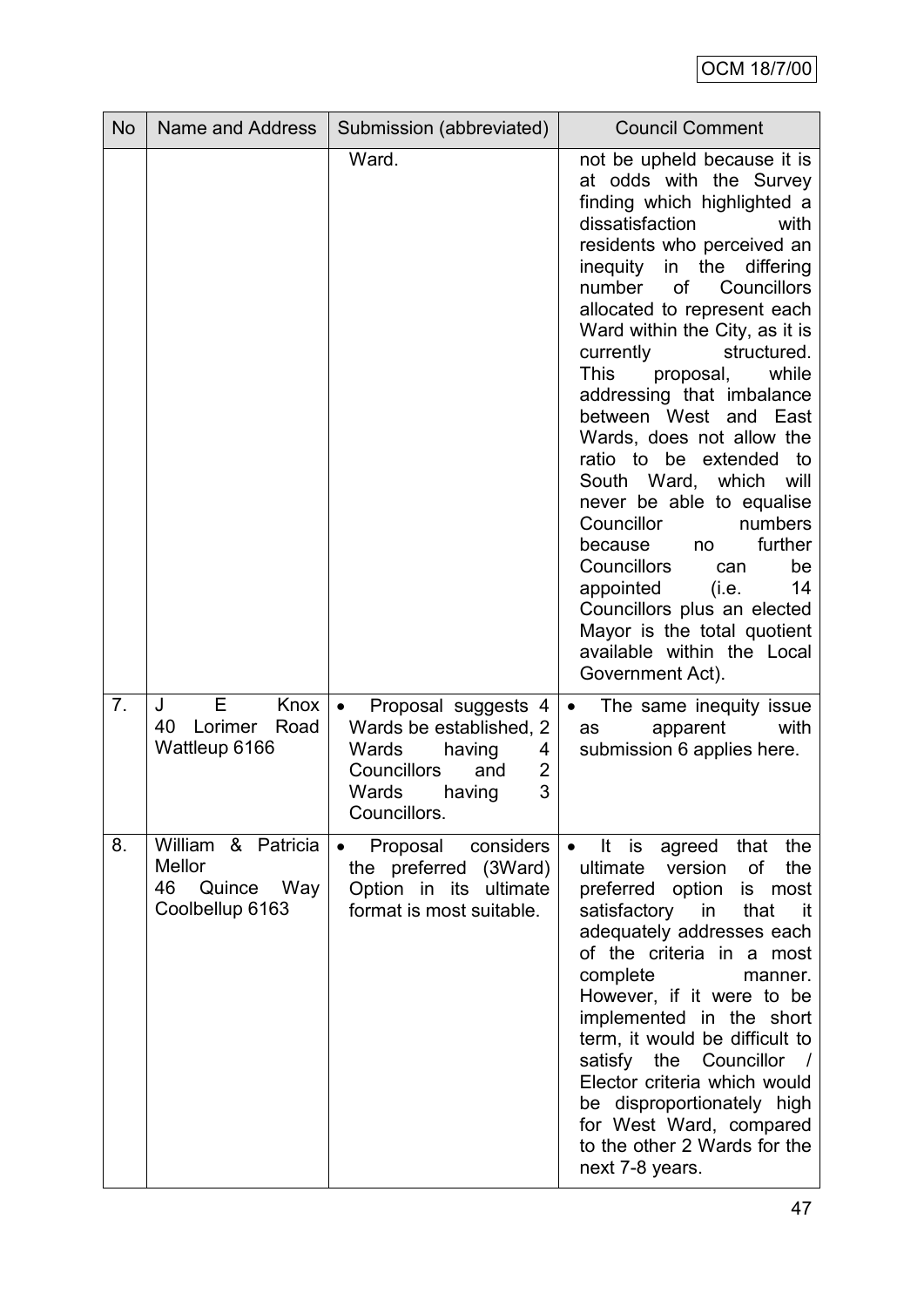| <b>No</b> | Name and Address                                                    | Submission (abbreviated)                                                                                                                                       | <b>Council Comment</b>                                                                                                                                                                                                                                                                                          |
|-----------|---------------------------------------------------------------------|----------------------------------------------------------------------------------------------------------------------------------------------------------------|-----------------------------------------------------------------------------------------------------------------------------------------------------------------------------------------------------------------------------------------------------------------------------------------------------------------|
| 9.        | Tresna & Ian Street<br>18 Riversdale Pass<br>Jandakot 6164          | Proposal considers<br>$\bullet$<br>the preferred (3 Ward)<br>Option in its ultimate<br>format is most suitable.                                                | Same comment as for<br>$\bullet$<br>submission 8 above.                                                                                                                                                                                                                                                         |
|           |                                                                     | Proposal suggests<br>another<br>name<br>(St<br>Pauls) for the excised<br>part of<br>Bibra<br>Lake<br><b>North</b><br>Lake<br>(between<br>Road and Stock Road). | The re-naming of (part<br>of) Bibra Lake is a process<br>to be undertaken separately<br>be subject to<br>and will<br>extensive consultation with<br>residents<br>affected<br>businesses prior to being<br>progressed.<br>In any case, that issue has<br>no effect on the process of<br>restructuring the Wards. |
| 10.       | Colin<br>Crook<br>- St<br><b>Doolette</b><br>1(b)<br>Spearwood 6163 | Supports<br>Council's<br>preferred<br>(3)<br>Ward)<br>Option.                                                                                                  | No comment required<br>$\bullet$                                                                                                                                                                                                                                                                                |
| 11.       | Graham<br>Richard<br>Close<br>8<br><b>Bree</b><br>Atwell 6164       | Council's<br>Supports<br>preferred<br>Ward)<br>(3)<br>Option.                                                                                                  | No comment required.<br>$\bullet$                                                                                                                                                                                                                                                                               |

A copy of each of the submissions, as received, is attached.

In summary, it is considered that the preferred Option best addresses the future development of the City by generally standardising representation levels and being able to make adjustments to Councillor numbers to reflect this, on a consistent basis, over time.

The submissions which propose other options do not address the future development factor, which will add to the burden of Councillors appointed at the next election who will have to cope with an increased elector base without having the ability to increase Councillor representation on an EVENLY DISTRIBUTED basis.

Therefore, it is submitted that Council's preferred Option should be adopted, as it allows for a future scenario which enables Councillor representation to be increased on an even and rational basis with the development of the District.

# **CONSIDERATION FACTORS RELEVANT TO THE PROPOSAL**

#### **Community of Interest**

**(a) West Ward**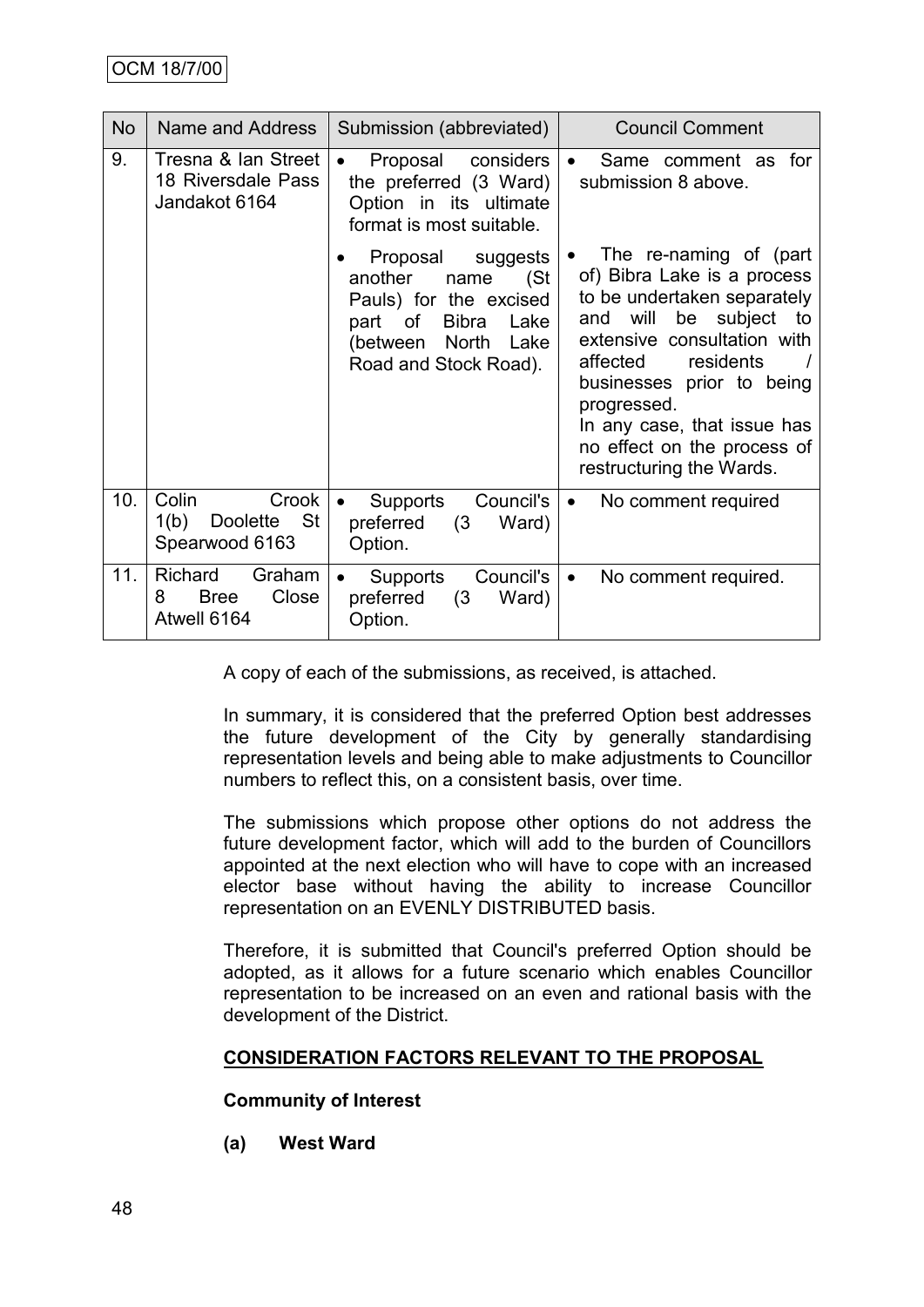## **Residential Development**

Historically, the Cockburn District was founded on the urban areas of Hamilton Hill and Spearwood. Residential growth has radiated from these suburbs, which grew as a result of the expansion of Fremantle. The suburb of Coogee has for many years been linked as a coastal recreational area for residents of the Region. Going back in time, the primary users of the Coogee Beach area were those who had easiest access to it. This, of course, meant that Coogee Beach was readily available for people living in Spearwood and Hamilton Hill to frequent. The suburb of Coogee itself became a popular beachside residential area in the 1960's and a small residential cell was established on the foreshore side of the limestone ridge which runs parallel to the coast. In more recent times, the land has been largely redeveloped as a high quality residential estate and given the name "Cockburn Waters", symbolising the views of Cockburn Sound available to residents living in this location. Many of the residents of Coogee have strong affiliations with what was the traditional Spearwood market garden area, having either farmed land in the District or are related to those who did. Hence, the proposed West Ward has a strong community of interest component, based on historical ties to the relevant suburbs.

## **Services and Facilities**

The three suburbs comprising the Ward are primarily fully developed residentially and are serviced by a strong and vibrant commercial and business sector located in Spearwood and Hamilton Hill. Within each suburb there exists an adequate spread of educational facilities, including Hamilton Hill High School, which is situated on the boundary of Hamilton Hill and Coolbellup.

Significant sporting and recreational facilities located in the Ward are Davilak Oval and Clubrooms, in Hamilton Hill and Joe Cooper Recreation Centre, in Spearwood. Each suburb contains its own community hall to facilitate more localised community interaction.

#### **(b) Central Ward**

#### **Residential Development**

The suburbs of the Central Ward generally share the common bond of being those associated with the early residential expansion of the district to the east and south. This commenced in the 1970's with the development of Coolbellup as a State Housing project, to complement earlier developments of a similar quality in neighbouring Hamilton Hill and Hilton.

Coolbellup is unique in that it is now experiencing major refurbishment as a result of joint public / private sector investment. As a result, many of the original public housing inhabitants are now able to participate in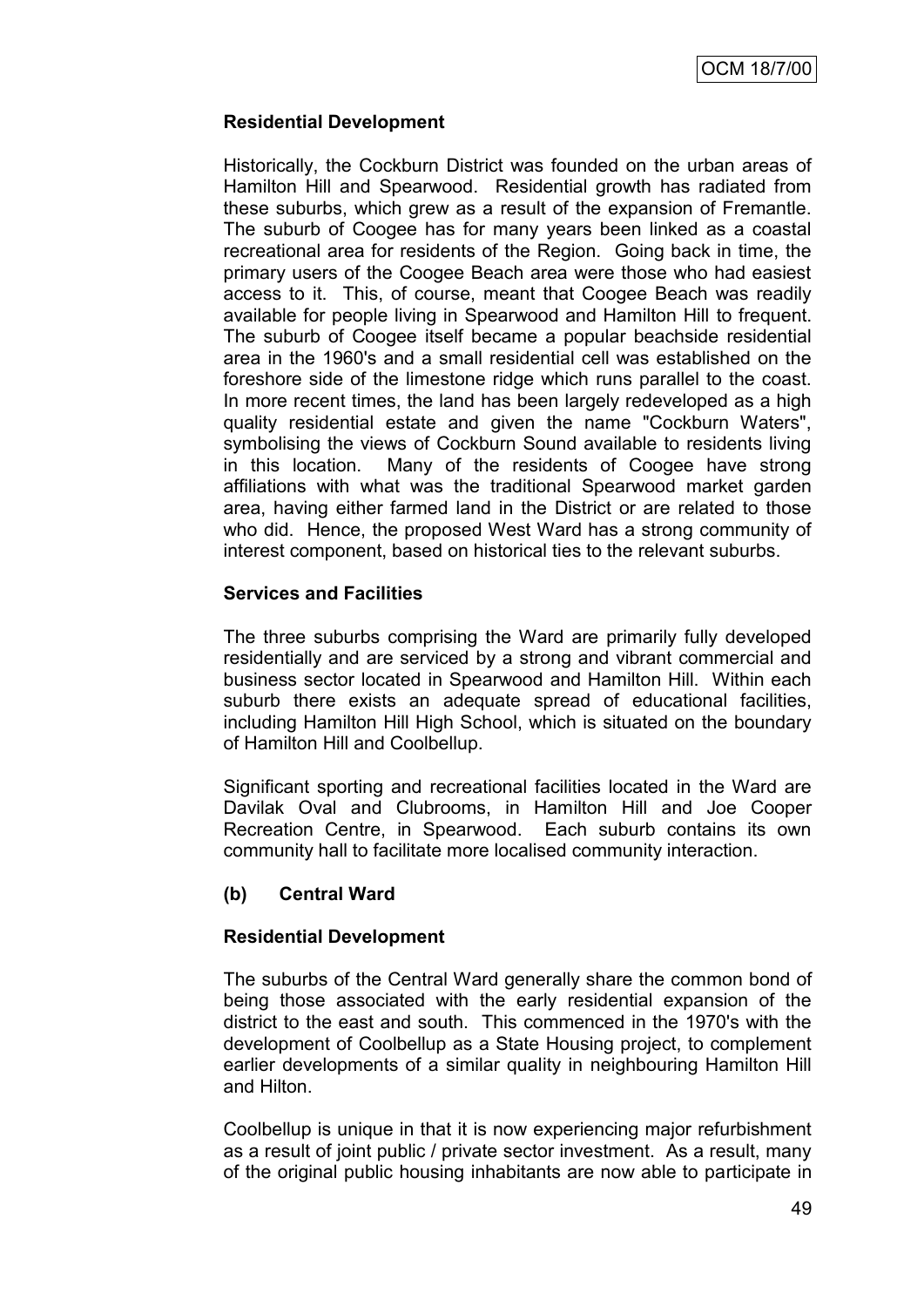the rejuvenation of their suburb or, alternatively, may choose to retain the lifestyle they were brought, or born, into previously. Many second generation Coolbellup citizens view the opportunity to remain in the suburb they were raised in as one which is too good to miss.

Following on from the original Coolbellup Development, more traditional housing growth was occurring to the south in the suburbs of Munster and Yangebup. These developments, have commenced in the 1980's, continue to expand today, and are joined by new residential development in Beeliar.

#### **Other Land Uses**

At the southern end of the Ward, rural pursuits continue to be the short term focus of Wattleup, although its future seems to be as an extension of the Kwinana Industrial area.

The suburbs of Henderson and Bibra Lake (West) are largely industrial, although highly diverse in the nature of their activity. A high standard residential development, known as "St Pauls" is nestled between Bibra Lake Industrial Estate and Coolbellup.

Also located in this Ward is a large local industry, being Cockburn Cement works, located adjacent to Henderson in southern Munster. As a result of the location of this, and other industry further south, an industrial buffer zone impacts on these and the adjacent suburbs of Central Ward.

#### **Environmental Factors**

It is in this regard that a strong community of interest becomes evident. It is the suburbs of Central Ward which are most affected by the location, or impact, of industrial development in and to the south of Cockburn.

Residents in these suburbs are, jointly, those whose lifestyle is most affected by the environmental outputs of these industries.

A local lobby group, Community Network, comprises people predominantly from the suburbs within this Ward to act on behalf of concerned citizens with regards to the following issues which are relevant to the Ward:-

- Environmental factors affecting Woodman Point, in Munster.
- Construction of the Jervoise Bay reclamation project at Henderson.
- Proposed industrialisation of Wattleup Townsite.
- Wetlands rehabilitation and conservation in Yangebup, Beeliar, Munster and Wattleup.
- Industrial proposals in (West) Bibra Lake.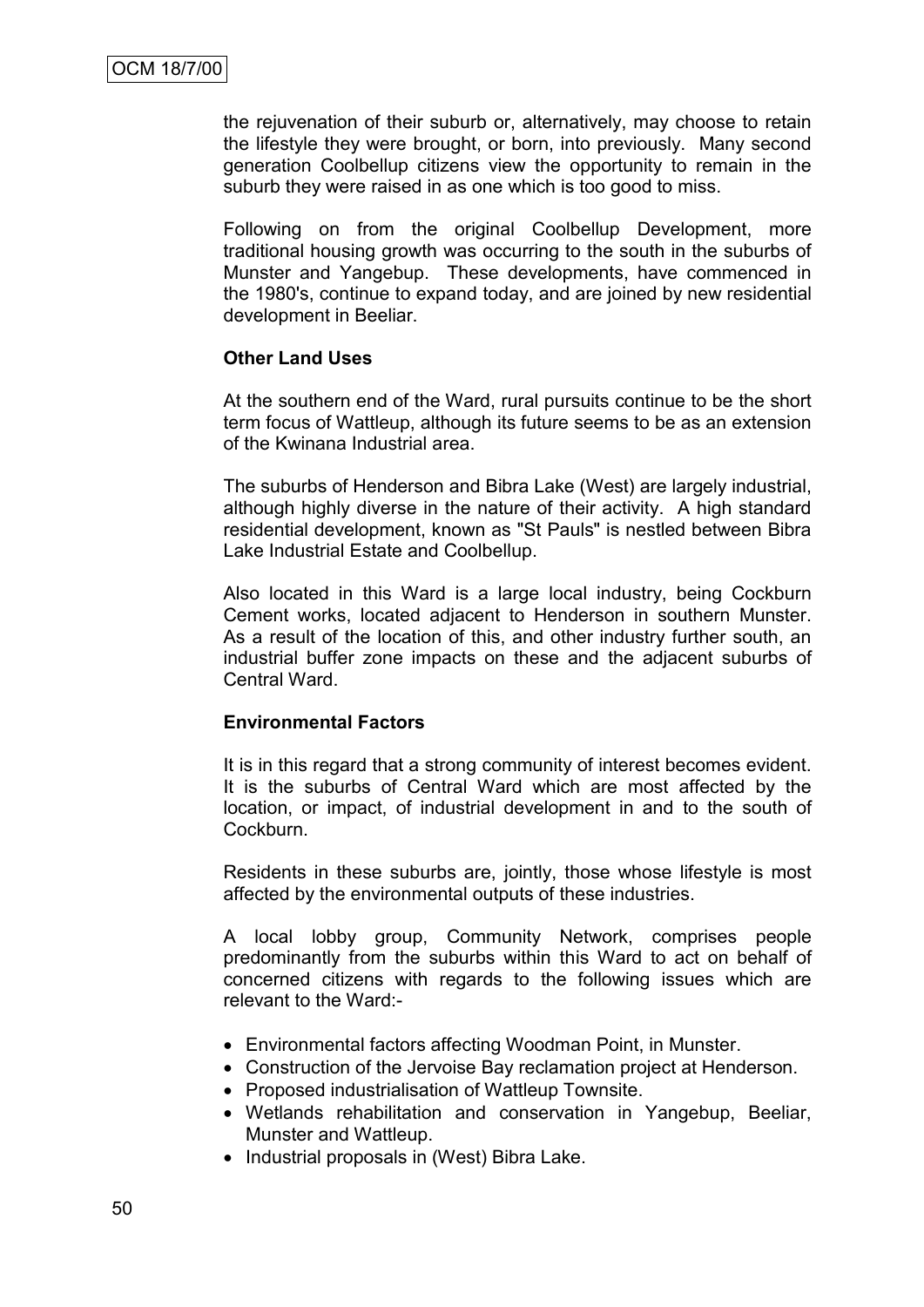## **Services and Facilities**

While the Ward comprises an adequate spread of community services and facilities in the more established suburbs, new Council provided infrastructure will be established in the developing suburb of Beeliar into the future. This can be illustrated by reference to the attached document "Community Facilities Proposed 10 Year Infrastructure Plan".

## **(c) East Ward**

#### **Residential Development**

Not surprisingly, East Ward suburbs are related by being the most recent addition to the residential housing stock in Cockburn.

The suburbs of Bibra Lake and North Lake started the urbanisation of the area in the early 1980's as quality residential areas established in the vicinity of significant wetlands.

South Lake followed some years later to cater for the more moderate housing price bracket.

Leeming (south of Melville) followed in the 1990's as the final stages of that suburb were urban filled. In the mid 1990's, new land holdings were released and the new suburbs of Atwell and Success created for the young family market.

#### **Other Land Uses**

Adjoining these rapidly developing residential areas, Jandakot and Banjup remained for those who prefer semi-rural and rural lifestyles.

A small section of Jandakot, abutting the Kwinana Freeway, was developed as a high quality "golf course" estate in recent times.

The busy Jandakot Domestic Airports is a relevant factor which impacts most on the East Ward community. Aircraft flight paths and take off / land patterns are being constantly monitored and regularly adjusted in an effort to share the impact between the adjoining suburbs over time.

A number of sand mining and quarrying operations are also present in this Ward, mainly in the rural parts of Jandakot and Banjup.

#### **Environmental Factors**

Despite the demand for land development in this Ward, the Jandakot Water Mound is a most significant environmental factor in the area.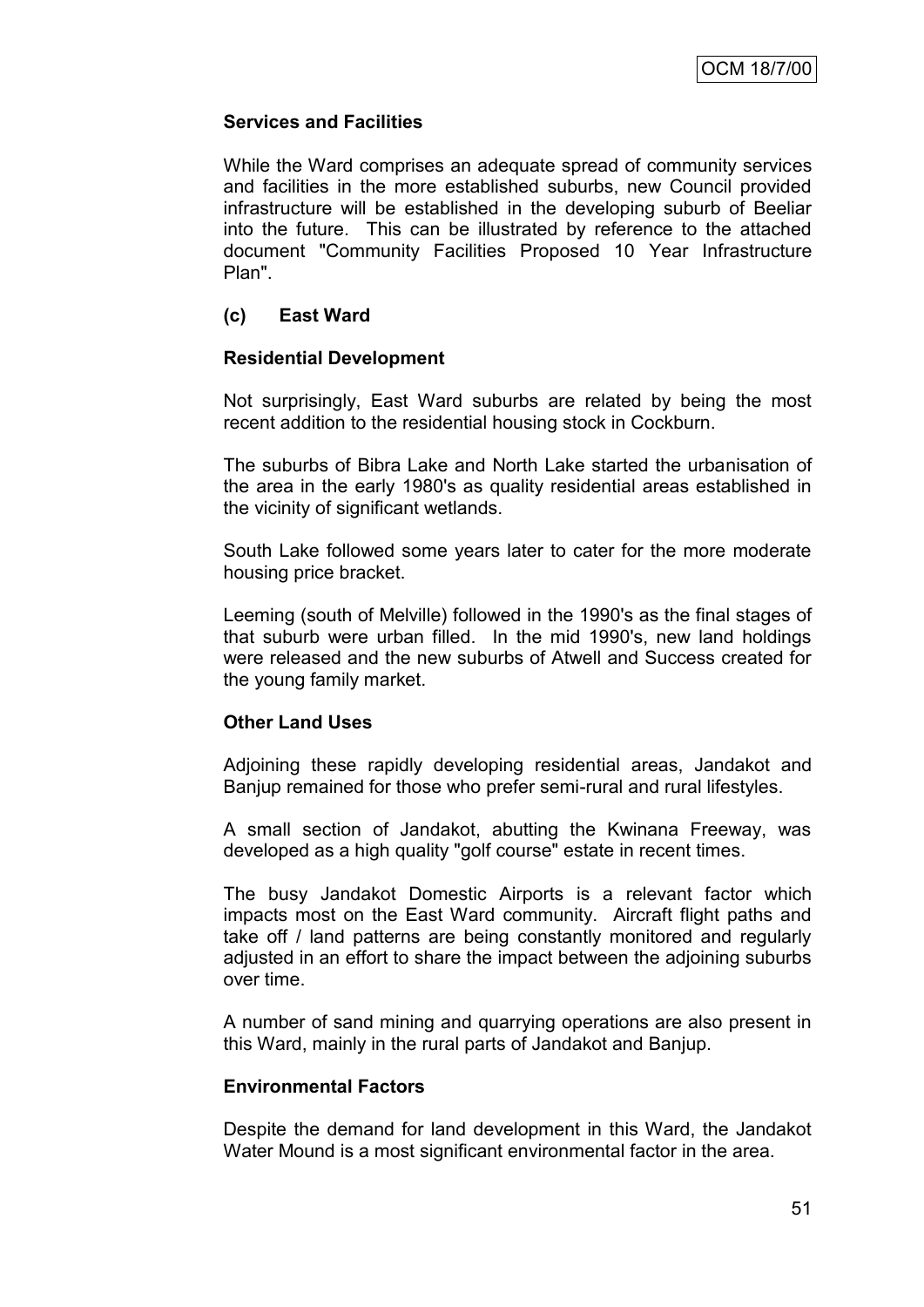As the major underground water supply for the South Metropolitan Region of Perth, strict conditions are applied to any approvals involving development over the mound, which spans most of the East Ward and its component suburbs.

As previously mentioned, aircraft noise emanating from Jandakot Airport is a common factor across East Ward suburbs.

An Action Group, comprising of concerned residents living near the airport, has been formed, with the Cockburn representatives all coming from East Ward suburbs.

The major road link connecting Perth to Rockingham, the Kwinana Freeway, has its entire length within Cockburn traversing the East Ward. Its alignment forms the boundaries of most suburbs in the Ward.

#### **Services and Facilities**

Like the neighbouring Central Ward, the East Ward contains most of the services and facilities required of its population.

A Regional Centre has been established at the junction of the suburbs of Success, Atwell and Jandakot.

A major shopping centre has already been established on the site with the land set aside for a Sporting Complex, Commercial Centre and Community and Civic Buildings in the future.

With many new facilities still to be established throughout the Ward, (see attached "10 Year Infrastructure Plan") the residents of East Ward will be optimistic of enjoying the full range of both public and privately provided services and facilities in the future.

#### **Conclusion**

On balance, it is considered the proposed three Ward structure can be justified when measured against the criterion of Community of Interest.

As development occurs in the future, this connectivity is likely to become slightly less obvious in areas at the physical extremities of both the Central and East Wards.

However, this should not detract from the obvious shared interests which have been identified independently within each of the three proposed Wards.

The future of this proposal, when the District is ultimately developed, can also be justified, as illustrated by the relatively minor modifications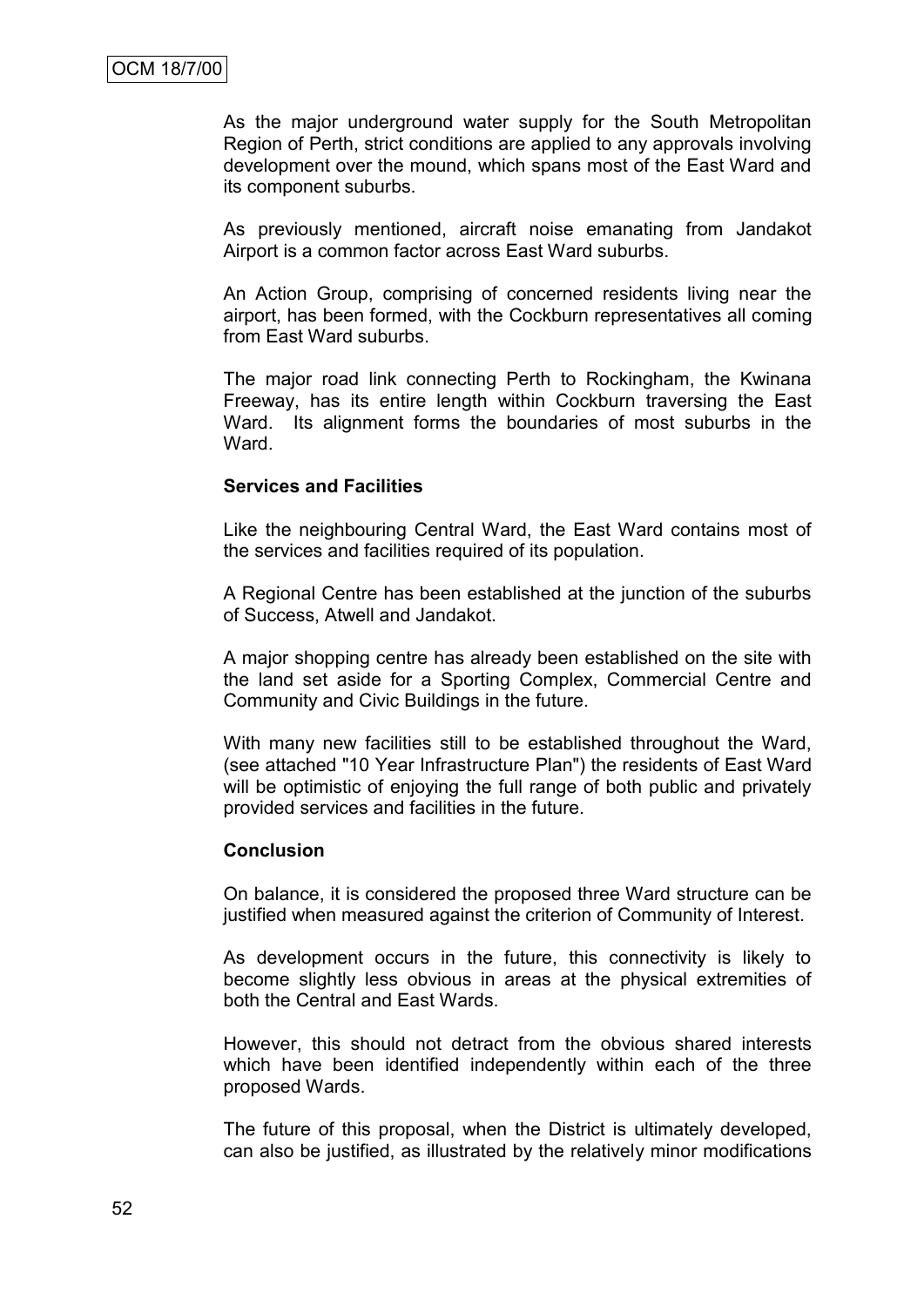required to the Ward boundaries to accommodate the eastward development of the District in the future.

# **Physical and Topographical Features**

The major physical feature of the proposed Ward Boundaries is that they are aligned, in all but one case, with suburb boundaries. This has been consciously done in response to the findings of the 1999 Community Survey which identified that many electors are confused at having Ward boundaries which cross over suburb boundaries, effectively separating residents of the same suburb into different Wards.

Many people appear dissatisfied with this division, which has the effect of people possibly not being able to vote in elections, where they reside on the other side of the boundary, even though they live in the same suburb.

This frustration will be eliminated by using suburb boundaries as the dividing feature between Wards, as electors will know that their entire suburb will be contained within one of the nominated Wards.

The one exception to this scenario is that it is proposed to dissect the current suburb of Bibra Lake into two suburbs, using North Lake Road as the defining boundary. This will create two distinct suburbs - the traditional residential area to the east of Bibra Lake wetlands and the newer residential and light industrial area to the west in the suburb proposed to be named in the future.

The policy of containing entire suburbs within Wards fits well with this proposal in the long term, as well as the immediate short term and gives residents a reasonable assurance that there will be no major shift in their circumstances from now until when the District is ultimately fully developed.

#### **Demographic Trends**

The demographics of Cockburn are reasonably easy to identify at this stage. The more established suburbs are typically populated by older residents. This is most evident in the suburbs of Spearwood and Hamilton Hill which are located in the proposed West Ward and comprise largely of mature couples with adult offsprings.

The next obvious demographic level is that comprising home owners who have bought and/or built in the area during the 1980's.

Typically, this population consists of middle aged couples with teenage children, located in the suburbs of Yangebup, Bibra Lake, South Lake and Leeming.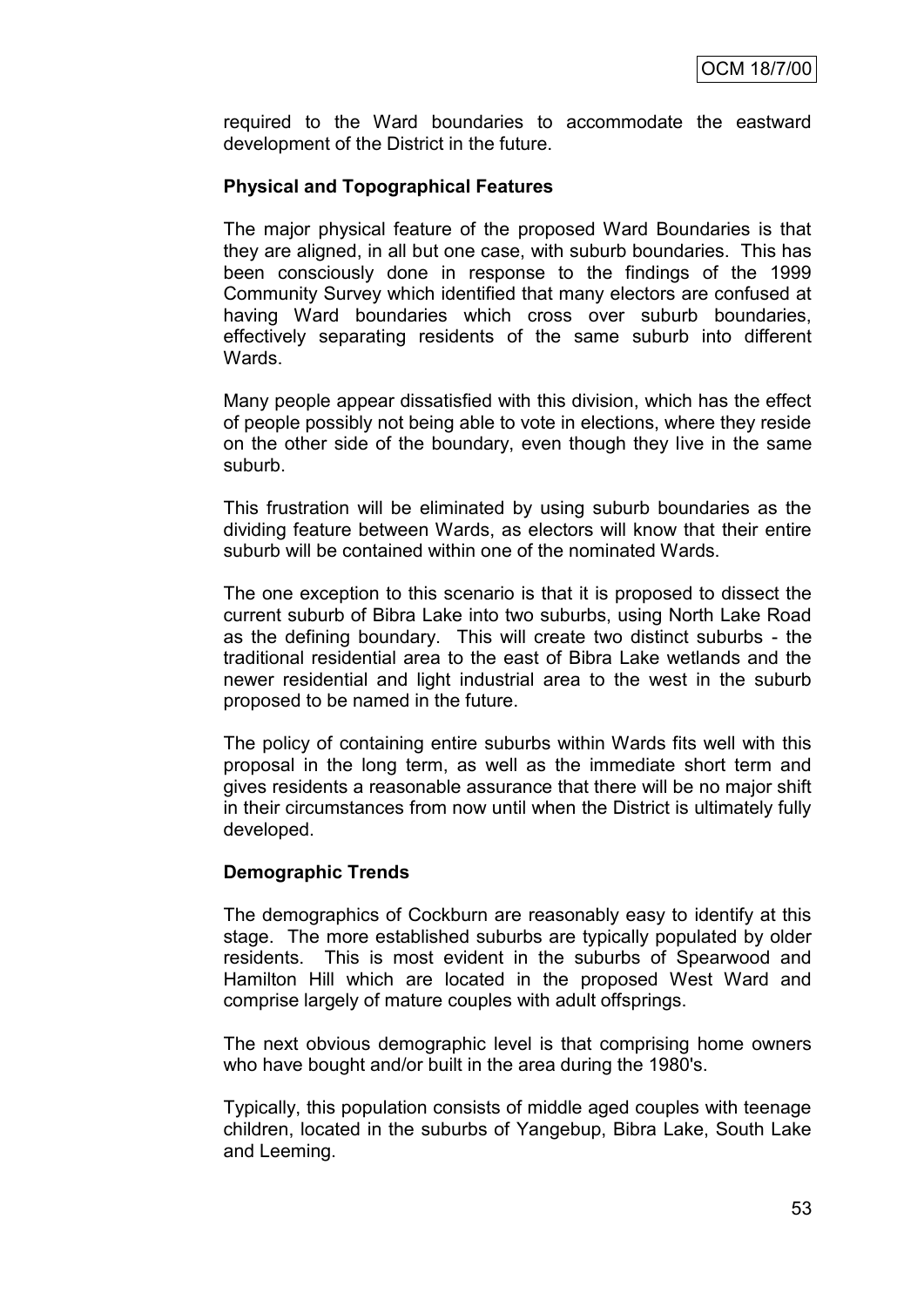The final noticeable demographic trend appears in the most recently developed residential areas where young families are choosing to reside. The suburbs of Atwell, Success and Beeliar are the best example of this.

It is quite apparent that as the District continues its urban development trend to the southern and eastern suburbs, more young families will inhabit these areas.

Consequently, this is likely to see a corresponding aging of the population in the established areas as this development occurs.

The primary significance of this tendency is that the elector base is likely to develop a noticeable south and east ward trend as children mature to adulthood. It is expected that ward boundary changes will be required in the future to reflect that, and in any case, the more densely populated suburbs at the moment will face a "catch up" in elector ratio by the more recently established suburbs as the population matures.

The proposed three Ward structure properly accommodates this occurrence and is reflected by the need to make only minor amendments to the entire structure between the present and ultimate stages of development.

#### **ECONOMIC FACTORS**

Primarily, there is a reasonable equity in economic factors demonstrated across the three Wards. This can be demonstrated by the following tables which consider the District rate base:-

#### **% of Rate Revenue Collected**

| West    | 33% |
|---------|-----|
| Central | 31% |
| East    | 36% |

#### **Number of Rateable Properties**

| West    | 35% |
|---------|-----|
| Central | 32% |
| East    | 33% |

#### **% Assessments Issued as per land use**

| West    | 36% |
|---------|-----|
| Central | 31% |
| East    | 33% |

#### **Commercial / Industrial**

| West    | 59% |
|---------|-----|
| Central | 26% |
| East    | 15% |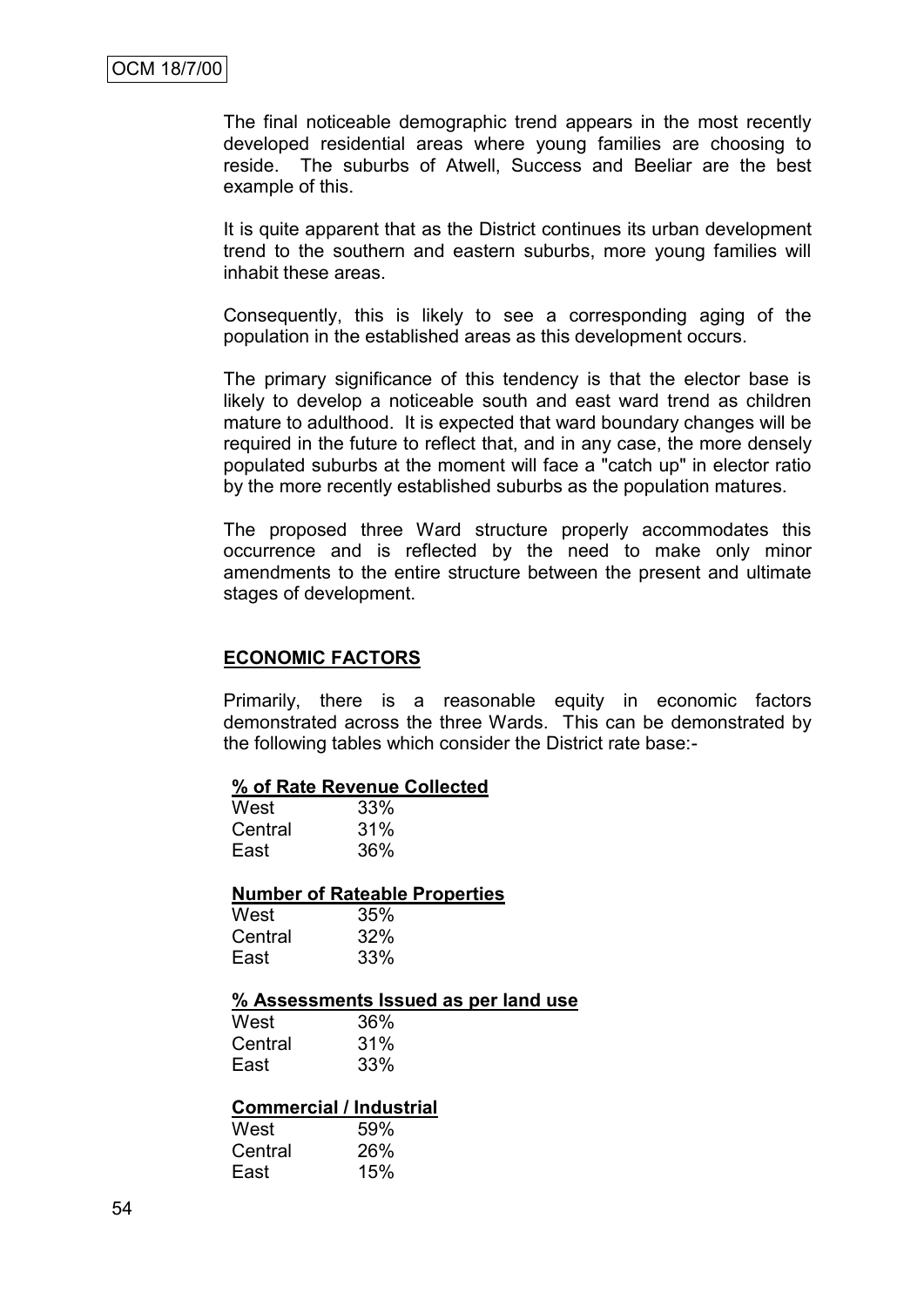# **Rural / Special Rural**

| West    | Nil |
|---------|-----|
| Central | 48% |
| East    | 52% |

These figures tend to indicate a general equality of rates distribution across the Wards, as well as identify the land usage relevant to each Ward.

The differential in land usage properties is a reflection of the zonings relevant to the Wards and verifies the make-up of the Wards as they fit into the overall structure of the District.

# **RATIO OF COUNCILLORS TO ELECTORS**

The Ward structure, as proposed, is shown below in respect of the criterion of Councillor to Elector ratio.

#### **Short Term Current Scenario**

| <b>WARD</b><br><b>NAME</b> | NO. OF<br><b>COUNCILORS</b> | NO. OF<br><b>ELECTORS</b> | <b>RATIO COUNCILLORS /</b><br><b>ELECTORS</b> |
|----------------------------|-----------------------------|---------------------------|-----------------------------------------------|
| 1. WEST                    |                             | 15,946                    | $1:5315 (+16%)$                               |
| 2. CENTRAL                 |                             | 12585                     | 1:4195(.8%)                                   |
| 3. EAST                    |                             | 12528                     | 1:4176(.8%)                                   |
| TOTAL                      |                             | 41,059                    | : 4562                                        |

# **Long Term Ultimate Scenario**

| <b>WARD</b> | NO. OF            | NO. OF          | <b>RATIO COUNCILLORS /</b> |
|-------------|-------------------|-----------------|----------------------------|
| <b>NAME</b> | <b>COUNCILORS</b> | <b>ELECTORS</b> | <b>ELECTORS</b>            |
| 1. WEST     |                   | 24320           | $1:6080(-4%)$              |
| 2. SOUTH    |                   | 26340           | $1:6585(+4%)$              |
| 3. EAST     |                   | 25340           | $1:6335(-)$                |
| TOTAL       | 12                | 76000           | 1:6333                     |

In addition to the original allocation of 9 Councillors spread more evenly across the three Wards, it is Council's wish to have the Mayor independently elected by the people, making a total of ten elected members to represent the Cockburn community in the short term.

This desire is a reflection of the community consultation process undertaken in 1999, which clearly identified the public's view was that the Mayor should be publicly elected and not selected by their peers.

# **Strategic Plan/Policy Implications**

Key Result Area "Managing Your City" refers.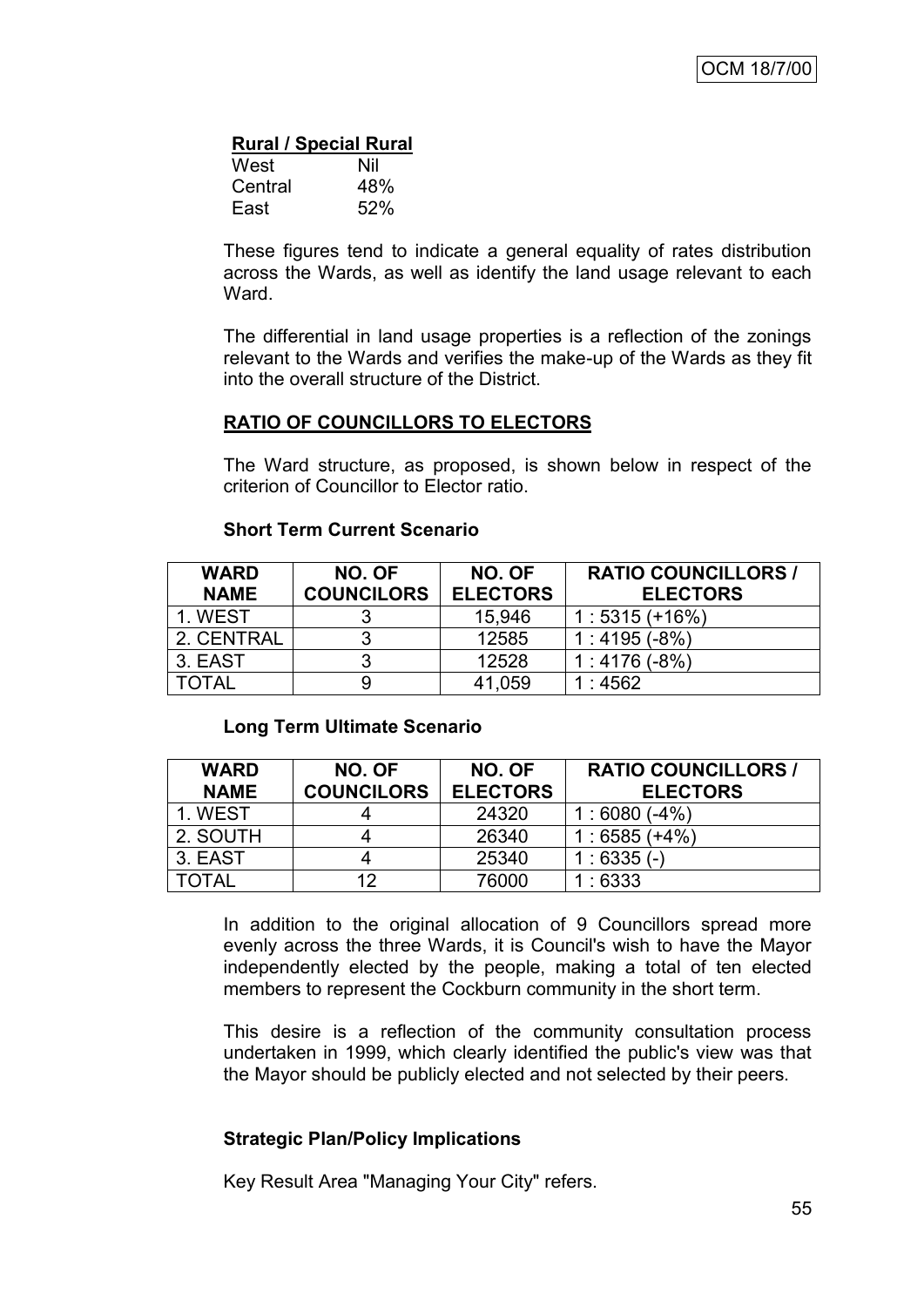## **Budget/Financial Implications**

Minor expenditure required for consultation and administration of proposed change of suburb name (West Bibra Lake). Provided for in Council's Governance Operating Expenditure.

#### **Implications of Section 3.18(3) Local Government Act, 1995**

Nil

## **13. PLANNING AND DEVELOPMENT DIVISION ISSUES**

#### **13.1 (ocm1\_7\_2000) - PROPOSED TOWN PLANNING SCHEME NO. 3 - SUBMISSIONS AND FINAL ADOPTION (9485) (SMH) (ATTACH)**

# **RECOMMENDATION**

That Council:

- (1) receive the report;
- (2) agree to consider the late submissions received after 11 May 2000, and include them in its recommendations;
- (3) the following changes be made to the Scheme Text:
	- 1. Technical up-grades to the text made on the advice of officers:-

#### **Refer to Schedule 1**

2. Modifications to the Text in accordance with the recommendations made in respect to each of the submissions contained in the Schedule of Submissions attached to the Agenda:-

#### **Refer to Schedule 3**

- (4) the following changes be made to the Scheme Map:-
	- 1. Technical up-grades to the Scheme Map made on the advice of officers:-

#### **Refer to Schedule 2**

2. Modifications to the Map in accordance with the recommendations made in respect to each of the submissions contained in the Schedule of Submissions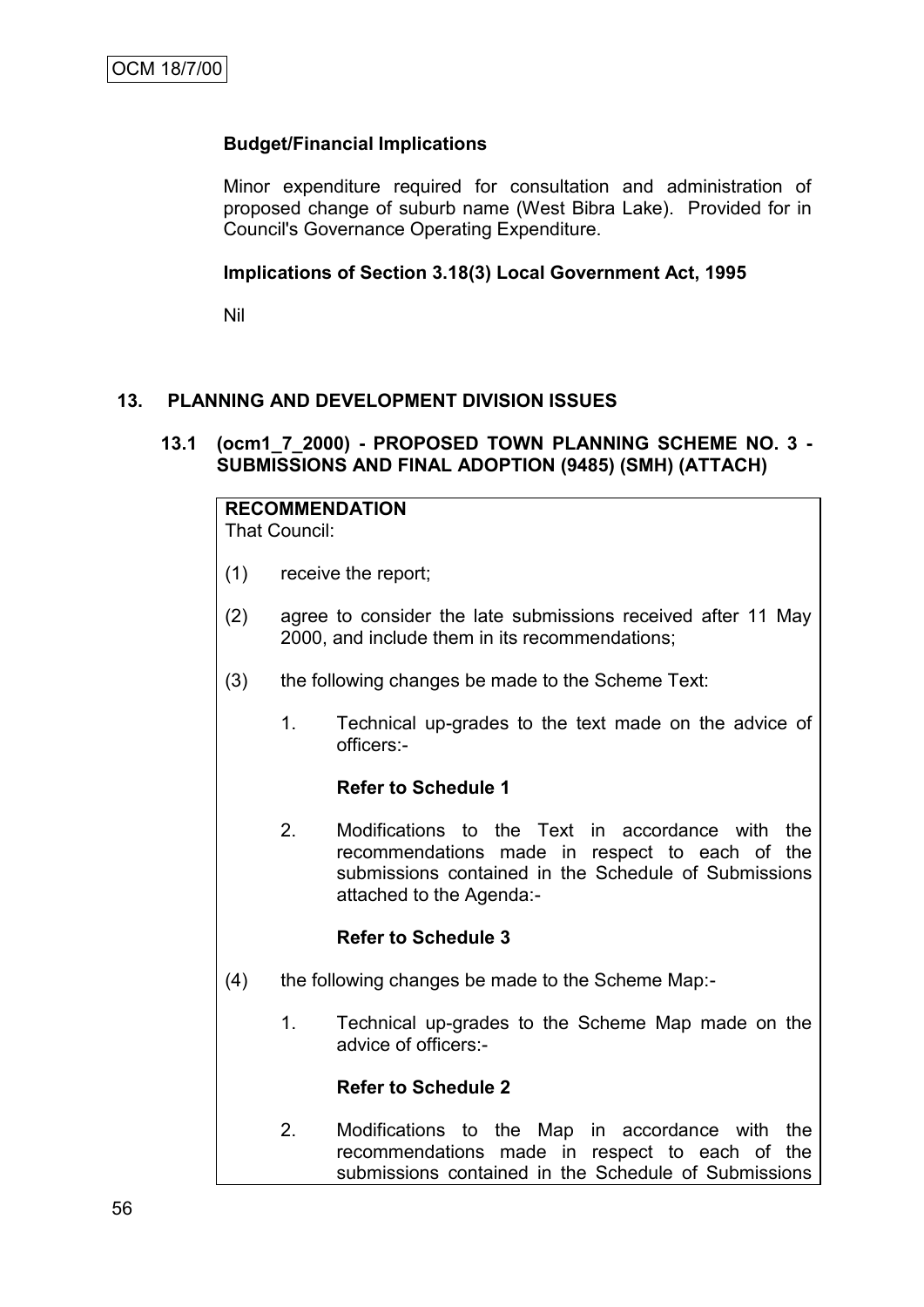attached to the Agenda:-

# **Refer to Schedule 3**

- (5) proceed with proposed Town Planning Scheme No. 3;
- (6) adopt proposed Town Planning Scheme No. 3 with the modifications contained in (3) and (4) above and forward the Council decision to the Western Australian Planning Commission requesting that the Hon. Minister for Planning grant final approval under Town Planning Regulation 21;
- (7) in anticipation of the Hon. Minister for Planning granting final approval, the proposed Scheme Text and Scheme Map be modified in accordance with the Council decision and the documentation be signed by the Chairman of Commissioners and the Chief Executive Officer ready to be forwarded to the Western Australian Planning Commission upon receipt of the Hon Minister's advice under Town Planning Regulation 24;
- (8) advise each person who made an individual submission or a submission on behalf of a group of persons, an organisation or petitions of the Council's decision.
- (9) Council adopt Policy PD49 'Town Planning Scheme No. 2 Amendments Following Final Adoption of Proposed Town Planning Scheme No. 3' attached to the Agenda, for the purpose of advertising under clause 11.11.1 of Town Planning Scheme No. 2.

# **COUNCIL DECISION**

# **Background**

Town Planning Scheme No. 3 public comment period was commenced on 11 February 2000 and closed on 11 May.

The advertising requirements set down by the WAPC together with the Town Planning Regulations were complied with.

In addition to the above requirements the Council:-

1. Posted to every property address in the district a copy of a Town Planning Scheme No. 3 brochure which set out in brief terms the purpose and contents of the proposed scheme and invited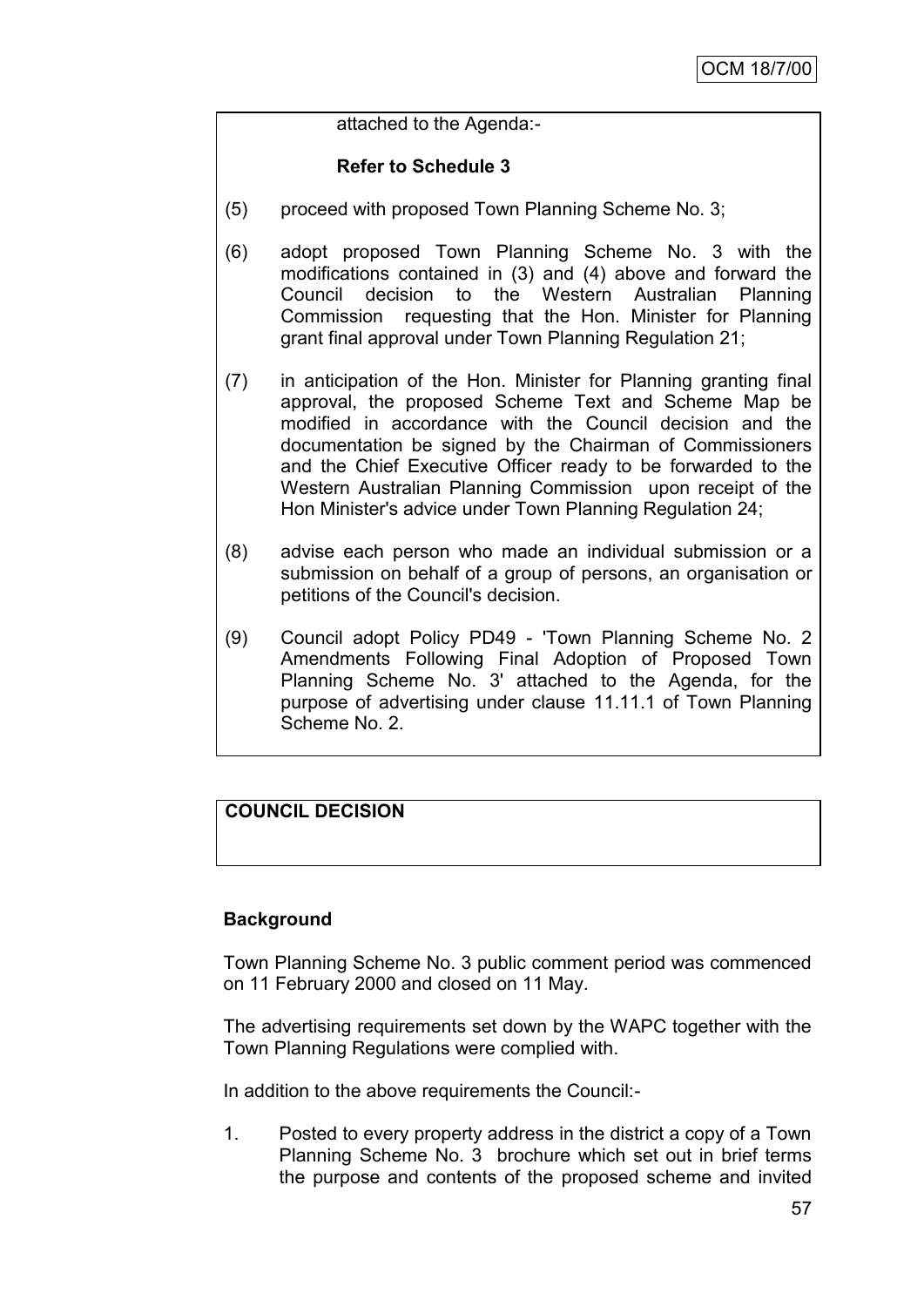submissions. In the order of 27,000 brochures were distributed by Australia Post.

- 2. Permanent public displays were mounted in the Administration Centre, the Spearwood Library and the Coolbellup Library. At each location a box was located to receive any submissions.
- 3. At the Spearwood Library copies of the Local Planning Strategy and Scheme Text were available for the public to borrow.
- 4. The Local Planning Strategy, Scheme Text and Map were put on the Council Web Site.
- 5. Mobile public displays were erected at the Gateways and Phoenix Park Shopping Centres on weekends and on late night shopping manned by 2 officers in order to respond to public enquiries.
- 6. Mobile public displays were erected at the Council Halls at Banjup, Wattleup, Civic Centre, Memorial and Coolbellup during afternoons and evenings, manned by 2 officers in order to respond to public inquiries.
- 7. Forms were available for people to request more or particular information which was either posted out or faxed to inquirers.
- 8. Sector maps were available on request covering each of the 4 quadrants of the district for both TPS No. 2 and proposed Scheme No. 3 so that interested people could compare changes in their locality. These were posted out.

The display methods used were well attended by the public and the scheme proposals were given a high level of exposure.

#### **Submission**

At the conclusion of the public submission period there were 78 submissions received which included 2 petitions with 23 and 28 signatures on each.

The submissions have been categorised into the following groupings:-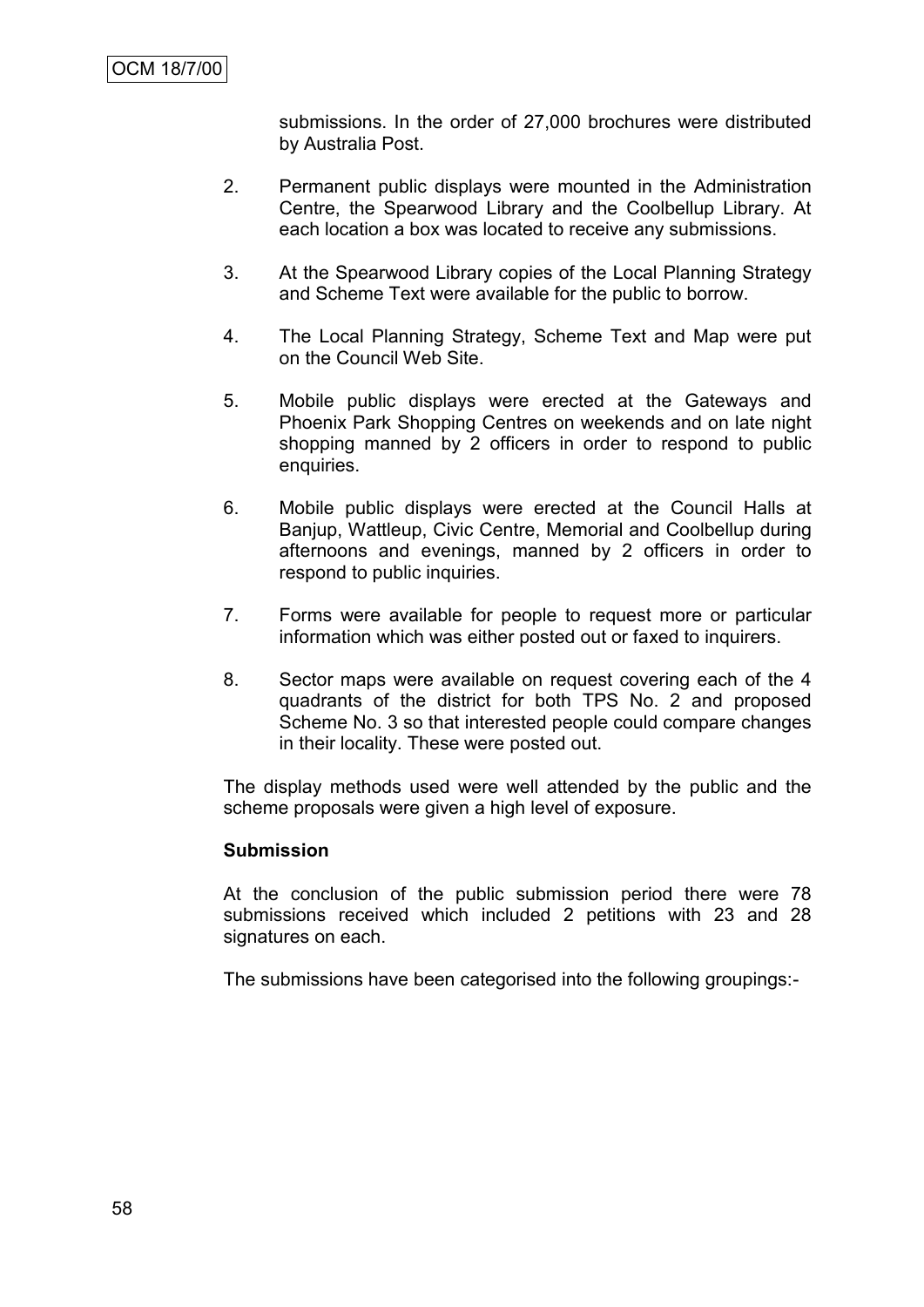| Group                        | <b>Topic</b>                                | <b>No. Submissions</b> |  |
|------------------------------|---------------------------------------------|------------------------|--|
| <b>Support</b>               |                                             |                        |  |
|                              | <b>Support Proposals</b>                    | 5                      |  |
| <b>Objections / Comments</b> |                                             |                        |  |
| 2                            | Residential Zone - Specific Sites           | 10                     |  |
| 3                            | <b>Residential Zone - General</b>           | 4                      |  |
| 4                            | Business Zone - Phoenix Road                | 3                      |  |
|                              | 1 petition 28 signatures)                   |                        |  |
| 5                            | Mixed Business Zone - Individual Sites      | 8                      |  |
| 6                            | Local Reserve - TAB                         |                        |  |
| 7                            | <b>Special Use Zones</b>                    | 3                      |  |
| 8                            | General Industry Zone                       | 7                      |  |
|                              | (1 petition 23 signatures)                  |                        |  |
| 9                            | Roads and Highways                          | 3                      |  |
| 10                           | Public Open Space, Environment and Bushland | 3                      |  |
| 11                           | <b>General Matters and Multiple Topics</b>  | 16                     |  |
| 12                           | <b>Scheme Text Provisions</b>               | 15                     |  |
| 13                           | Late Submissions                            | 12                     |  |
|                              | 90                                          |                        |  |

Each of the submissions was promptly acknowledged in accordance with Regulation 16.

Under Regulation 17, the Council has 6 months to make its report to the WAPC on the submission, together with its recommendations on any modifications that should be made to the scheme prior to final adoption. This is by November 2000.

All the legitimate submissions were forwarded to Mrs Julie Brunner, Consultant Town Planner, to summarise and report on. The recommendations made by Mrs Brunner were finalised in consultation with the Director Planning and Development before the report on the submissions was submitted to the Council for its consideration and recommendation to the WAPC.

The use of a consultant was beneficial in that it enabled an independent assessment to be undertaken which can have a positive effect on the approach to some aspects of the scheme and the recommendations on the submissions.

#### **Report**

The recommendation to Council has been divided up into changes to the Scheme Text and Map initiated by staff.

- correct drafting and typing errors
- changes between draft MST and gazetted version of the MST
- clarify ambiguous clauses
- include recent relevant amendments to TPS No. 2
- respond to legislative and legal decisions that have occurred since the scheme was granted approval to advertise.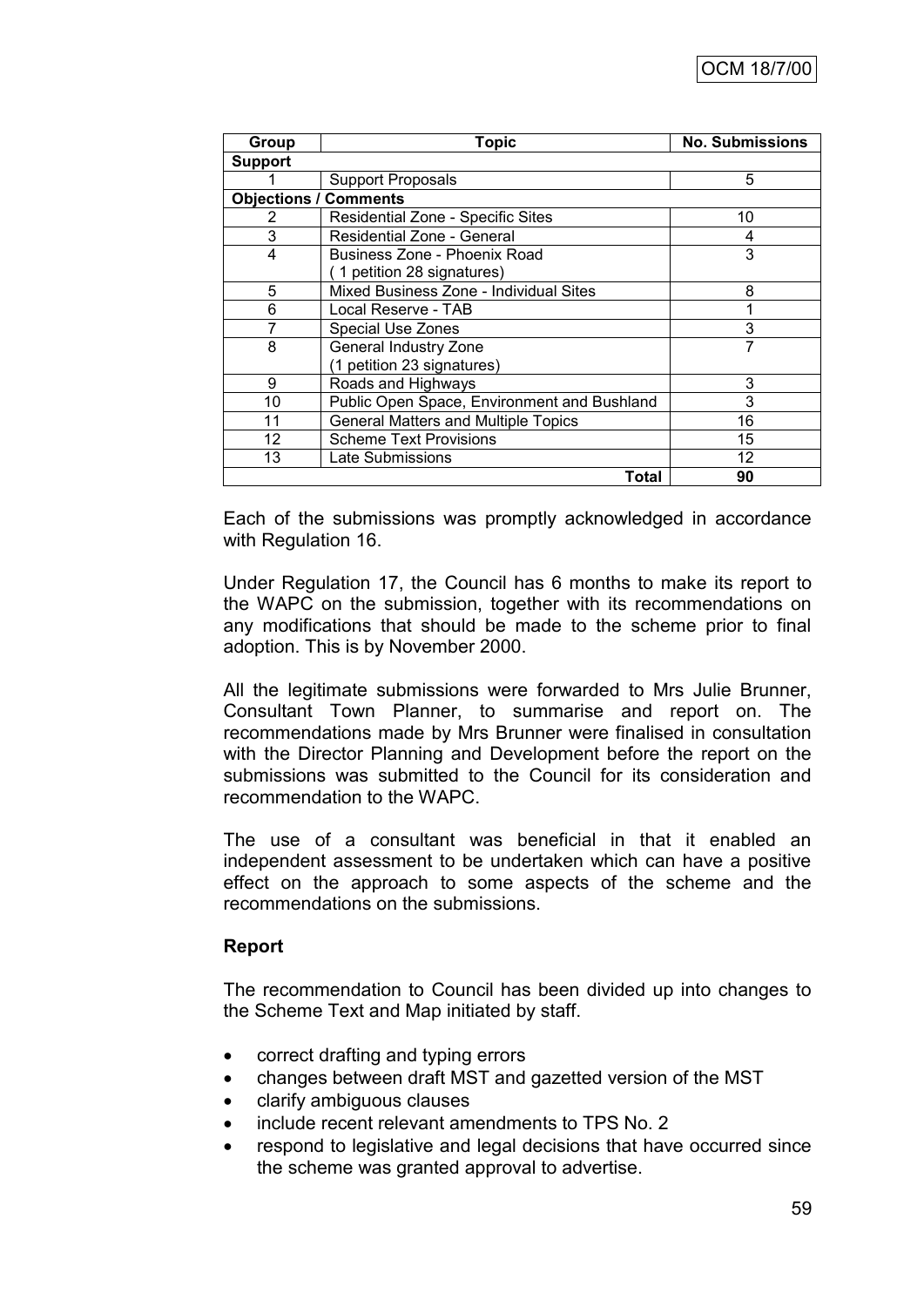These recommended changes are contained in Schedules 1 and 2 attached to the Agenda.

Under the Town Planning Regulation 17, the Council is to consider each of the submissions received and to make recommendations accordingly. A survey of the submissions together with officer comments and recommendations is contained in the Schedule of Submissions attached to the Agenda. Refer to Schedule 3.

The Schedule of Responses also includes 12 submissions (out of a total of 90) that were received after the closing date, but despite this it is considered in the circumstances that comments and recommendations be made on these given the importance of the proposed district scheme.

The Council has no obligation to take account of submissions which are received after the closing date.

It should be noted that there were no submissions on the Local Planning Strategy.

Because it may take some months before the WAPC / Minister agree to the finalisation of Town Planning Scheme No. 3, it is necessary that Council adopt a Policy to deal with Amendments to Town Planning Scheme No. 2 in the interim. Policy PD49 is proposed.

#### **Strategic Plan/Policy Implications**

The Corporate Strategic Plan Key Result Areas which apply to this item are:-

Planning Your City

- *"To ensure that the planning of the City is based on an approach which has the potential to achieve high levels of convenience for its citizens."*
- *"To ensure that the development will enhance the levels of amenity currently enjoyed by the community."*
- *"To foster a sense of community within the district generally and neighbourhoods in particular."*

Conserving and Improving Your Environment

- *"To conserve the quality, extent and uniqueness of the natural environment that exists within the district."*
- *"To conserve the character and historic value of the human and built environment."*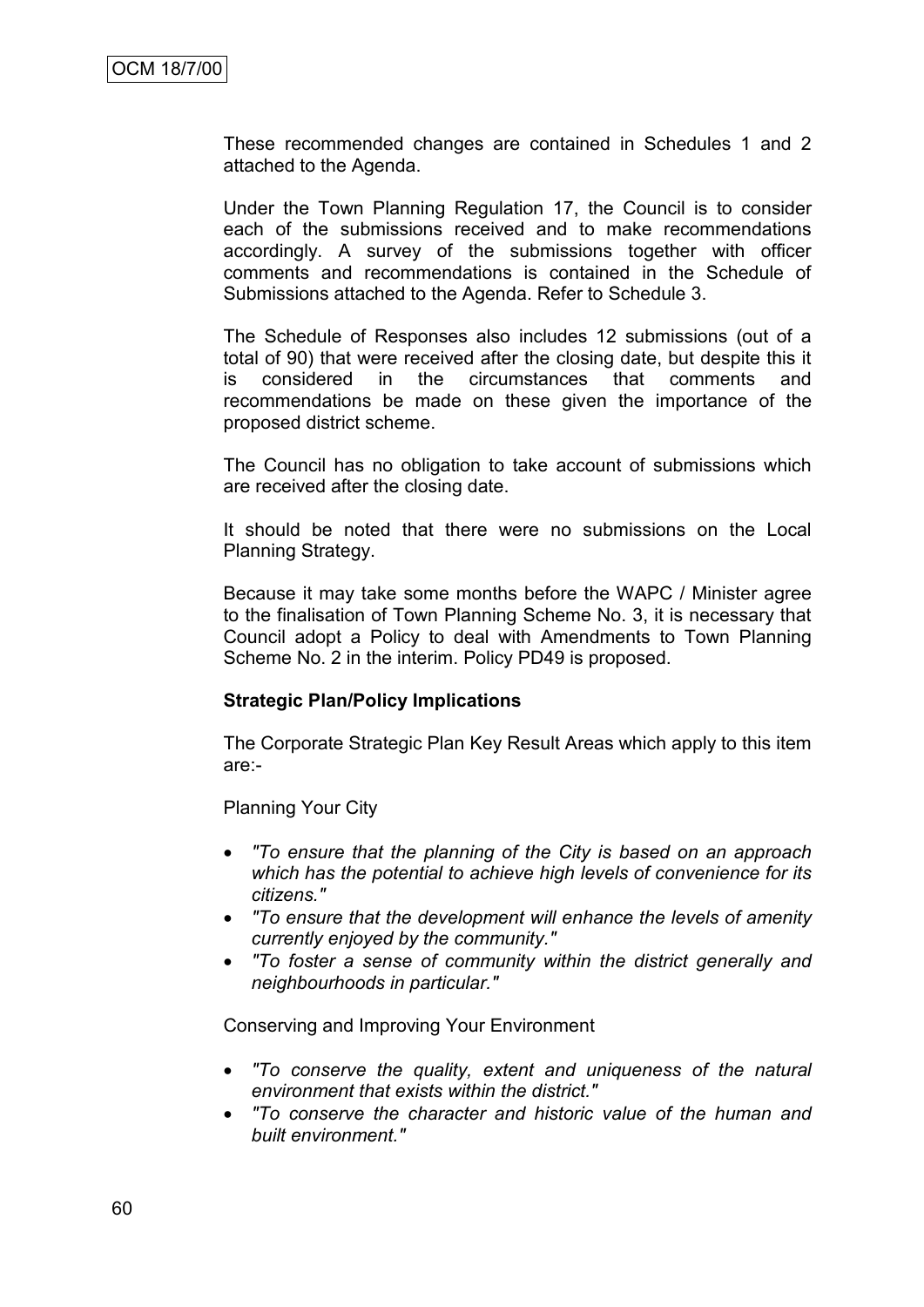*"To ensure that the development of the district is undertaken in such a way that the balance between the natural and human environment is maintained."*

Facilitating the needs of Your Community

- *"To facilitate and provide an optimum range of community services."*
- *priorities of the services provided by the Council."*
- *"To determine by best practice, the most appropriate range of sporting facilities and natural recreation areas to be provided within the district to meet the needs of all age groups within the community."*

## **Budget/Financial Implications**

The Council set aside \$50,000 for the preparation of Town Planning Scheme No. 3 as at the end of May 2000.

| <b>Account</b>       | <b>Budget</b> | Expenditure | <b>Balance</b> |
|----------------------|---------------|-------------|----------------|
| 500476 (legal)       | \$5,000       | \$0         | \$5,000        |
| $500474$ (publicity) | \$45,000      | \$26,273    | \$18,727       |
| Total                | \$50,000      | \$26,273    | \$23,727       |

Claims from Mrs Julie Brunner have yet to be received for processing the submissions.

The preparation of TPS No. 3 in-house, using the Model Scheme Text has resulted in the Council saving a large amount of money in the preparation of a Local Planning Strategy, Scheme Text and Scheme Map. To have contracted out this work would have been very expensive, based on the costs expended by other comparable local governments.

#### **Implications of Section 3.18(3) Local Government Act, 1995**

The preparation of a Town Planning Scheme for the district is a requirement under the Town Planning and Development Act.

## **13.2 (ocm1\_7\_2000) - FUNDING FOR UNDERGROUND POWER IN HAMILTON HILL REDEVELOPMENT AREA (9512) (SR) (ATTACH)**

## **RECOMMENDATION**

That Council:

- (1) contribute \$59,071 for the 50 percent cost contribution towards underground power in the Hamilton Hill Redevelopment Area;
- (2) contribute no further monies to this project;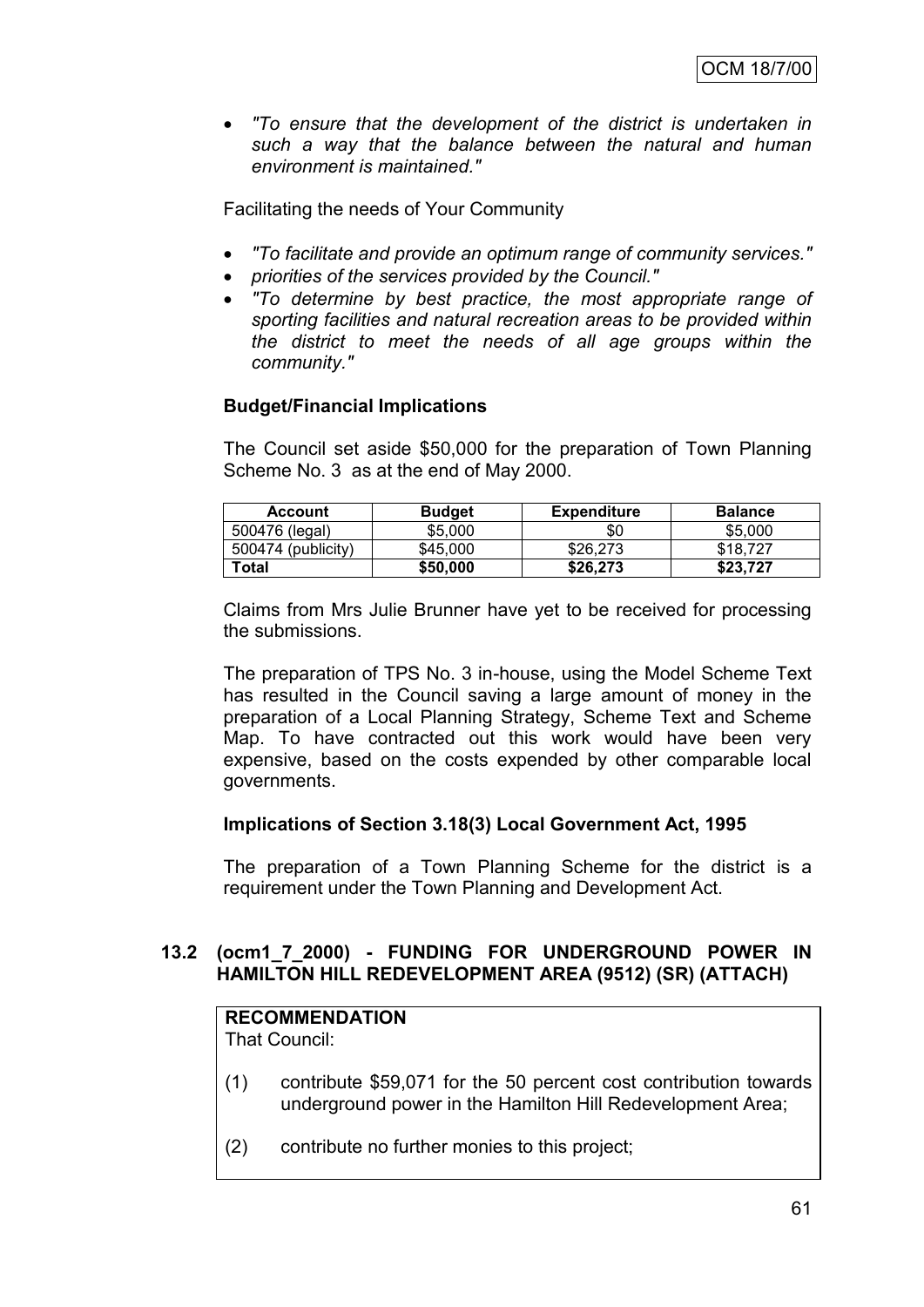- (3) advise Homeswest and Sinclair Knight Merz of Council's decision accordingly; and
- (4) instruct the Director Planning to develop a policy with regard to underground power with the district.

# **COUNCIL DECISION**

#### **Background**

Council has received a request for payment for monies owing to Homeswest, in regard to the Underground power installation in the redevelopment area in Hamilton Hill.

The redevelopment area refers the land bounded by Hurford Street to the east, Healy Street to the north, Carter Street to the west and Stratton Street to the south. This area was redeveloped by Homeswest, which included a rezoning of the land to higher density (R20/ R30/ R40) and creation of new street and lots. The land was the sold off to the market, and the majority of houses in the area are now privately owned.

As a part of the redevelopment process, it was resolved that Council would make a 50% financial contribution to the undergrounding of the existing over head power lines in the area. Council resolved at its Ordinary Meeting held on the 5 July 1994 the following:

*"(1) Homeswest be advised that Council is prepared to contribute 50% of the costs of putting existing power lines in Bottrill Street, Ommanney Street, Smullin Street and Carter Street (south of Ommanney Street) underground on the understanding that Homeswest will prefund the works for repayment over 3 years. This agreement is on the understanding that the costs to Council are in the order of \$1000 per lot created in the existing streets that do not also have frontage to a newly created street;".*

It was estimated in this Council report that the cost to Council should not exceed \$100,000.00. Refer to Agenda Attachments for copy of the Council report, dated 28th June 1994 for further details.

Council then resolved at its meeting on the 4 April 1995 to not finally agree to fund the proposal until Western Power provided detailed written costings, and that Department of Energy provide a guarantee that neither Council nor residents would be liable for house rewiring as a result of providing underground power.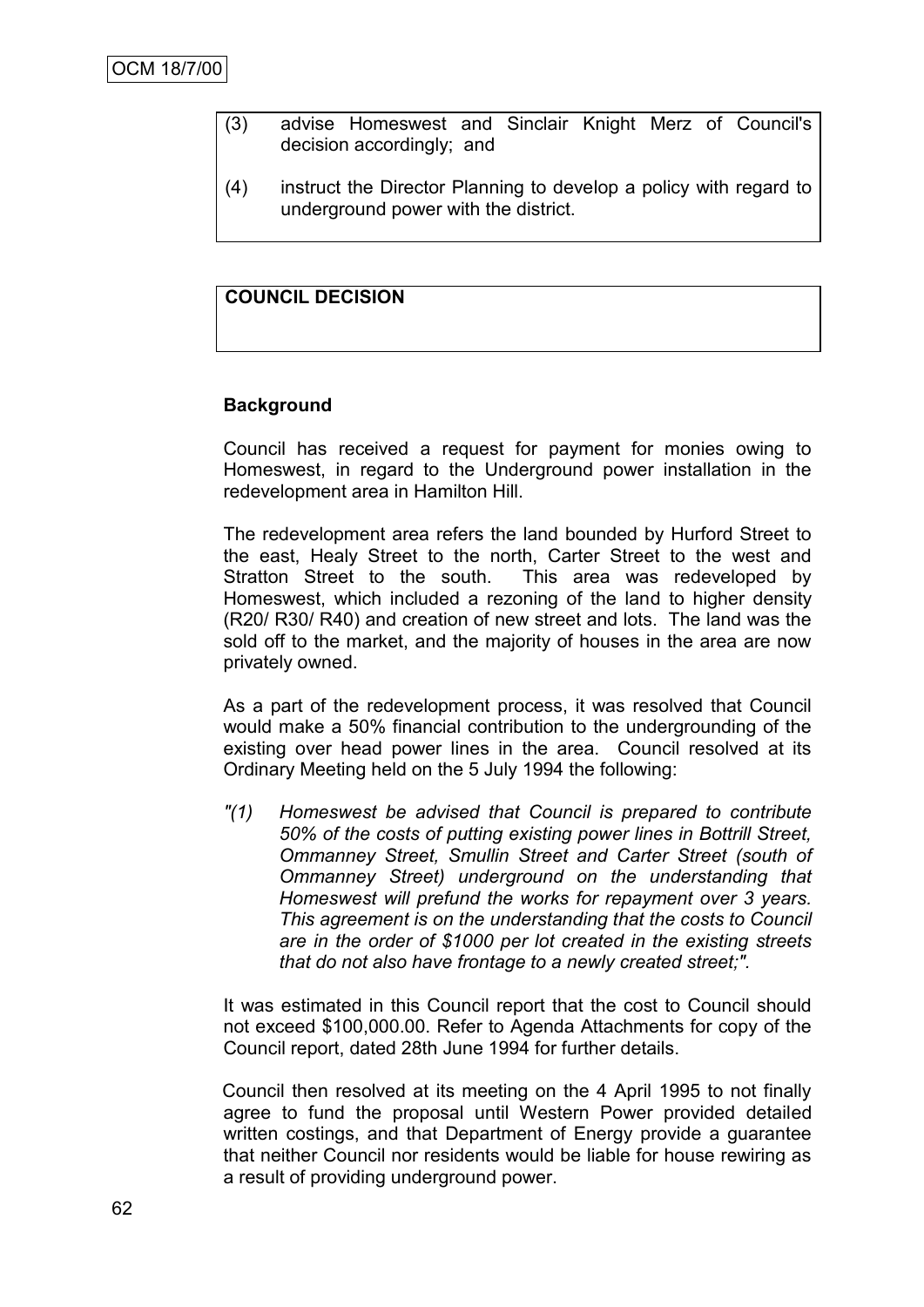Further details of costs were detailed in a fax received from Homeswest, dated 11 April 1995 (refer to Agenda Attachments for copy of the fax)

Council received its first invoice from Homeswest in September 1996, and \$30,090.00 was forwarded to Homeswest in October 1996.

No further invoices were received from Homeswest, however in June 1998 Council investigated the matter to resolve what monies were owing to Homeswest, and Council was advised the following:

- 1. By the end of the 1998 financial year works would have completed on Stage 2 and 3, and the contribution cost required from Council would be \$ 24,350.00;
- 2. By the end of the 1999 financial year all stages would be complete and the contribution cost required from Council would be \$35,000.00

#### **Submission**

Council has been advised that it owes a total contribution of \$138,005.76 towards the underground power electrical outlays in Hamilton Hill redevelopment Stages 1-4. Council has already paid \$33,099.00 towards this cost in October 1996, which leaves the outstanding amount owing as \$104, 907.00. Refer to Agenda Attachments for a copy of the advice letter from Sinclair Knight Merz (the consultant engineers) dated 3 April 2000.

Council currently has \$59,071 on budget for the payment of underground power in the Hamilton Hill redevelopment area, which reflects the amount estimated by Homeswest in June 1998 as being required to complete the works.

#### **Report**

There has been a failure by Homeswest to properly advise Council (since their June 1998 advice) of the significant increase in the project costs. Homeswest's Engineer's explanation of the cost increase is included in their letter dated 8 June 2000 (attached to Agenda).

Council has had no control over the Western Power cost increases that have occurred over the five (5) year period since the cost-sharing agreement was made. Notwithstanding this, the officer opinion is that the works up to date have been completed to the satisfaction of Council, but additional monies not be paid.

Council has \$59,071 in the current budget but would require another \$45,836.00 to pay the remainder of the \$104,907. This represents an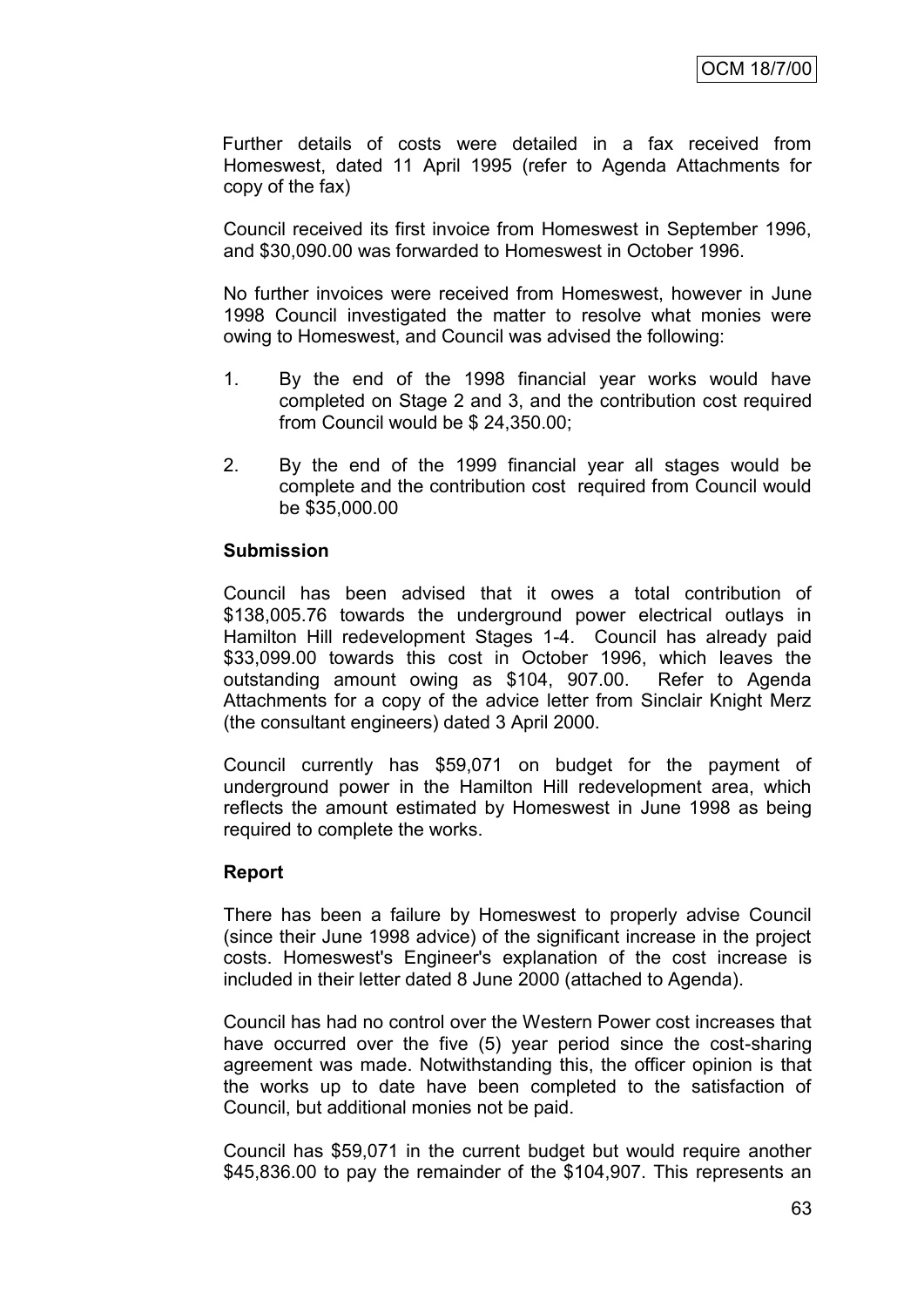additional cost of approximately \$38,000 or 27.5 percent over the cost originally agreed by the Council when the agreement to part fund the works was made. A total cost to Council of \$100,000 was contemplated when the agreement was made in 1994. The resultant increase is significant and therefore should not be funded.

The engineers have indicated that Council can make the instalments payments over the next 24 months, and that any further works that may be required will be itemised separately.

Homeswest's Engineers have also identified the potential to 'finalise' the undergrounding of power in the redevelopment area by a minor extension of the works to include a 200 metre section of Stratton Street at the southern edge of the project area. Council has also been requested to consider part funding (50%) this section with Homeswest at a further cost of \$15,000 (Council 50 percent contribution. This should not be funded.

Further extensions of underground power conversions should only be considered in the future in cases where increases in the density of existing suburbs to promote redevelopment occur. This may result from completion of the sewer infill programme and could be justified in cases where there is general community support for funding and /or developer funding arrangements can be put in place.

A 1999 Community Survey in Coolbellup, part of North Lake and Spearwood identified that the required 75 percent of these ratepayers were not prepared to fund the conversion of existing overhead power to underground power.

#### **Strategic Plan/Policy Implications**

The upgrading of streetscape appearance and the provision of underground power have, however, been identified recently as significant issues from the recent Community Survey conducted for the City of Cockburn (Australian Market Intelligence, 1999).

Council contribution towards the conversion of overhead power to underground power is consistent with the following Strategic Plan objective:

'To ensure that the development will enhance the levels of amenity currently enjoyed by the community.'

#### **Budget/Financial Implications**

The amount of \$59,071 listed in the 1999/2000 budget as a contribution towards the underground power in Hamilton Hill, is to be carried forward to the 2000/01 financial year. No further funds are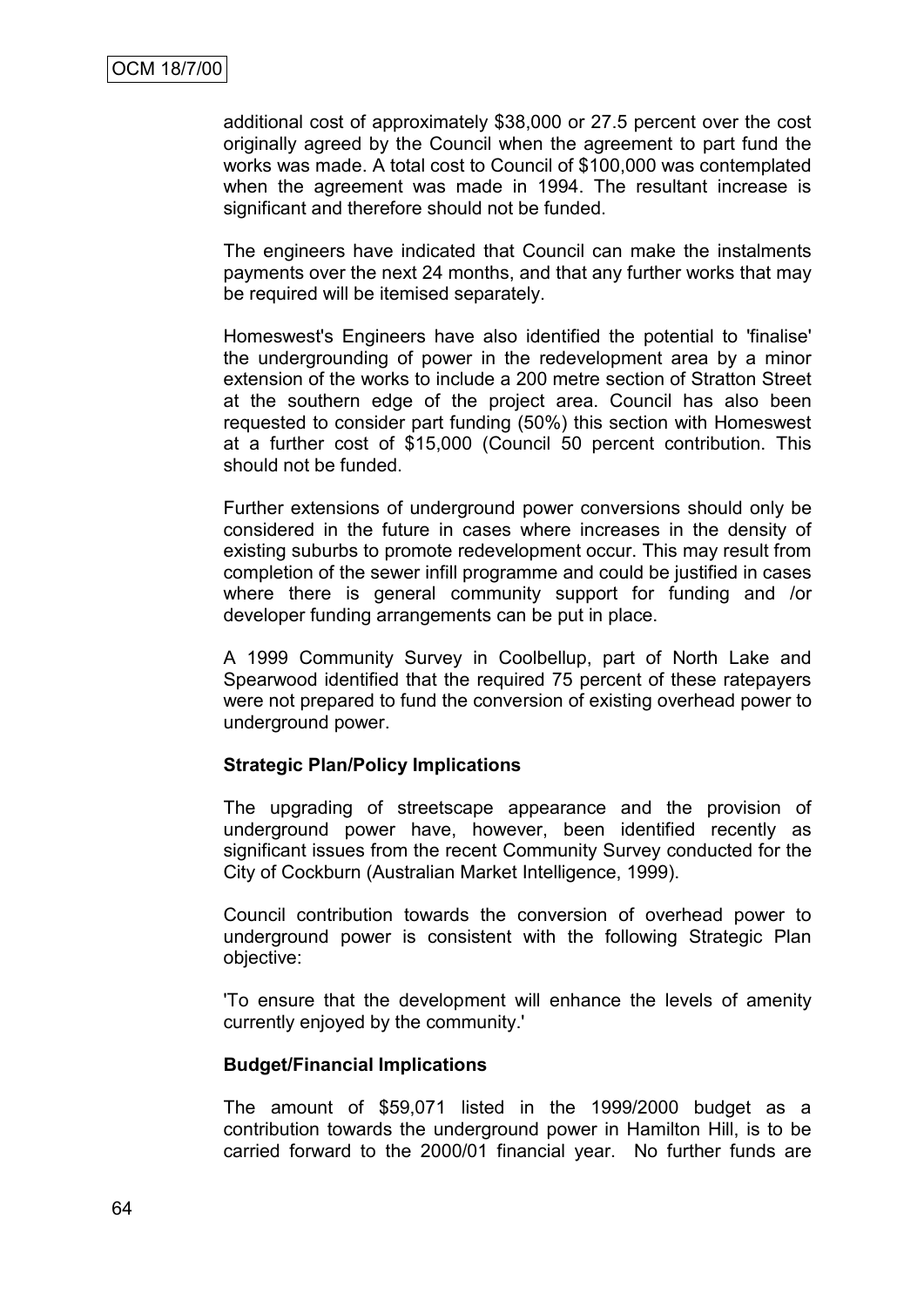available to satisfy the requests of Homeswest and Sinclair Knight Merz.

## **Implications of Section 3.18(3) Local Government Act, 1995**

The State Government has committed \$24 million to attract matching local government funding for a number of underground power projects in the State over the past three years funded by a combination of State, Local Government and landowner sources. Council's cost-sharing agreement with Homeswest predates the commencement of those projects.

#### **13.3 (ocm1\_7\_2000) - IMPLICATIONS OF SECTION 3.18(3) LOCAL GOVERNMENT ACT, 1995 - INSPECTION OF SMALLGOODS MANUFACTURERS AND MEAT ROOMS (1332) (6202) (WJH)**

#### **RECOMMENDATION** That Council:

- (1) discontinue the practice of Council Environmental Health Officers accompanying Health Department of WA Officers during the auditing of high-risk meat premises; and
- (2) advise the Executive Director of Public Health accordingly.

# **COUNCIL DECISION**

#### **Background**

This report has been prepared in response to Section 3.18(3) of the Local Government Act 1995. This section states that:

"(3) *A local government is to satisfy itself that services and facilities that it provides –*

- *(a) integrate and coordinate, so far as practicable, with any provided by the Commonwealth, the State and any public body:*
- *(b) do not duplicate, to an extent that the local government considers inappropriate, services or facilities provided by the Commonwealth, the State or any other body or person, whether public or private; and*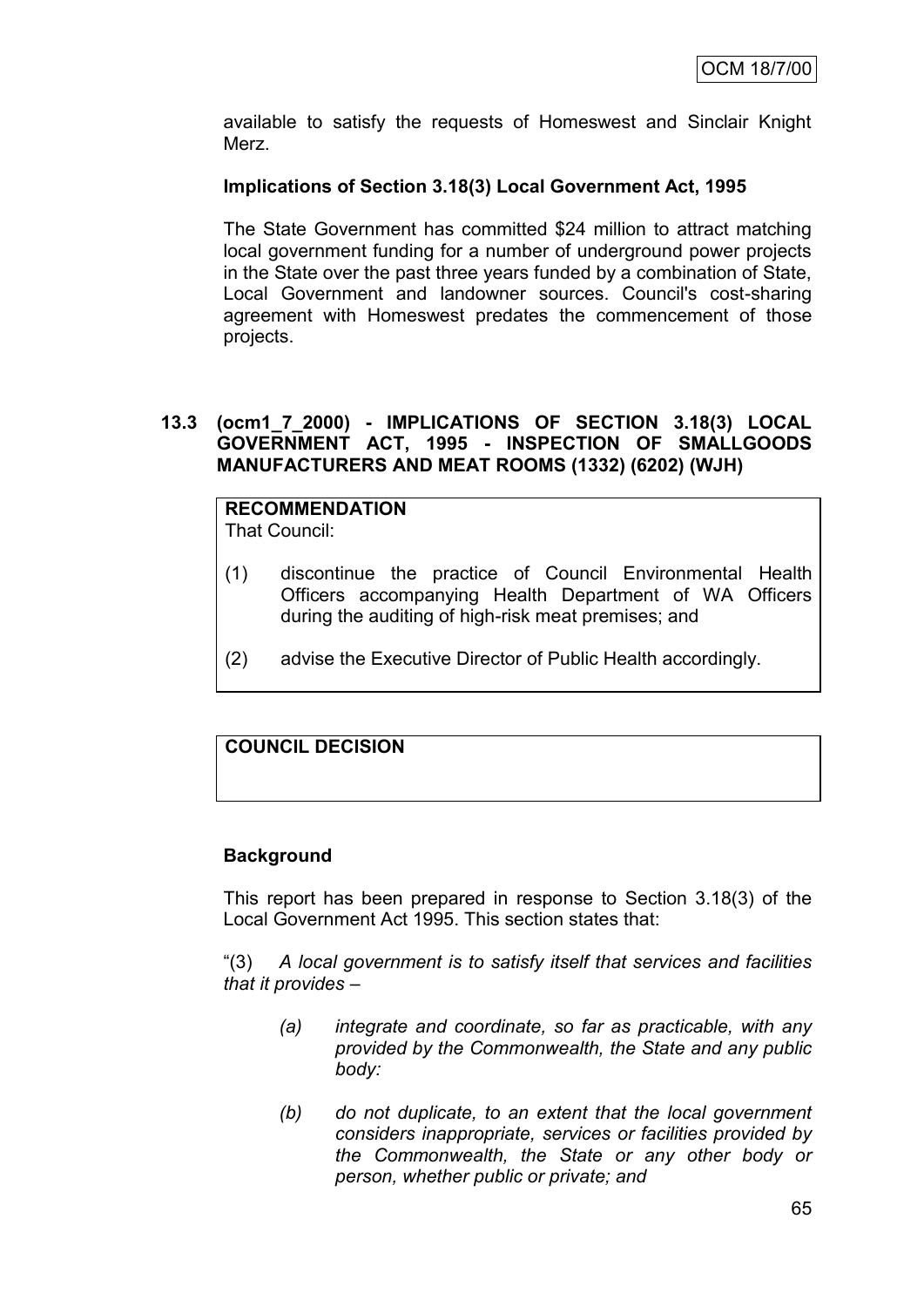#### *(c) are managed efficiently and effectively."*

The majority of Council"s Health Services are provided under the provisions of the Health Act 1911 and the Environmental Protection Act 1986. Other acts such as the Caravan Parks and Camping Grounds Act 1995, the Tobacco Control Act and the Liquor Licensing Act 1991 also influence service provision.

The Health Act 1911 (the Act) is the principal act that determines service provision by Council's Health Service. The Act covers a wide range of public health issues and provides the head of power for approximately thirty sets of regulations and Council"s Health Local Laws.

Section 26 of the Act provides that:

*"Every local government is hereby authorized and directed to carry out within its district the provisions of this Act and the regulations, local laws, and orders made thereunder…"*

And Section 343A(4) requires that:

*"A local government is to administer any regulation made under this section to the extent that it relates to any place where the local government may perform functions, as if the regulation was a local law."*

Whilst the Health Department of WA has relevant powers, these sections of the act clearly place the responsibilities for administering the provisions of the Health Act on the relevant local government. Recent amendments to some regulations (eg Health (Public Buildings) Regulations, Health (Treatment of Sewage and Disposal of Effluent and Liquid Waste) Regulations) have resulted in further devolution of responsibility to local governments.

In order to provide guidance to local governments the Health Department of Western Australia (HDWA) has published a list of relevant activities setting out minimum and desirable rates of inspection. When Council's Health Service's performance was assessed by HDWA in 1998-99 it was assessed against those criteria.

From the above it can be seen that there is little scope for service reduction in administration of Health Act Regulations. A few areas do however warrant further investigation. One such area is the provision of Council EHO assistance to the HDWA in auditing certain High-risk meat premises.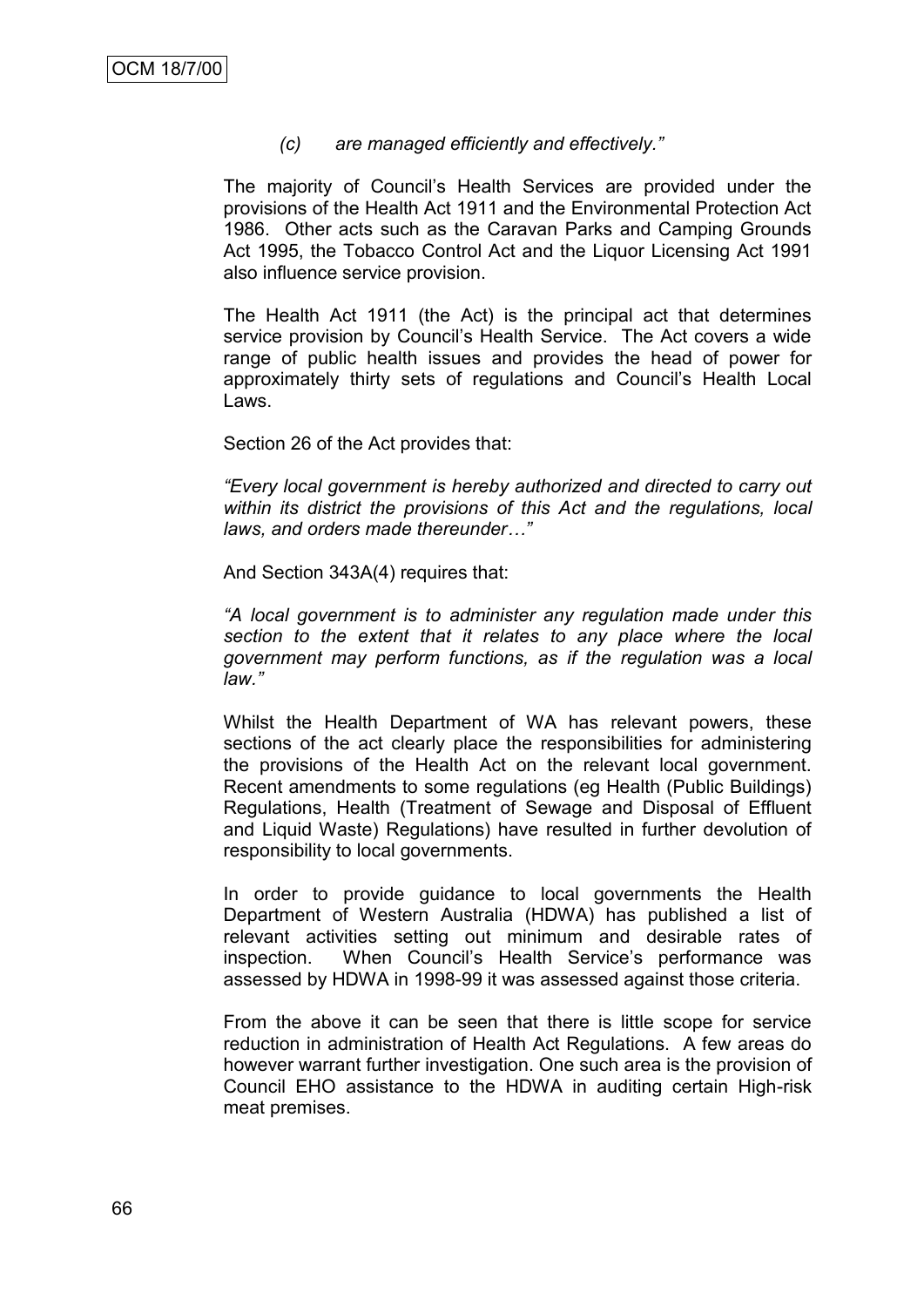# **Submission**

N/A

# **Report**

Certain very high-risk premises are required to comply with the "Australian Standard for the Hygiene Production of Meat." This standard requires that the premises prepare and work in accordance with an approved HACCP Plan and that the plan be audited regularly by an accredited auditor.

In response to the "Garibaldi" incident HDWA determined that it would take the lead role in auditing these premises. Council"s former Senior EHO, who is an accredited auditor, routinely attended these audits and assisted the HDWA lead auditor. The Senior Environmental Health Officer also acted as the lead auditor on occasion to ensure the continuation of his accreditation.

Audits are carried out 3 to 4 times per year per premises. There are 8 premises in this category. Audits last from 1.5 to 5 hours per premises at an average of 3 hours. Approximate time taken assuming an average of 3 hours per audit at 3.5 audits per annum is 84 hours.

Whilst local government Environmental Health Officers do not have a lead role in monitoring food hygiene in these premises it is expected that they will investigate any complaints in relation to these premises or any of their products.

While the assistance provided by Council's Senior EHO is greatly appreciated by HDWA the attendance by a Council officer is not mandatory. The HDWA has clearly taken the lead role in ensuring that these premises comply with the regulatory requirements regarding the hygienic production of meat.

It is the opinion of the Principal Environmental Health Officer that the attendance of a Council Officer at these audits constitutes inappropriate duplication for the purposes of Section 3.18(3) of the Local Government Act 1995 and therefore it is recommended that the practice be discontinued forthwith.

# **Strategic Plan/Policy Implications**

The Corporate Strategic Plan Key Result Areas which apply to this item are:-

- 1. Managing Your City
	- *"To deliver services and to manage resources in a way that is cost competitive without compromising quality."*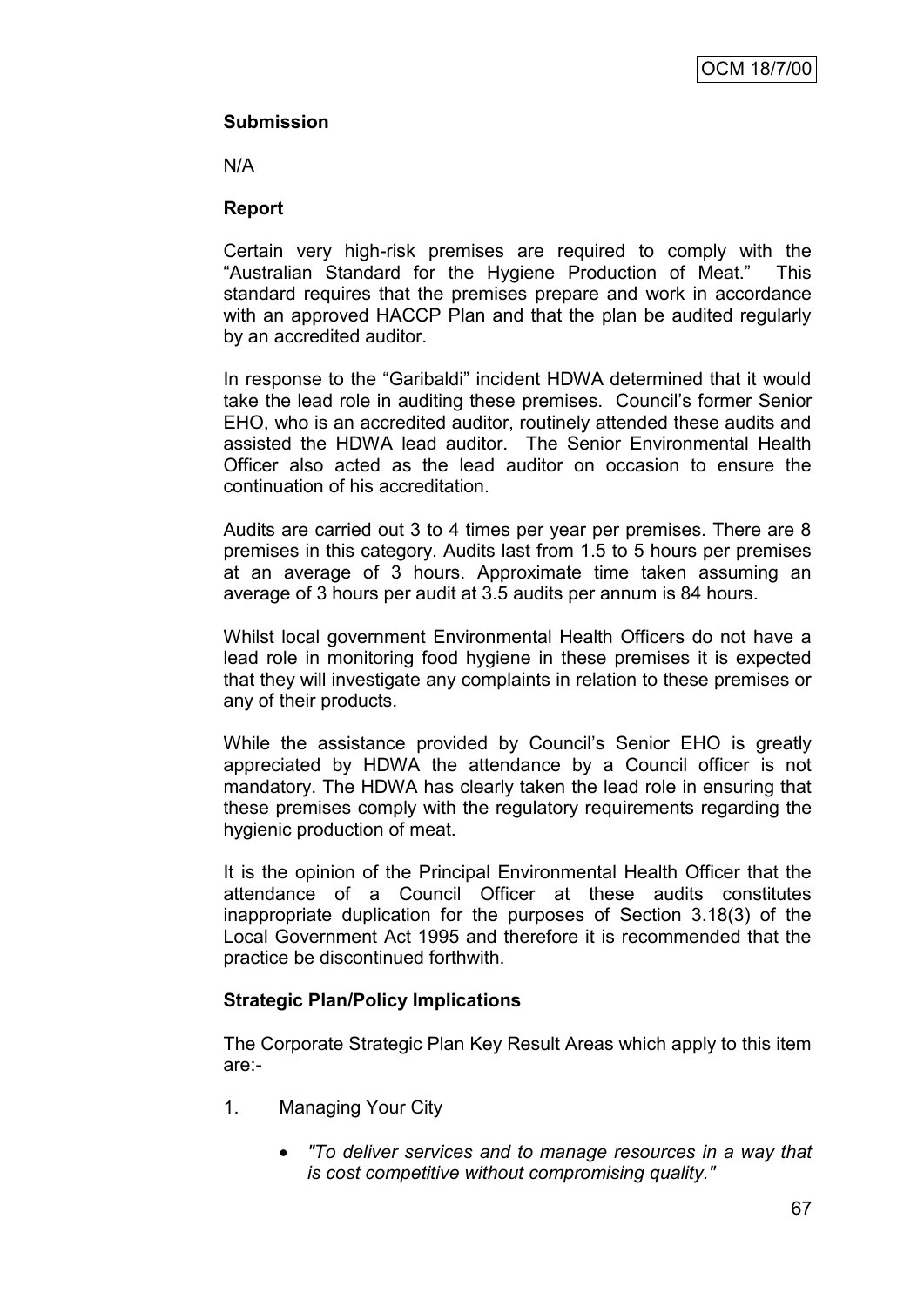- *"To conduct Council business in open public forums and to manage Council affairs by employing publicly accountable practices."*
- 4. Facilitating the needs of Your Community
	- *"To facilitate and provide an optimum range of community services."*
	- *"To identify current community needs, aspirations, expectations and priorities of the services provided by the Council."*

# **Budget/Financial Implications**

There are no financial implications: Approximately 84 hours of officer time will be able to be redirected to non-duplicating program areas.

### **Implications of Section 3.18(3) Local Government Act, 1995**

This agenda item is a direct consideration of this section of the Act.

# **13.4 (ocm1\_7\_2000) - IMPLICATIONS OF SECTION 3.18(3) LOCAL GOVERNMENT ACT, 1995: REGISTRATION AND INSPECTION OF OFFENSIVE TRADES PREMISES (1332) (6500) (WJH) (ALL)**

#### **RECOMMENDATION** That Council:

- (1) reduce the inspection rate of Offensive Trades Premises, which are also licensed prescribed premises under the provisions of the Environmental Protection Act 1986, from twice to once per annum;
- (2) advise the Department of Environmental Protection and the Executive Director of public health accordingly.

# **COUNCIL DECISION**

# **Background**

This report has been prepared in response to Section 3.18(3) of the Local Government Act 1995. This section states that: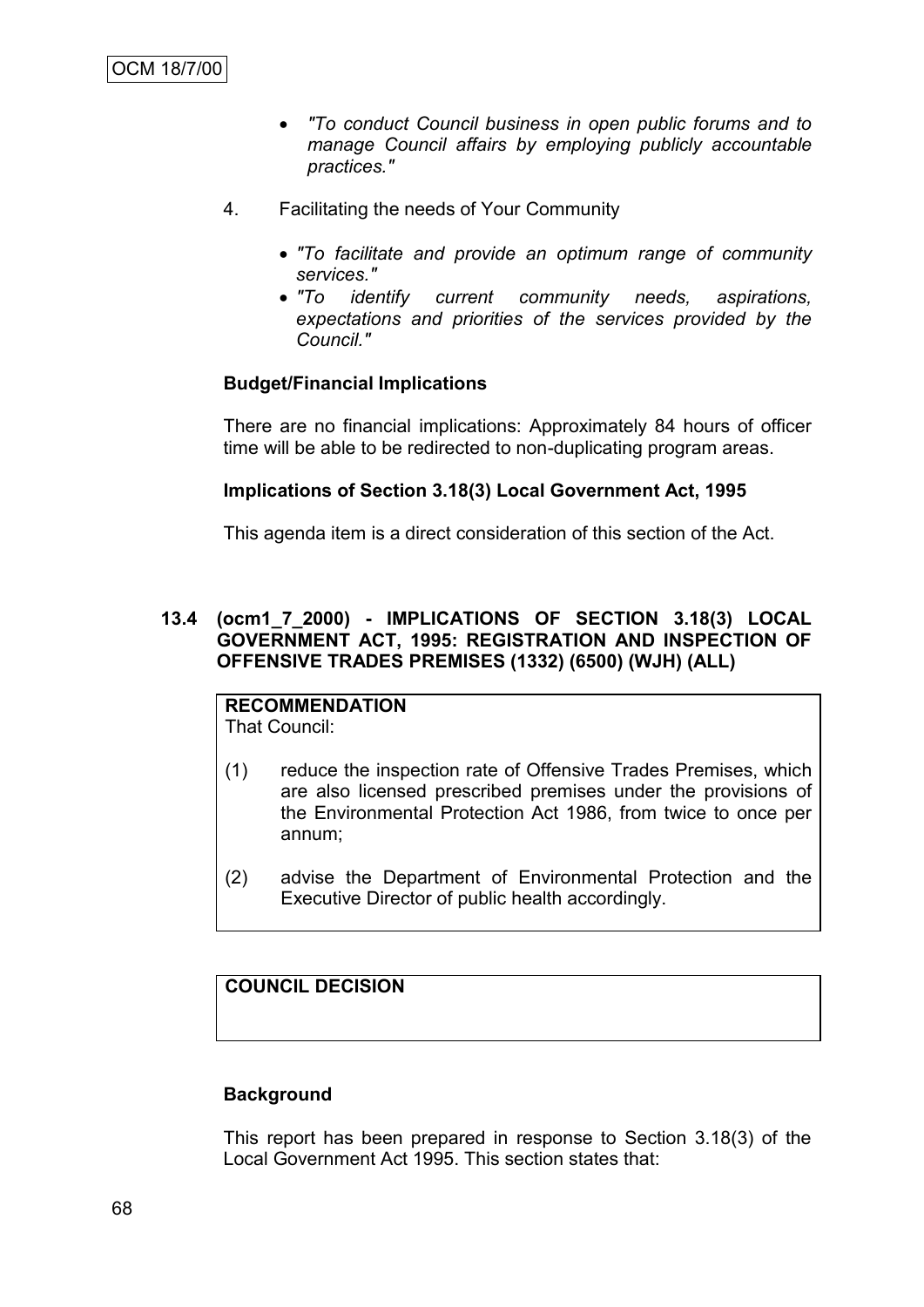- "(3) *A local government is to satisfy itself that services and facilities that it provides –*
	- *(d) integrate and coordinate, so far as practicable, with any provided by the Commonwealth, the State and any public body:*
	- *(e) do not duplicate, to an extent that the local government considers inappropriate, services or facilities provided by the Commonwealth, the State or any other body or person, whether public or private; and*
	- *(f) are managed efficiently and effectively."*

The majority of Council"s Health Services are provided under the provisions of the Health Act 1911 and the Environmental Protection Act 1986. Other acts such as the Caravan Parks and Camping Grounds Act 1995, the Tobacco Control Act and the Liquor Licensing Act 1991 also influence service provision.

The Health Act 1911 (the Act) is the principal act that determines service provision by Council's Health Service. The Act covers a wide range of public health issues and provides the head of power for approximately thirty sets of regulations and Council"s Health Local Laws.

Section 26 of the Act provides that:

*"Every local government is hereby authorized and directed to carry out within its district the provisions of this Act and the regulations, local laws, and orders made thereunder…"*

And Section 343A(4) requires that:

*"A local government is to administer any regulation made under this section to the extent that it relates to any place where the local government may perform functions, as if the regulation was a local law."*

Whilst the Health Department of WA has relevant powers, these sections of the act clearly place the responsibilities for administering the provisions of the Health Act on the relevant local government. Recent amendments to some regulations (eg Health (Public Buildings) Regulations, Health (Treatment of Sewage and Disposal of Effluent and Liquid Waste) Regulations) have resulted in further devolution of responsibility to local governments.

In order to provide guidance to local governments the Health Department of Western Australia (HDWA) has published a list of relevant activities setting out minimum and desirable rates of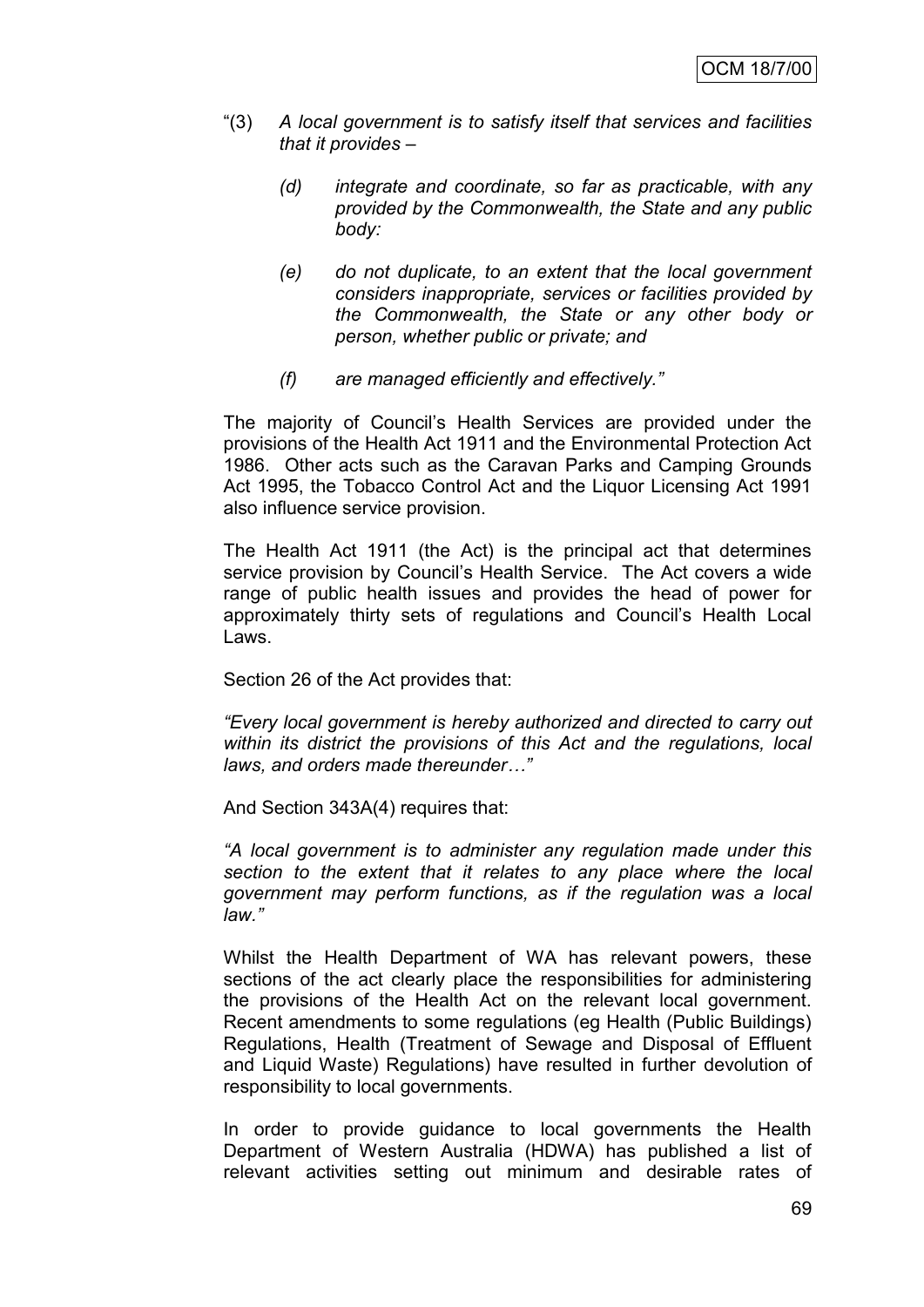inspection. When Council's Health Service's performance was assessed by HDWA in 1998-99 it was assessed against those criteria.

From the above it can be seen that there is little scope for service reduction in administration of Health Act Regulations. A few areas do however warrant further investigation. One such area is the registration and inspection of Offensive Trades Premises.

### **Submission**

N/A

# **Report**

Section 191 of the Health Act requires all offensive trades to be registered with the local government. It is the expectation of the HDWA that these premises be inspected 3 to 6 times a year if a meat or fish processor or 1 to 3 for other offensive trades. The Service performance target for non-meat or fish processor is currently 2 times per annum.

Two out of 26 offensive trades are also licensed prescribed premises for the purpose of the Environmental Protection Act 1996. In these cases there is some duplication of services provided by the DEP. However, the statutory requirement for Council to register these premises is not diminished.

In order to minimise duplication whilst still providing a minimal service; it is proposed to reduce our involvement to 1 premises inspection per annum for offensive trade"s premises which are also licensed prescribed premises under the provisions of the Environmental Protection Act 1986. It is important to ensure that these premises are inspected at least once per annum just prior to re-registration to ensure that they comply with health Act requirements and are suitable for reregistration. The reduction in inspections will save approximately 3 hours EHO time per annum.

# **Strategic Plan/Policy Implications**

The Corporate Strategic Plan Key Result Areas which apply to this item are:-

- 1. Managing Your City
	- *"To deliver services and to manage resources in a way that is cost competitive without compromising quality."*
	- *"To conduct Council business in open public forums and to manage Council affairs by employing publicly accountable practices."*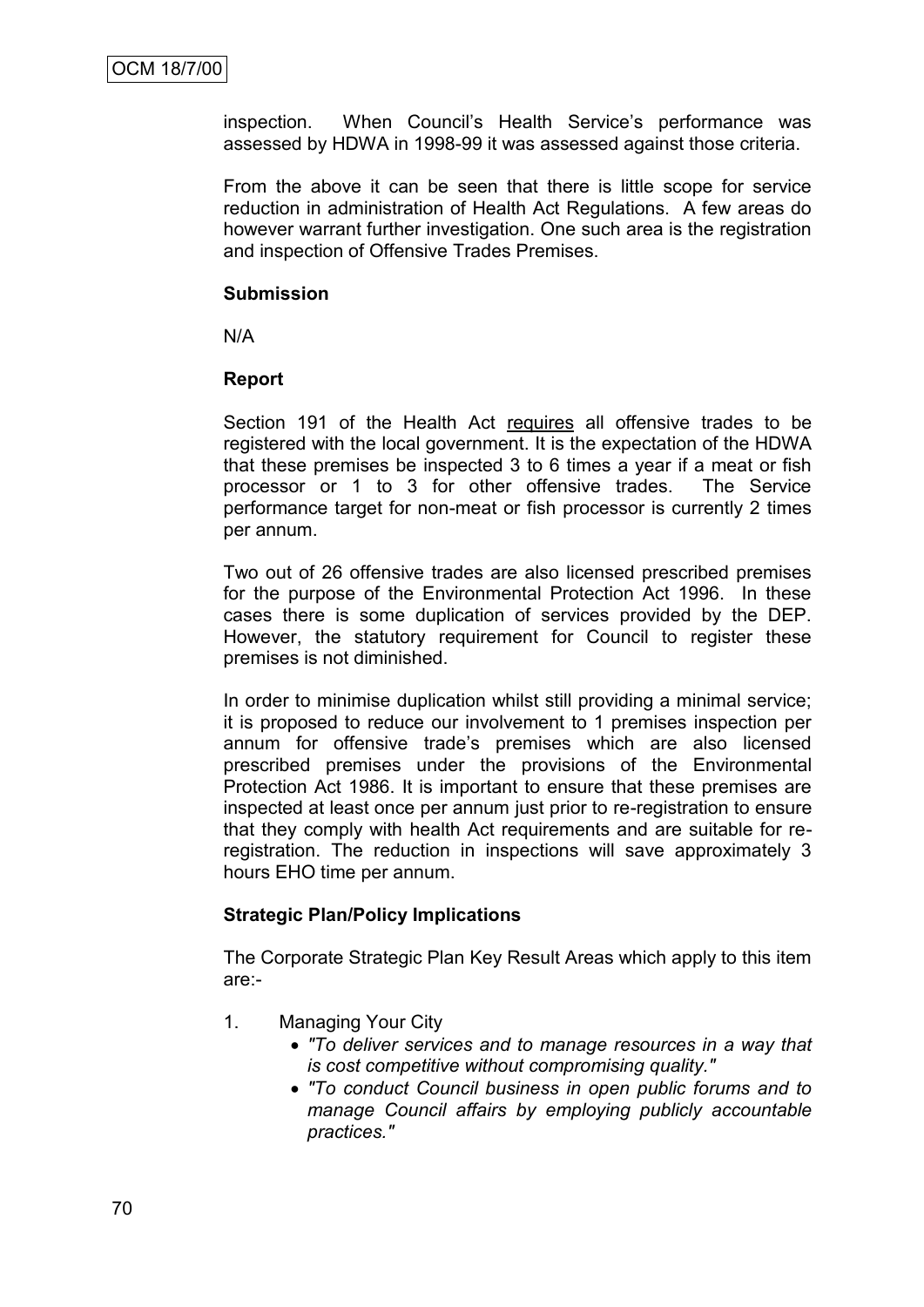- 4. Facilitating the needs of Your Community
	- *"To facilitate and provide an optimum range of community services."*
	- *"To identify current community needs, aspirations, expectations and priorities of the services provided by the Council."*

The Planning Policies which apply to this item are:-

N/A

# **Budget/Financial Implications**

There are no financial implications: Approximately 6 hours of officer time will be able to be redirected to non-duplicating program areas.

# **Implications of Section 3.18(3) Local Government Act, 1995**

This agenda item is a direct consideration of this section of the Act.

# **13.5 (ocm1\_7\_2000) - IMPLICATIONS OF SECTION 3.18(3) LOCAL GOVERNMENT ACT, 1995: DUTIES RELATING TO THE ENVIRONMENTAL PROTECTION ACT 1986 (1332) (6500) (WJH) (ALL)**

#### **RECOMMENDATION** That Council:

- (1) having considered the provisions of Section 3.18(3) of the Local Government Act 1995 and the nature of Health Service services relating to matters regulated by the Environmental Protection Act 1986, is satisfied that the City of Cockburn will not be responsible for investigating matters relating to Licensed Premises under the Environmental Protection Act, as this service duplicates a service provided by another body or person;
- (2) having considered the provisions of Section 3.18(3) of the Local Government Act 1995 and the nature of Health Service services relating to matters regulated by the Environmental Protection Act 1986, is satisfied that the following services do not inappropriately duplicate services provided by any other body or person, and will continue to:-
	- 1. undertake initial investigations relating to premises registered under the Environmental Protection Act but will refer any matters which are not easily resolved under the provisions of the Local Government Act 1995 Local Laws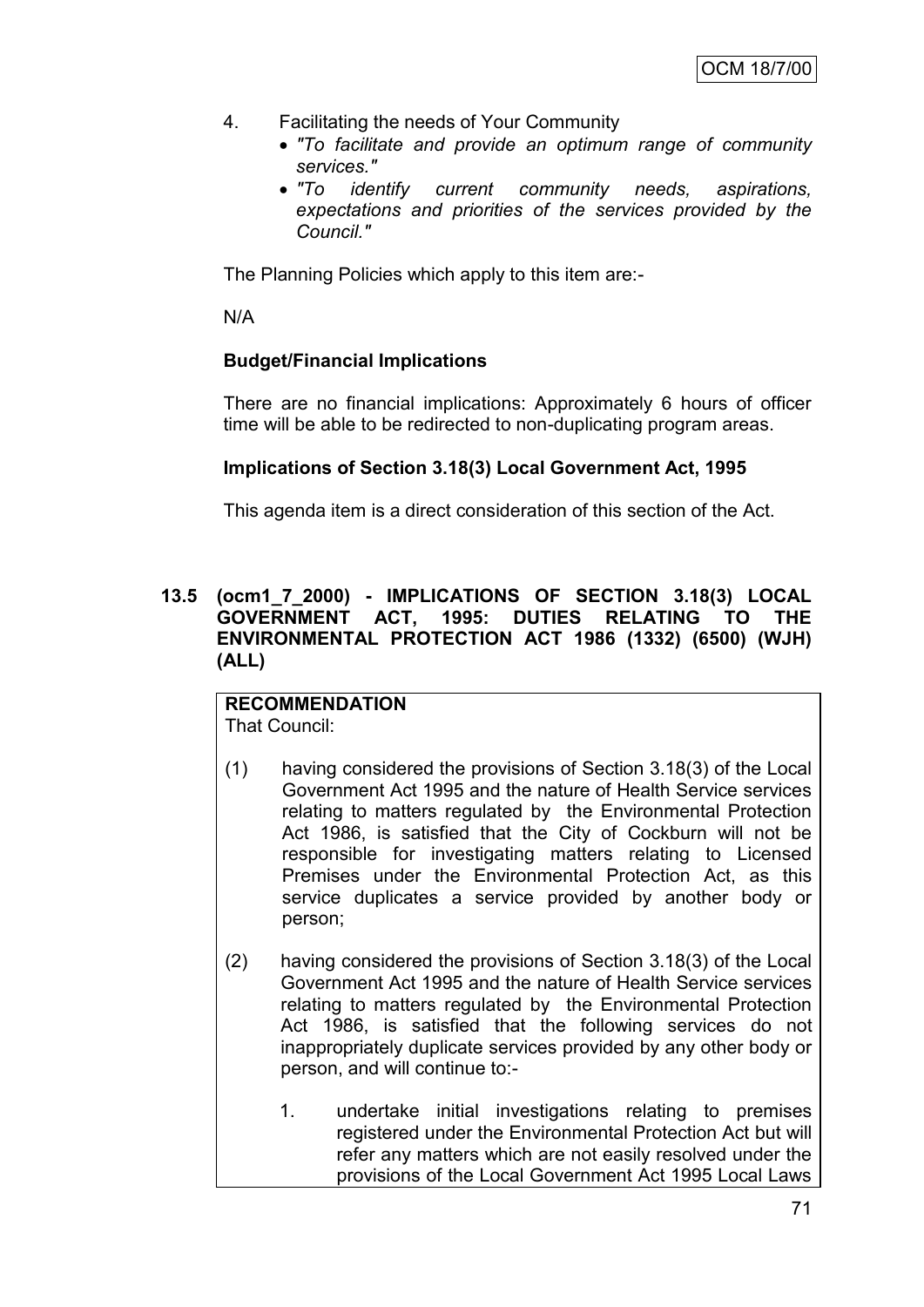or Health Act 1911 to the Department of Environmental Protection for investigation.

- 2. deal with all noise pollution related matters with the exception of licensed premises in accordance with the delegation under the Environmental Protection Act, but where a matter becomes too complex or requires expertise or resources beyond which the Council could reasonably expect to provide it will be referred to the Department of Environmental Protection for investigation.
- 3. investigate low level pollution which can be dealt with by the Council under its Local Laws.

# **COUNCIL DECISION**

# **Background**

This report has been prepared in response to Section 3.18(3) of the Local Government Act 1995. This section states that:

- "(3) *A local government is to satisfy itself that services and facilities that it provides –*
	- *(g) integrate and coordinate, so far as practicable, with any provided by the Commonwealth, the State and any public body:*
	- *(h) do not duplicate, to an extent that the local government considers inappropriate, services or facilities provided by the Commonwealth, the State or any other body or person, whether public or private; and*
	- *(i) are managed efficiently and effectively."*

The majority of Council"s Health Services are provided under the provisions of the Health Act 1911 and the Environmental Protection Act 1986. Other acts such as the Caravan Parks and Camping Grounds Act 1995, the Tobacco Control Act and the Liquor Licensing Act 1991 also influence service provision.

Unlike the performance of duties under the provisions of the Health Act 1911 there is no statutory power requiring local governments to provide premises monitoring or inspection or to investigate complaints under the provisions of the Environmental Protection Act 1986.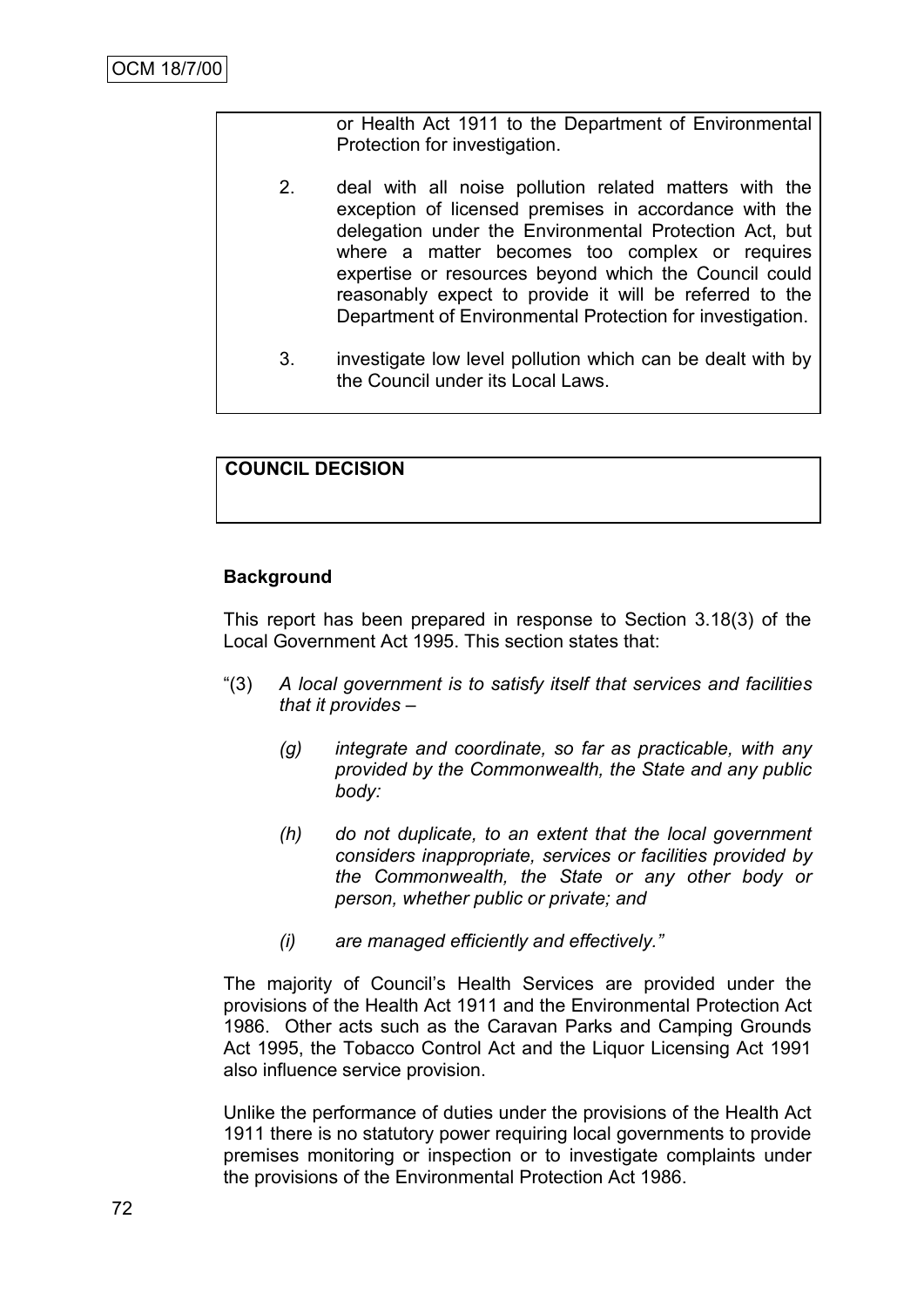# **Submission**

N/A

# **Report**

Health Services Officers carry out a number of functions under the provisions of the EP Act or which could fall under the provisions of the EP Act. A number of functions in relation to noise have been delegated to the Chief Executive Officer of local governments and at the City of Cockburn all EHOs are Authorised Persons/Inspectors: Noise under the provisions of the Act.

A number of these functions eg investigation of low level pollution complaints show high degree of overlap between the EP Act and Council's Local Laws. Council officers responsibility in these functions needs to be formally determined.

In determining responsibility between Council officers and Department of Environmental Protection (DEP) the following was taken into account:

- The DEP is responsible for all pollution matters relating to EP Act Licensed Premises. The Department determines the conditions applicable.
- City of Cockburn officers should continue to investigate matters relating to EP Act registered premises in the first instance and involve DEP officers if a matter not easily resolved or beyond the scope of Local Government Act 1995 or Health Act 1911. This is because action needs to be taken quickly in response to a complaint, and the DEP are aware that most local governments can deal with these matters under Local Laws.
- City of Cockburn officers deal with all noise pollution related matters (except licensed premises emissions). DEP officers will provide advice and loan equipment if necessary and will attend and measure in complex matters, but only as a last resort. The requirement to deal with noise complaints is delegated to local government by the EPA.
- Low level pollution matters such as septic discharge, light spills, dust etc for which Council has appropriate local laws are the responsibility of City of Cockburn. The Council should continue to monitor these activities.

Whilst there may be no statutory requirement in these matters, traditional involvement, a lack of DEP response and public expectation require the Council's continued involvement. The services provided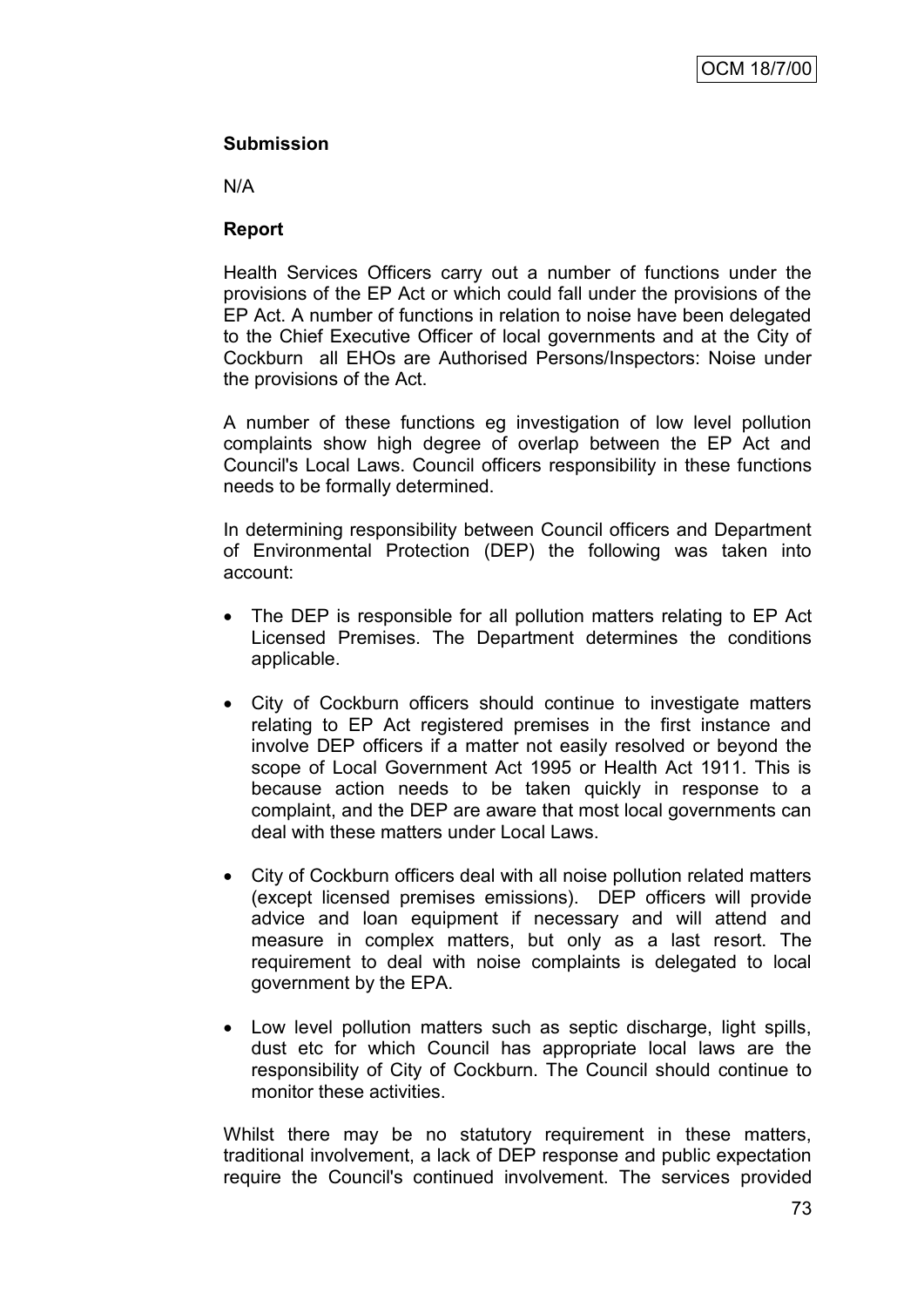complement State Government services and the criteria ensure an appropriate level of coordination. It is therefore recommended that the current arrangement be maintained, except for licensed premises.

# **Strategic Plan/Policy Implications**

The Corporate Strategic Plan Key Result Areas which apply to this item are:-

- 1. Managing Your City
	- *"To deliver services and to manage resources in a way that is cost competitive without compromising quality."*
	- *"To conduct Council business in open public forums and to manage Council affairs by employing publicly accountable practices."*
- 4. Facilitating the needs of Your Community
	- *"To facilitate and provide an optimum range of community services."*
	- *"To identify current community needs, aspirations, expectations and priorities of the services provided by the Council."*

### **Budget/Financial Implications**

The less inspections undertaken on behalf of the State by the Council the more resources are available to undertake other tasks and obligations.

# **Implications of Section 3.18(3) Local Government Act, 1995**

This agenda item is a direct consideration of this section of the Act.

# **13.6 (ocm1\_7\_2000) - PROPOSED POLE REPLACED AND TELECOMMUNICATIONS FACILITY - LOT 509 CUTLER ROAD, JANDAKOT - OWNER: V & C D'AMATO - APPLICANT: THE PLANNING GROUP (5515318) (MT) (EAST) (MAP 19) (ATTACH)**

# **RECOMMENDATION**

That Council:

(1) approve the application for a replacement of the mast and installation of telecommunications infrastructure on Lot 509 Cutler Road, Jandakot subject to the following conditions: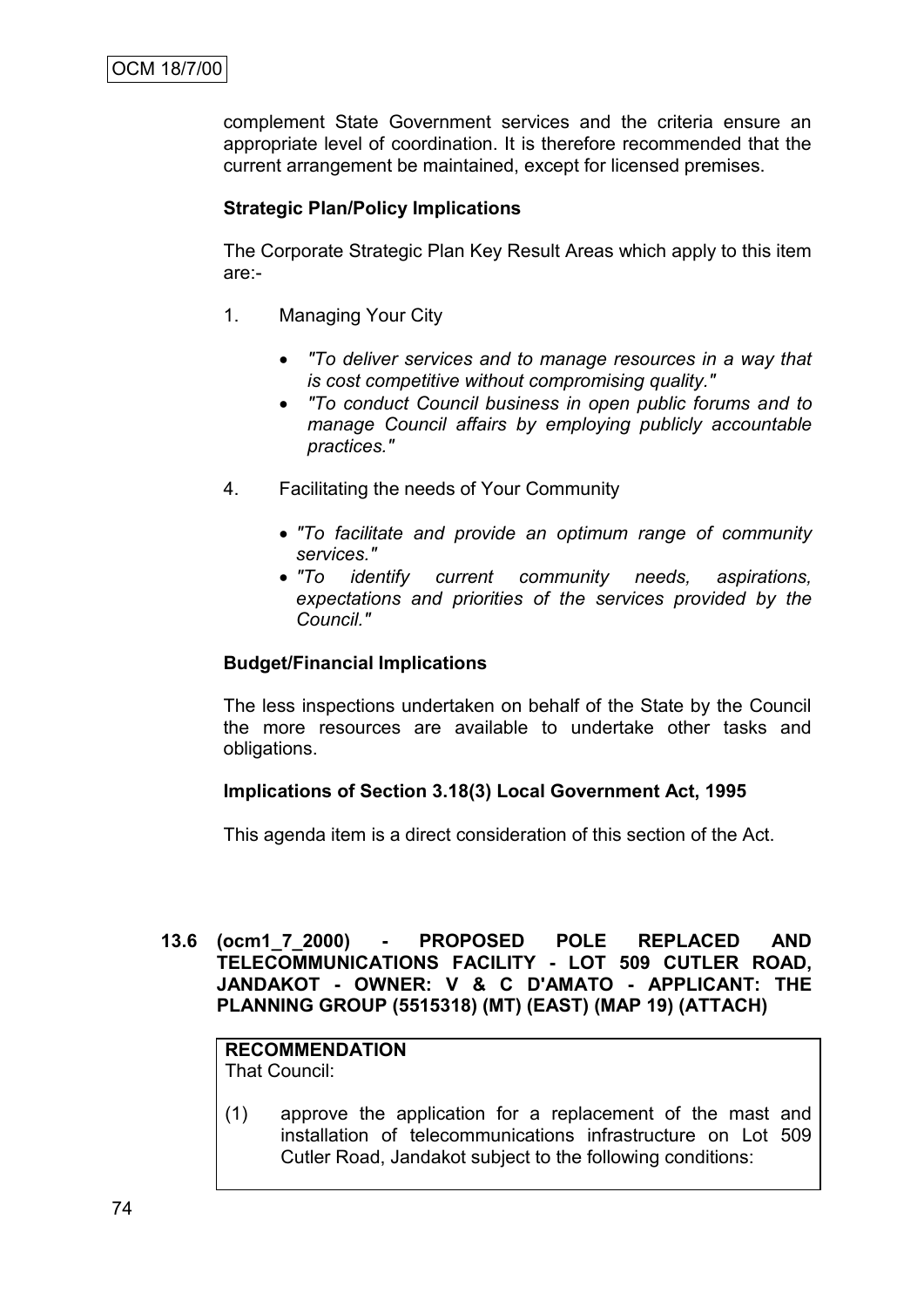# Standard Conditions

1. Standard conditions contained in Council Policy PD 17 as determined appropriate to this application by the delegated officer under clause 7.6 of Council"s District Zoning Scheme  $N^{\circ}$  2;

#### Special Conditions

1. The tower being designed so as to enable other telecommunications carriers to co-locate on the facility.

# **COUNCIL DECISION**

# **Background**

| ZONING:           |                             | MRS: INDUSTRIAL       |  |
|-------------------|-----------------------------|-----------------------|--|
|                   |                             | DZS: GENERAL INDUSTRY |  |
| <b>LAND USE:</b>  | <b>FACTORY &amp; OFFICE</b> |                       |  |
| LOT SIZE:         | 4.9515ha                    |                       |  |
| AREA:             | N/A                         |                       |  |
| <b>USE CLASS:</b> | "SA"                        |                       |  |

#### **Submission**

Council has received an application to replace an existing radio mast and install three 2.2 metre long antennae and a 0.6 metre diameter parabolic antenna on the mast. A 3 metre by 2.5 metre equipment shelter is proposed at ground level next to the existing building. The existing mast is 45 metres high. The antennae will be at a height of 35 metres. Plans are attached to this agenda.

The proposal was advertised with all landowners within 400 metres of the tower for a period of 21 days in accordance with Scheme requirements. No submissions were received.

# **Report**

Council's Scheme  $N^{\circ}$  2 does not contain a use class for telecommunications facilities. The application has been considered as a Use Not Listed and advertised as such.

The proposal is to replace the existing radio mast, utilised by the occupant Fremantle Steel, with a stronger one and locate Optus" facilities on it. The new mast will be the same height, width and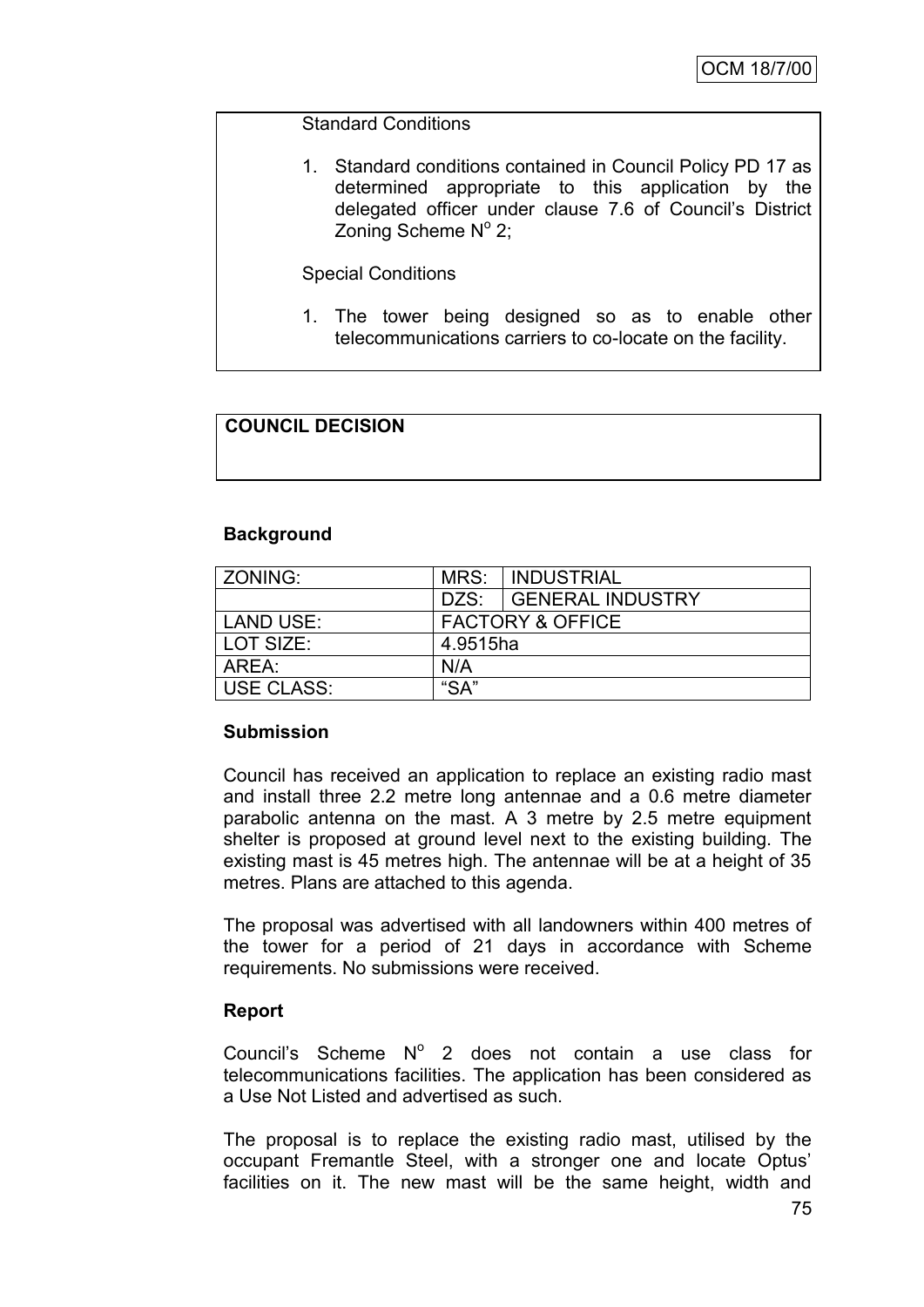appearance. The lot is within an industrial area, in line with the recommendation of Council Policy PD32. There is no residential land within 400 metres of the location, though there are a few houses within that distance on Rural land on Imlah, Verna and Muriel Courts. It is considered the proposal will not have an adverse visual impact. As has been discussed in a previous Council item (Proposed Mobile Tower on 3 Dobra Road – Item 13.14 June 200) there is no evidence of adverse health effects from telecommunications facilities. The proposed facility is a good solution because it does not require the construction of a new tower.

There is a Telstra tower on the other side of Prinsep Road, approximately 100 metres from the proposed location. The applicant has advised that the existing tower does not allow Optus to locate at a height that meets their network requirements.

# **Strategic Plan/Policy Implications**

The Corporate Strategic Plan Key Result Areas which apply to this item are:-

- 1. Planning Your City
	- *"To ensure that the development will enhance the levels of amenity currently enjoyed by the community."*

The Policies which apply are:-

PD31\* Telecommunications Policy - High Impact Facilities PD32 Location of High Voltage Overhead Power Lines and Microwave Towers

# **Budget/Financial Implications**

N/A

**Implications of Section 3.18(3) Local Government Act, 1995**

Nil

**13.7 (ocm1\_7\_2000) - POLICY PD52 'RESPONSE TO CLAUSE 32 RESOLUTIONS BY THE WAPC UNDER THE METROPOLITAN REGION SCHEME (9003) (SMH) (ATTACH)**

**RECOMMENDATION** That Council:

(1) receive the report;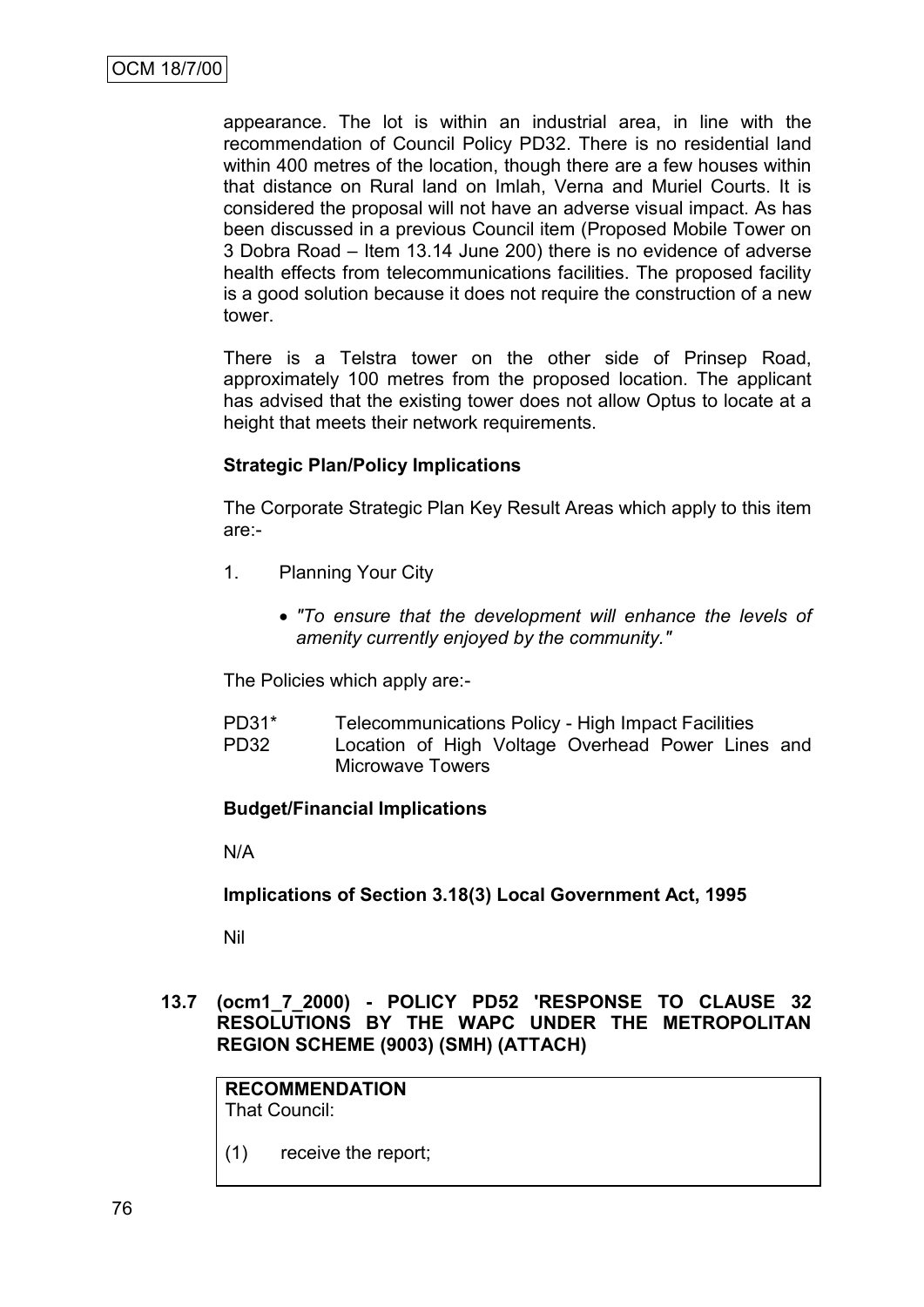- (2) adopt Policy PD52 'Response to Clause 32 Resolutions by the WAPC under the Metropolitan Region Scheme' as attached to the Agenda and incorporate it in its Policy Manual;
- (3) include Delegated Authority DA PD45 'Response to Clause 32 Resolutions by the WAPC under the Metropolitan Region Scheme' in the Council's Delegated Authority Register;
- (4) write to the Western Australian Planning Commission requesting that Clause 2(a)(v) of the Notice of Delegation gazetted on 30 June 2000 be urgently reviewed to delete reference to "development by public authorities" and substitute it with "public works".

# **COUNCIL DECISION**

# **Background**

In August 1998, the Town Planning Appeals Tribunal handed down a decision on an appeal between "The City and Suburban Group Pty and the City of Stirling" where it was determined that on reserved land and zoned land, the subject of a Clause 32 Resolution, the WAPC must determine the application and not the local government.

An extract from the appeal documents states:-

"*In that circumstance the determination to be made by the Commission is, "its final determination and not for its determination subject to the approval of the Defendant City under its scheme. To construe it in that way would, I think, be to review an inconsistency in the meaning of section 3 of the Metropolitan Region and Town Planning Scheme Act and the provisions of the Region Scheme would prevail." University of WA v City of Subiaco [(1980) 52 LGRA] 360 at 365 per Burt C.J."*

#### and

*"Further, and for completeness, the Tribunal was advised that the Commission had approved the application for development. As such, given the approval so granted there was not a decision capable of finding the jurisdiction necessary for an Appeal to be brought to this Tribunal."*

McLeod and Co drew this matter to the Council's attention.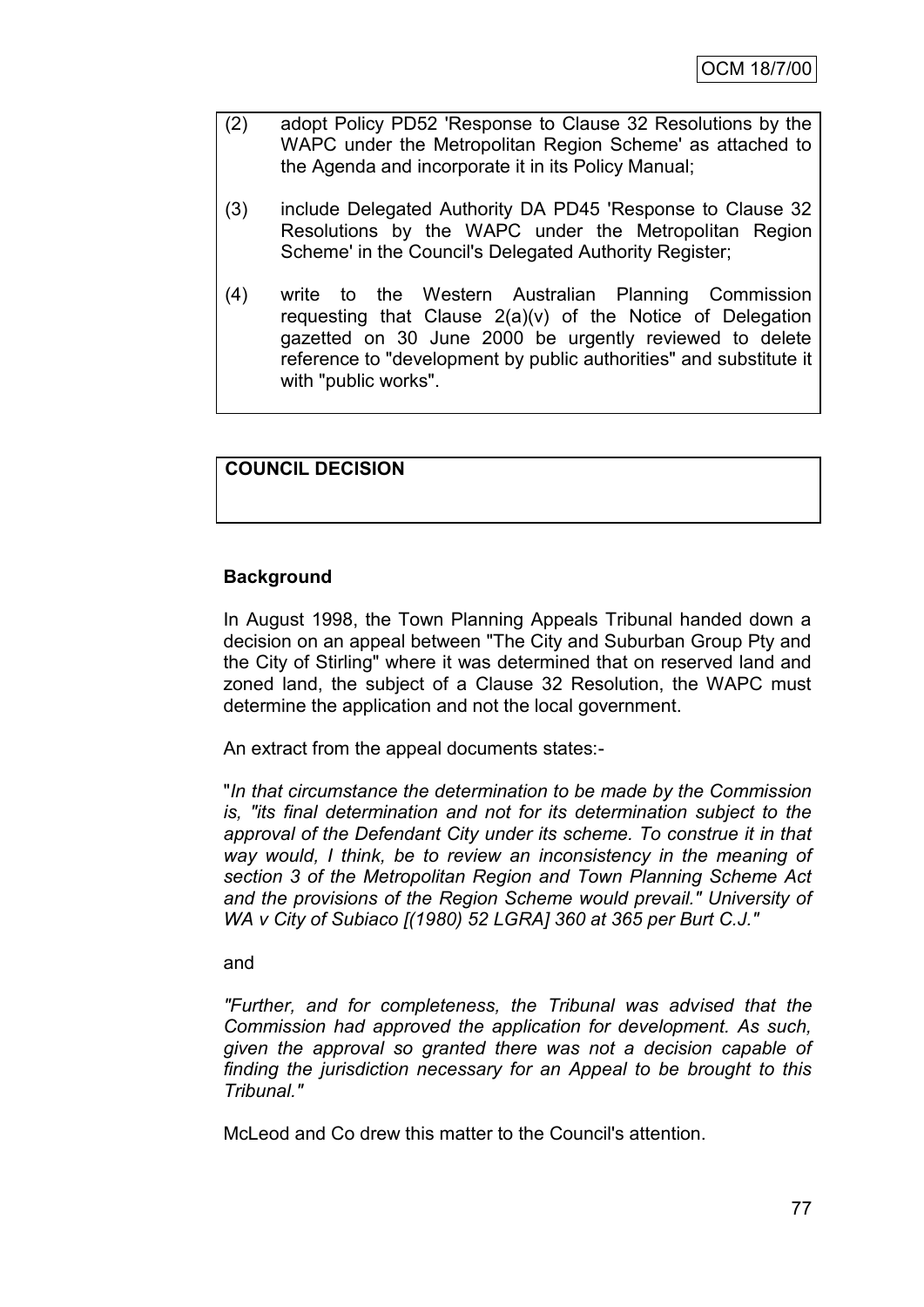Part IV of the Metropolitan Region Scheme provides for the local government to:-

- Cl. 28 receive the application of an MRS Form 1.
- $\bullet$  Cl. 29(1) forward any application received within an area or development class resolved to be Clause 32, to the WAPC for its determination within 7 days of receipt.
- Cl. 29 (3) send any recommendations it may have to the WAPC within 42 days of receipt of the application.

The WAPC is required to determine the application under Clause 30. The Commission can refuse or approve with conditions.

In Cockburn the Clause 32 resolution applies to:-

- Development of MRS reserves or in some cases abutting reserved land.
- Poultry Farms in the Rural Zone.
- Extractive Industries in the Rural Zone.
- Any development in the Rural Zone which the local government believes is inconsistent with the purpose of the zone.
- Shopping Centre additions where the NLA is greater than  $5,000\,\mathrm{m}^2$ unless it accords with WAPC Centres Policy.
- Shopping Centres (Neighbourhood) greater than  $5,000\,\text{m}^2$ , unless it accords with WAPC Centres Policy.
- Declared Areas:-
	- PCA No. 37 South-west of Berrigan Drive and Kwinana Freeway
	- PCA No. 39 Rowley Road between Kwinana Freeway and Rockingham Road
	- Henderson Industrial Area (\$50,000 and below at the Council discretion)
	- North Coogee Industrial Area.
- Developments of State or Regional significance.
- Proposed Clause 32 Development in the MRS Rural Water Protection Zone controlled by the Jandakot Groundwater Protection Policy (5AA No. 6 - 12 June 1998)

Due to a Supreme Court decision in respect to a development in the Town of Bassendean, handed down on 1 June 2000 rather than contest the decision the WAPC issued a fresh delegation under Clause 32 to exclude local government from the approval process. This was gazetted on 30 June 2000.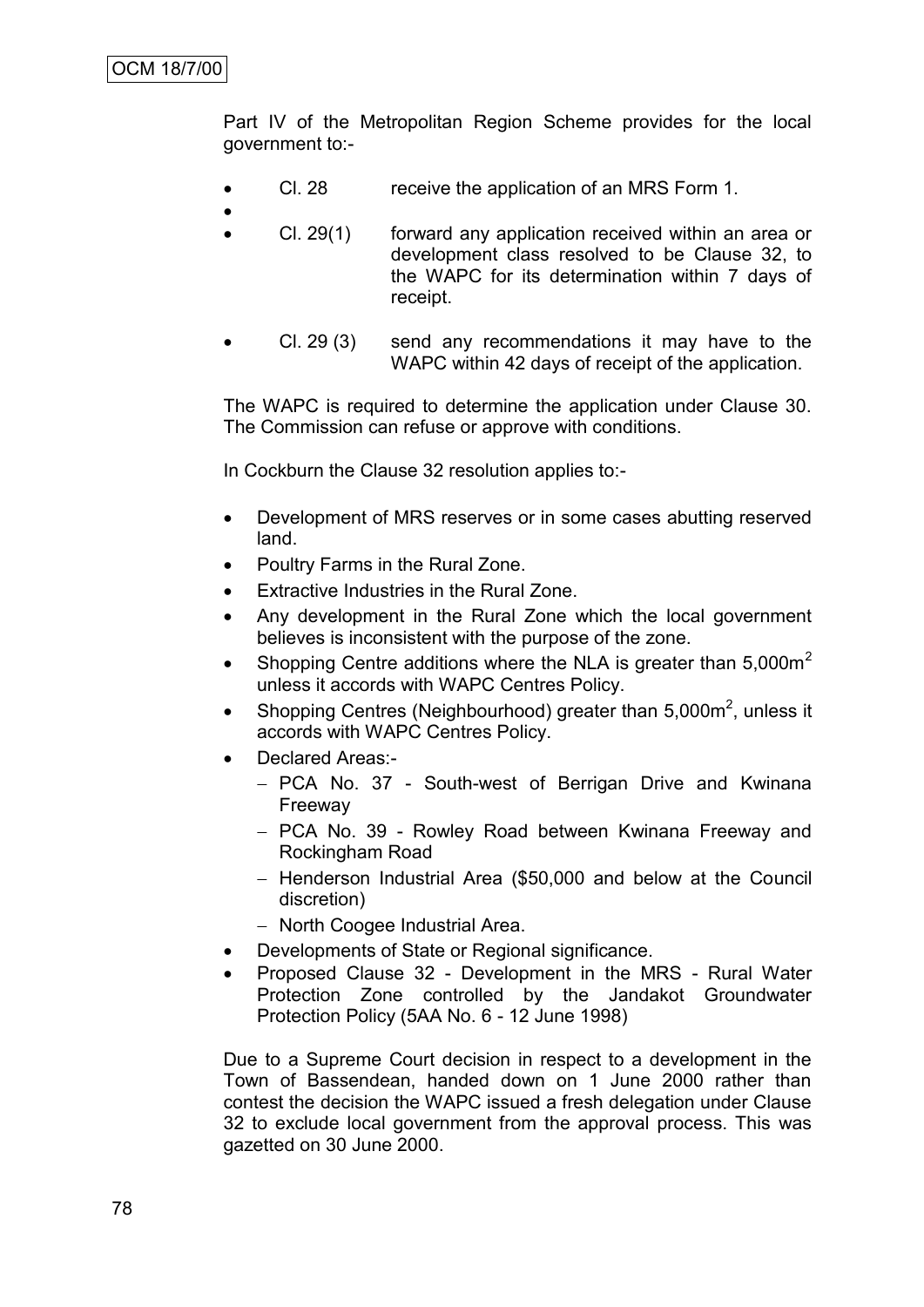The problem related to a public work. Rather than specifically exclude a 'public work' from requiring Council approval it amended the general Clause 32 delegation to exclude "development of public authorities".

A public authority is not defined under the Metropolitan Region Town Planning Scheme Act or the MRS. Under the Town Planning and Development Act it is defined as:-

"*public authority" means a Minister of the Crown acting in his official capacity, a State Government department, State trading concern, State instrumentality, State public utility and any other person or body, whether corporate or not, who or which, under the authority of any Act, administers or carries on for the benefit of the State, a social service or public utility;*

This definition goes far beyond a public work and therefore has far reaching consequences for local government. State Trading concerns include Homeswest and Landcorp for example. It could also apply to Federal legislation and the installation of mobile phone towers.

Up until the Supreme Court decision it was understood that a 'public work' did not require any planning approval. But the Supreme Court determined that an approval is required under the MRS by the responsible authority. Where local government is delegated this power under the MRS on zoned land it is the local government that could issue this approval. In order to prevent this the WAPC has hastily amended the delegation, but despite this a 'public work' in fact a 'development by a public authority' requires approval from the WAPC.

In addition to this, the tribunal has determined that approvals issued under a Clause 32 only requires the approval of the WAPC. In the past it was always understood by both the WAPC and local government that two approvals were required.

#### **Submission**

N/A

# **Report**

Because the Council has the discretion to forward recommendations to the WAPC within 42 days of receiving an application for development in a Clause 32 area or class of development it is important that a Policy be adopted to provide consistency in approach and advice.

A proposed Policy PD52 is attached to the Agenda for the Council's consideration.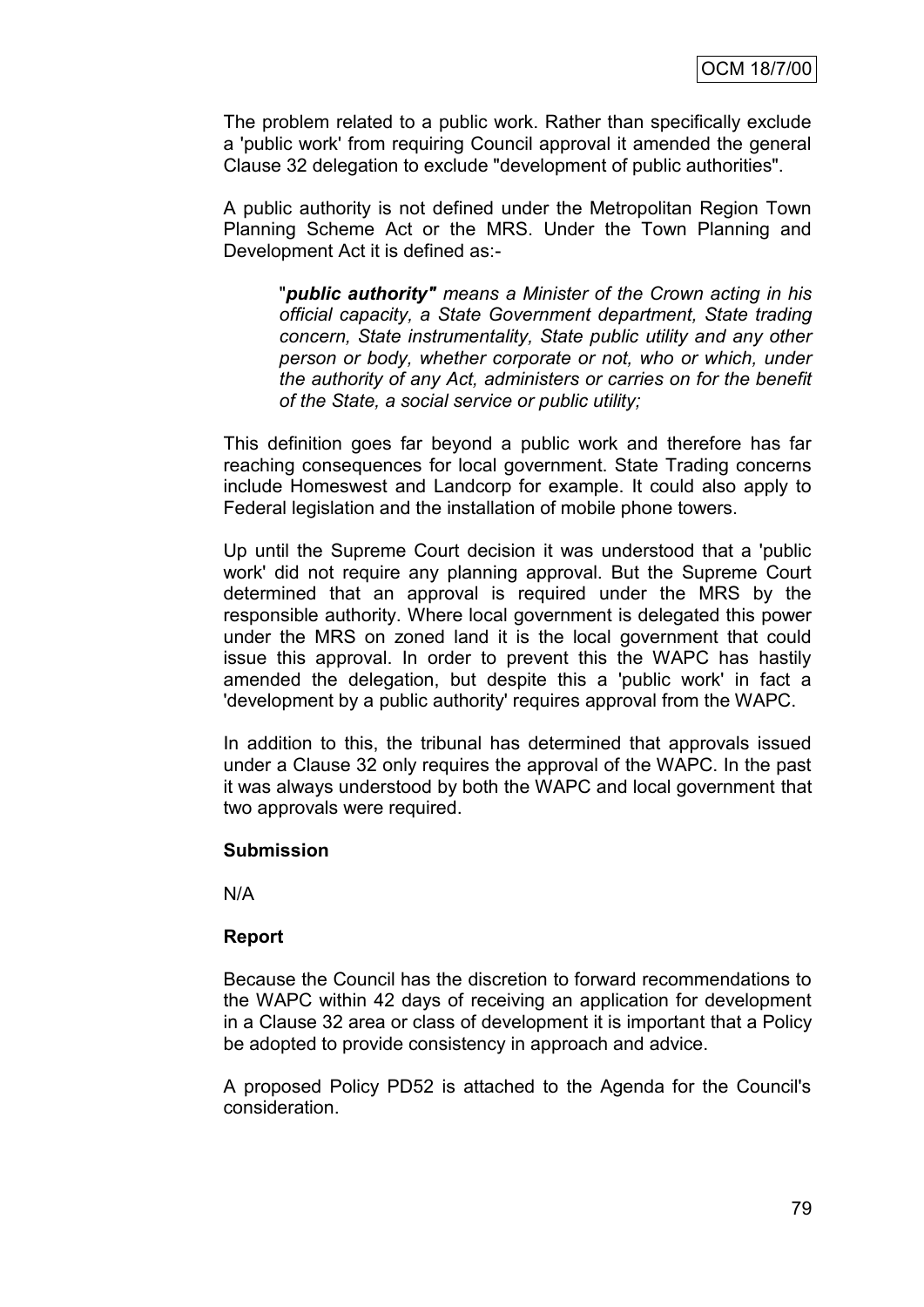The Policy simply refers the application on to the WAPC, with recommendations as to matters that the WAPC should address when considering the application.

The Council does not have the power, obligation or influence to do any more than this. Under Clause 32 the local scheme does not apply, the application is determined under the MRS.

Moreover, the Council should urgently seek to have the amendment to the Clause 32 Resolution issued on 30 June, so that it exempts 'public works' not 'development by public authorities'.

#### **Strategic Plan/Policy Implications**

- 1. Managing Your City
	- *"To conduct Council business in open public forums and to manage Council affairs by employing publicly accountable practices."*

# **Budget/Financial Implications**

The Council will continue to collect the Planning Fees, but will in essence only be acting as a 'post box'.

The cost to Council will be related to the administrative costs of forwarding the application with no requirement for assessment as this will be done under the MRS by the WAPC.

Any recommendations to the WAPC by the Council, will not be related to the local scheme provisions but generic requirements provided for under Clause 32 of the MRS.

# **Implications of Section 3.18(3) Local Government Act, 1995**

The referral of Clause 32 applications to the WAPC minimises duplication by the Council.

The tribunal decision makes it clear that only one approval from the WAPC is required.

The referral of Clause 32 applications is efficient and effective.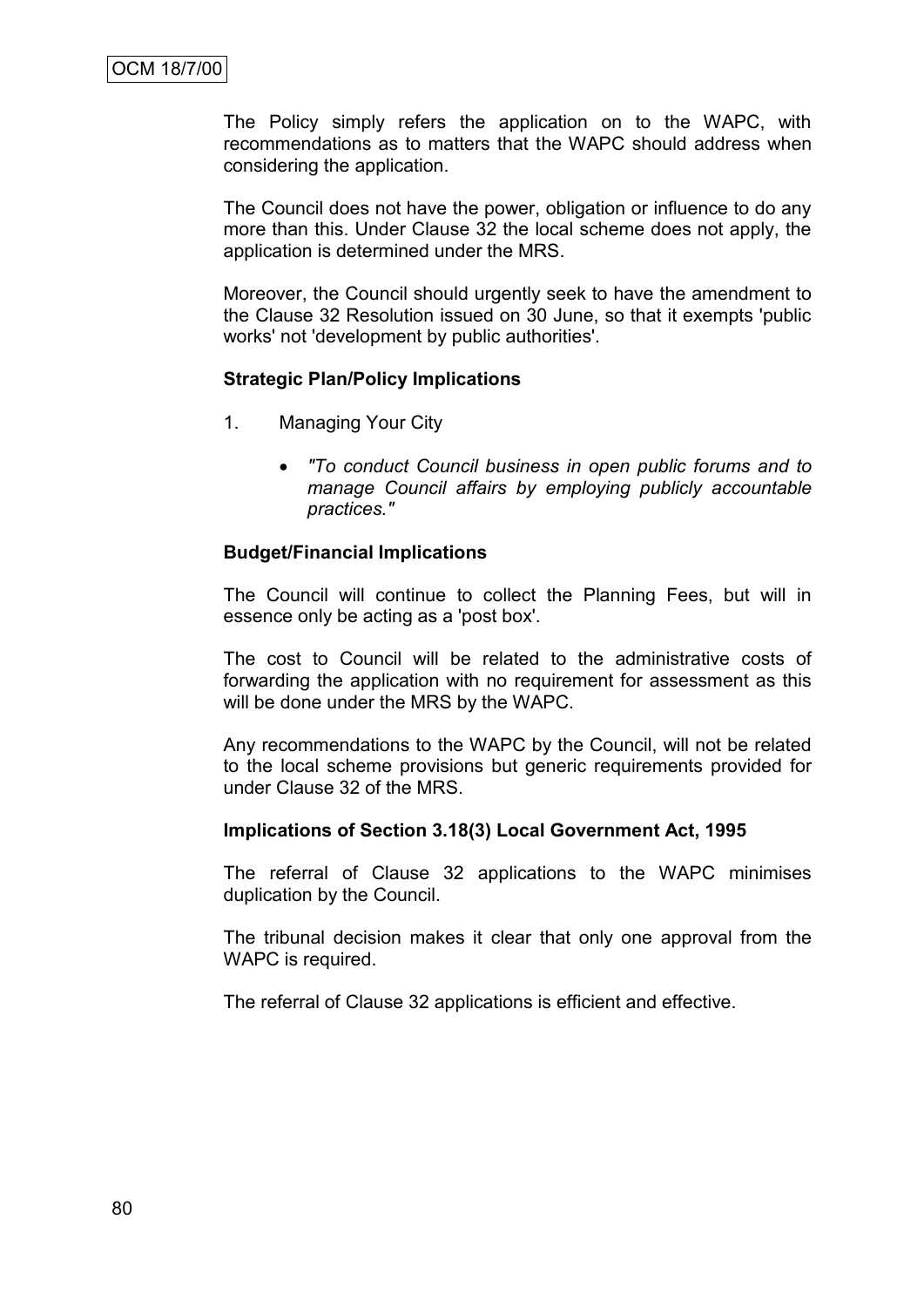**13.8 (ocm1\_7\_2000) - PROPOSED ROAD MAINTENANCE AGREEMENT - LOTS 2, 131, 132, 133 AND 135 ARMADALE, SOLOMON AND JANDAKOT ROADS, BANJUP - OWNER: CSR LTD, CSR CONSTRUCTION AND READYMIX CONCRETE (5513296) (SR) (ATTACH)**

### **RECOMMENDATION**

That Council enter into a Road Maintenance Agreement with CSR Limited substantially in accordance with the terms of the draft Agreement attached to the Agenda.

# **COUNCIL DECISION**

# **Background**

CSR Readymix has submitted a draft agreement providing for a road maintenance contribution in respect of roads in the vicinity of the Company's extractive industry operations in Banjup. This agreement is submitted in order to satisfy the terms of a Planning Approval condition relating to the site.

Legal advice is that the appropriate means of providing for such contributions is Section 85(2) of the Road Traffic Act. This enables local governments to recover costs of extraordinary expenses incurred in the maintenance and repair of local government roads.

# **Submission**

A draft agreement is attached to the Agenda.

# **Report**

The draft agreement is considered an appropriate arrangement for the City and is considered far less cumbersome than the imposition of a differential rate or other alternative method of obtaining road maintenance contributions from quarry operators.

Planning Approval for the Extractive Industry is valid until 17 July 2001. A new Agreement can be negotiated with the Company when a new application for Planning Approval is considered next year.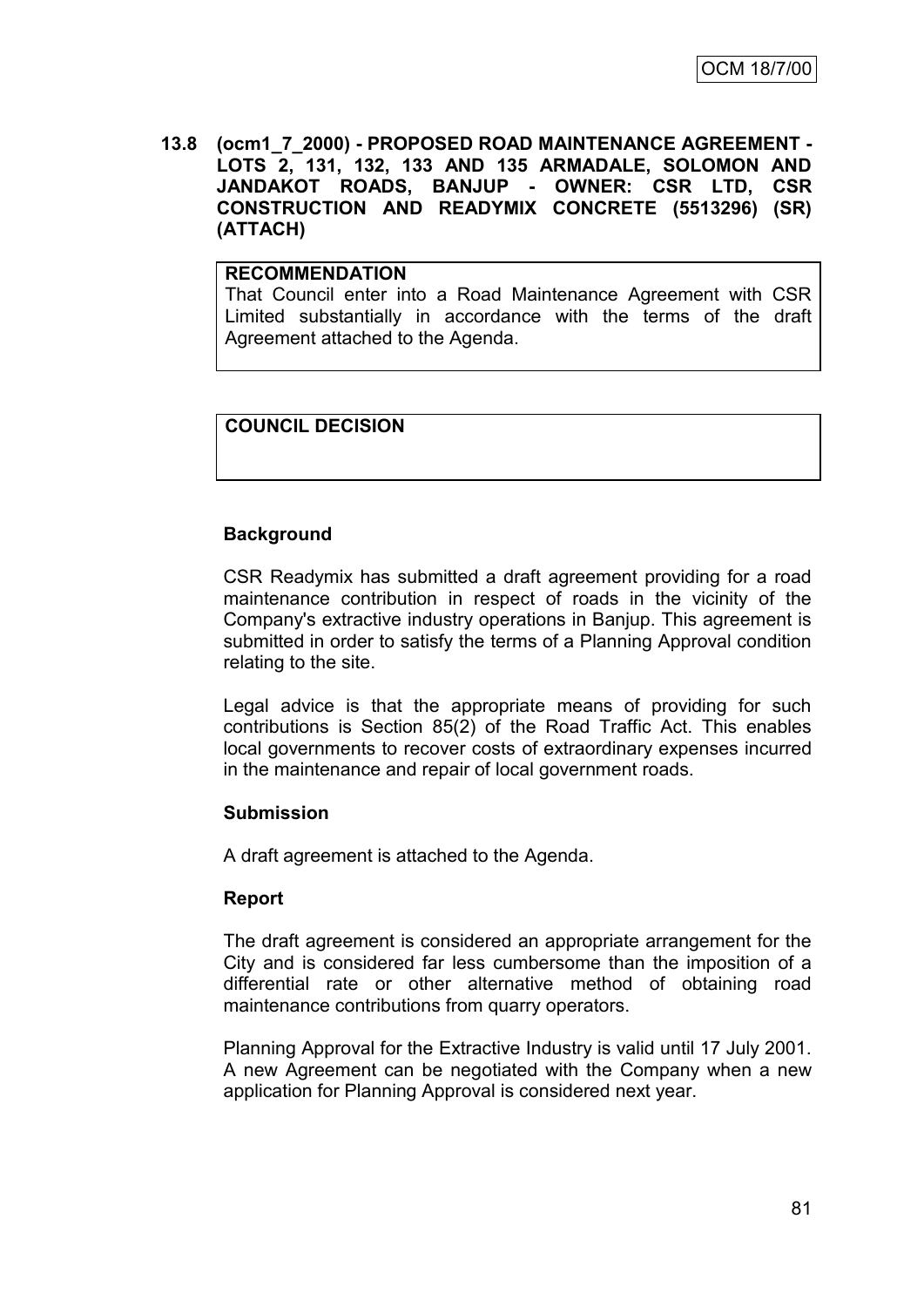# **Strategic Plan/Policy Implications**

The Corporate Strategic Plan Key Result Areas which apply to this item are:-

- 1. Managing Your City
	- *"To deliver services and to manage resources in a way that is cost competitive without compromising quality."*

### **Budget/Financial Implications**

No other agreements of this type currently exist within the City of Cockburn. Funds will be allocated to an account established for the purpose to offset road maintenance expenditure in the locality which is derived from general rates revenue.

### **Implications of Section 3.18(3) Local Government Act, 1995**

Nil

# **13.9 (ocm1\_7\_2000) - PROPOSED COMMERCIAL VEHICLE PARKING -** LOT 855; 34 BERRIGAN DRIVE, SOUTH LAKE **OWNER/APPLICANT: R W GREEN (5114676) (RH) (EAST) (MAP 14) (ATTACH)**

# **RECOMMENDATION**

#### That Council:

(1) approve the application, dated 5 May 2000, for commercial vehicle parking on Lot 855; 34 Berrigan Drive, South Lake subject to the following conditions:

Standard Conditions

1. Standard conditions contained in Council Policy PD 17 as determined appropriate to this application by the delegated officer under clause 7.6 of Council"s District Zoning Scheme No. 2;

#### Special Conditions

- 1. The times of start-up/arrival of the truck to be restricted to between 7:00am and 7:00pm on Mondays to Saturdays and 9:00am to 6:00pm on Sundays.
- 2. The height of the side boundary fence to be raised with the addition of lattice or similar material to reduce the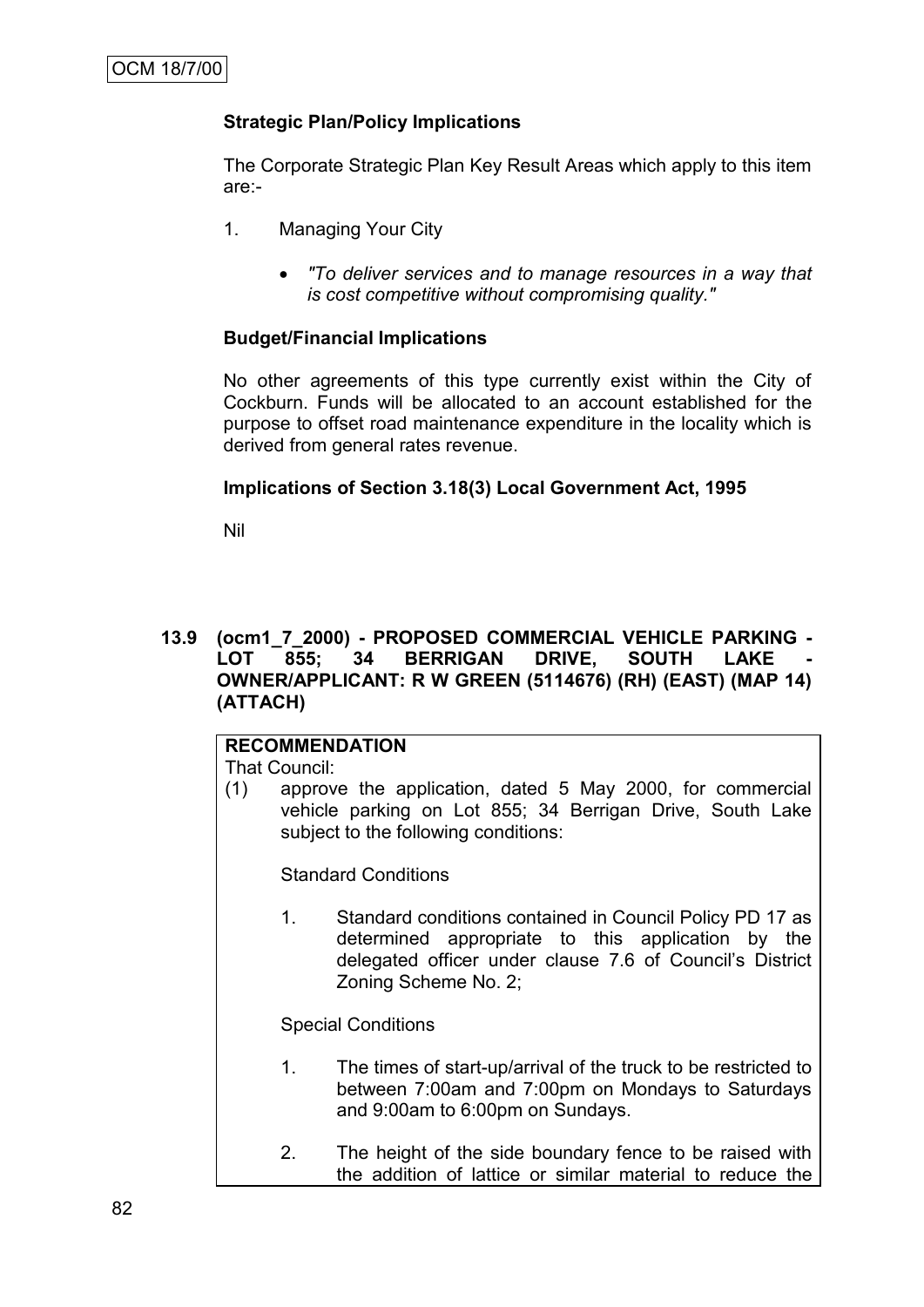impact of any vehicle on the trailer from view of the adjacent property (ie 32 Berrigan Drive).

- (2) issue a Form 2 Approval to Commence Development to the applicant;
- (3) advise those who made a submission of Council"s decision accordingly.

# **COUNCIL DECISION**

#### **Background**

| ZONING:           | MRS:         | <b>URBAN</b>       |  |
|-------------------|--------------|--------------------|--|
|                   | DZS:         | <b>RESIDENTIAL</b> |  |
| <b>LAND USE:</b>  | <b>HOUSE</b> |                    |  |
| LOT SIZE:         | 710 sq.m.    |                    |  |
| AREA:             | N/A          |                    |  |
| <b>USE CLASS:</b> | AA           |                    |  |

A complaint was made on the 26 April 2000 from a neighbouring resident on Berrigan Drive that the owner of 34 Berrigan Drive is operating trucks from home. Noise and diesel fumes were said to cause a problem.

On 2 May the owner was requested to cease using the property for such operations or make an Application for Commercial Vehicle Parking. An application was made on 5 May 2000.

#### **Submission**

The application is for Commercial Vehicle Parking for a 3 tonne truck and 5 metre trailer used for car carrying on a residential lot, to be parked well inside the property on the driveway of Lot 855 (No. 34) Berrigan Drive.

The application was advertised for a period of 21 days with comments sought from nine (9) nearby residents.. Two submissions were received, both opposing the proposal. A summary of the submissions is attached to this agenda.

# **Report**

In keeping with Council"s District Zoning Scheme No.2, clause 5.10.2, the commercial vehicle parking may be permitted as: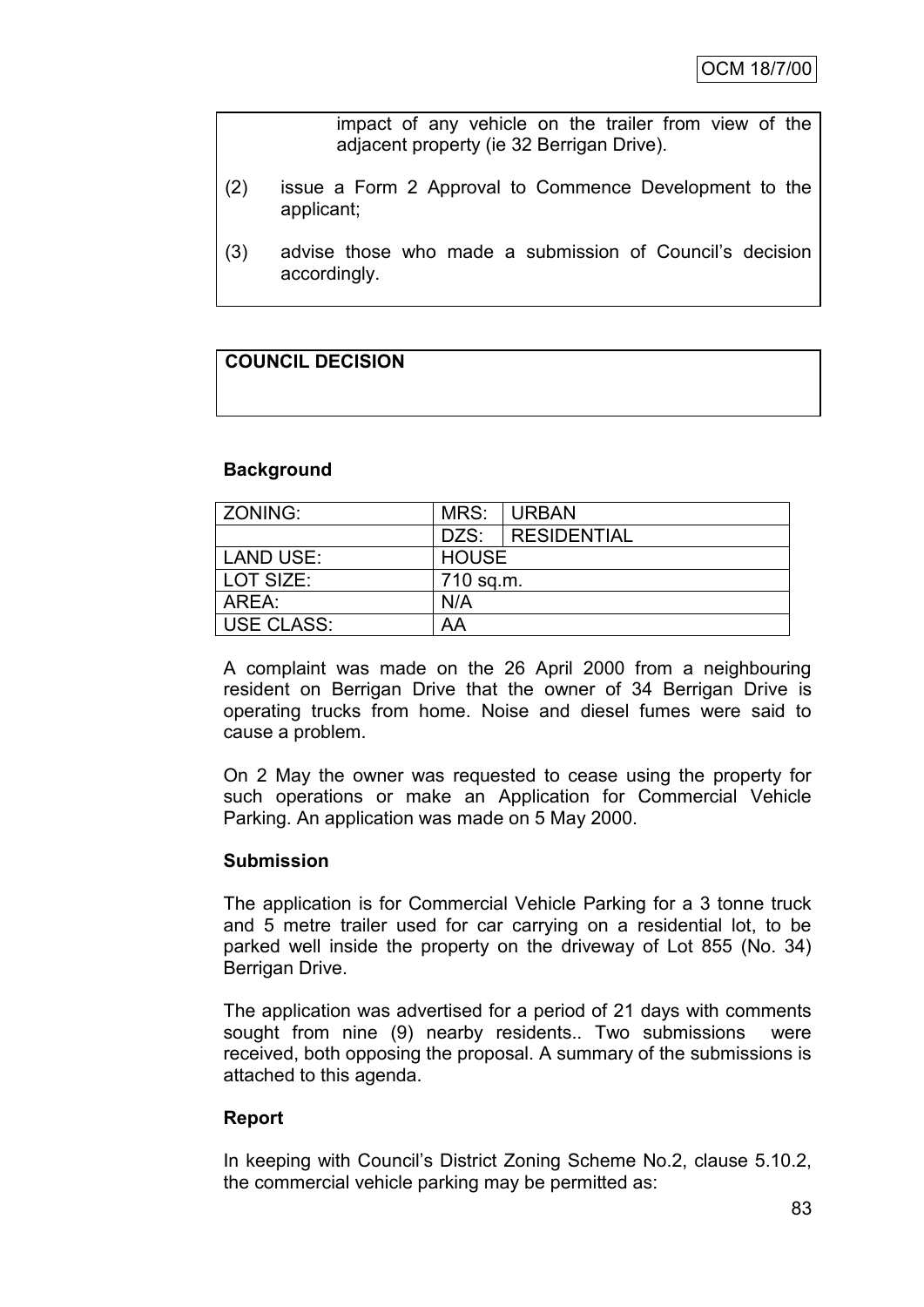- (a) the vehicle is parked on a lot containing only a single house;
- (b) the vehicle forms an essential part of the occupation of an occupant of the dwelling;
- (c) the vehicle exceeds 8 metres in length and will therefore be parked parallel to the side boundary of the lot;
- (d) no major repairs are undertaken on the lot;
- (e) it is not likely to greatly affect the amenity of the surrounding land.

A 'Commercial Vehicle' is defined by the Scheme as any vehicle with a tare weight in excess of 3.5 tonnes.

It is recognised that the noise and fumes from other trucks going along Berrigan Drive (a busy four lane road) are greater than those produced by Mr Green's truck.

Regarding the perceived problem with reversing the truck onto Berrigan Road, the site is on the inside of a sweeping bend on Berrigan Drive. There is not a safety issue considered sufficient to warrant refusal of the application. (Berrigan Drive is four lanes wide at this point.)

There is sufficient parking space for the truck in the 29 by 6 metre sealed driveway. The truck is 12.5m long. If it is parked well forward, it can be screened sufficiently.

# **Strategic Plan/Policy Implications**

The Corporate Strategic Plan Key Result Areas which apply to this item are:-

- 1. Planning Your City
	- *"To ensure that the development will enhance the levels of amenity currently enjoyed by the community."*

# **Budget/Financial Implications**

N/A

# **Implications of Section 3.18(3) Local Government Act, 1995**

Nil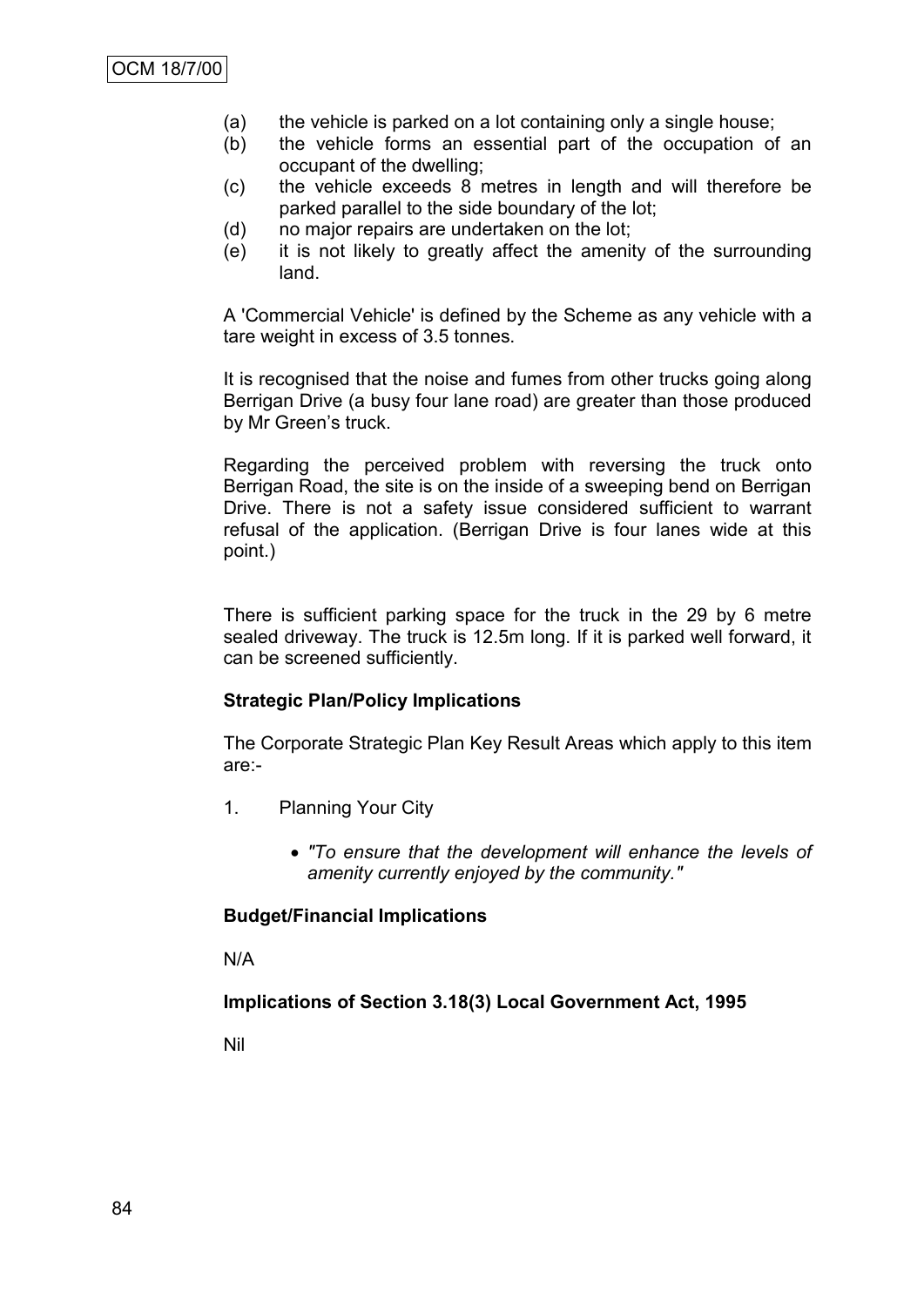**13.10 (ocm1\_7\_2000) - PROPOSED MRS AMENDMENT NO. 1008/33 - SOUTH FREMANTLE/HAMILTON HILL - MODIFICATION TO PREVIOUS RECOMMENDATION (MAY COUNCIL MEETING - MINUTE 539) - OWNER: VARIOUS - APPLICANT: WESTERN AUSTRALIAN PLANNING COMMISSION (9100833) (SA) (WEST) (ATTACH)**

#### **RECOMMENDATION** That Council:

- (1) reinforce to the Western Australian Planning Commission that it supports the proposed MRS amendment 1008/33 to rezone the subject land from "Industrial and Railways Reserve" to "Urban and Parks and Recreation reserve"; and
- (2) advise the applicant, the Western Australian Planning Commission and Environmental Protection Authority, that the Council no longer requires Section (2) Point 1 and 2 (see below) from its May recommendation (Minute 539) :
	- *"(2) advise the Western Australian Planning Commission and the Environmental Protection Authority that:*
		- *1. Noise, soil contamination and ground water contamination have been identified as environmental issues relevant to the MRS Amendment. The submission of detailed studies relating to the nature and extent of these factors and their remediation/management will be required prior to the preparation of a structure plan for the subdivision and development of the land.*
		- *2. Consideration to any impacts of the interface between the subject lands and the foreshore will need to be addressed as part of the structure plan preparation."*

to be undertaken as part of the Scheme Amendment because it is not a local government responsibility.

# **COUNCIL DECISION**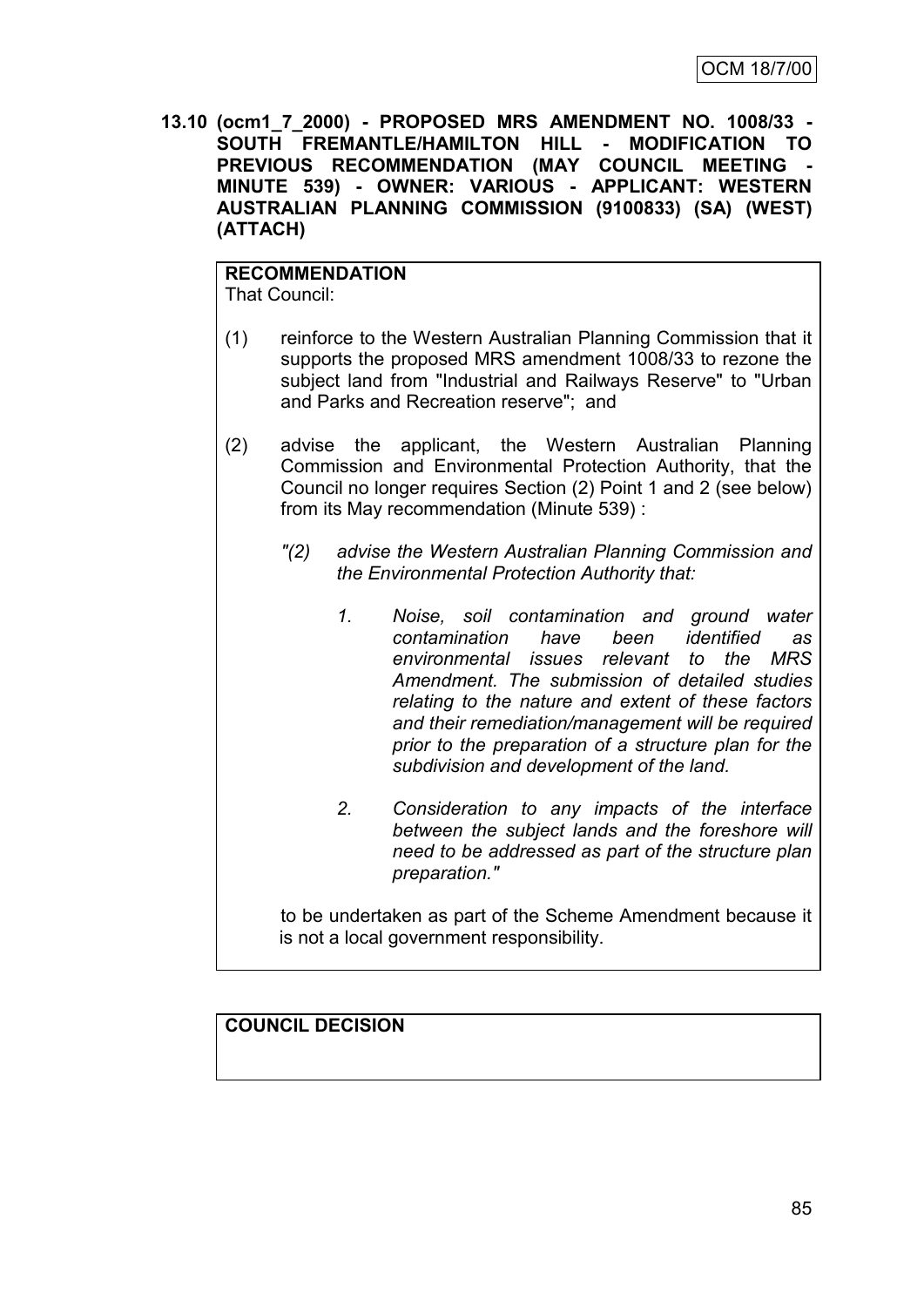# **Background**

| ZONING:          | MRS:    | Industrial and Railway reserve |                                       |  |      |
|------------------|---------|--------------------------------|---------------------------------------|--|------|
|                  | DZS:    |                                | General Industrial, Light Industrial, |  | Rail |
|                  |         | Reserve                        |                                       |  |      |
| <b>LAND USE:</b> | Various |                                |                                       |  |      |
| LOT SIZE:        | N/A     |                                |                                       |  |      |
| AREA:            | N/A     |                                |                                       |  |      |
| <b>USE</b>       | N/A     |                                |                                       |  |      |
| CLASS:           |         |                                |                                       |  |      |

The land subject to the amendment is generally bounded by Rollinson Road to the south, the South Beaches Park and Recreation Reservation to the west, Ocean Road and Island Street to the north, and the Fremantle Village and Chalet Centre to the east. It totals approximately 21 hectares in area.

The amendment proposed to rezone the subject land from "Industrial" zone and "Railways Reserve" to "Urban" zone and "Parks and Recreation Reserve". The "Urban" zone allows for a variety of land uses, and the detailed uses that will be permitted will be subject to scheme amendments to the Local District Zoning Scheme of the City of Fremantle and Cockburn. The City of Cockburn has already initiated a local Scheme Amendment to DZS No. 2 (Amendment No. 201), which has been adopted by Council in November 1999.

Council resolved at its Ordinary Meeting, held on the 16 May 2000, the following:

- *"(1) advise the Western Australian Planning Commission that it supports the proposed MRS amendment 1008/33 to rezone the subject land from "Industrial and Railways Reserve" to "Urban and Parks and Recreation reserve";*
- *(2) advise the Western Australian Planning Commission and the Environmental Protection Authority that:*
	- *1. Noise, soil contamination and ground water contamination have been identified as environmental issues relevant to the MRS Amendment. The submission of detailed studies relating to the nature and extent of these factors and their remediation / management will be required prior to the preparation of a structure plan for the subdivision and development of the land.*
	- *2. Consideration to any impacts at the interface between the subject land and the foreshore reserve will need to be addressed as part of the structure plan preparation.*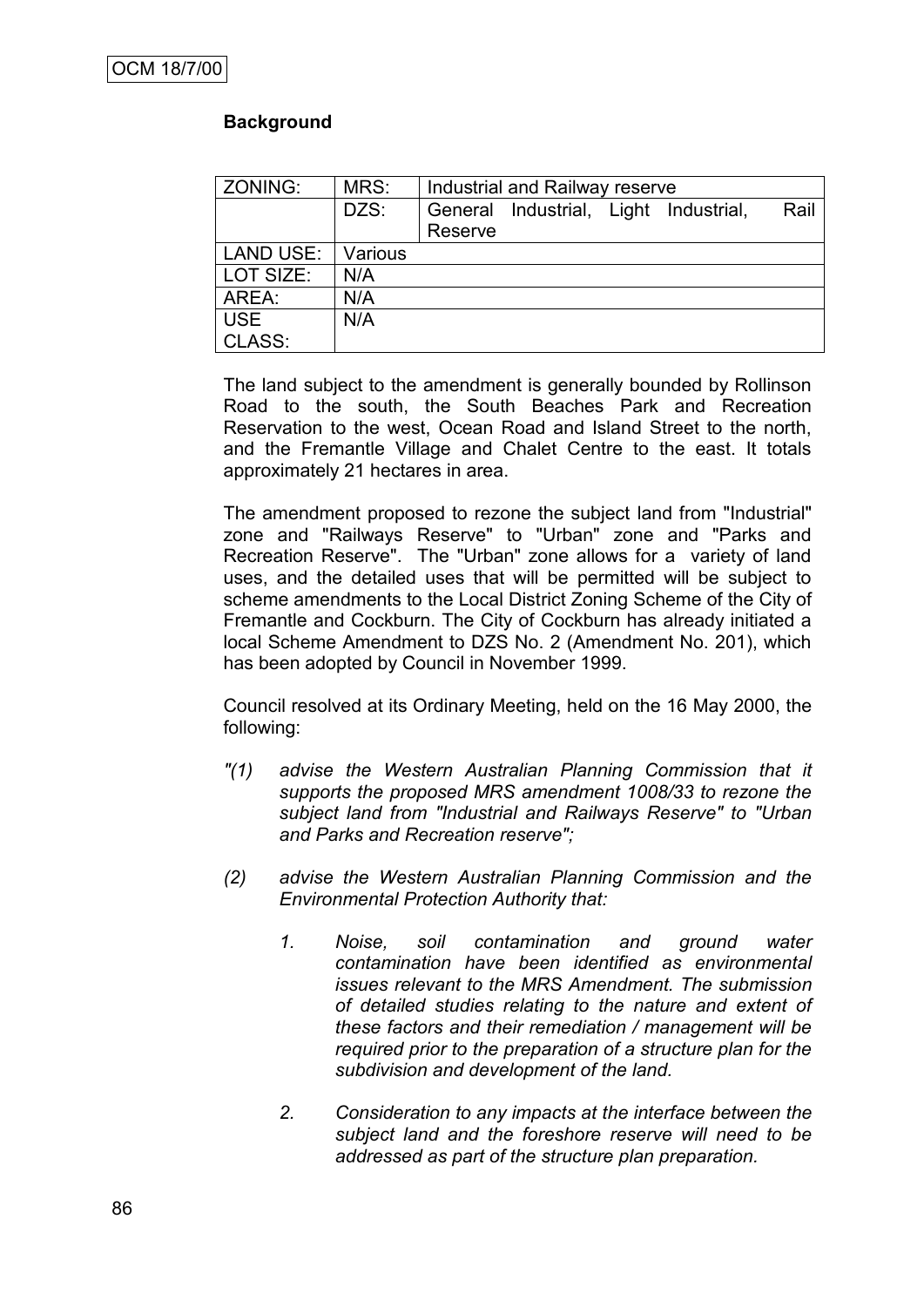*(3) forward a copy of Council's recommendation and report to the Western Australian Planning Commission, with the Submission Form (Form 6A), for consideration."*

# **Submission**

It is proposed that Council's abovementioned recommendation be modified, to delete section (2) from the previous recommendation, as this advice to the EPA and WAPC is not relevant or required.

# **Report**

It was previously recommended that Council support this MRS amendment, as Council has been pro-active in promoting the change in zoning, via Amendment No. 201 to District Zoning Scheme No. 2, from "Industrial" to "South Beach Re-development" area. Council's attitude has been reflected in the adoption of Amendment 201 in April 1999, and the amendment was referred to the Western Australian Planning Commission with a request to advertise.

However, the report that went to the May Council meeting included a recommendation that referred to areas that were not relevant to Council, specifically advising the EPA and the WAPC about noise, soil and ground water contamination. These issues were raised in the Environmental report by Bowman Bishaw Gorham (Environmental Management Consultants).

The report stated that detailed reports dealing with noise, soil and water contamination will need to be submitted prior to finalisation of an amendment to the local town planning scheme and management plan be need to be implemented prior to subdivision or development approval. The submission of the detailed studies relating to the nature, extent, how and when these factors will be addressed will be required prior to development of the subject land.

It is also considered important to address any impacts to the interface between the subject lands and the reserve on the ocean boundary. This has not been considered in the Environmental Review but will need to be addressed at the town planning level.

These environmental issues will be addressed by the relevant authorities, during the structure planning stage and development stage. Therefore the previous recommendation adopted by Council needs to be modified to delete to requirement for the detailed studies to be completed prior to preparation of the structure plans.

# **Strategic Plan/Policy Implications**

Council has initiated Amendment 201, to its DZS No. 2, which will rezone the subject area to "South Beach Re-development".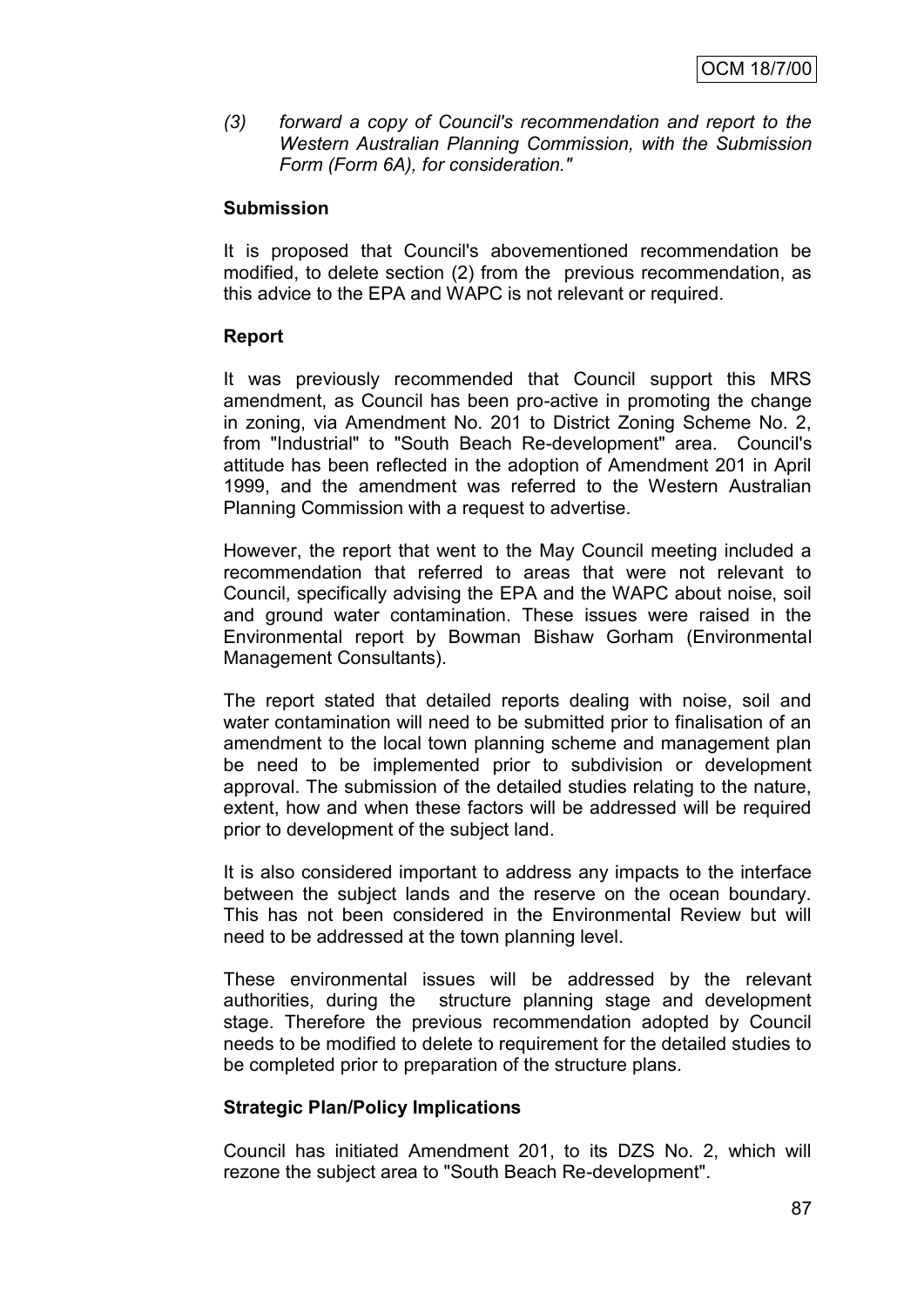# **Budget/Financial Implications**

N/A

**Implications of Section 3.18(3) Local Government Act, 1995**

Nil

**13.11 (ocm1\_7\_2000) - PUBLIC OPEN SPACE - CASH-IN-LIEU PROPOSAL FOR STAGE 12 OF THOMSONS LAKE ESTATE, SUCCESS - OWNER: GOLD ESTATES OF AUSTRALIA (1903) LTD (110259) (AJB/CC) (EAST) (ATTACH)**

#### **RECOMMENDATION** That Council:

- (1) support in principle the prioritisation of cash-in-lieu (from subdivision WAPC 110259) allocation in the order of importance of Atwell Reserve, Lydon Boulevard public open space and Success - Stage 6 POS;
- (2) support a minimum allocation of \$40,000 of the cash-in-lieu to the development of Success - Stage 6 POS subject to Gold Estates committing to the scope of works contained in the Agenda Attachments;
- (3) upon finalisation of the following:
	- 1. a valuation of cash-in-lieu for Stage 12 (WAPC Ref. 110259) subdivision being finalised and being paid to Council;
	- 2. the scope and cost of improvements to Atwell Reserve and the Lydon Boulevard POS being determined;

The matter of the allocation of cash-in-lieu funds be referred again to Council for final determination monies to be spent on Stage 6 POS with a view to requesting the Hon. Minister for Planning's approval to a proposal for the cash-in-lieu expenditure and;

(4) advise Development Planning Strategies of the Council's decision.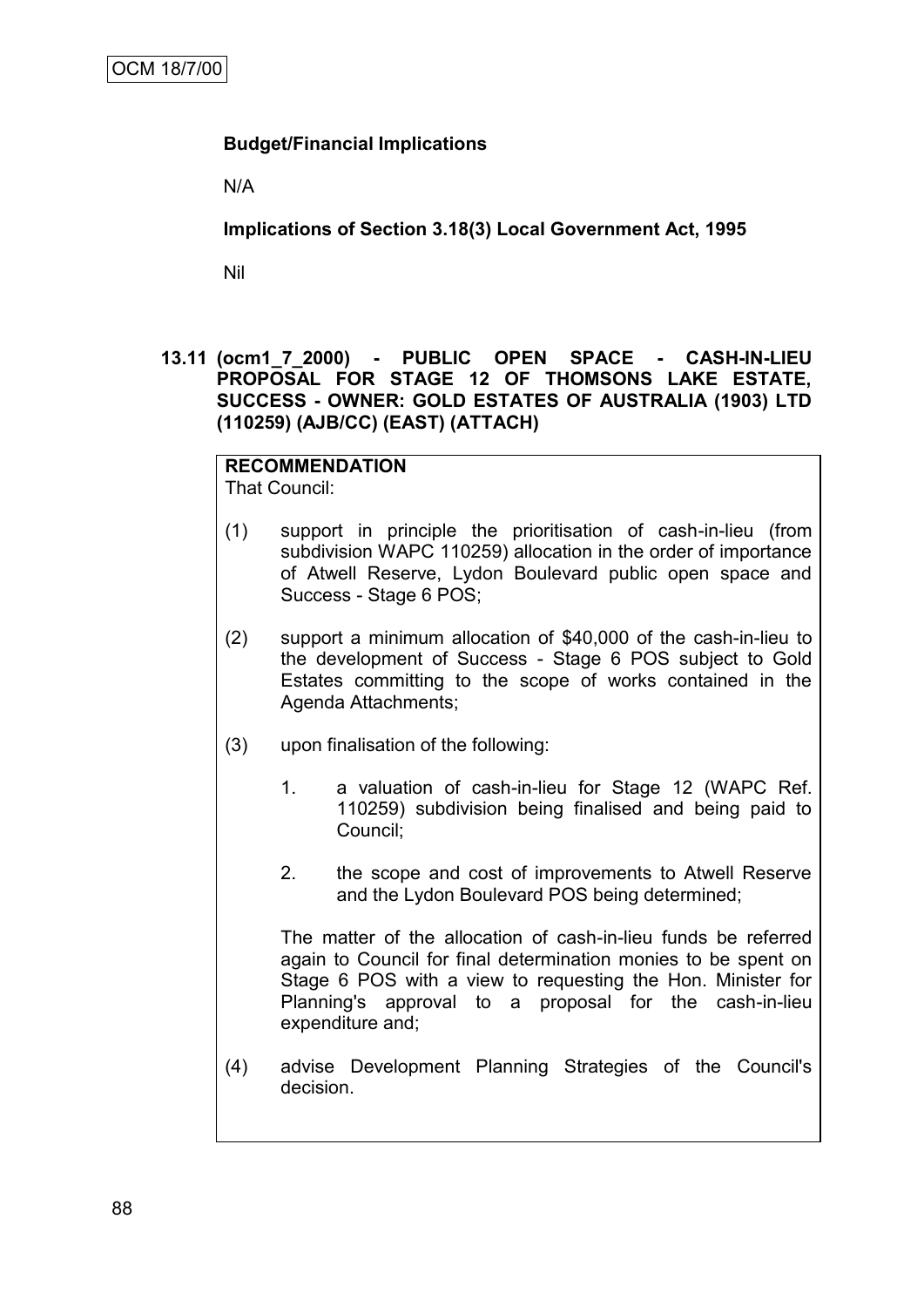# **COUNCIL DECISION**

### **Background**

| <b>ZONING:</b>    | MRS:         | <b>URBAN</b>           |
|-------------------|--------------|------------------------|
|                   | DZS:         | <b>RESIDENTIAL R15</b> |
| LAND USE:         | N/A          |                        |
| LOT SIZE:         | N/A          |                        |
| AREA:             | <b>12 HA</b> |                        |
| <b>USE CLASS:</b> | N/A          |                        |

Gold Estates is one of the principal land developers in the Success and Atwell Structure Plan Areas. *See Agenda Attachments for Structure Plan.*

As part of the residential subdivision process, all developers are required to give up 10 percent (less allowable deductions) of land for public open space.

As an alternative to giving up land, the WAPC and Council may agree to the payment of a cash-in-lieu contribution to the Council for the acquisition or improvement of POS in the locality. The Council and the WAPC have agreed to a cash-in-lieu contribution for the subdivision (WAPC Ref. 110259) of Gold Estates land - Stage 12 in Atwell. *See Agenda Attachment for WAPC Approval* 

The WAPC Planning Bulletin 21 requires the Council to request the Minister for Planning's approval to the expenditure of cash-in lieu for improvement or development of POS.

#### **Submission**

Consultants, DPS (Development Planning Strategies) on behalf of Gold Estates in consultation with Council have requested that cash-in-lieu required under WAPC subdivision 110259 be expended in the following manner:

- 10 percent (approx \$10,000) of funds be allocated for the landscaping of a smaller area of POS at the corner of Lydon Boulevard and the Kwinana Freeway.
- 20 percent (approx \$20,000) be allocated for facilities (possibly car parking) in nearby Atwell Reserve.
- 70 percent (approx \$70,000) be allocated for the improvement of future POS in Stage 6 of the Success on the other side of Kwinana Freeway.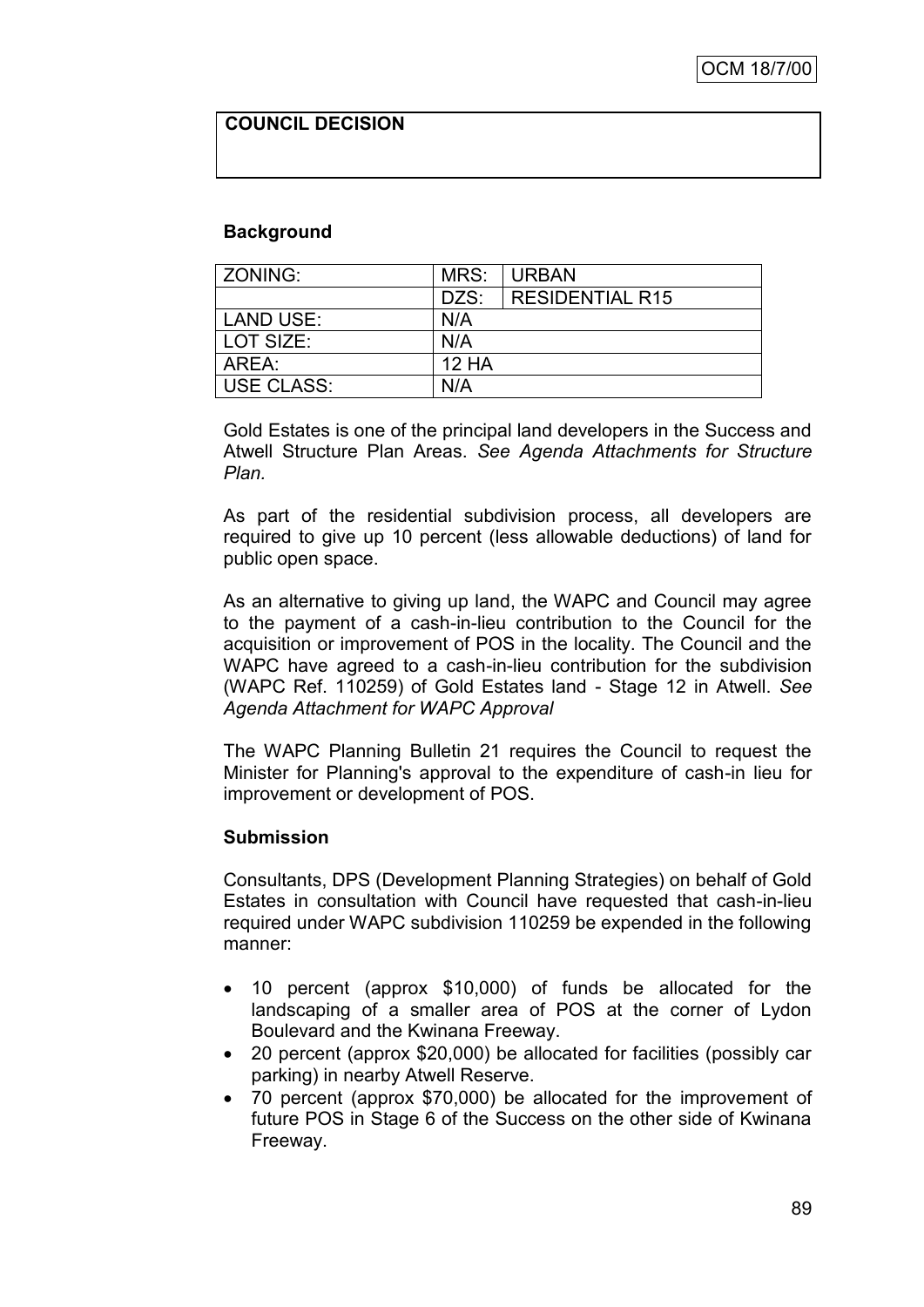A preliminary valuation of adjacent land indicates a cash-in-lieu sum of \$102,000 to \$123,000. Gold Estates is eager to see the majority of the funds allocated to the improvement of its POS in Stage 6 and has submitted to Council plans and costing for proposed improvements. *See Agenda Attachments for proposed expenditure*.

# **Report**

The cash-in-lieu amount put forward by DPS is based on a valuation of land to the south of Stage 12 Atwell. In accordance with common practice, Council will request a valuation for cash–in-lieu be undertaken on the subject land itself.

The WAPC Policy indicates that cash-in-lieu funds be expended in the locality. Success Stage 6 POS is somewhat remote from Stage 12 and the Kwinana Freeway is a significant barrier to effective access from Stage 12 to Stage 6 POS, although in time a Freeway crossing will be built a Bartram Road.

In meetings with Council, DPS were advised that cash-in-lieu funds should be expended in the immediate locality (Atwell) and in the event that there are surplus funds then consideration would be given to these being allocated to specific works within Stage 6 POS.

Specific Items identified by Council in Atwell include, the improvement of a small park between Lydon Boulevard and the Kwinana Freeway and the provision of a car park and possibly other works in Atwell Reserve to ensure that parking, associated with the use of the ovals, does not adversely effect nearby residential area. At present there are no estimates on the extent of works and likely cost of improving these 2 POS areas.

Notwithstanding the above, there are no active reserves in Success and the proposal to develop Stage 6 POS is supported. A cost estimate carried out by Landscape Enterprises for developing Stage 6 POS is \$250,700. The DPS proposal to allocate 70 percent of cash-in-lieu to the development of Stage 6 POS would cover only 30 percent of the proposed works. Under the DPS proposal Council stands to gain approximately \$70,000 worth of improvements to Stage 6 POS at no cost to Council.

In any event the Town Planning and Development Act and WAPC policies requires that all cash-in lieu needs to be paid to Council and held in a specific account.

It is considered premature at present to support the proposed cash-inlieu expenditure put forward by DPS in the absence of an exact valuation for cash-in-lieu and the absence of the costing and scope of works required in Atwell Reserve and the Lydon Boulevard POS.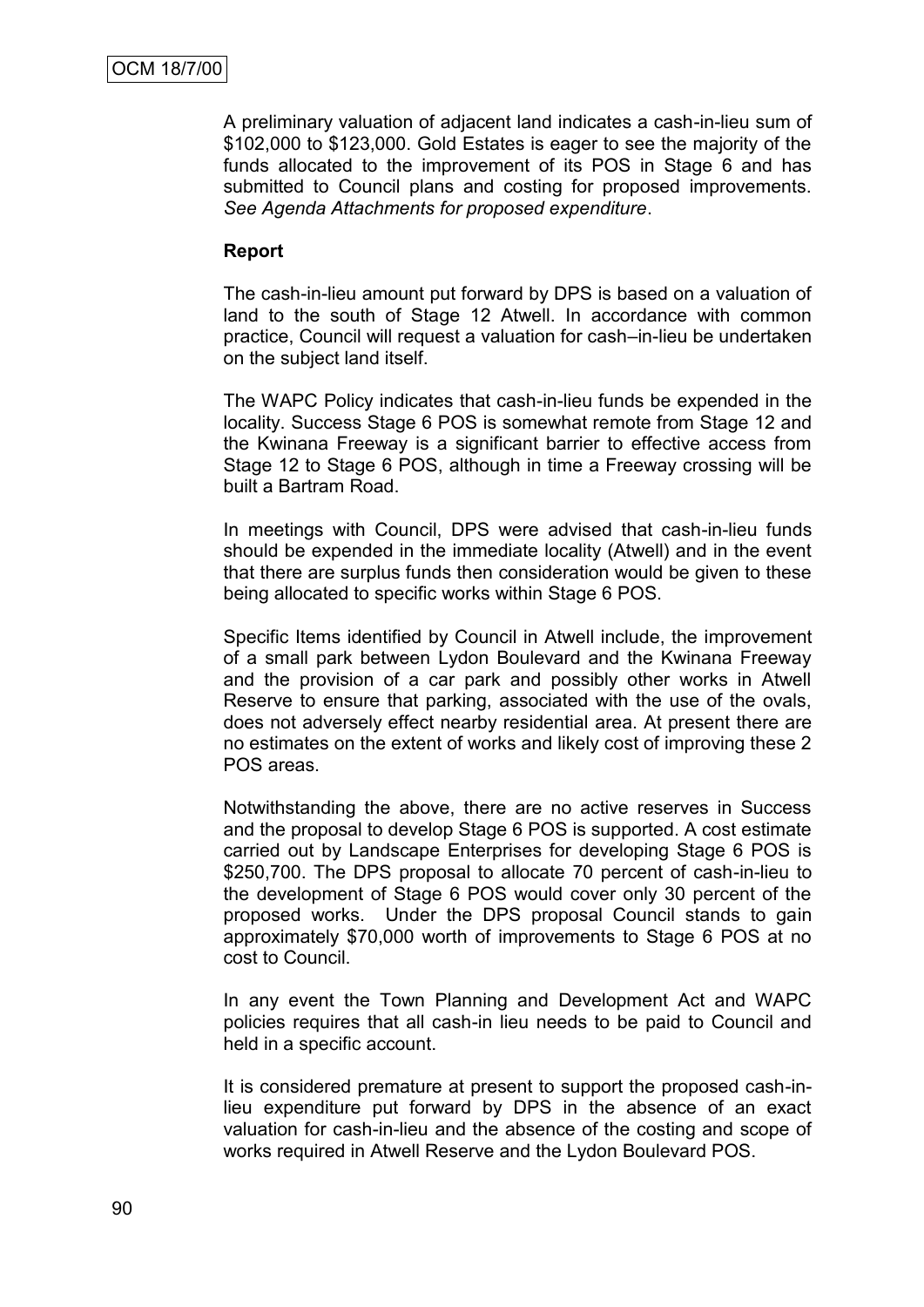In not supporting the proposal however, the opportunity to gain substantial improvements to Stage 6 POS may be lost. As a compromise, it is considered that Council can undertake to support a minimum allocation of \$40,000 cash-in-lieu (although an arbitrary figure) to the development of Stage 6 POS and in so doing giving support to the concept of improving Stage 6 POS. The allocation should be reviewed by Council following estimates of works in Atwell Reserve and Lydon Boulevard POS, with surplus funds in excess of \$40,000 being allocated to Stage 6 POS.

# **Strategic Plan/Policy Implications**

The Corporate Strategic Plan Key Result Areas which apply to this item are:-

- 2. Planning Your City
	- *"To ensure that the planning of the City is based on an approach which has the potential to achieve high levels of convenience for its citizens."*
	- *"To ensure that the development will enhance the levels of amenity currently enjoyed by the community."*
- 4. Facilitating the needs of Your Community
	- *"To facilitate and provide an optimum range of community services."*
- 5. Maintaining Your Community Facilities
	- *"To construct and maintain parks which are owned or vested in the Council, in accordance with recognised standards and are convenient and safe for public use."*

PD 13 Public Open Space

# **Budget/Financial Implications**

Cash-in-Lieu funds to be obtained and expended by Council.

# **Implications of Section 3.18(3) Local Government Act, 1995**

Nil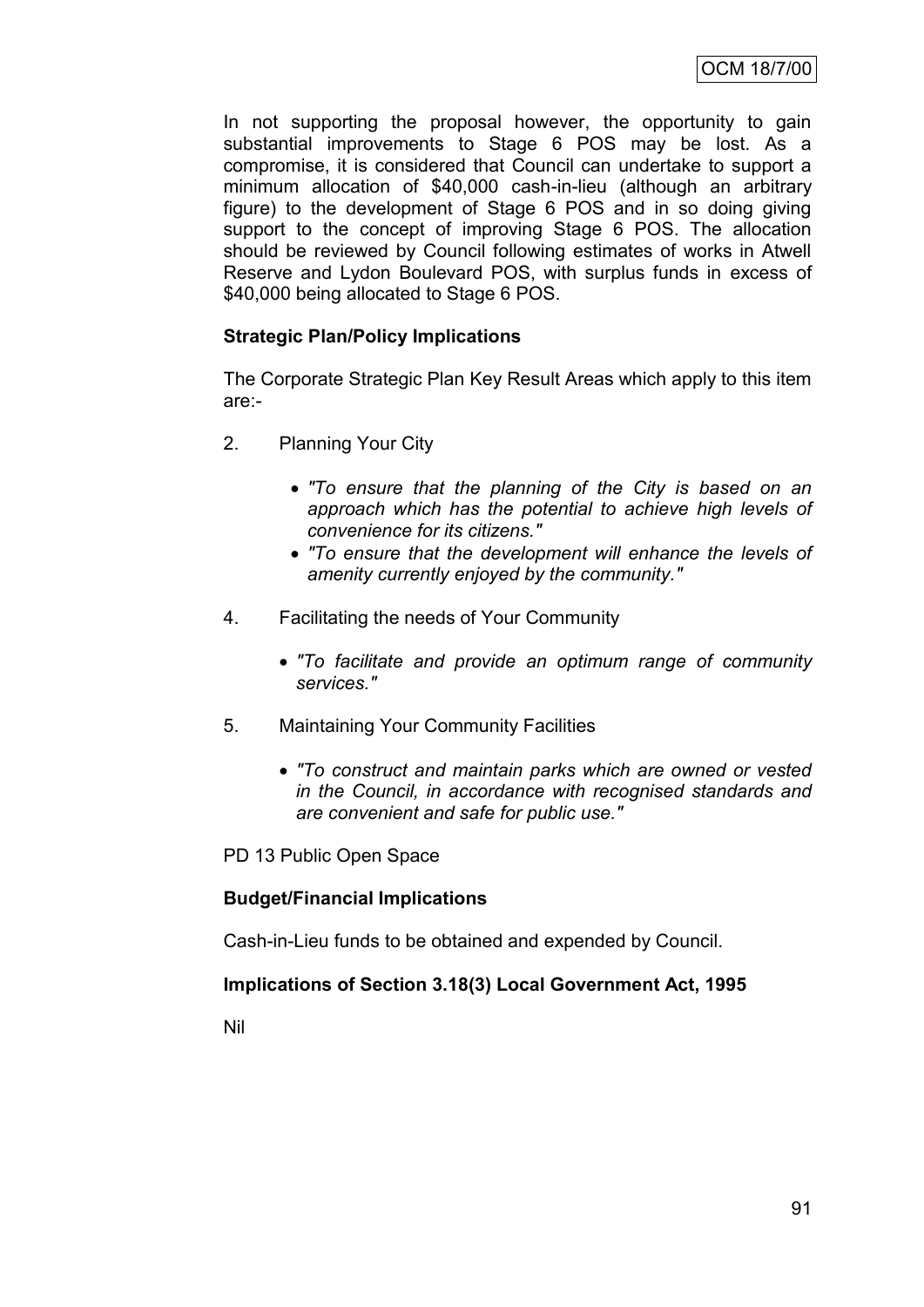# **13.12 (ocm1\_7\_2000) - POLICY - DESIGN PRINCIPLES FOR INCORPORATING NATURAL MANAGEMENT AREAS INCLUDING WETLANDS AND BUSHLAND IN OPEN SPACE AND/OR DRAINAGE AREAS (9003) (AJB) (ATTACH)**

# **RECOMMENDATION**

That Council:

- (1) Adopt Policy PD 51 "Design principles for incorporating Natural Management Areas including wetlands and bushland in open space and/or drainage areas" as attached to the Agenda and include it in Council"s Policy Manual;
- (2) Adopt Delegated authority DA PD 46 "Design principles for incorporating Natural Management Areas including wetlands and bushland in open space and/or drainage areas" as attached to the Agenda and include it in Council"s Delegated Authority Register;
- (3) Modify PD 16 "Standard Subdivision Conditions and Reasons for Refusal" and PD 17 Standard Development conditions and Footnotes" to include additional conditions as set out in the Agenda attachments;
- (4) Send a copy of the policy to consultants and developers who are working in the district.

# **COUNCIL DECISION**

# **Background**

Council"s Environmental Management Services is responsible for the management and maintenance of many of Council's reserves which incorporate wetlands and bushland areas.

Some of the environmental management works undertaken by Environmental Management services have necessitated physical works such as removal of inappropriate fill, modification of batter slopes and implementation of a weed eradication program prior to rehabilitation works being undertaken.

If design guide lines had been in place at the time of subdivision or development, costs associated with the physical works could have been avoided or minimised and rehabilitation/ongoing maintenance works more cost effective.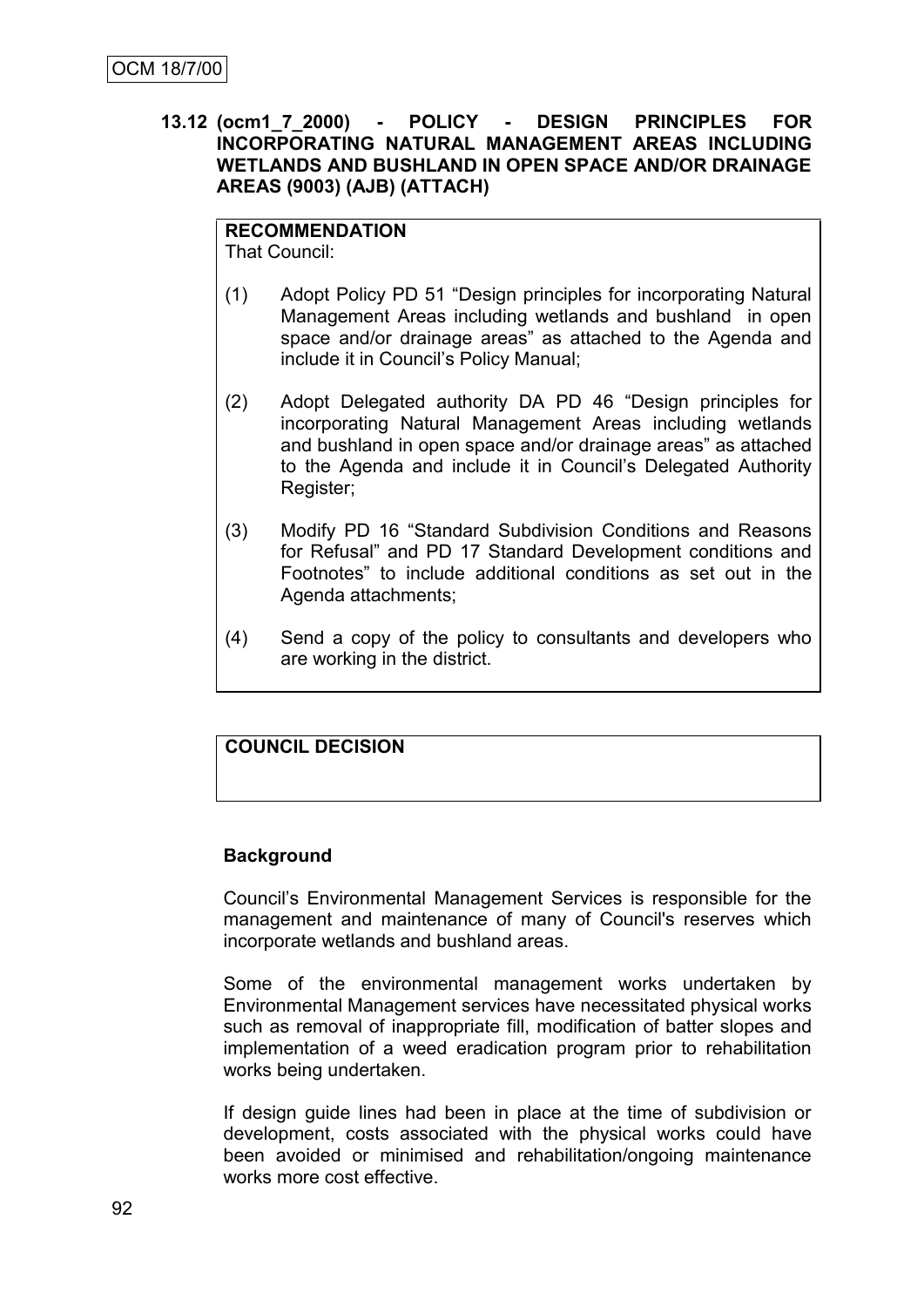# **Submission**

N/A

# **Report**

Council"s Environmental Management Services is responsible for the management and maintenance of many of Council's reserves which incorporate wetlands and bushland areas.

In undertaking works the following problems have been encountered;

# 1. Intrusion of earthworks into Natural Management Areas.

Whilst wetland or bushland areas are defined on a subdivision or development plan and the limits of POS are shown, what is not clear at that time is the possible extent of earthworks. As the limits of POS and drainage reserves are generally fixed by an approval, filling of the abutting land often encroaches into the Natural Management Area. Accordingly there is a need to ensure that Natural Management Areas, the impact of earthworks and the POS/ drainage boundaries are carefully considered at the early stages of planning.

At the time of development, construction vehicles can inadvertently move into Natural Management Areas unless the area is clearly marked on site and the contractors attention is drawn to the requirement for no entry. To reinforce the no entry requirement developers should be encouraged to include specific clauses in the contract documents prohibiting construction vehicles within the specified area and to apply penalties for non compliance.

# 2. Steep cut and fill batters which cannot be revegetated or maintained

In several instances around the Market Garden Swamps in Spearwood and Freshwater Drive reserve Atwell the fill batters adjacent to the wetland area have been too steep to maintain and revegetate. In the case of Freshwater Drive reserve, the slopes were in excess of 1 in 2 and it was necessary for Council to let a contract for a mini excavator to moderate the slopes prior to revegetation and mulching being completed. The works cost in excess of \$10,000.

If batters adjacent to Natural Management Areas are no steeper than 1 in 3, no physical works will be required prior to revegetation planting and mulching. By comparison slopes within POS are desirably 1 in 8 with a maximum of 1 in 6 and road reserves at 1 in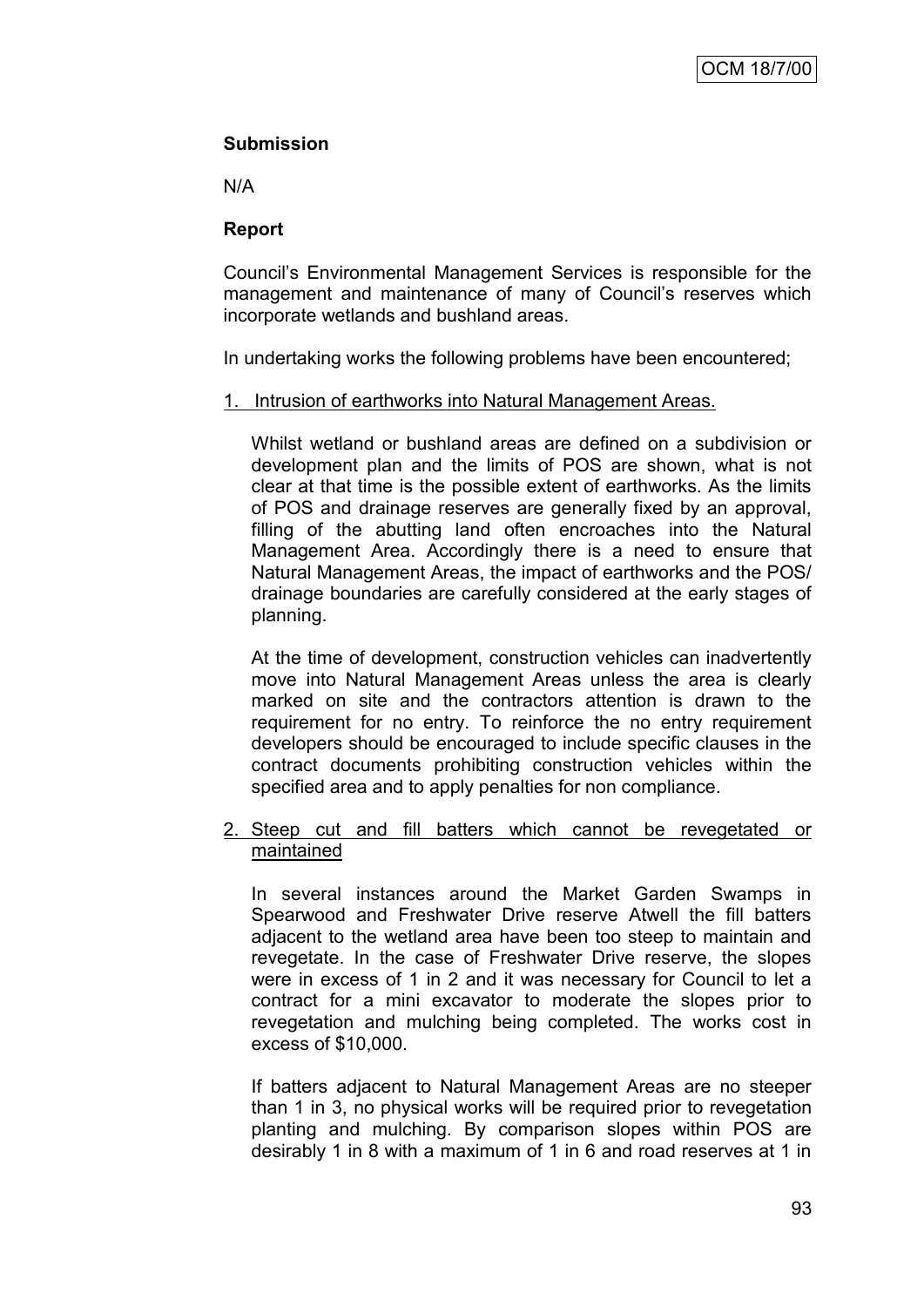6 where no access is required. The maximum slope accepted by Main Roads for batters that are to be revegetated is 1 in 3.

3. The provision of inappropriate fill adjacent to Natural Management Areas.

Inappropriate fill includes the following;

That which includes rubble such as bricks, concrete and limestone which represent hazards for maintenance crews and presents difficulties for revegetation. Recently a contractor aborted a planting contract around Market Garden Swamp due to extreme difficulties posed by the existence of limestone rubble. This is not only costly to Council but delays the rehabilitation program.

Top soil is inappropriate in that it generally contains weeds and grasses that require the implementation of a weed eradication program over at least 3 years. Further, top soil contains nutrients and humus which fuels weed growth. Clean sand fill is most suitable for revegetation and restricts weed and grass growth.

4. Stabilisation of batters with seeded hydromulch.

Generally earth worked areas are stabilised by Hydromulch which contains Rye grass seed. When used adjacent to Natural Management Areas it is necessary to implement a weed eradication program over at least 3 years to ensure non evasion of the Natural Management area. Wood chip or mulch to a depth of 100 mm or planting is the recommended method of stabilisation.

5. Growth of irrigated grasses in landscaped areas into Natural Management Areas.

Many reserves include both landscaped and Natural Management Areas. Where the limits of the Natural Management Area and landscaped areas are not clearly defined by way of a wall, path or kerb, there is a natural tendency for the irrigated grass area to extend into the natural area over time. Once the grass extends into the vegetated area or wetland it is generally necessary for a weed eradication program to be implemented over at least 3 years.

Many new parks that are developed as part of a subdivision include kerbing of grassed areas. This definition assists greatly with the management of the natural areas.

6. Inappropriate sprinkler patterns.

Sprinkler systems are designed to efficiently and effectively irrigate grassed area. However in most cases this will result in water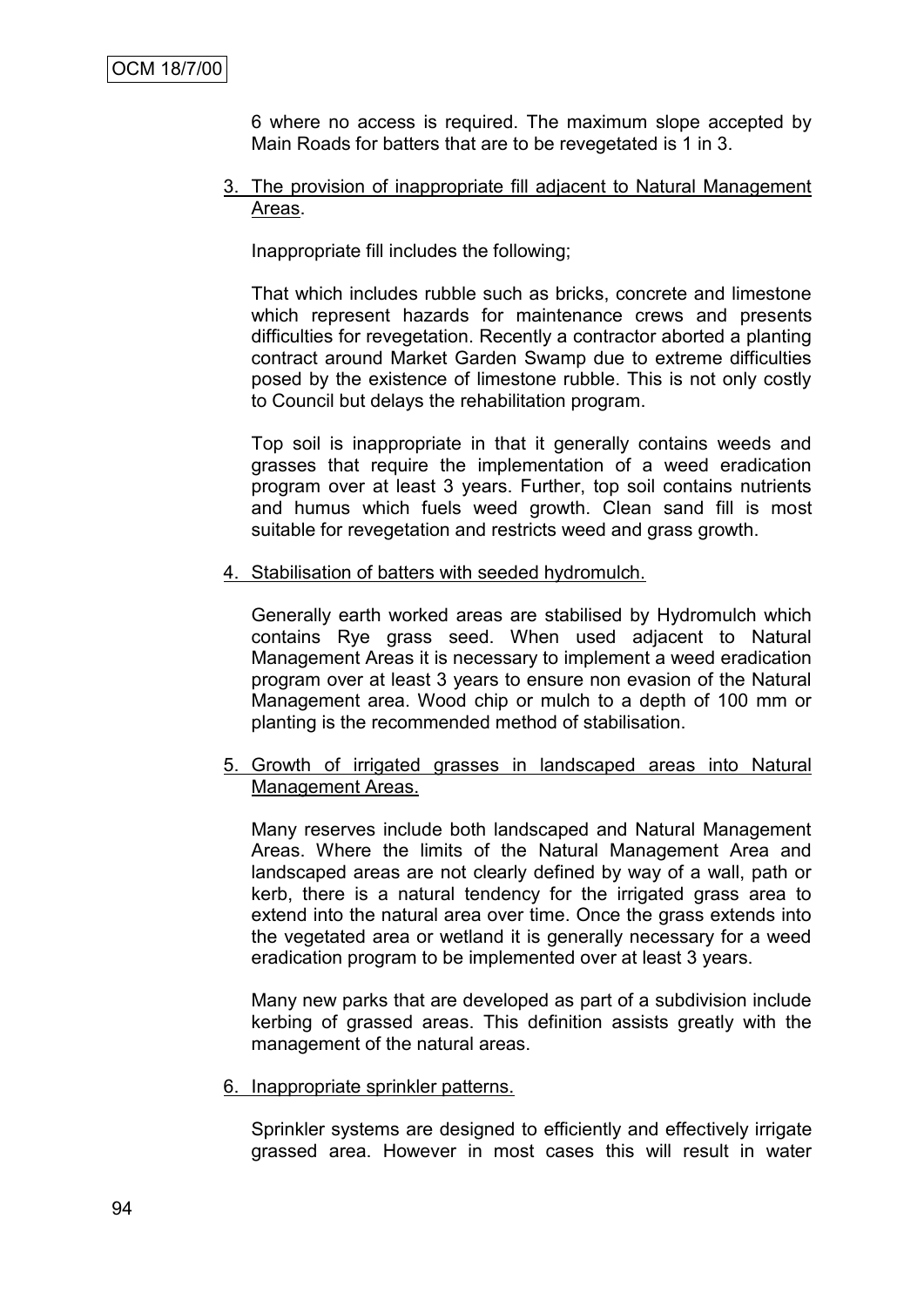extending in part into a Natural Management Area which promotes weed and grass growth.

The design of irrigation systems to throw water away from Natural Management Areas will greatly reduce potential management requirements.

It is estimated that the 2000/01 weed eradication program being undertaken by Environmental Management Services in three reserves will cost in the order of \$50,000. As previously indicated many of the future Public Open Space Reserves will contain both areas of natural vegetation and wetlands of conservation standard. For these areas to be managed and maintained in a cost effective manner to retain and enhance their environmental values in accordance with Council"s Corporate Strategic Plan, it will be necessary to adopt design principles which redress the major issues otherwise the cost of maintaining Natural Management Areas will continue to rise disproportionately.

It is considered that the proposed Policy addresses the issues in a practical way and provides an effective basis for the protection and maintenance of Natural Management Areas and will enable Council"s vision for the environment to be achieved.

# **Strategic Plan/Policy Implications**

The Corporate Strategic Plan Key Result Areas which apply to this item are:-

1. Managing Your City

*"To deliver services and to manage resources in a way that is cost competitive without compromising quality."*

2. Planning Your City

*"To ensure that the development will enhance the levels of amenity currently enjoyed by the community."*

3. Conserving and Improving Your Environment

*"To conserve the quality, extent and uniqueness of the natural environment that exists within the district."*

*"To ensure that the development of the district is undertaken in such a way that the balance between the natural and human environment is maintained."*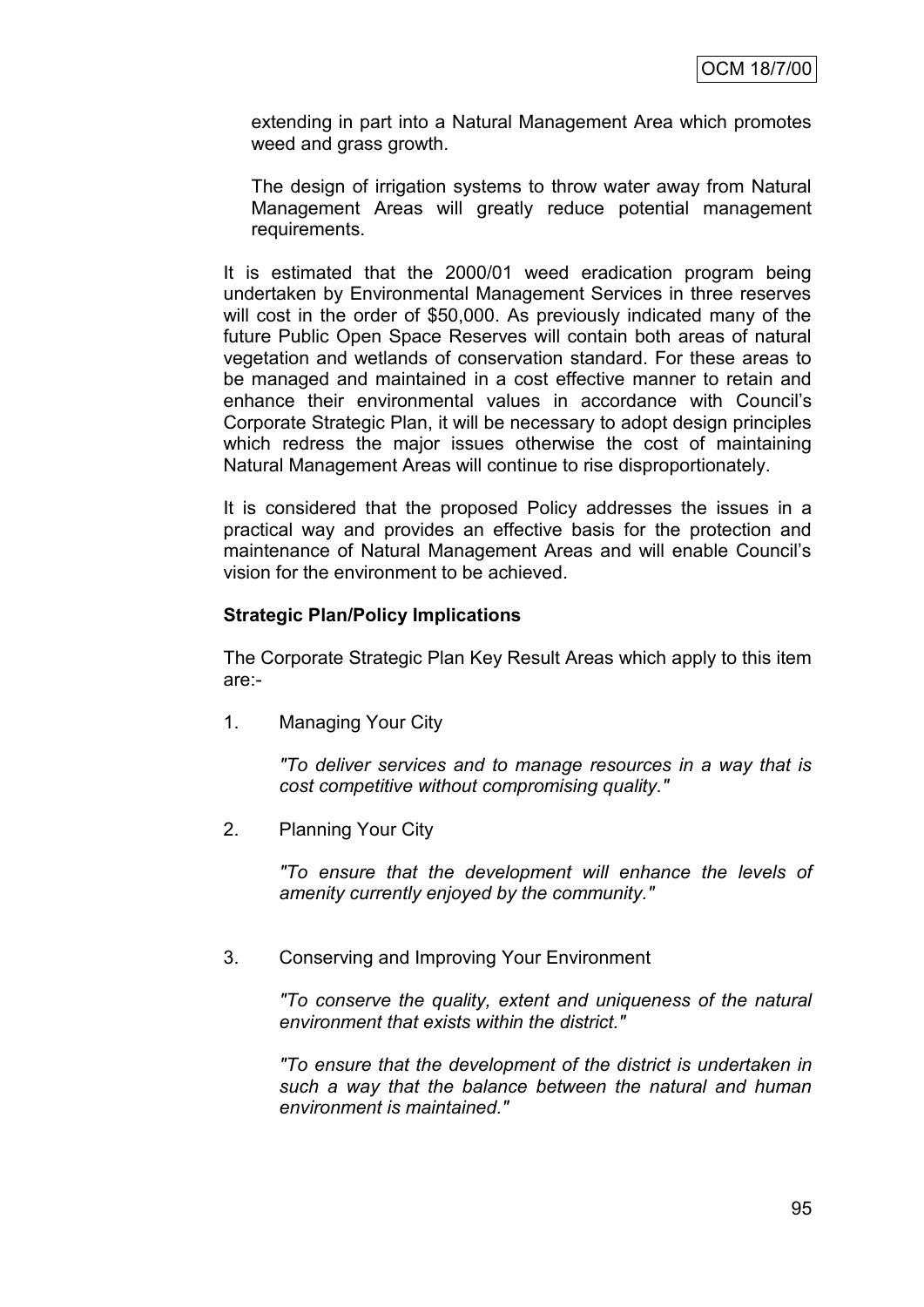The Planning Policies which apply to this item are:-

PD8\* Bushland Conservation Policy PD13\*Public Open Space PD14\*Guidelines for Development Applications for the Filling of Land PD16\*Standard Subdivision Conditions and Reasons for Refusal PD17\*Standard Development Conditions and Footnotes

### **Budget/Financial Implications**

Many future subdivisions and developments will include Natural Management Areas which will be the responsibility of Council. The adoption of design principles for the incorporation of these areas in open space and drainage reserves will ensure the delivery of the most cost effective ongoing maintenance program.

### **Implications of Section 3.18(3) Local Government Act, 1995**

Nil

# **13.13 (ocm1\_7\_2000) - ILLEGAL FUNCTION - LOT 9; 220 WATTLEUP ROAD, WATTLEUP - OWNER/APPLICANT: V LOMBARDO (4412312) (MT) (SOUTH) (MAP 17)**

# **RECOMMENDATION**

That Council initiate legal action under the Town Planning and Development Act against the owners of Lot 9 (220) Wattleup Road, Wattleup for the unlawful functions conducted on the premises.

# **COUNCIL DECISION**

#### **Background**

| ZONING:    | MRS:                 | I RURAL |
|------------|----------------------|---------|
|            | DZS:                 | I RURAL |
| LAND USE:  | DIVE TRAINING RESORT |         |
| LOT SIZE:  | 2.0 <sub>ha</sub>    |         |
| AREA:      | N/A                  |         |
| USE CLASS: | N/A                  |         |

In November 1993 Council approved a dive training resort on the site.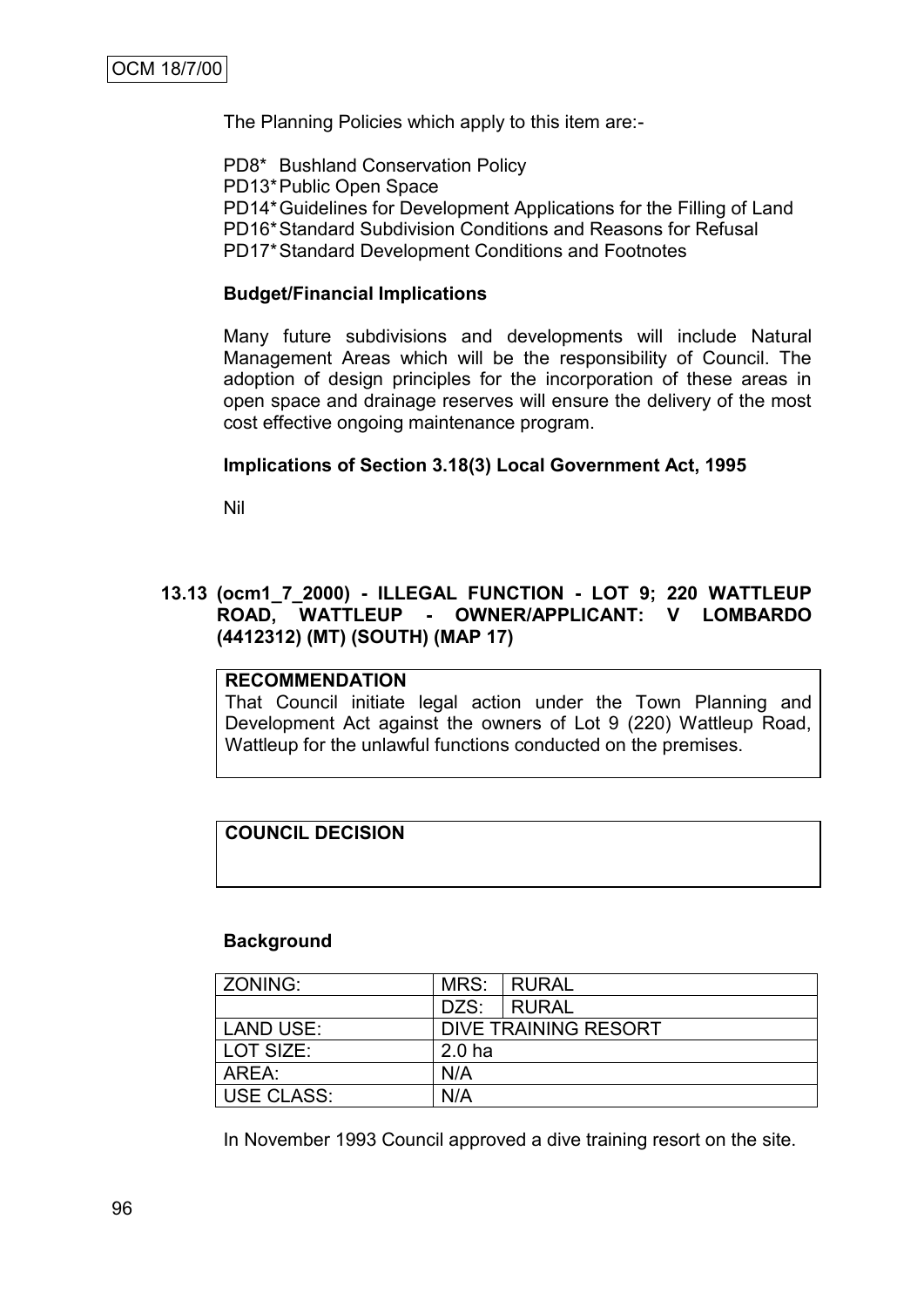In February 1999 Council received a complaint about illegal earthworks occurring on the subject property. Investigations revealed the owner was preparing to use the lot for a function and conference centre. The owner was asked to apply for Planning Consent to operate the proposed use.

Council resolved to refuse the development at its meeting on 11 May 1999. The applicant reapplied for the same use in October 1999. This application too was refused by Council, at its meeting held on 21 December 1999. Another application for the function centre was made recently and is dealt with in another item in this agenda.

# **Report**

On the weekend of 30 June and 1 July 2000 two functions were held at the subject premises by an organisation called the "Mating Club" whose principal purpose appears to be facilitating sex between participants at organised functions at various venues. A "Swingers Party" attended by approximately 200 people was held on the subject property on Friday 30 June 2000. A similar function attended by approximately 50 people was held on Saturday 1 July 2000. The functions, which started at 9pm, did not finish until 3am in the morning.

According to the Fremantle Police, at the Friday night function a cover charge of \$150 for single men was charged, whereas couples and single women were admitted free of charge. A live band and amplified music were provided for patrons. A standard charge of \$50 per person was applicable for the Saturday night function.

The owner, who had two applications for a function centre on the site refused in 1999, was aware that he did not have planning permission to hold such a function. It is a breach of the Town Planning and Development Act to undertake development, including conducting a use, without Planning Consent being granted.

Health guidelines were probably breached during the function. The following health matters are relevant to the function :

- 1. No Certificate of Approval has been issued for a Public Building under the Provisions of S178. Provided the building is in the same condition as it was when the Building "Certificate of Classification" was issued on 17 January 1996, the receipt of a Certificate of Electrical Compliance is all that is required to issue the Certificate of Approval.
- 2. The kitchen has not been used for several years and was not inspected prior to the event. However, the standard of the kitchen is good and it is likely to comply with regulatory requirements.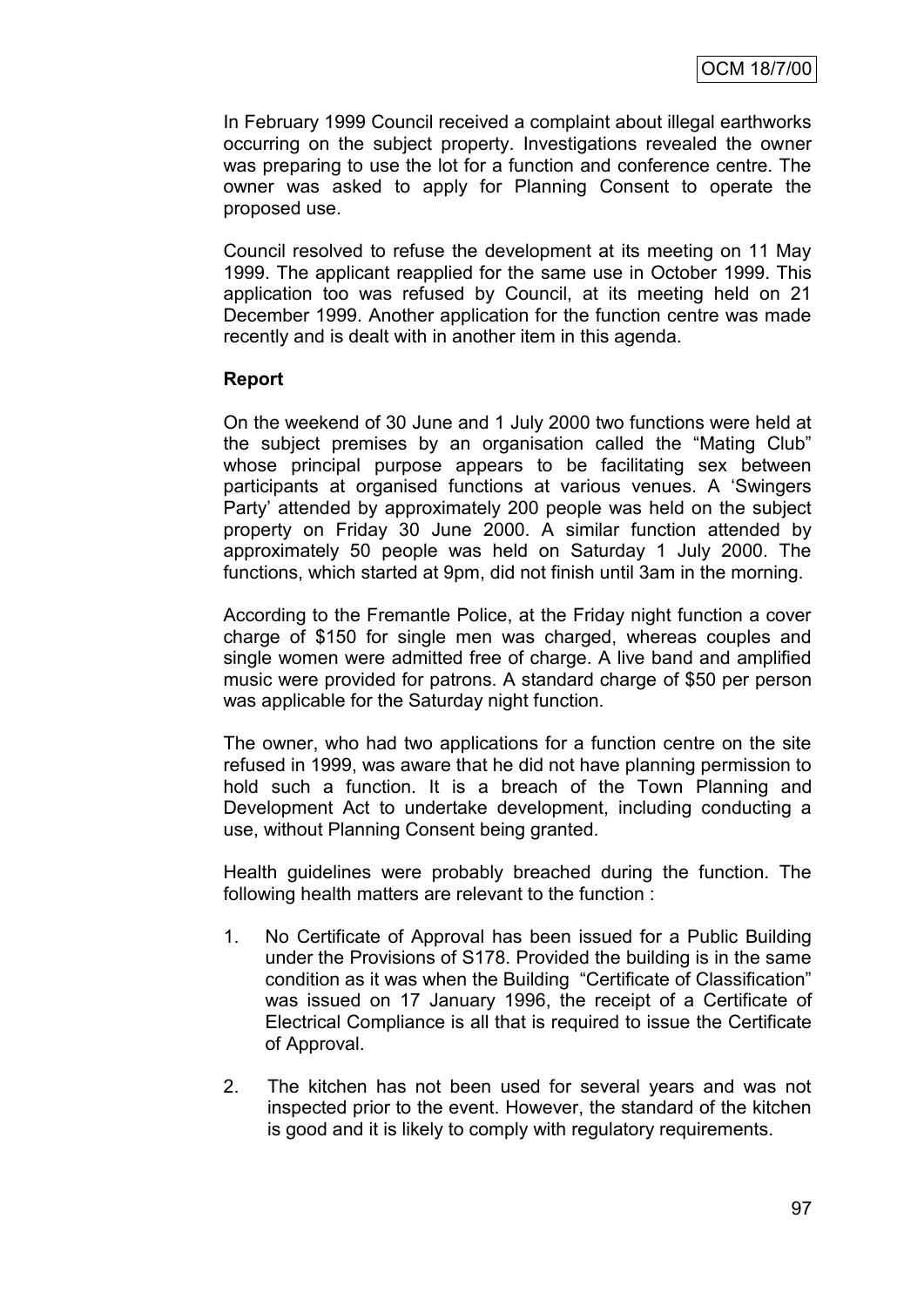- 3. The swimming pool has been approved by the Health Department of WA but for aqua-lung diver training purposes only with other conditions. It is likely that the pool was used contrary to this approval. Further, no "start-up" water samples were taken, as required by the Health Department of WA, prior to opening.
- 4. The advertising suggests that a tattooist and a body piercer provided their services on the night. The Health (Skin Penetration Procedure) Regulation 1998 require the owner of skin penetration premises to notify the local authority. No such notification was received.

Advertising indicated alcohol was to be sold from the premises at the party. The matter was referred to the Fremantle Police and Liqour Licensing Court to investigate.

It is considered possible that similar functions conducted by the "Mating Club" could occur in the future on this property.

The relevant matters for the Council to consider are the breaches of Health requirements and the breach of the Town Planning and Development Act. It is recommended that the owner be subject to prosecution proceedings under the Town Planning and Development Act.

# **Strategic Plan/Policy Implications**

The Corporate Strategic Plan Key Result Areas which apply to this item are:-

1. Managing Your City

*"To conduct Council business in open public forums and to manage Council affairs by employing publicly accountable practices."*

2. Planning Your City

*"To ensure that the development will enhance the levels of amenity currently enjoyed by the community."*

PD36\* Public Buildings

# **Budget/Financial Implications**

Legal costs will be incurred for the conduct of any Planning prosecution.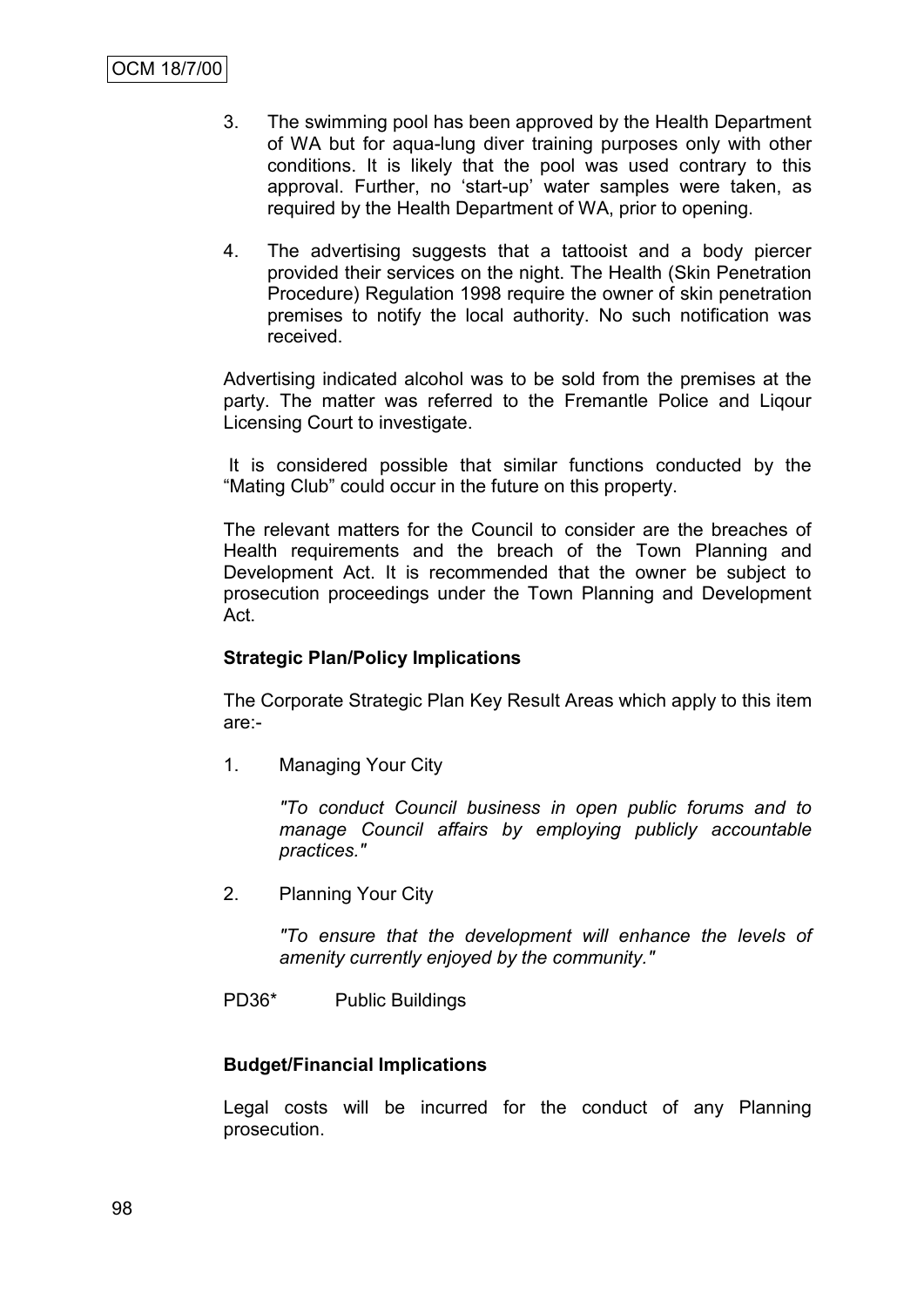# **Implications of Section 3.18(3) Local Government Act, 1995**

It is open to the Applicant to apply for a Liqour Licence from the Office of Racing and Gaming, however no such application has been made at this stage. Council comment is required in the event that a Liquor Licence is applied for.

# **13.14 (ocm1\_7\_2000) - PROPOSED STRUCTURE PLAN - CELLS 9 AND 10, YANGEBUP/BEELIAR - OWNER: VARIOUS - APPLICANT: URBAN FOCUS (9620) (SOS) (SOUTH) (MAP 8/9) (ATTACH)**

# **RECOMMENDATION**

That Council:

- (1) refuse to adopt the proposed Structure Plan submitted by Urban Focus on 22 May 2000 for the following reasons:
	- 1. The application was not accompanied by signatures from all landowners to which the proposed Plan relates, as required by Part 8 of District Zoning Scheme No.2;
	- 2. The application does not have a clear majority of Cells 9 and 10 landowners in support of the proposed Plan;
- (2) advise Urban Focus, Evans Gianoli and BSD Consultants that notwithstanding Council"s refusal to adopt the proposed Structure Plan, that Council is prepared to review the originally approved Structure Plan and proposed Structure Plan with a view to progressing the production of a composite Structure Plan for circulation for comment to affected landowners. Each party is invited to liaise with Council"s Strategic Planning Services Department in this regard;
- (3) advise those persons who made a submission of Council"s decision;
- (4) advise Urban Focus, that in regard to Recommendation 2, that there are concerns with the development layout shown in its proposed Structure Plan as detailed in the Officer"s Report.

# **COUNCIL DECISION**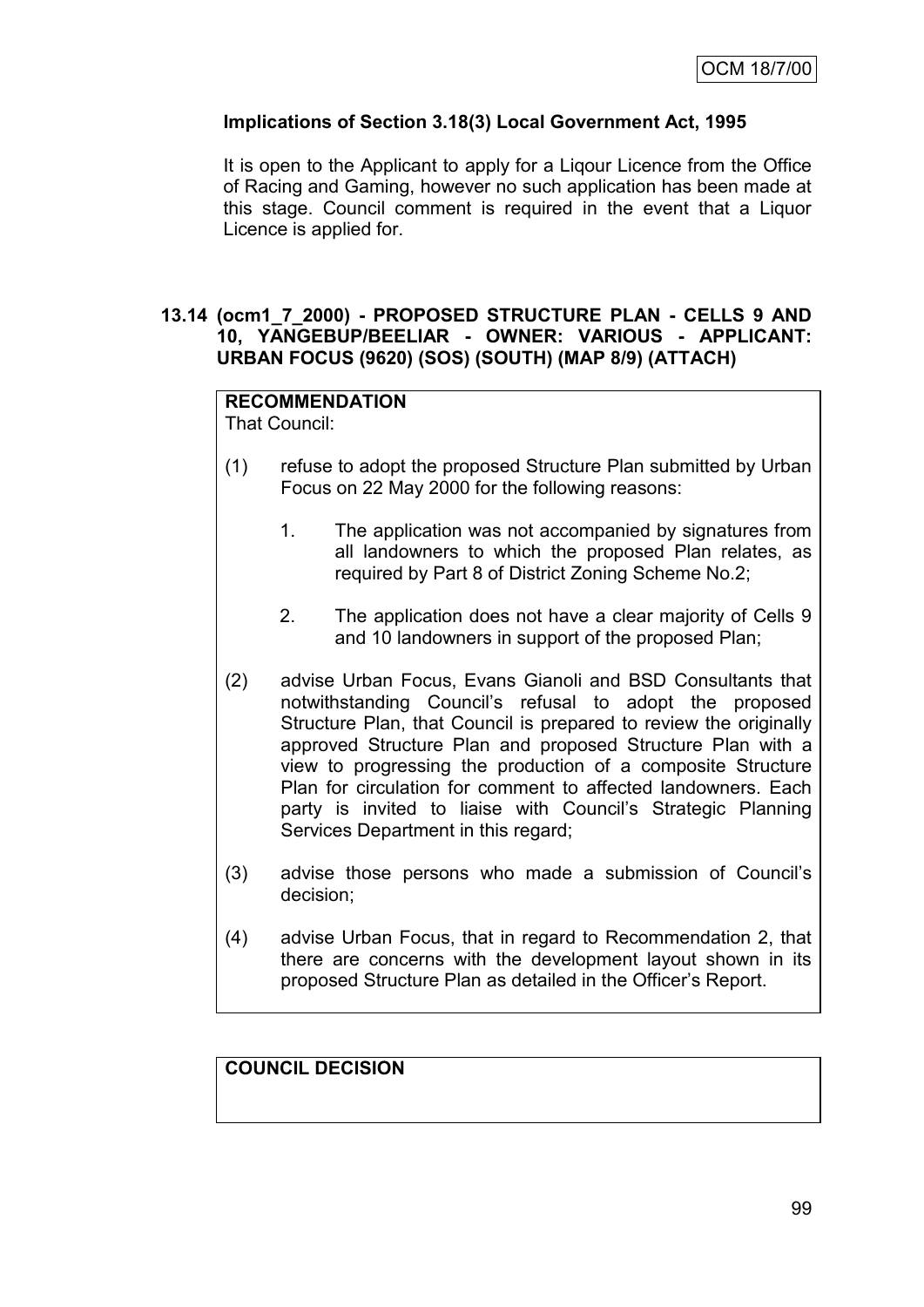# **Background**

This Agenda item concerns future residential land in Yangebup and Beeliar, commonly referred to as Cells 9 and 10, and a proposal for a revised Structure Plan. Cells 9 and 10 is comprised of over 60 lots totalling approximately 130 hectares and has been subject to numerous planning processes since the early 1990"s.

Records of these processes form a substantial and complex file history, but have ultimately led to the land being zoned Urban in the Metropolitan Region Scheme and Residential R20 in District Zoning Scheme No.2, a structure plan being prepared and adopted and a subdivision design approved. Actual development however has taken time to come to fruition, which can be attributed to the difficulties experienced in managing development arrangements in relation to fragmented land held in multiple ownership.

The critical events in relation to this Agenda item are as follows:

- In February 1995, Council resolved to conditionally adopt a Structure Plan prepared by Chapman Glendinning and Associates for the development of Cells 9 and 10. Twelve months later, Chapman Glendinning submitted a revised Structure Plan at the same time as applying to subdivide the land. This revision and its associated report suggested the proposal had support from all but two of the affected landowners and stated that Urban Focus would be likely to manage the project given their experience in dealing with multiple ownership developments. In October 1997, the Western Australian Planning Commission approved the subdivision application. Plan 1 of the Agenda Attachments indicates the Chapman Glendinning plan that forms the basis of the approved plan of subdivision (WAPC Ref 100118).
- A subsequent application for subdivision by Urban Focus for the north-eastern portion of Cell 9 was approved by the Commission in June 1999. The plan was generally in accordance with the original approved plan, with some minor modifications. Urban Focus have recently commenced subdivisional earthworks adjacent to the intersection of Yangebup Road and Spearwood Avenue in accordance with the 1999 approval.
- In recent times the issue of who is managing the development of Cells 9 and 10 has become not only complicated, but also unclear. It is apparent that Cells 9 and 10 owners have engaged different project managers. Evans and Gianoli have advised that it is intending to act on the original structure planning and subdivision approval obtained by Chapman Glendinning and Associates (which is due to expire in October 2000) on behalf of landowners it has entered into arrangements with. BSD Consultants (who have recently absorbed Chapman Glendinning and Associates) is to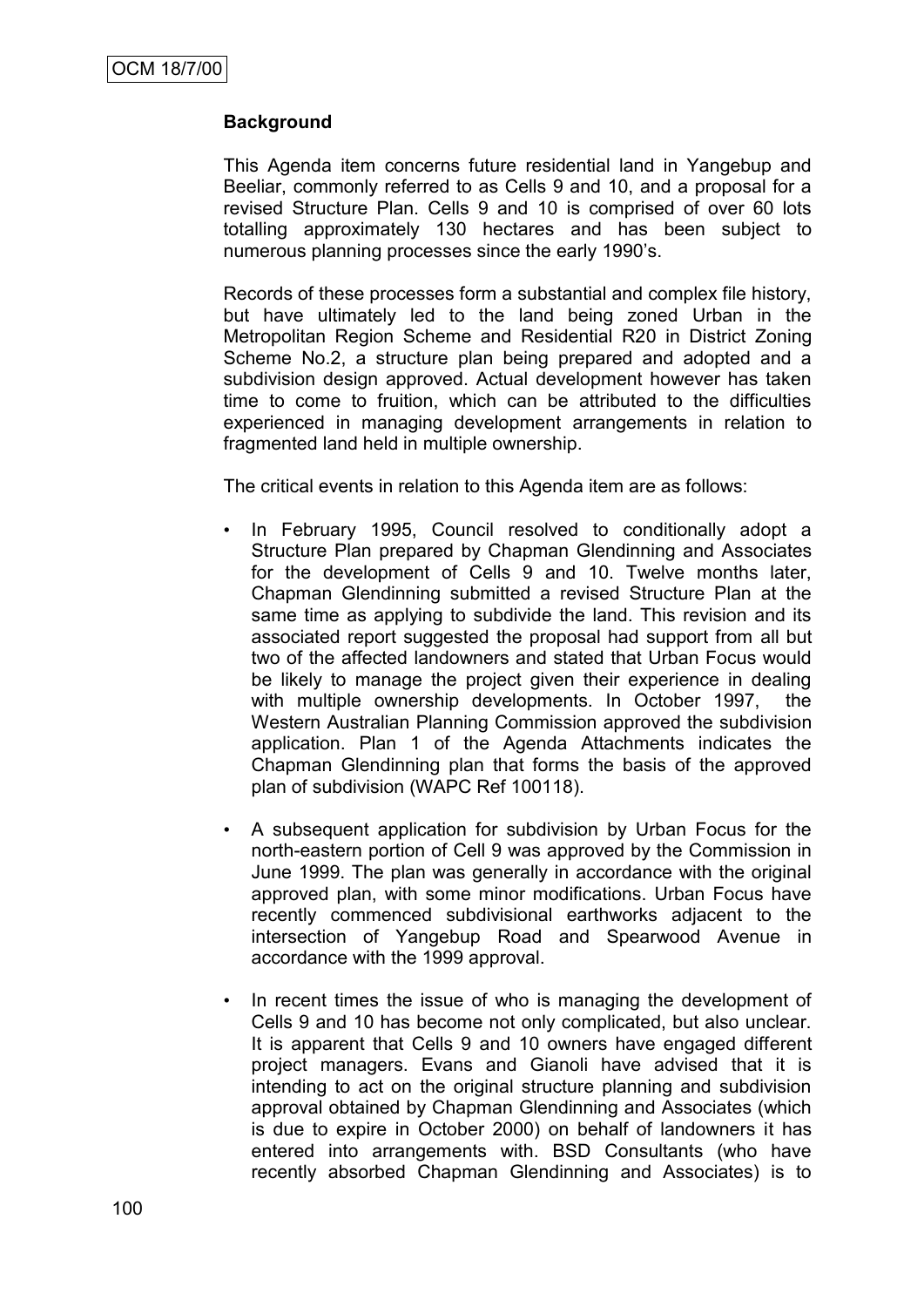pursue fresh subdivision approval in this regard. Alternatively, Urban Focus has entered into Owner Deeds with many Cells 9 and 10 landowners and are currently undertaking subdivisional works as reported above.

Urban Focus has now lodged a revised Structure Plan for Cells 9 and 10.

### **Submission**

Urban Focus has lodged a Structure Plan, with accompanying report, for Cells 9 and 10. Cells 9 and 10 are bound by Yangebup Road, Kwinana freight railway, the boundary of the Kwinana EPP buffer and the planned southerly extension of Spearwood Avenue. The proposed Plan (titled Plan 2) is included in the Agenda Attachments.

The Structure Plan report identifies the following characteristics of the land:

- The development area contains an undulating sandy terrain on underlying limestone. It is largely cleared as a result of previous market and flower gardening. Some remnant vegetation is noted as existing on Lot 79 Birchley Road. The soils are considered to be free-draining with high permeability in the limestone. The land does not contain any watercourse.
- A small number of properties continue to carry out horticultural operations, particularly on Tindal Avenue in the southern part of Cell 10.
- Several development constraints exist on and adjacent to the land. The Bibra Lake Main Sewer and Kwinana to South Fremantle 132kV transmission line pass through the land. The Kwinana Air Quality buffer forms the southern boundary of the land and no development is proposed to extend into the buffer.
- A number of existing residences are located within the Structure Plan area, with most to be retained.

The Plan purports to have been based on the principles of the Liveable Neighbourhoods – Community Design Codes with an emphasis placed on defining and achieving a high standard of design. The key features of the Plan are as follows:

• The bulk of the area is to be developed for residential purposes with a base Residential Planning Code of R20. Some medium density development is proposed with R 30 and R 40 designations. The development is expected to yield 1000 new lots, providing homes ultimately for an estimated 3000 residents. The plan does not show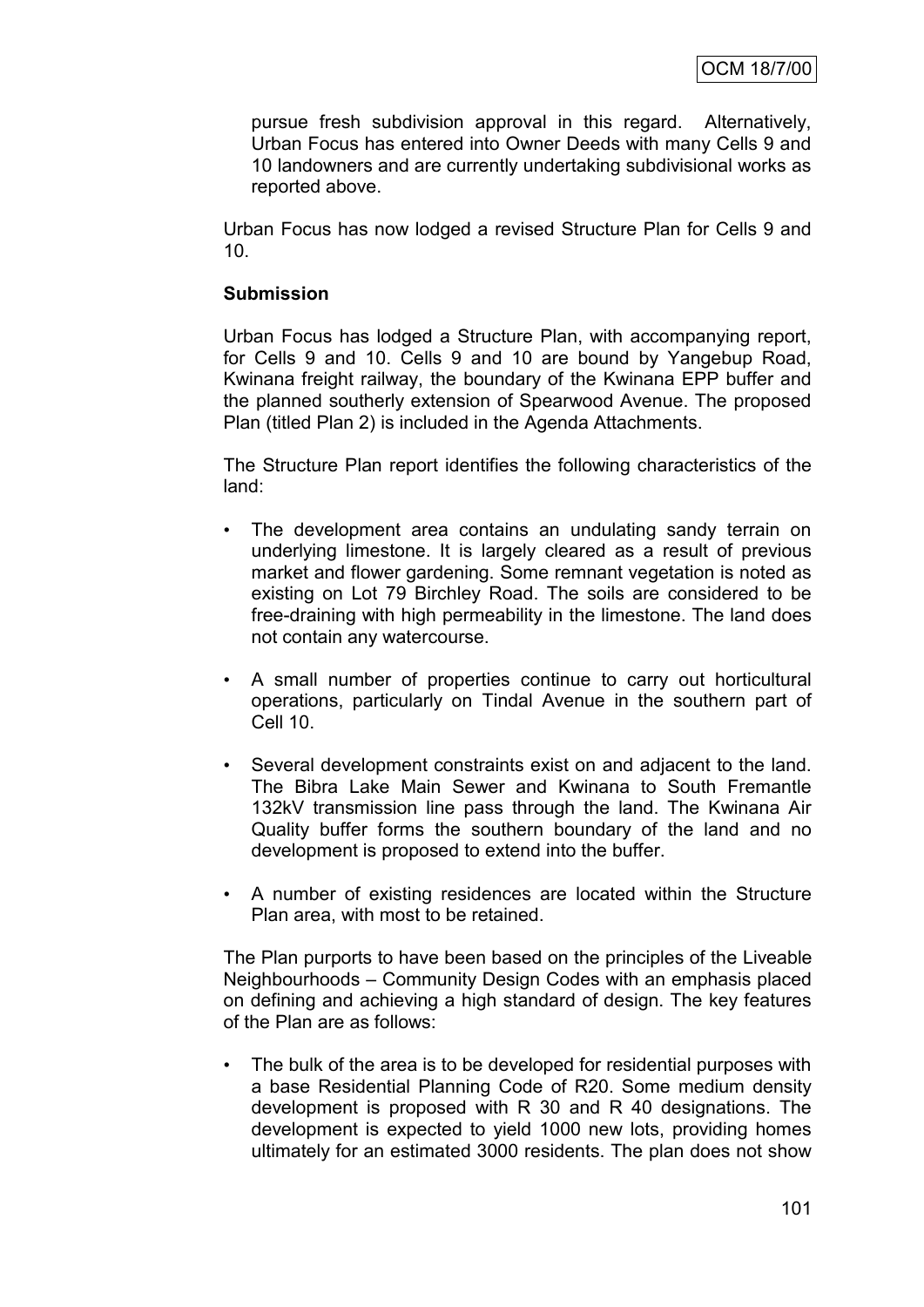development of a 10 hectare parcel of land owned by Cockburn Cement that is within the Urban zoned area.

- The road layout reflects a modified grid pattern with interconnected roadways mainly in north-south and east-west configuration allowing solar access and views towards either the coast of the escarpment. A network of cyclepaths and walkways are proposed.
- The focal point of Cell 9 is an area of active public open space (POS) of 4.3 hectares in area, opposite an area allocated for a local neighbourhood centre for local shops. Based on the Metropolitan Centres Policy, the centre is intended to provide 1560m2 of retail floorspace on an 1800m2 site. An additional area of 6000m2 for POS is located in the centre of Cell 9. Cell 10 will have four separate POS areas. A total of 8.205% of the gross subdividable area is proposed to be set aside for POS. The balance of the usual 10% requirement is proposed to be made up by actual expenditure towards the development of the proposed POS areas.
- No schools are proposed within the Structure Plan area in accordance with recent Education Department advice.
- All urban infrastructure usually associated with new development areas will be extended to service the development. Stormwater drainage will be contained within the development.

In terms of the proposed implementation of the Structure Plan, Urban Focus have made the following comments:

- The Structure Plan, following its adoption by Council, is to be referred to the Western Australian Planning Commission for approval. Once endorsed it will provide the basis for preparation of detailed subdivision plans.
- Having secured the signed commitment of the majority of landowners in Cells 9 and 10 authorising Urban Focus to undertake development on their behalf, Urban Focus is confident of being able to achieve an upmarket estate. To set the tone for the development, Urban Focus intends to introduce restrictive covenants to achieve this objective, enforceable through the District Planning Scheme.
- The multiple ownership of the area is noted as a significant issue and requiring of an appropriate mechanism to share the cost of infrastructure provision equitably between landowners. Urban Focus commit to undertaking a review of the necessary shared infrastructure items and have proposed a draft Scheme Amendment text to address the procedures and requirements of the developer contribution arrangement.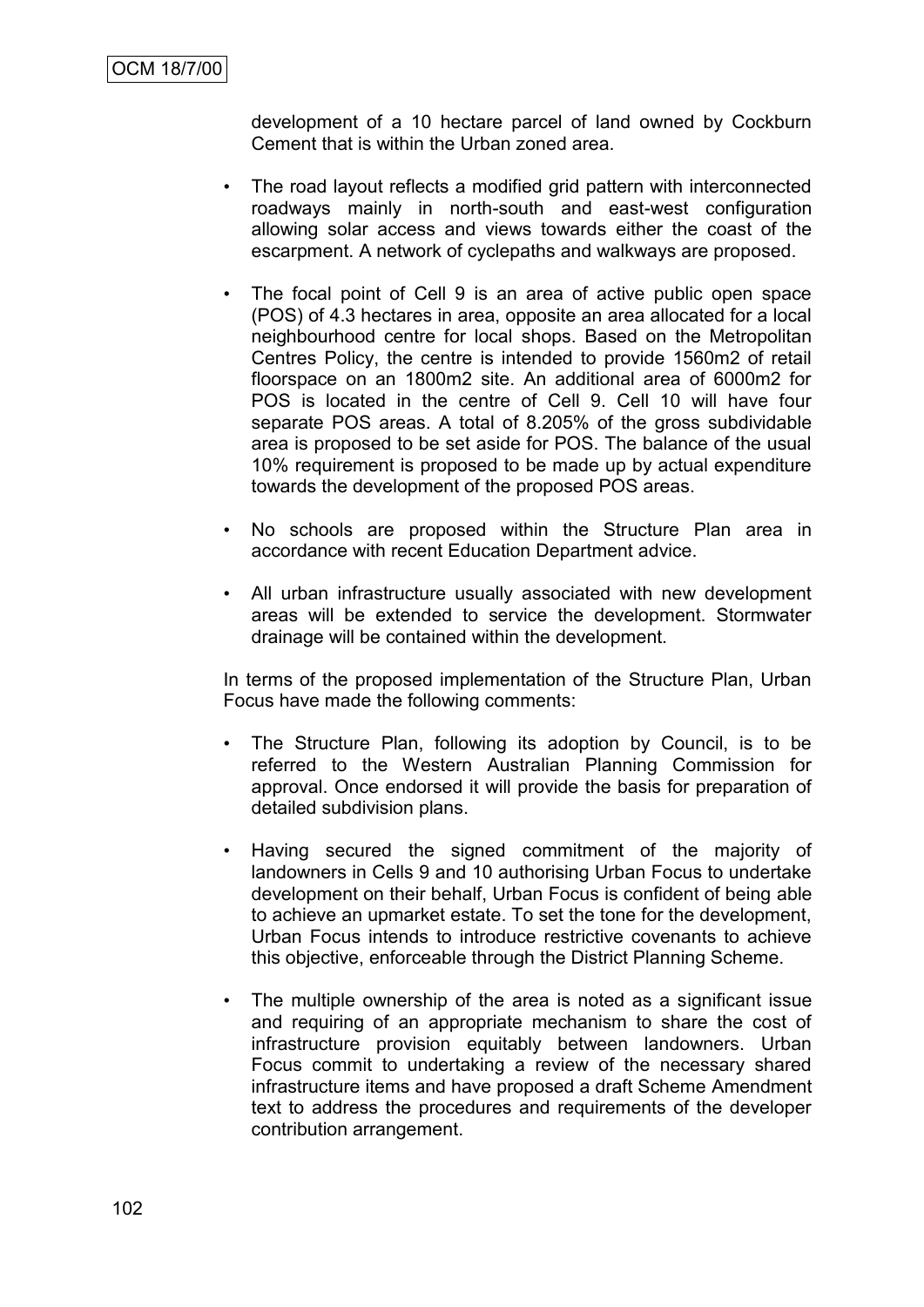The Structure Plan report is accompanied by written consents from a number of Cells 9 and 10 landowners for the Structure Plan to be lodged for adoption. In instances where consents have not been signed, some landowners are reported to have already entered into Owner Deeds with Urban Focus. Urban Focus claim that in Cell 9, 20 of the 27 properties (excluding City of Cockburn and Ministry for Planning owned properties) owners have consented to and support the Structure Plan. In Cell 10, 21 out of 34 properties owners (excluding Council owned Lot 76 Birchley Road) have consented to and supported the Plan. This represents approximately 77% of Cell 9 and 63% of Cell 10 land.

Urban Focus have provided all Cells 9 and 10 landowners with a copy of the proposed Structure Plan and invited landowners to make comment on the proposal directly to Council. Urban Focus also provided copies of the Plan to several government agencies and surrounding landowners. The public comment period took place over three weeks concluding on 19 May 2000. The Schedule of Submissions provides a summary of all submissions and is included in the Agenda Attachments.

# **Report**

Before reporting on the design features of the proposed Structure Plan, it is necessary to firstly deal with the validity of the proposal and the current circumstances of its lodgement.

The complications concerning the project management of Cells 9 and 10 presents difficulty for Council. It is evident that there is no universal agreement from landowners in respect to who will manage the development and the manner in which it is to proceed. This significantly affects Council"s ability to ensure that a coordinated approach to development will be undertaken and that adequate arrangements are in place for the sharing of infrastructure costs.

As Cells 9 and 10 form part of the Yangebup/Munster Urban Development Area, it is subject to the provisions of Part 8 of District Zoning Scheme No.2. Part 8 requires that subdivision of an Urban Development Area may not be undertaken otherwise than in accordance with a Structure Plan adopted by Council and approved by the Commission. The application requirements concerning a proposed Structure Plan require, inter alia, that all proposals are to be signed by each owner of land within the Urban Development Area to which the proposed Plan relates.

There are no advertising requirements in respect of a proposed Structure Plan in Part 8, however it has been Council practice to circulate proposals to affected landowners for comment. Council would be aware that Amendment 192 to the Scheme proposes the deletion of Part 8 of the Scheme and replacement with the Commission"s Model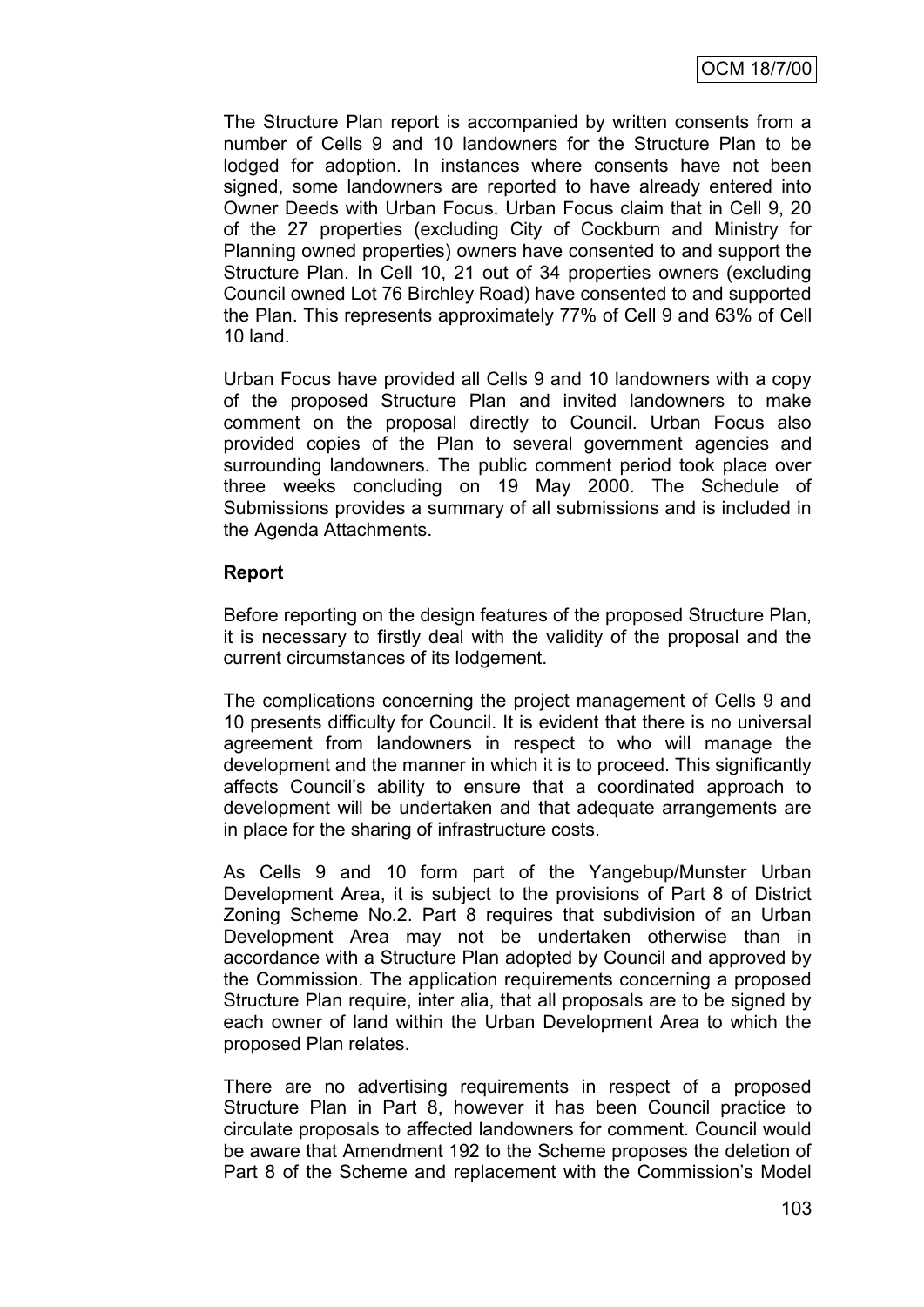Text Provisions for Structure Plans. Council adopted this Amendment for final approval last month.

During the advertising of Amendment 192, a submission from W.E. Evans on behalf of 15 Cells 9 and 10 landowners, submitted that the Chapman Glendinning plan of subdivision approved in 1997 be adopted as the basis for all structure planning of the area. These owners and their properties are indicated on Plan 3 in the Agenda Attachments.

BSD Consultants have recently advised that it intends reapplying for subdivision on behalf of a significant proportion of Cells 9 and 10 landowners. It contends that the landowners that are signatories of the subdivision application have revoked their support for the alternatives suggested by Urban Focus. The extent of properties supporting the fresh subdivision application is detailed on Plan 4 in the Agenda Attachments. BSD acknowledge that the original Structure Plan was prepared some time ago and it is necessary to readdress several issues in the course of the new approval process.

On the other hand, Urban Focus have elicited significant support for its Structure Plan, firstly through endorsing its lodgement and secondly through supporting comments made during the advertising of the plan. It should however be noted that some owners withdrew consent previously granted to Urban Focus. Plan 5 in the Agenda Attachments illustrates those who have supported the lodgement of the Urban Focus Structure Plan and/or those who have entered into Owner Deeds with Urban Focus.

The Schedule of Submissions in relation to the proposed Structure Plan indicates 23 submissions of support / no objection from landowners. There are also six submissions objecting the Structure Plan. Whilst Urban Focus's Structure Plan has support from a significant number of landowners within Cells 9 and 10, it is evident that a large proportion of landowners either did not endorse its lodgement or have not provided supporting comments during advertising. See Agenda Attachments for Plan 6 illustrating the properties to which landowner comments relate.

Accordingly, it is recommended that the most reasonable and technically sound course of action is for Council to refuse to adopt the proposed Structure Plan in its current form due to the fact that it was not endorsed by all affected landowners and that there is no clear majority support for the proposal.

It is likely that Council will come under some criticism from Urban Focus and the landowners it acts on behalf, for refusing to adopt the proposed Plan. It is not the intent of Council to unreasonably delay development of an area, however it is critical that it be assured that appropriate development arrangements are in place prior to supported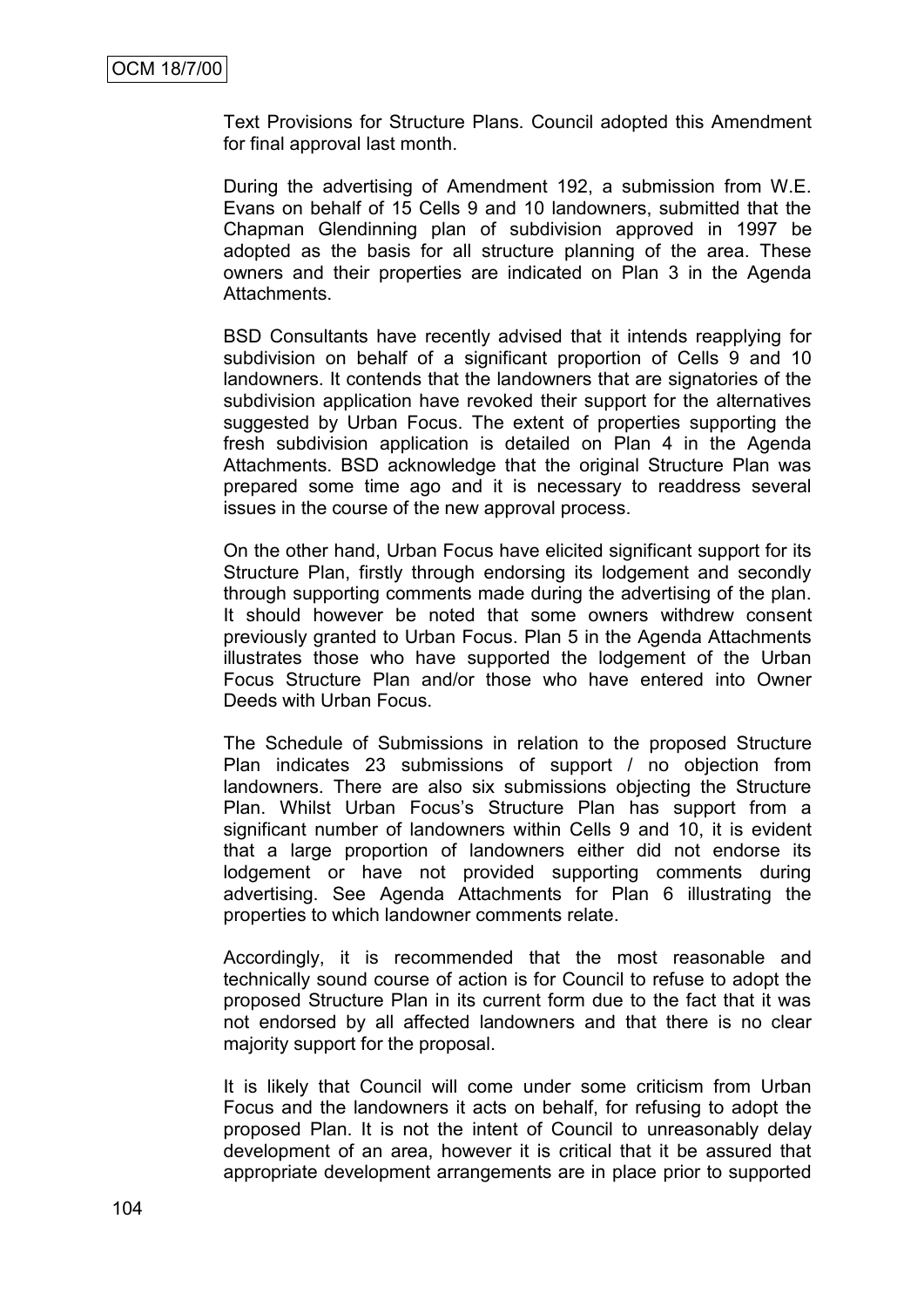development plans. In an effort to help address the present complications, there is considered to be some possibility that elements of the originally approved Plan and the proposed Plan can be blended to form a composite Plan, particularly in Cell 9 where Urban Focus have a major interest and majority support from landowners. In this regard, it is recommended that both project managers and associated consultants be invited to liaise with Council"s Strategic Planning Services Department with a view to progressing the preparation of a plan that can be widely accepted by as many landowners as possible.

Given the recommendation to refuse to adopt the proposed Structure Plan, it is not necessary to provide extensive comment on the detailed development layout illustrated in the proposed plan. It is however important should there be an attempt at a revised plan, to have the following points on record:

- The proposed Structure Plan purports to be a "Liveable Neighbourhoods" development, however the proposal has not been accompanied by the context analysis and supporting information usually required under the Community Design Code. Urban Focus note in the report accompanying the proposed Plan that this supporting information would be provided to the Commission when it submits the Plan for its approval. Council Policy PD 25 supports the implementation of the Code and encourages its use in all future urban development proposals in the district. Accordingly, Council should require the level of supporting information required under the Code to be provided as part of its assessment of a Structure Plan proposal. This is especially necessary given Urban Focus"s proposal for 8% POS provision, with the balance to be made up by expenditure on the POS areas provided. Whilst the Community Design Code allows for this, it is subject to all other elements of the Code to be addressed. This clearly can not be assessed without all the information being submitted demonstrating compliance with the complete provisions of the Code and not just the components that suit the proponent.
- There are several concerns regarding elements the road layout, particularly the proposed east-west road that runs parallel to proposed Beeliar Drive in Cell 10. This road and its intersections are proposed to be treated with roundabouts occurring at very short intervals. An alternative would be required for any subsequent proposal. Efforts should be made to directly link Cell 10, by road and pedestrian/cycle links, to the Beeliar Heights development to the east, particularly given the local community and retail facilities to be located there. Other traffic management issues require attention.
- Several of the POS areas could be better located to maximise protection of pockets of remnant vegetation. The larger areas intended for active open space are proposed on low lying land and would require considerable earthworks to achieve an adequate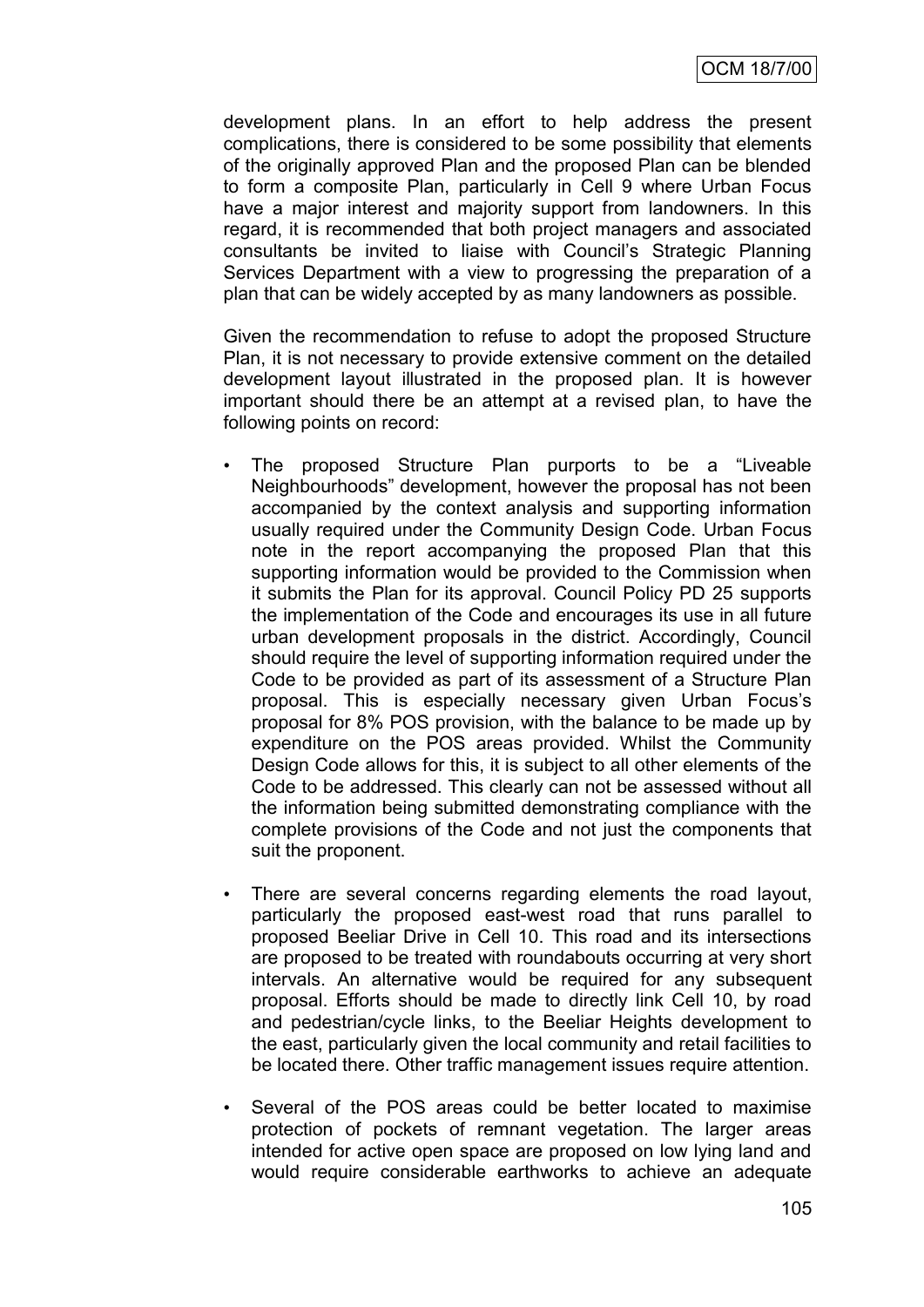standard. Areas intended for drainage should clearly be indicated as such on a Structure Plan. These areas will not receive POS credits except in the circumstances outlined in the Community Code and Council Policy PD 13.

- An 1800m2-neighbourhood centre site may be an insufficient area to accommodate a retail facility with a floorspace of 1560m2 and the associated carparking, access and landscaping requirements. In the absence of Community Code analysis, especially walkable catchments, it is not possible to provide any advice on whether the neighbourhood centre is appropriately located.
- The draft Scheme Amendment text submitted by Urban Focus proposing a procedure for the shared provision of infrastructure is not supported. Amendment 193 introduces generic provisions for the establishment and operation of development contribution arrangements. The suggested text conflicts with these provisions. Furthermore, Amendment 210 proposes the developer contribution items that will apply to the Yangebup/Munster Urban Development Area (to be known as DCA 5 in TPS 3). This Amendment only identifies works associated with the construction of Beeliar Drive. Urban Focus"s proposal is that the Amendment extend to cover the equitable apportionment of the cost of providing land for POS and drainage and its development to a useable standard, a sewer pumping station and or sewer main to service the area and all associated valuation and administration costs. It should be made clear that Council"s position is that these additional items should be subject to private arrangements between landowners and that the only items of infrastructure for which Council will administer an arrangement is for Beeliar Drive and associated works as proposed by Amendment 210
- Council would be hesitant to accept any arrangement whereby restrictive covenants in relation to the detailed housing standards are to be enforced through the Town Planning Scheme.

In conclusion, it should be noted that in refusing to adopt the proposed Structure Plan, Council is not giving a tacit indication that the original Structure Plan is still acceptable in its current form. Rather, the original plan, given its age and the events that have transpired since its adoption, requires review particularly in terms of POS distribution, road layout and the deletion of the primary school from Cell 10, as acknowledged by BSD Consultants.

#### **Strategic Plan/Policy Implications**

The Corporate Strategic Plan Key Result Areas which apply to this item are:-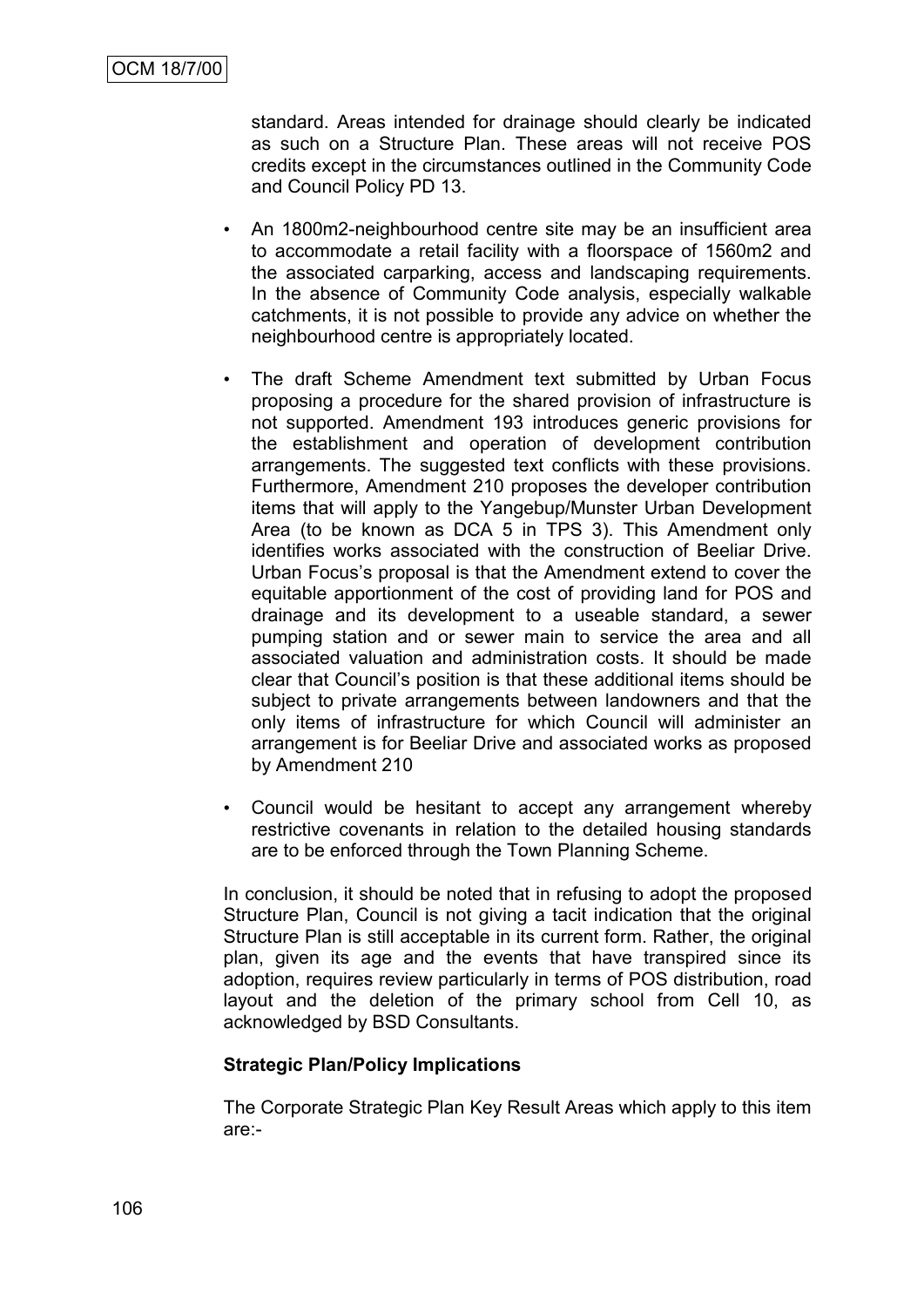2. Planning Your City

*"To ensure that the planning of the City is based on an approach which has the potential to achieve high levels of convenience for its citizens."*

*"To ensure that the development will enhance the levels of amenity currently enjoyed by the community."*

*"To foster a sense of community within the district generally and neighbourhoods in particular."*

3. Conserving and Improving Your Environment

*"To conserve the quality, extent and uniqueness of the natural environment that exists within the district."*

*"To ensure that the development of the district is undertaken in such a way that the balance between the natural and human environment is maintained."*

4. Facilitating the needs of Your Community

*"To facilitate and provide an optimum range of community services."*

*"To identify current community needs, aspirations, expectations and priorities of the services provided by the Council."*

*"To determine by best practice, the most appropriate range of sporting facilities and natural recreation areas to be provided within the district to meet the needs of all age groups within the community."*

The Planning Policies which apply to this item are:-

- PD8\* Bushland Conservation Policy
- PD13\* Public Open Space
- PD25\* Liveable Neighbourhoods Community Design Codes
- PD42 Native Fauna Protection Policy

#### **Budget/Financial Implications**

Cost sharing arrangements as detailed in the report.

Council owns Lot 76 Birchley Drive, purchased recently for the construction of Beeliar Drive. There will be land surplus to the road construction which could be developed.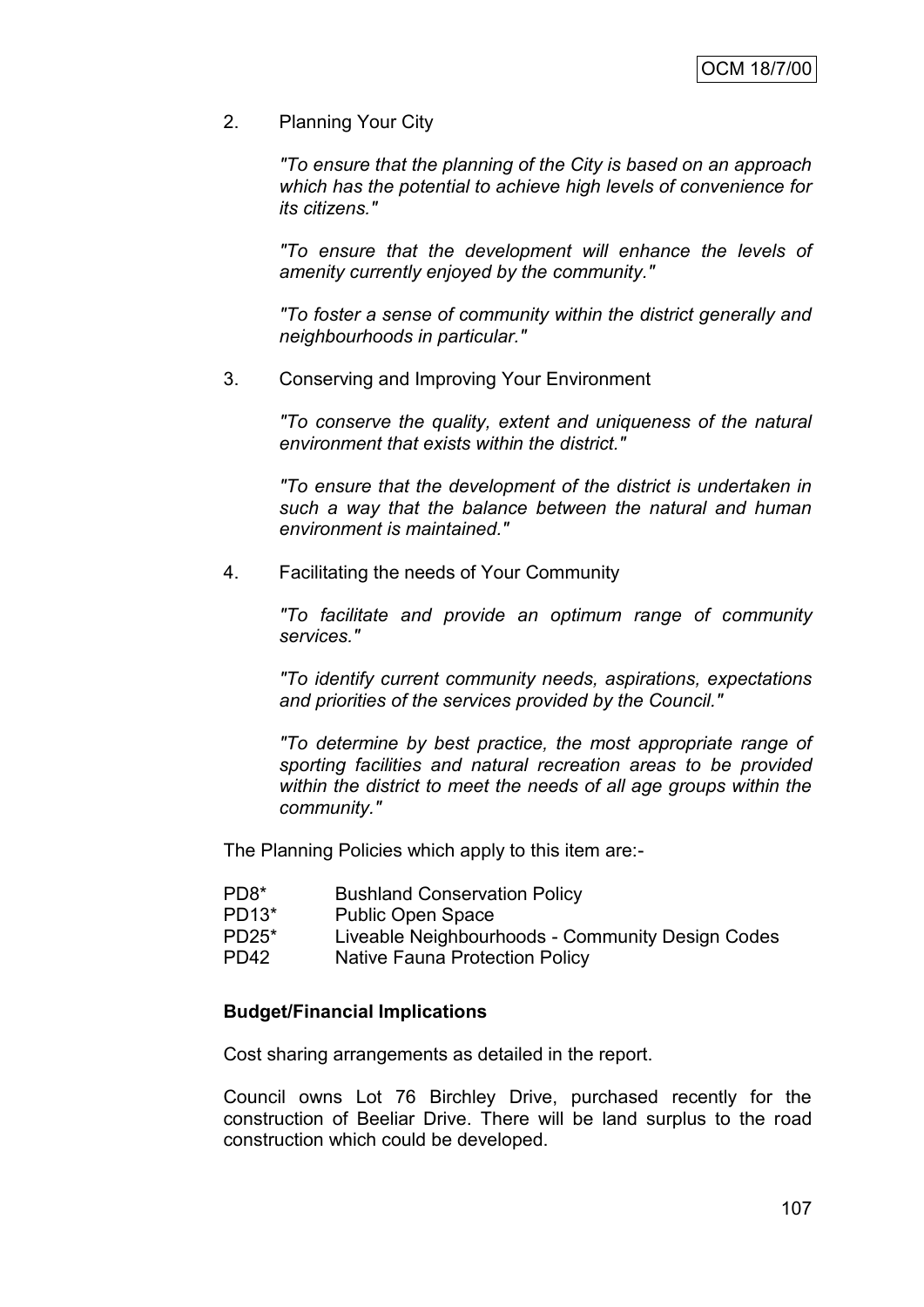# **Implications of Section 3.18(3) Local Government Act, 1995**

Nil

**13.15 (ocm1\_7\_2000) - FINAL ADOPTION OF AMENDMENT NO. 194 TO DISTRICT ZONING SCHEME NO. 2 - R24309 COCKBURN ROAD, HENDERSON - OWNER: RESERVE VESTED IN CITY OF COCKBURN - APPLICANT: GRAY & LEWIS (92194) (SA) (COASTAL) (MAP 5) (ATTACH)**

# **RECOMMENDATION**

That Council:

- (1) adopt the amendment for final approval with the following modification/s to the amendment documents:
	- 1. modification of the amendment map and text to reflect the revised Cockburn Road realignment (as per WAPC Subdivision No. 110428);
- (2) reinstate to the Hon. Minister for Planning that Council is not prepared to amend its recommendation in line with the applicant's submission;
- (3) in anticipation of the Hon. Minister's advice that final approval will be granted, the modified amendment documents be signed, sealed and forwarded to the Western Australian Planning Commission;
- (4) advise the applicant and those who made submissions of Council's decision accordingly.

# **COUNCIL DECISION**

# **Background**

| ZONING:           | MRS: | Industrial |
|-------------------|------|------------|
|                   | DZS: | Unzoned    |
| LAND USE:         | N/A  |            |
| LOT SIZE:         | N/A  |            |
| AREA:             | N/A  |            |
| <b>USE CLASS:</b> | N/A  |            |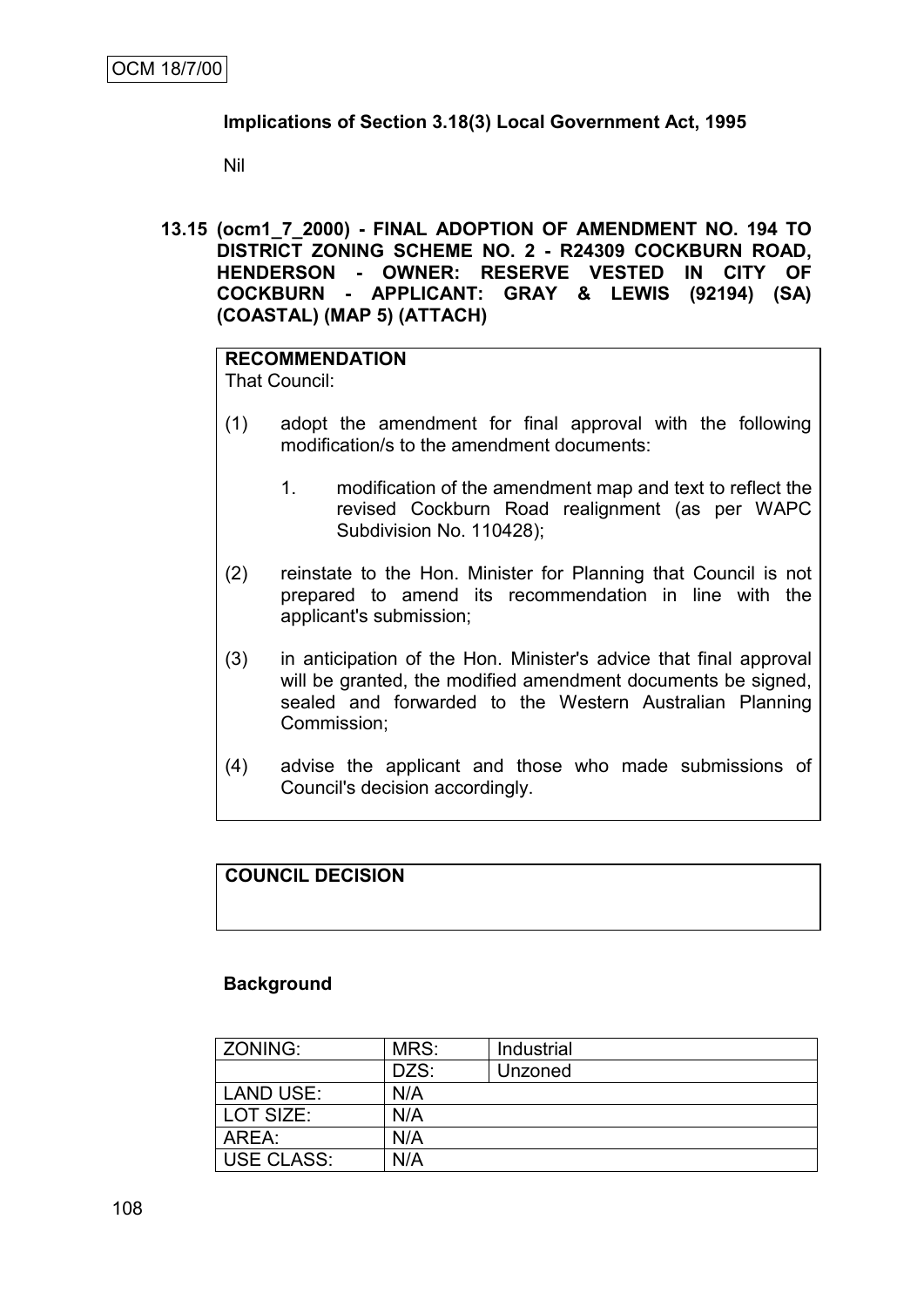Amendment No. 194 will rezone Portion of Reserve 24309 Cockburn Road, Henderson from "Regional Reserve - Parks & Recreation Reserve" to "General Industry (Restricted Use: Ship Building and the manufacture, fabrication and assembly of components for use by the offshore petroleum industry)" and portion of Cockburn Road from 'Local Reserve - Local Road" to "General Industry (Restricted Use: Ship Building and the manufacture, fabrication and assembly of components for use by the offshore petroleum industry)".

The proposed transfer of the subject land to General Industry is for the development of the southern harbour project on Jervoise Bay.

It is intended that the southern harbour will support the fabrication and loadout of purpose-built modules and jackets; the fit out of floating production and storage vessels; naval vessel refits and maintenance; and module and specialist plant fabrication for the mining and mineral processing industries.

The southern harbour will be divided into two precincts:- the Heavy Fabrication/Ship Building precinct and the Marine-Related Heavy Industry precinct.

The development of the Heavy Fabrication/Ship Building precinct will require the construction of a major offshore breakwater to provide a fully protected waterfront and reclamation of approximately 50 ha of waterfront land. The reclaimed area is intended to be largely developed as a common use Fabrication/Laydown Facility with direct access to waterfront berths and loadout wharves.

As a large portion of the Jervoise Bay Infrastructure Development area lies outside the City of Cockburn's Municipal Boundary, Council had no jurisdiction to assess the proposal. Therefore the amendment process became staged, with the first stage being the land area within the Council's Boundary, namely Amendment No. 194. The next stage will be the realignment of the Municipal boundary to include the Heavy Fabrication/Ship Building precinct in Council's Municipal area, and the final stage will be the rezoning of this precinct.

Council previously resolved at Ordinary Meting, held on the 15 February 2000 the following:

*(1) request the Western Australian Planning Commission for a deferment and extension of time for the Council to make a recommendation on the amendment, under Regulations 17(2) and 18(1) of the Town Planning Regulations, until the realignment of Cockburn Road and subdivision of Part Lot 2 and Reserve 24309 Cockburn Road has been finalised (WAPC Ref 110428);*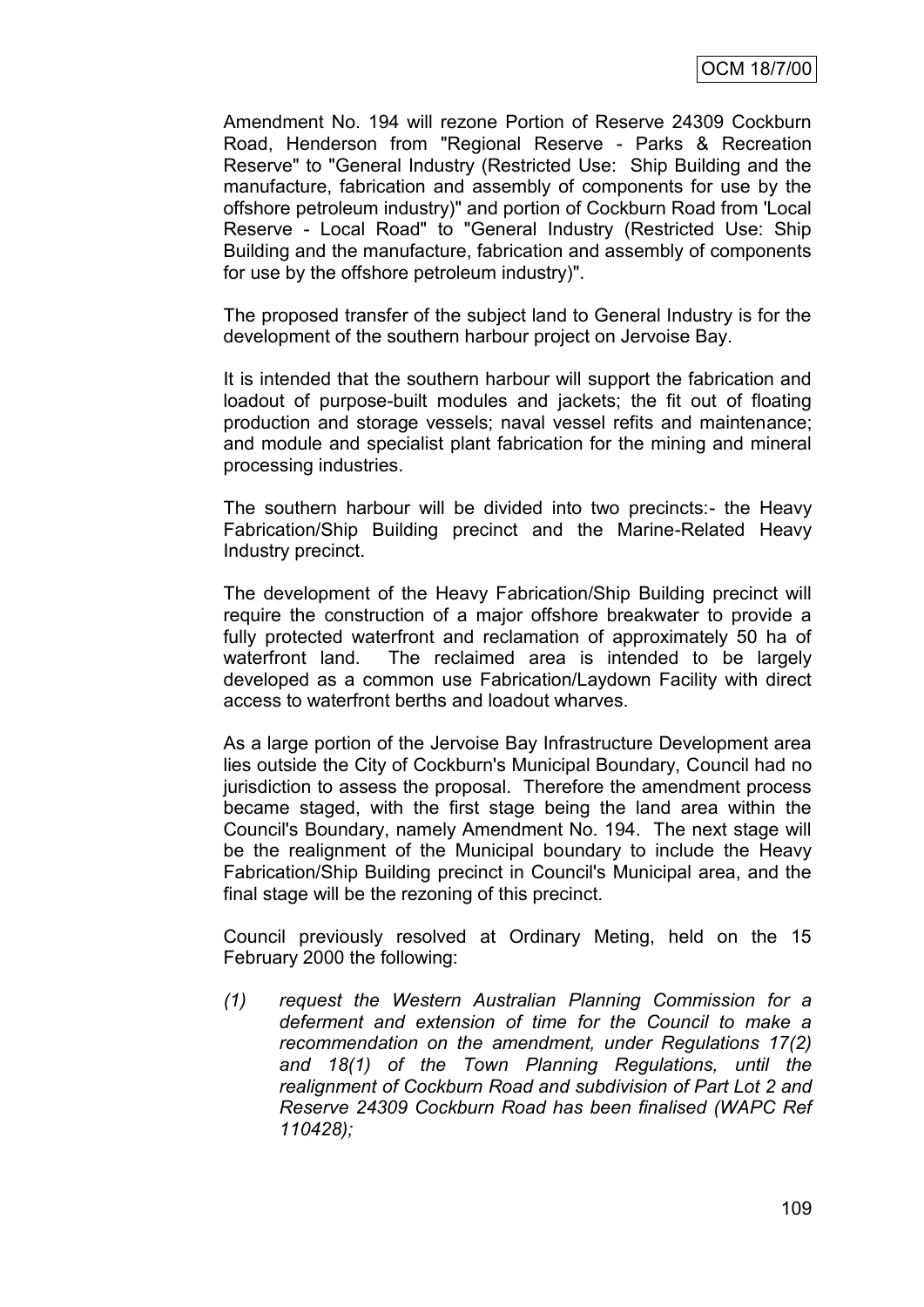- *(2) advise the applicant of Council's decision accordingly; and*
- *(3) write to the Minister for Planning advising that Council is not prepared to amend its recommendation in line with the submission on behalf of Landcorp.*

#### **Submission**

Council resolved to initiate Amendment No. 194 in April 1999, and advertising closed on 5 January 2000. One submission was received, refer to the Agenda Attachments for further details.

Final adoption was deferred pending the realignment and subdivision of Cockburn Road (Ref No. 110428) in February 2000. Council has responded to the WAPC subdivision application for Cockburn Road, but as yet no decision has been issued by the Commission.

#### **Report**

The reason for the deferment is that when new lots boundaries are created, as a result of the Cockburn Road realignment and subdivision application, it will create split zonings on the proposed new lots. However, final adoption can now be granted as approval of realignment/subdivision for Cockburn Road is imminent, and the amendment documents can be modified to reflect the correct alignment and zonings for both the east and west of Cockburn Road.

The applicant, in their submission, requested Council to change the proposed zoning definition.

They stated that the revision of the definition would provide greater opportunities for other industries that may not require transport of primary products by sea. Refer to the Agenda Attachment.

The applicant's proposed wording change deletes the reference to the need to require the industries to transport their product by sea. This was the wording agreed by the Minister and should continue to apply and the matter is totally irrelevant to Amendment 194.

Council's Planning Department takes the position that the Council has agreed to the original rezoning as proposed by Grey and Lewis, which is "*General Industry - Restricted Use - Ship Building and manufacture, fabrication and assembly of components for use by the off shore petroleum industry".* 

There is not sufficient justification for changing the rezoning, as the land on the west side of Cockburn Road is a limited and scarce resource and should only be developed for Marine related industries. The Council has made its position clear, that only those industries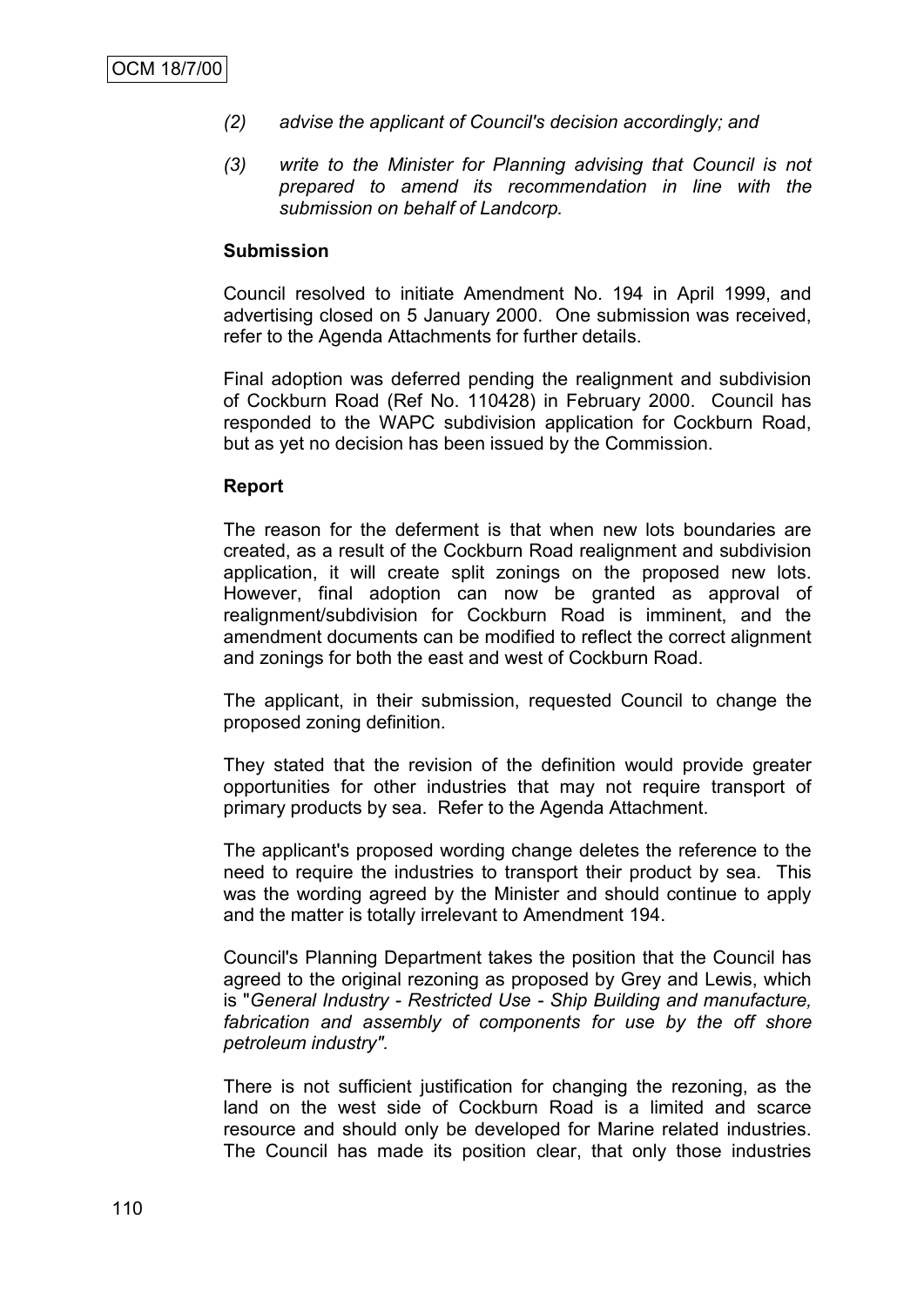which need to be located on the coast, should be located on the coast. Other non-marine industries should be located elsewhere.

It is recommended that final approval be granted for Amendment No. 194, subject to the modification of the amendment documents to reflect the realignment of Cockburn Road (as per WAPC Ref. No. 110428).

# **Strategic Plan/Policy Implications**

N/A

# **Budget/Financial Implications**

N/A

# **Implications of Section 3.18(3) Local Government Act, 1995**

The Western Australian Planning Commission has updated the Metropolitan Region Scheme (MRS) for the proposed Jervoise Bay Infrastructure Project. The MRS Amendment No.1001/33, which was subject to Section 38 Assessment by the Environmental Protection Authority, was finalised in early 1999.

This development has been adopted as a priority initiative by the State and the Council must comply with the Metropolitan Regional Scheme.

The scheme was the subject of an environmental review (formal assessment) by the Environmental Protection Authority, as a part of the MRS Major Amendment procedure. The Minister for Environment granted Ministerial approval to the proposed amendment, subject to conditions in December 1998.

### **13.16 (ocm1\_7\_2000) - PROPOSED FUNCTION CENTRE - LOT 9; 220 WATTLEUP ROAD, WATTLEUP - OWNER/APPLICANT: V J LOMBARDO (4412312) (MT) (SOUTH) (MAP NO 17) (ATTACH)**

# **RECOMMENDATION**

That Council:

(1) approve the application for a function centre on Lot 9; 220 Wattleup Road, Wattleup subject to the following conditions:

Standard Conditions

1. Standard conditions contained in Council Policy PD 17 as determined appropriate to this application by the delegated officer under clause 7.6 of Council"s District Zoning Scheme Nº 2;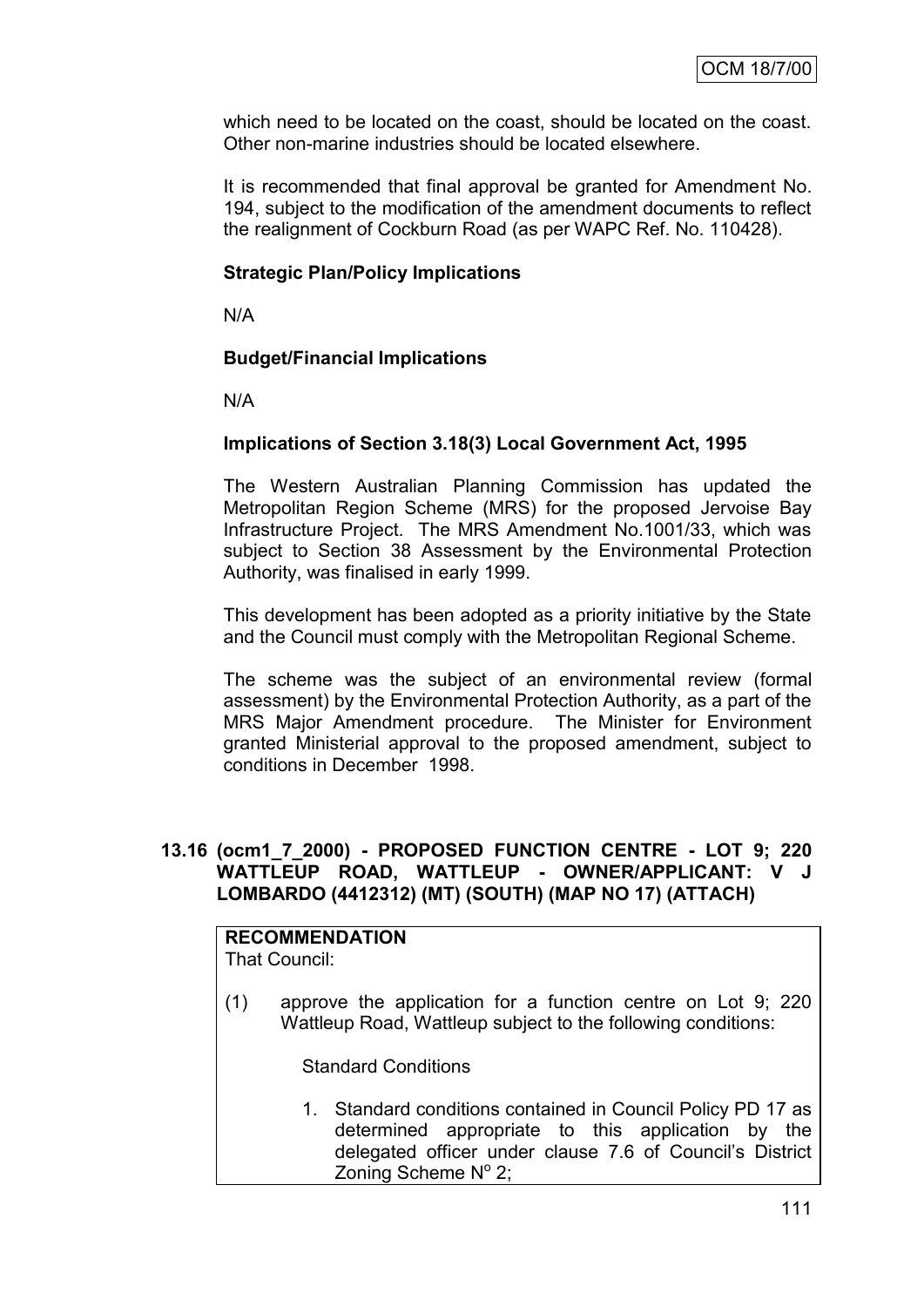Special Conditions

- 1. The hours of operation being restricted to 8am to 7pm seven days a week. Any variation on these hours must be the subject of a fresh application to Council.
- 2. The number of people attending a function on the site is not to exceed 30 people at any time. Any variation must be the subject of a fresh application to Council.
- 3. The maximum number of carbays to be provided on site is not to exceed forty (40).
- 4. A plan detailing the location of all new car bays be submitted and approved by the Council.. The location and arrangement is to be to the satisfaction of Council, including but not limited to, meeting the Scheme requirements for setbacks to boundaries.

# **COUNCIL DECISION**

# **Background**

| ZONING:           | MRS:                 | I RURAL |
|-------------------|----------------------|---------|
|                   | DZS:                 | I RURAL |
| LAND USE:         | DIVE TRAINING CENTRE |         |
| LOT SIZE:         | 2.0 <sub>ha</sub>    |         |
| AREA:             | N/A                  |         |
| <b>USE CLASS:</b> | "SA"                 |         |

In November 1993 Council approved a dive training resort on the site.

In February 1999 Council received a complaint about illegal earthworks occurring on the subject property. Investigations revealed the owner was preparing to use the lot for a function and conference centre. The owner was asked to apply for Planning Consent to operate the proposed use.

Council resolved to refuse the development at its meeting on 11 May 1999. The applicant reapplied for the same use in October 1999. This application too was refused by Council, at its meeting held on 21 December 1999.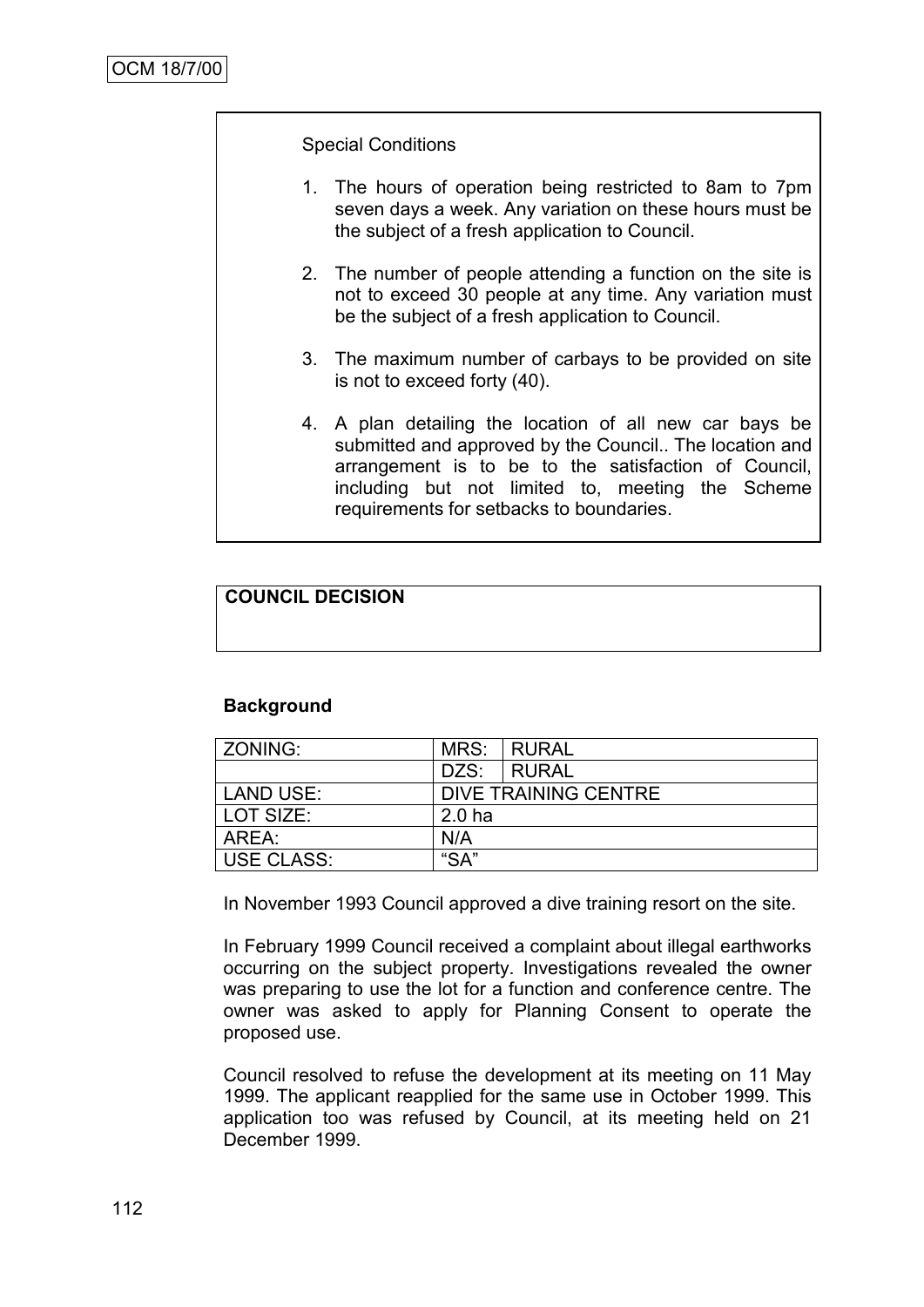Item 13.20 of this Agenda details the fact that two functions were held at the site on the weekend of 30 June and 1 July 2000 despite no Planning Approval being issued for that use.

# **Submission**

Application is made for a function centre to cater for small business lunches and seminars. The hours of operation will be 8am to 8pm seven days a week. The functions would cater for approximately 30 people.

The application was referred to surrounding landowners for information and comment. Three submissions were received, one in favour, the other two opposing the development. A summary of the submissions is attached to this agenda.

# **Report**

The application is to utilise the existing buildings for a function centre. An additional 40 car bays are proposed on the western side of the building. No details about the exact location of these bays has been provided in this or previous applications.

Two previous applications for a function centre have been refused because they would adversely affect the rural amenity of the locality. The current application differs from these by restricting the hours of operation to the day-time and restricting the number of people to 30. The use as a day-time function centre is unlikely to affect the rural amenity. Restricting the hours of operation to 8am to 7pm will ensure that there is no intrusion into the evenings. 7pm is the time the assigned level of noise, specified in the Environmental Protection (Noise) Regulation 1997, changes to the evening level.

# **Strategic Plan/Policy Implications**

The Corporate Strategic Plan Key Result Areas which apply to this item are:-

1. Planning Your City

*"To ensure that the development will enhance the levels of amenity currently enjoyed by the community."*

# **Budget/Financial Implications**

N/A

# **Implications of Section 3.18(3) Local Government Act, 1995**

Nil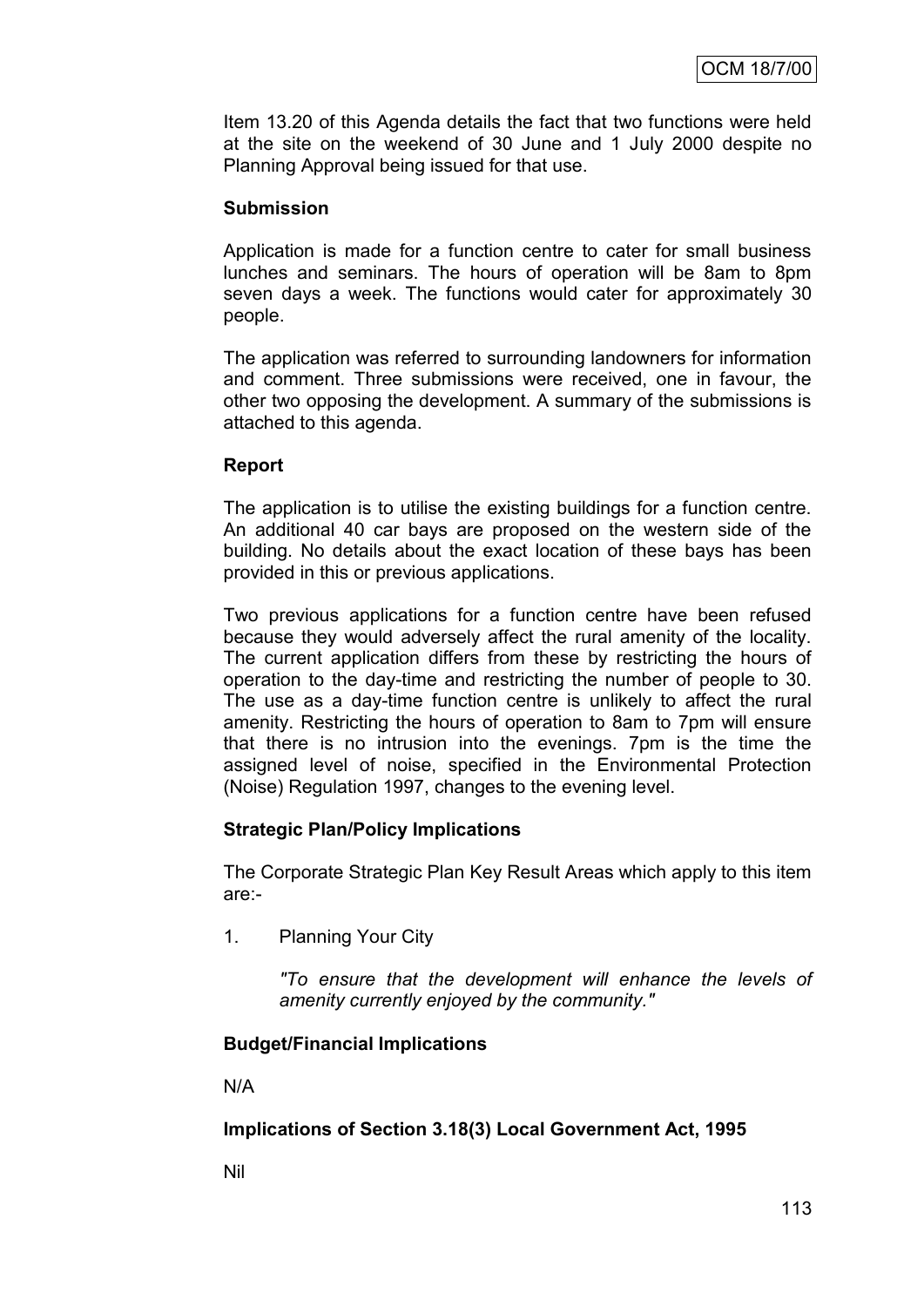# **13.17 (ocm1\_7\_2000) - ADVERTISING OF PROPOSED AMENDMENT NO. 205 TO DISTRICT ZONING SCHEME NO. 2 - OWNER: VARIOUS - APPLICANT: URBAN FOCUS (92205) (SA) (COASTAL) (ATTACH)**

**RECOMMENDATION** That Council:

- (1) forward a copy of the signed document and a copy of Council's report, to the Western Australian Planning Commission with a request to advertise the amendment,
- (2) modify Part 8 of District Zoning Scheme No. Clause 8.11 "Packham Urban Development Area" to include the following provisions:
	- "2. No subdivision or development of incompatible uses will be permitted within the 500m generic buffer prescribed for the rendering plant at Watsons which is located within the "Special Industry B" zone, until the buffer is scientifically determined and approved by the Department of Environmental Protection, and
	- 3. No subdivision or development of incompatible uses will be permitted within the 500m generic buffer associated with the operation of market gardens located within the Packham Urban Development Area, until the buffer is scientifically determined and approved by the Department of Environmental Protection or the use ceases."
- (3) advise the Western Australian Planning Commission, the Department of Environmental Protection, Watson's and the applicant of Council's decision, accordingly.

# **COUNCIL DECISION**

# **Background**

| LOCATION: |            | LAND BOUNDED BY RIGBY AVENUE, ROCKINGHAM ROAD,<br>MELL ROAD AND SOUTHERN BOUNDARIES OF LOT 11<br>ROCKINGHAM ROAD, LOT 24 MELL ROAD AND INCLUDING<br>LOT 291 ZLINYA CIRCLE |
|-----------|------------|---------------------------------------------------------------------------------------------------------------------------------------------------------------------------|
| ZONING:   | MRS: Urban |                                                                                                                                                                           |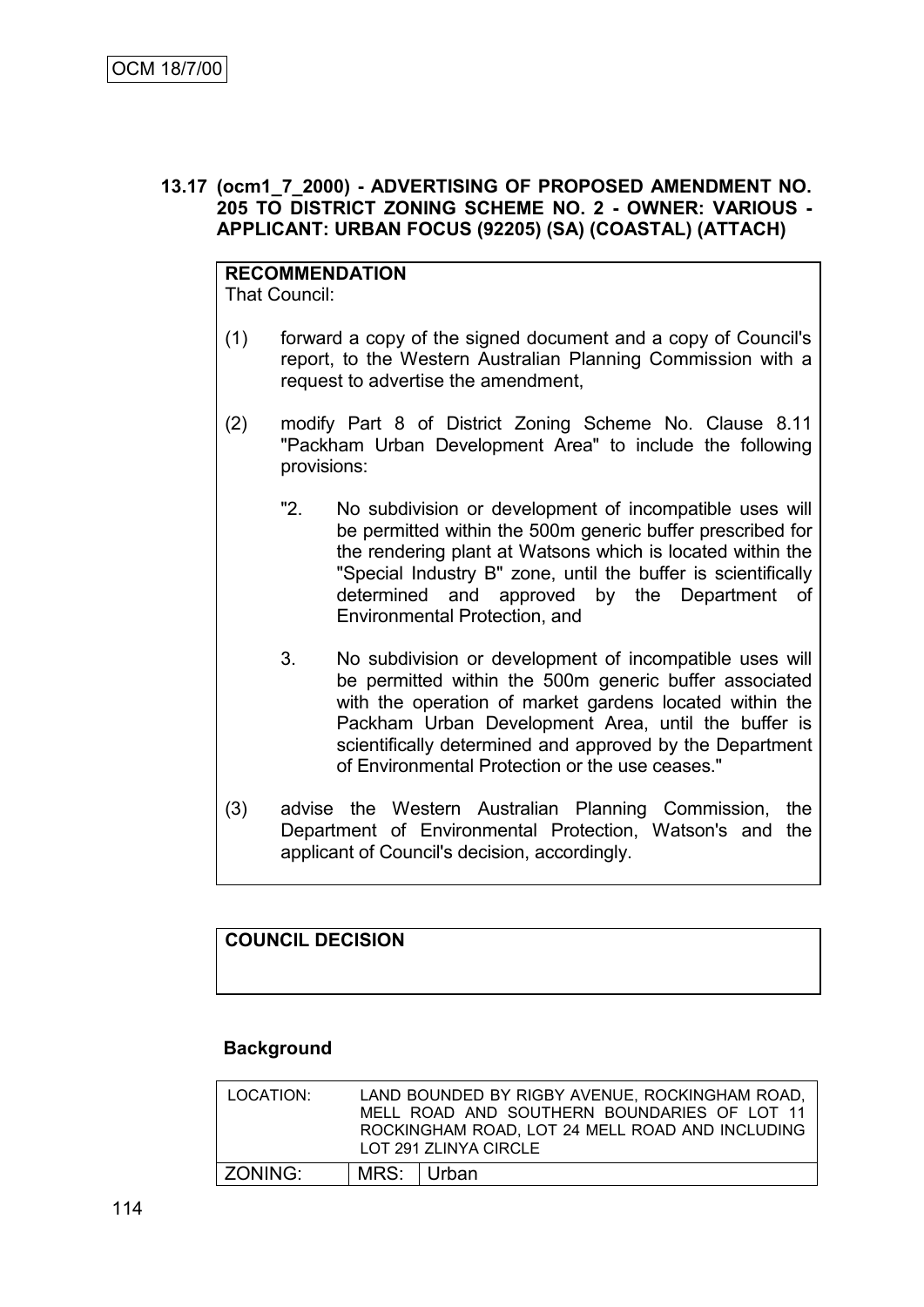|            |                                  | DZS:   "Rural" and "Local Reserve - Public Purpose -<br><b>Primary School"</b> |
|------------|----------------------------------|--------------------------------------------------------------------------------|
| LAND USE:  | <b>Market Gardens and Houses</b> |                                                                                |
| LOT SIZE:  | N/A                              |                                                                                |
| AREA:      | N/A                              |                                                                                |
| USE CLASS: | N/A                              |                                                                                |

The subject land is included in the Packham Urban Development Area, and the land is zoned "Urban" under the Metropolitan Region Scheme. The land identified for the Primary School on the subject site is no longer required by the Education Department.

This amendment is subject to similar implications as a previous amendment in the area, Amendment No 121, where several landowners in the Watson's Odour Buffer wanted to rezoned their land from "Rural" to "Residential R30". The outcome of this amendment was that the Council and the Hon. Minister refused final approval of the amendment on the grounds that the Odour Buffer and modeling issue was not resolved, resulting in an interim Odour buffer. Council was advised that the Department of Environmental Protection opposed any further residential development within the interim buffer distance of 500 metres from the Watson's Plant.

This amendment will rationalise the zoning in the overall area, and the adopted structure plan will allow the subdivision of land that is outside the Watsons buffer. The proposed "Structure Plan" for the land and adjacent properties is attached.

The applicant stated that:

*"The Education Department is a willing participant in this amendment, having recently requested Urban Focus to incorporate that land held by the Minister for Education (as part of the proposed Packham Primary School Site) in a subdivision application and rezoning with the other private held land in the above site."*

Council resolved at its Ordinary Meeting, held on the 21 March 2000, the following:

- to initiate Amendment No. 205 and refer it to the Environmental Protection Authority for assessment under Section 7A2 of the Town Planning and Development Act, and
- to advertise the amendment in accordance with Planning Bulletin No. 29 following receipt of written advice from the Environmental Protection Authority that the Scheme Amendment is not required to be assessed under Section 48A of the Environmental Protection Act.

The grounds for initiating the amendment as follows: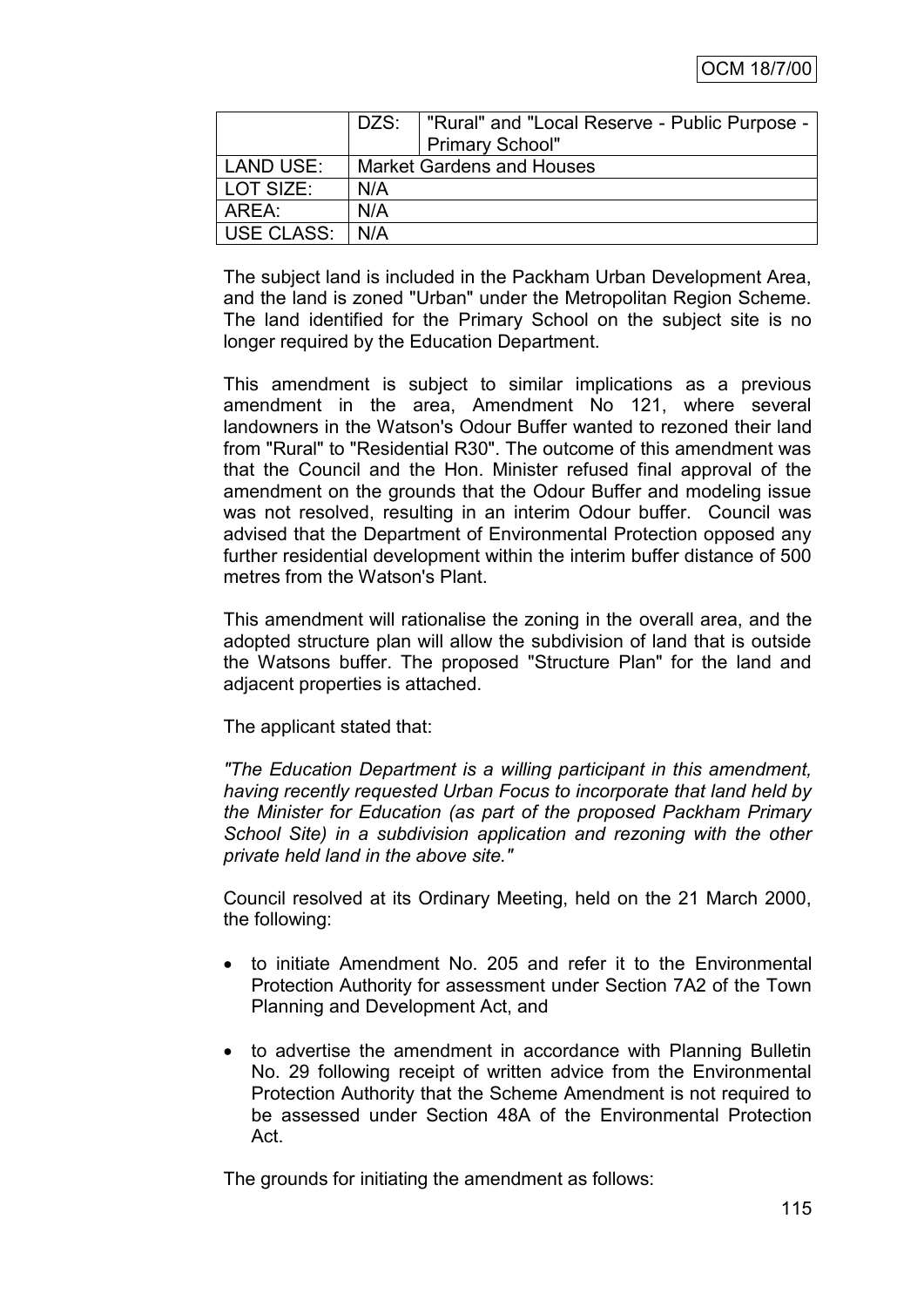- 1. a significant portion of the amendment land lies **outside** the Watsons Odour Buffer and the portion that lies inside the buffer has substantial existing residential development on the land;
- 2. the amendment land is an isolated development cell within the Packham Urban Development Area, adopting this amendment will **not** set an undesirable planning precedent for other land within the Odour buffer. The proposed amendment and structure plan can be assessed independently of the other land in the buffer.
- 3. the proposed amendment will be referred to the Department of Environmental Protection (DEP) as a part of the amendment process, and the DEP will be able to fully assess the impact of the Odour buffer on the proposed amendment.
- 4. based on the precedent of Amendment No. 121 the Amendment will not be finalised until such time as the Watson's Odour Buffer has been redefined to the satisfaction of the DEP.

The Department of Environmental Protection advised Council that no formal assessment of the scheme amendment was required, however advice was given on the Odour buffer around Watson's, and the impact of the market gardens. Refer to the Agenda Attachments for a copy of the DEP's advice.

# **Submission**

The applicant has requested that advertising of the amendment proceed on the grounds that:

- 1. Council supported the initiation of the amendment, subject to the DEP's advice, which has been received, and no assessment was required.
- 2. Council has adequate grounds to request the WAPC to advertise Amendment 205, as the WAPC will be seeking the advice of the DEP as part of the approval process.

Refer to the applicant's letter in the Agenda Attachments, dated 6 July 2000 for further details.

# **Report**

The subject land included in the proposed amendment is subject to the interim 500 metre Watson's' Odour Buffer currently prescribed by the Environmental Protection Authority. Council has been advised by the DEP that the Watson's' Odour Buffer is to be redefined in the latter part of 2000.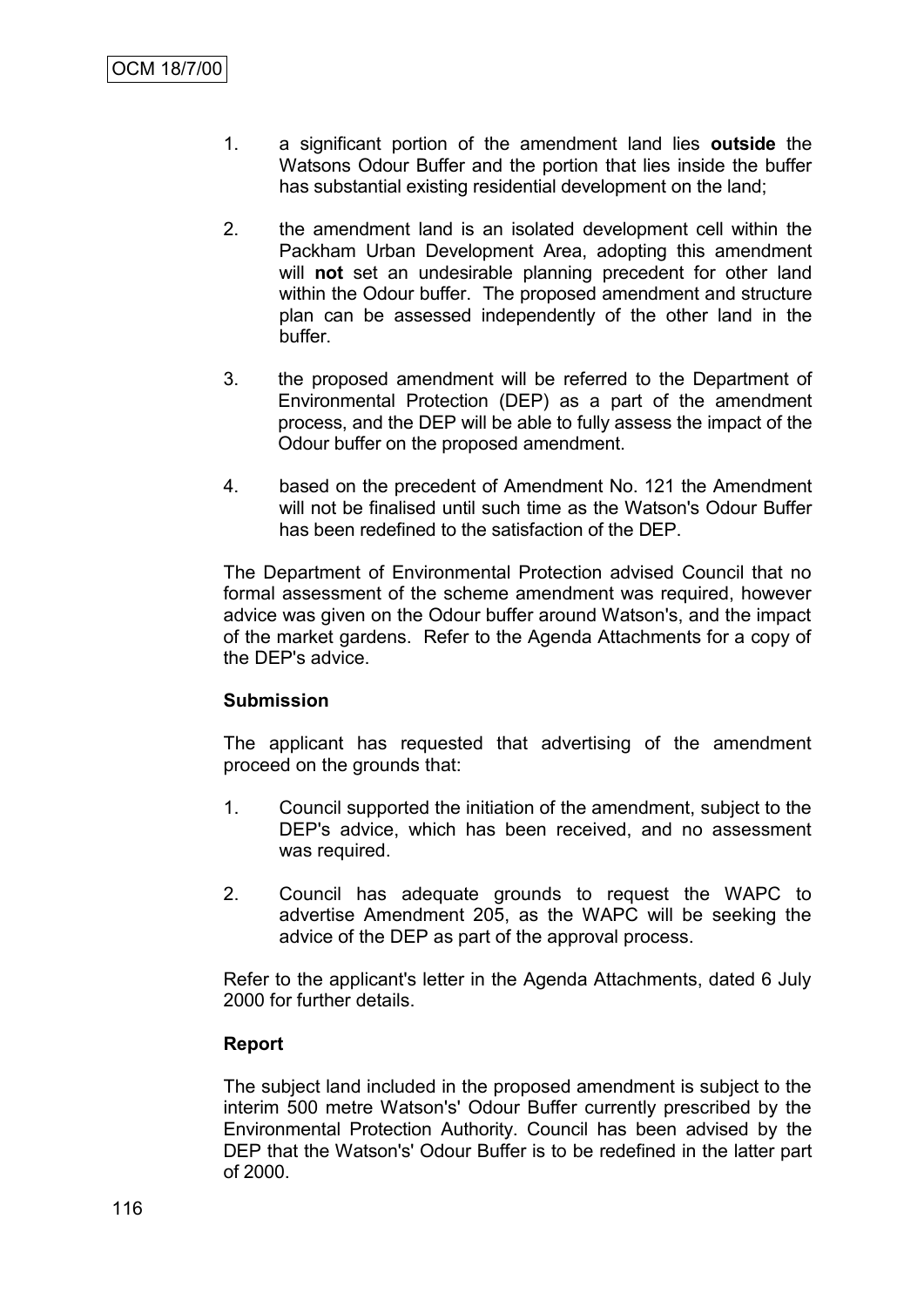A portion of the amendment land is included in the DEP 500 metre generic Odour buffer, however it is recommended that the amendment proceed to the advertising stage on the on the basis that no development or subdivision is permitted within the area, until the revised odour buffer has been scientifically determined and approved by the DEP.

The DEP, in its response to the amendment, also advised that there should be a 500 metre buffer surrounding operating market gardens to prevent residential development from being adversely effected by spray drift.

By modifying the Packham Urban Development Clause, in Part 8 of the District Zoning Scheme No. 2, to include this principle as a provision, it will allow the amendment process to proceed, but limit the subdivision and development to the area located outside of the existing 500 metre generic buffer.

This approach has previously been accepted by the Commission and the DEP in Atwell and Success, in relation to buffers surrounding piggeries, poultry farms, dog kennels and market gardens (Amendments No. 206, 207 and 211).

Council did resolved at its Meeting in March 2000 to advertise the amendment in accordance with Planning Bulletin No. 29 following receipt of written advice from the EPA that the Scheme Amendment is **not** required to be assessed under Section 48A of the Environmental Protection Act. Council should proceed with amendment, and should refer the documents to the WAPC with a request for consent to advertise (to ensure the adequacy of the above mentioned provisions), for the following reasons:

- 1. The DEP advised that assessment was **not** required, only advice was given;
- 2. The amendment includes safeguards to ensure that no subdivision or development of incompatible uses will occur within the Watsons Odours buffer;
- 3. The initial modeling undertaken by Watsons in 1996 showed that the land was not within the proposed scientifically defined buffer.

# **Strategic Plan/Policy Implications**

The Corporate Strategic Plan Key Result Areas which apply to this item are:-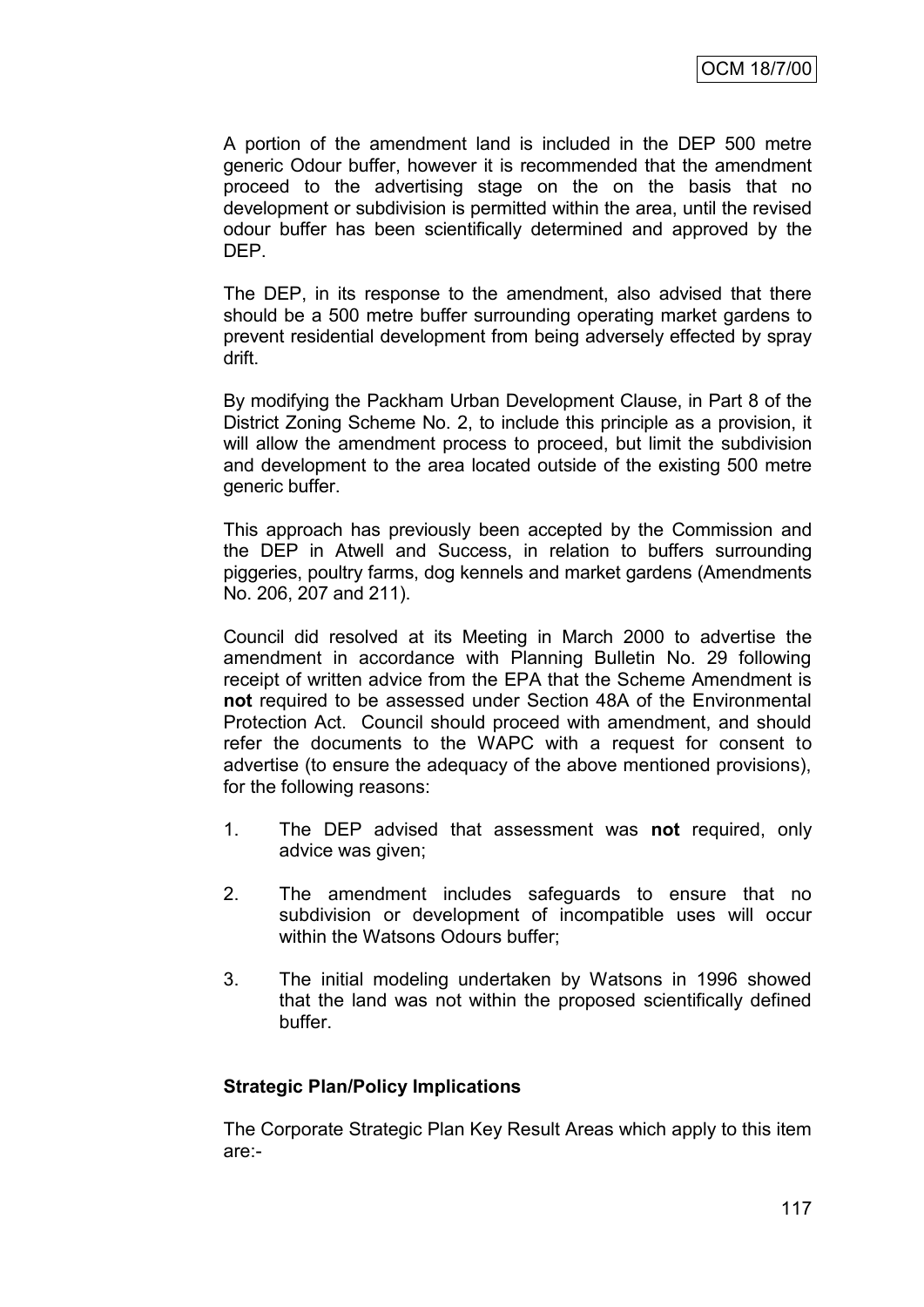- 1. Planning Your City
	- *"To ensure that the planning of the City is based on an approach which has the potential to achieve high levels of convenience for its citizens."*
	- *"To ensure that the development will enhance the levels of amenity currently enjoyed by the community."*
	- *"To foster a sense of community within the district generally and neighbourhoods in particular."*

The Planning Policies which apply to this item are:-

PD11\* Packham Urban Development Area PD48\* Watsons Buffer

#### **Budget/Financial Implications**

N/A

#### **Implications of Section 3.18(3) Local Government Act, 1995**

Section 35A of the Metropolitan Region Town Planning Scheme Act (1959) requires Council's Town Planning Scheme to be in conformity with the Metropolitan Region Scheme.

The subject land is partly affected by the interim 500 metre Watsons Odour Buffer currently prescribed by the Environmental Protection Authority.

#### **Implications of Scheme No. 3**

The area is a Development Area - Packham DA1 - Schedule 11

#### **13.18 (ocm1\_7\_2000) - HOPE VALLEY - WATTLEUP REDEVELOPMENT BILL 2000 (9332) (SR/SMH) (ATTACH)**

#### **RECOMMENDATION**

That Council forward a copy of the Officer's Report, together with the comments on the proposed Hope Valley - Wattleup Redevelopment Bill 2000 (attached to the Agenda), to the Hon. Minister for Planning and all non-government members of the Legislative Council.

#### **COUNCIL DECISION**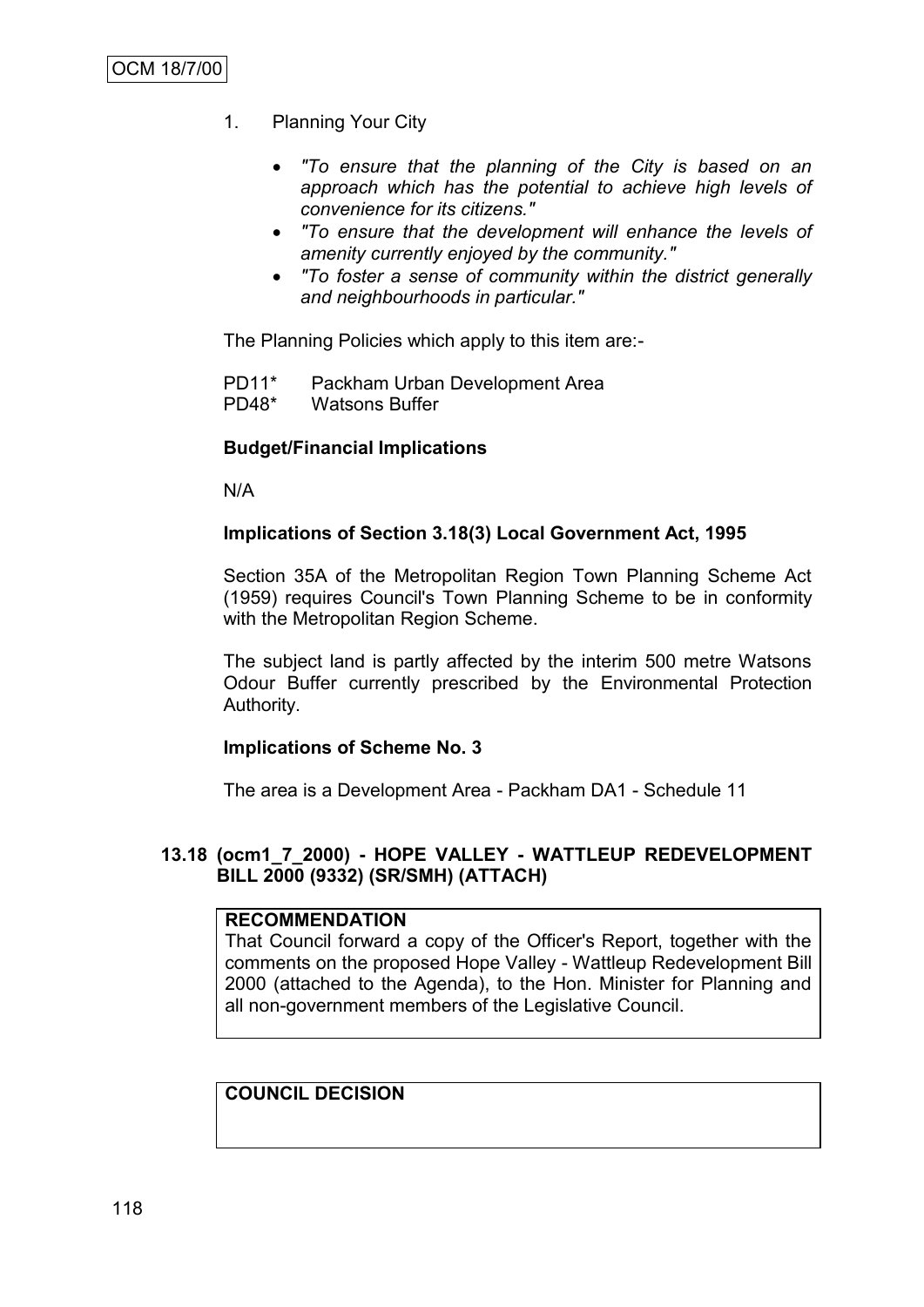# **Background**

It is understood that the Hope Valley - Wattleup Redevelopment Bill will be introduced into the Legislative Council for debate during the August Parliamentary Session.

A copy of the 'Contents' of the Bill which conveys the basic structure and elements of the proposed legislation is attached to the Agenda.

# **Submission**

The purpose of the legislation is broadly, to:

- define the Redevelopment Area subject of the legislation;
- assign extensive powers to the Authority (Landcorp), including planning functions, land acquisition, road closures and other incidental functions to enable the Authority to carry out development, and redevelopment works in the Area;
- establish procedures for the preparation; public advertising, approval and amendment of the Master Plan;
- establish procedures for planning control, including the extinguishment of existing local government planning schemes and the Metropolitan Region Scheme currently applying to the area and the associated removal of local government development control powers;
- remove any discretion in local government rating policy applicable to the area;
- establish compensation provisions.

# **Report**

Comments on most of the clauses in the Bill by Planning and Development staff are attached to the Agenda. Many of the comments relate to Landcorp's role as the single 'Authority' largely responsible for the planning and development of the area, as opposed to a Development Authority with a broader range of government and community representation.

In its submission on FRIARS, the Council was firmly of the opinion that a Development Authority be established to implement the finally adopted strategy.

In the FRIARS report of March 1999, a Development Authority was one of four recommended implementation options. Despite the fact that the report was published for pubic comment, the WAPC advised that the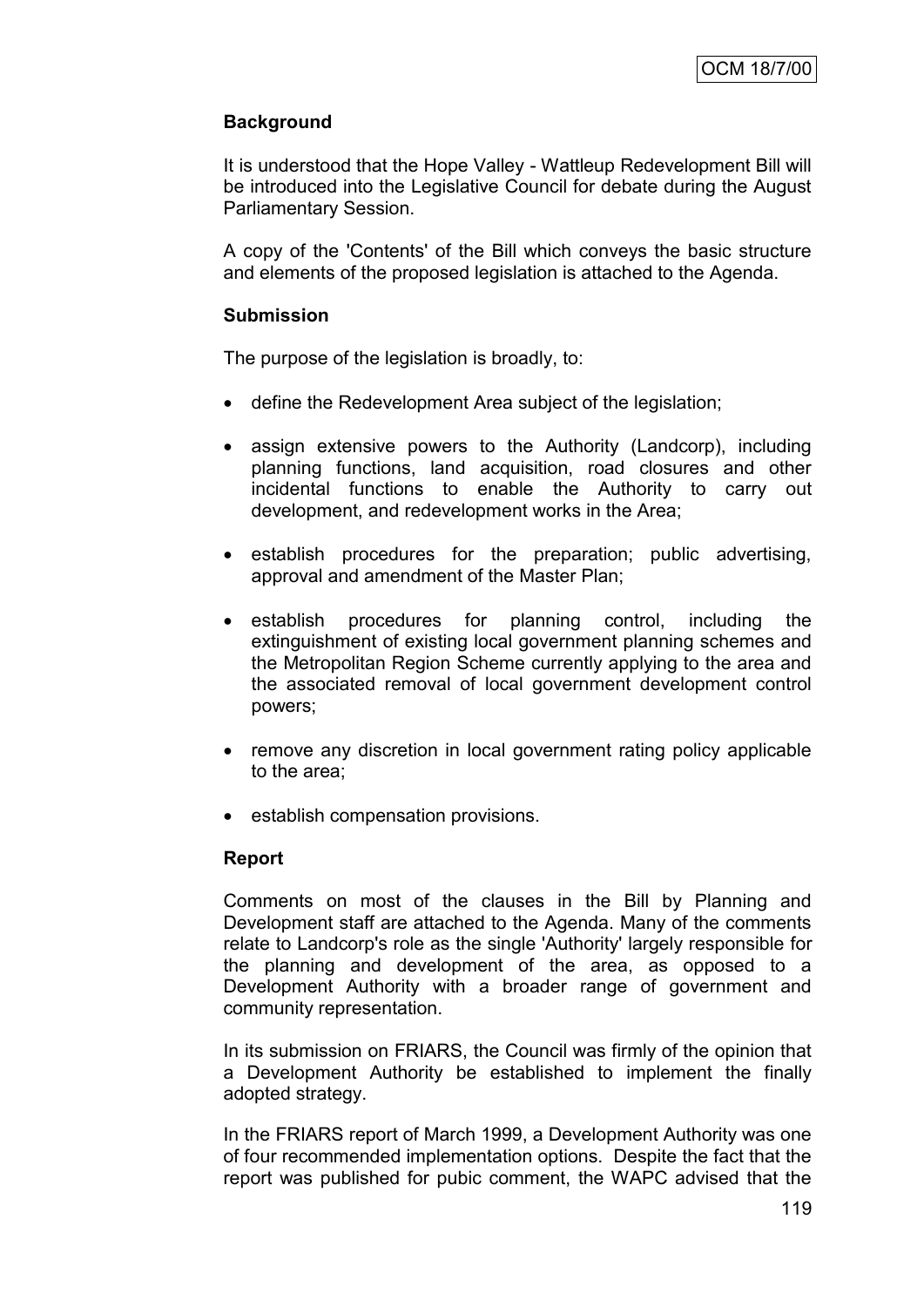government is unlikely to support the establishment of a Development Authority, a Private Sector Project Manager is a least likely choice and Development Schemes managed by local government are seen as difficult to administer. This left Landcorp as the most likely choice.

Consideration of the choices would confirm that local government and the private sector are not well suited to undertake a project of the scale contemplated over an extended time frame.

Landcorp, likewise would not be a preferred choice because they are a beneficial stakeholder, operating as a quasi-private sector organisation.

The most appropriate management approach is a Development Authority which can make broadly based decisions utilising the knowledge and skills of a range of stakeholders, within the confines of a development charter.

The Authority could operate across municipal boundaries and also coordinate the different government agencies responsible for planning, infrastructure provision and promotion.

The composition of the Authority for the KIA could look something like the following:-



It is preferable that such an authority be chaired by a planning agency rather than a development agency and that local industry and community groups be represented.

Development Authorities have been successfully used on large "public interest" projects such as East Perth, Joondalup, Subiaco Centro and one for Midland has been initiated to redevelop the old railway workshop.

A Development Authority is autonomous, separately funded and established by an Act of Parliament. The Authority is responsible to a government Minister and therefore, is as accountable as Landcorp.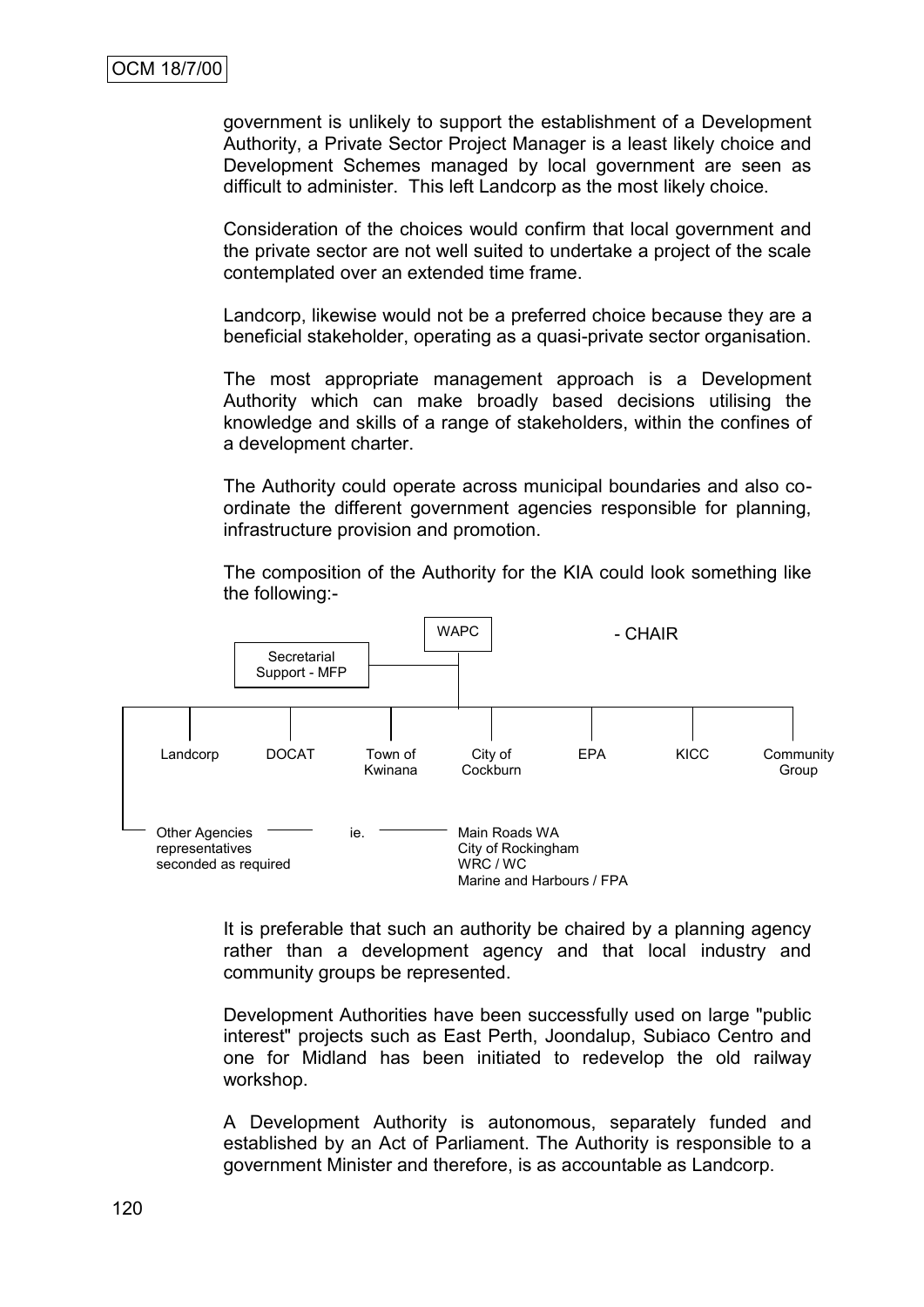A Development Authority would work best on a project of the size and of a duration contemplated for a strategically important industrial area as at Kwinana or at a new site such as proposed for Oldbury.

The Council's preference for a Development Authority to implement the FRIARS recommendations is subject to:-

- Any new industrial zoned land created under FRIARS to remain within the affected local government districts and not be excised under the exclusive control of a separate authority.
- The local governments should retain the ability to levy rates from properties within the area controlled by any Development Authority.
- The local governments should retain their delegated authority to issue planning consents and building licences within any area controlled by a Development Authority, together with the ability to make recommendations in relation to scheme amendments, subdivision and to manage health and environmental matters currently delegated to local governments.
- The affected local governments being represented on any Development Authority, so that they can continue to represent the views of their respective communities.
- The Development Authority being established to be the "project manager" to plan the area, co-ordinate the provision of infrastructure, amalgamate and subdivide the land, to fund works, acquire and sell the land and to promote and market the estate.
- The Development Authority should be abolished at the conclusion of its role as project manager and the respective local governments to assume responsibility for the on-going development control and management of the area under the Council's Town Planning Schemes, similarly to that which applied to the Joondalup Town Centre.

The foregoing overview is provided as a basis for understanding and contesting the proposed approach to the Implementation of the FRIARS preferred Strategy (Master plan) contained in the Hope Valley - Wattleup Redevelopment Area Bill 2000.

The Council, at its meeting held on 20 June 2000, resolved to advise the WAPC that it does not support the Bill as proposed.

In the likely event that the Bill becomes law in August or September this year when State Parliament reconvenes after its winter recess, the Act will not include any formal role for local government.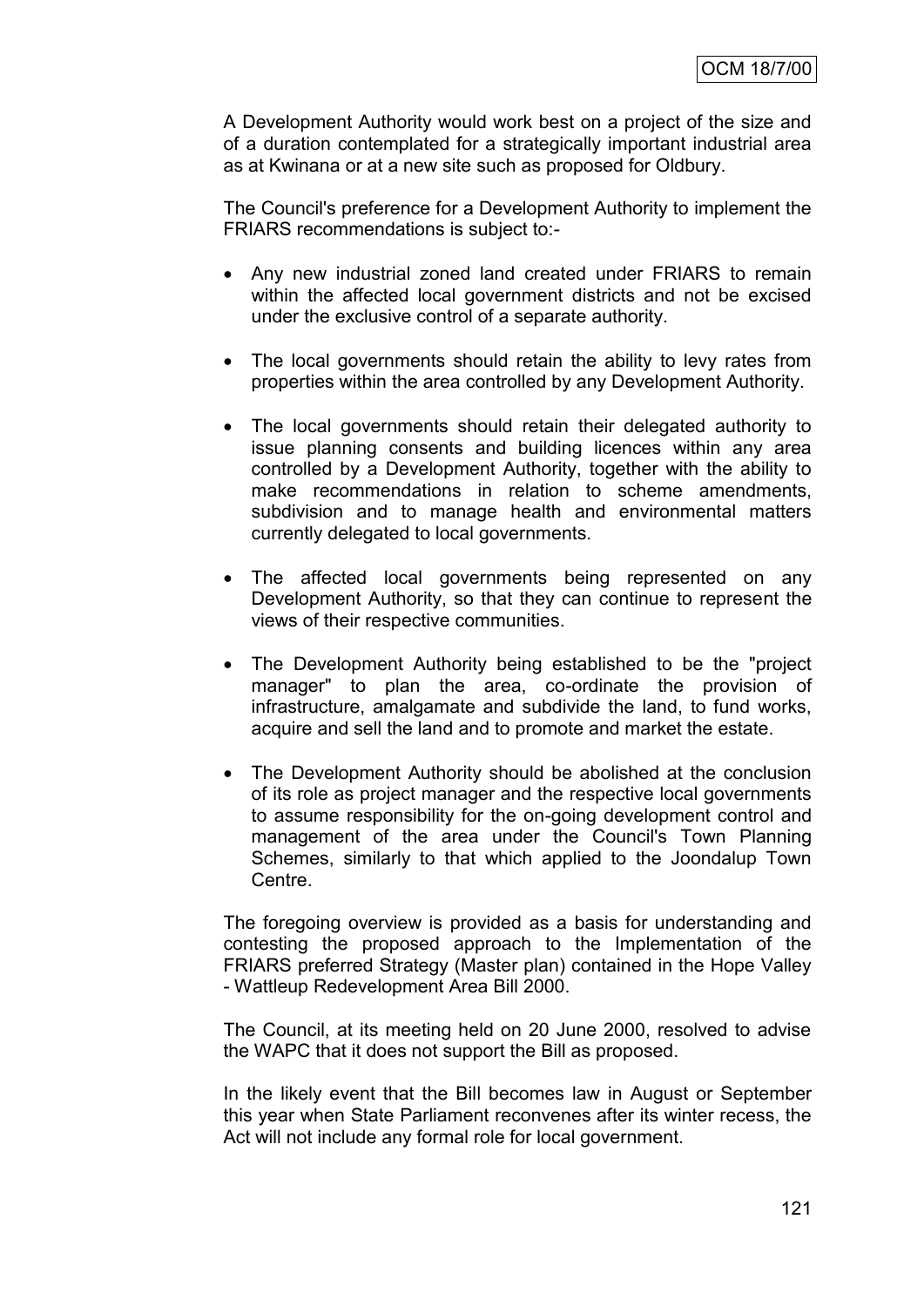There are only seven sub-sections of the Act which involve local government.

- pp3 S.4(2) Before any such regulations (to add to or subtract from the Redevelopment Area) the Minister is to **consult** with the respective local governments as relevant.
- pp10 S13(3) A proposed Master Plan is not to be submitted to the WAPC unless it has been done in accordance with the Act and after **consultation** with the respective local governments.
- pp13 S.18(3) Amendments to the plan are to include **consultation** with the respective local governments as appropriate.
- pp19 S.27(1) Development applications together with the prescribed fee are to be made to the respective local governments.
- pp20 S.27(3) Local government is to forward all applications received in the Redevelopment Area to the WAPC within 7 days.
- pp20 S.27(4) Local governments may make any recommendations on any application to the WAPC within 42 days of receipt.

Three of the sub-sections require the WAPC to consult with local government in relation to proposed changes to the Redevelopment Area and the preparation of an amendment to the Master Plan. The Commission is not required to have regard for the outcome of any consultation when making its decision.

The balance of the sub-sections relate to the "post box" role of the Council and the scope for the Council, if it chooses to, to make recommendations on any applications it receives for development in the Redevelopment Area. The Commission is not required to have any regard for any recommendations made by the local government when making its decision.

Therefore, when the Act comes into operation, the only position the City of Cockburn either separately or jointly with the Town of Kwinana is to:-

- 1. Approach Landcorp and the WAPC to seek to be part of a Technical Committee to advise Landcorp and the WAPC on the preparation of the Master Plan so that the Council can take an active part in this process and not be consulted at the end of the process.
- 2. Formulate a Council Policy which could require either the Council or its officers under delegated authority, to make recommendations to the WAPC on all applications that it receives, to ensure that Council's comments are on the record.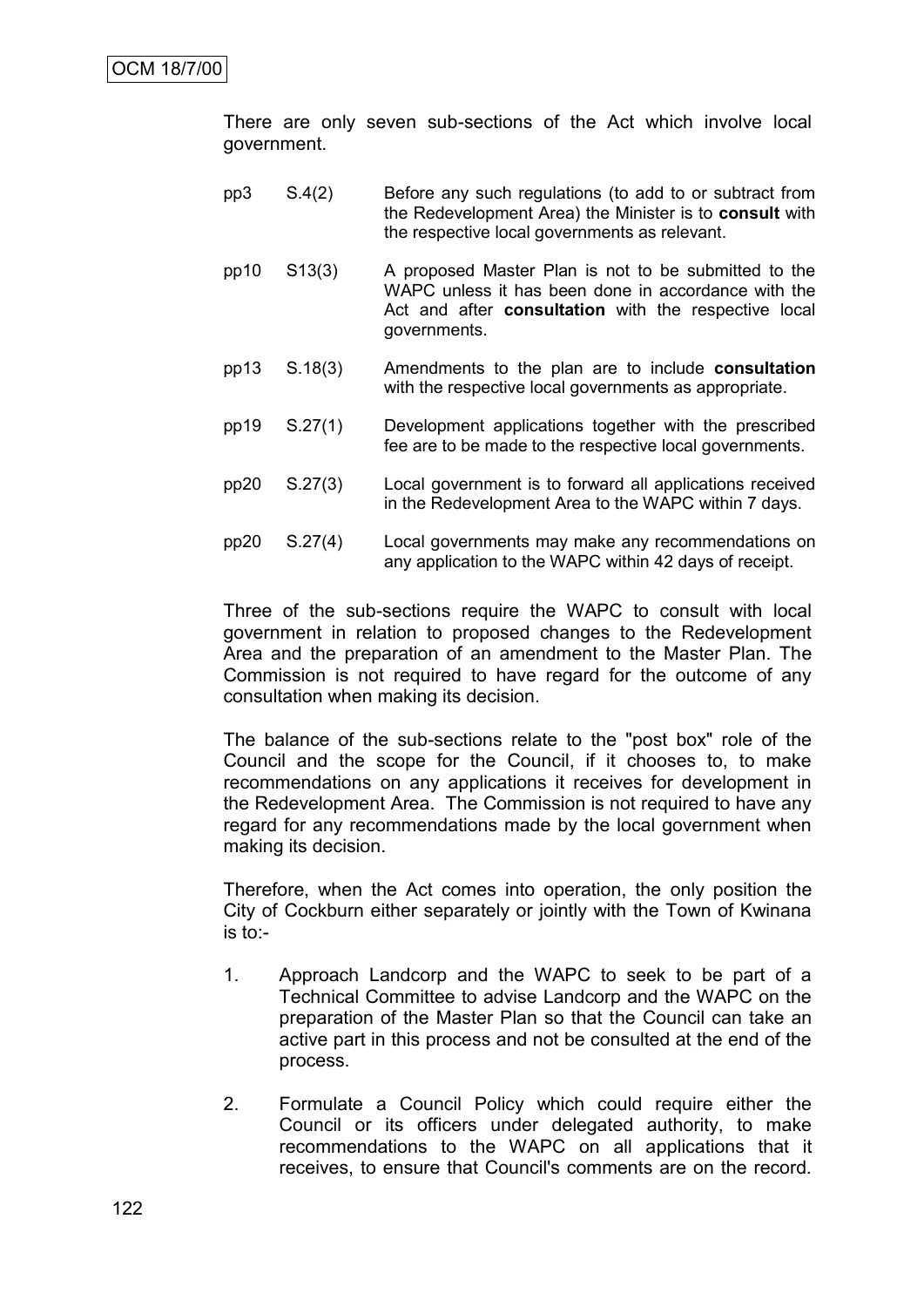Such recommendations should be made on the understanding that the WAPC will be issuing its approval and be responsible for compliance with any conditions and that by making any recommendation, the Council will not be responsible or liable for the approved development. It should be remembered that as neither the MRS nor the local scheme will apply to the Redevelopment Area, any recommendations could not relate to the scheme provisions and therefore, necessarily be of a generic nature.

Other than these two initiatives, the Council has little or no chance of influencing the type, quality or purpose of land use and development within the Redevelopment Area. However, initial discussions have been held with Landcorp and the Ministry for Planning to possibly formulate a Memorandum of Understanding to facilitate a greater involvement of local government.

# **Strategic Plan/Policy Implications**

FRIARS is contrary to the 'Vision' and the Key Result Areas adopted by the Council in its Corporate Strategic Plan. It is also contrary to the Council's adopted Ultimate Strategic District Plan.

# **Budget/Financial Implications**

If land becomes owned by Landcorp or any other State authority, it could become exempt from the payment of rates to the Council.

# **Implications of Section 3.18(3) Local Government Act, 1995**

The Hope Valley - Wattleup Bill if it becomes law, will prescribe the role of local government.

Local government, should ensure that it does not duplicate any role or responsibility of the Authority or the WAPC.

# **14. FINANCE AND CORPORATE SERVICES DIVISION ISSUES**

# **14.1 (ocm1\_7\_2000) - LIST OF CREDITORS PAID (5605) (KL) (ATTACH)**

# **RECOMMENDATION**

That Council receive the List of Creditors Paid for June 2000, as attached to the Agenda.

# **COUNCIL DECISION**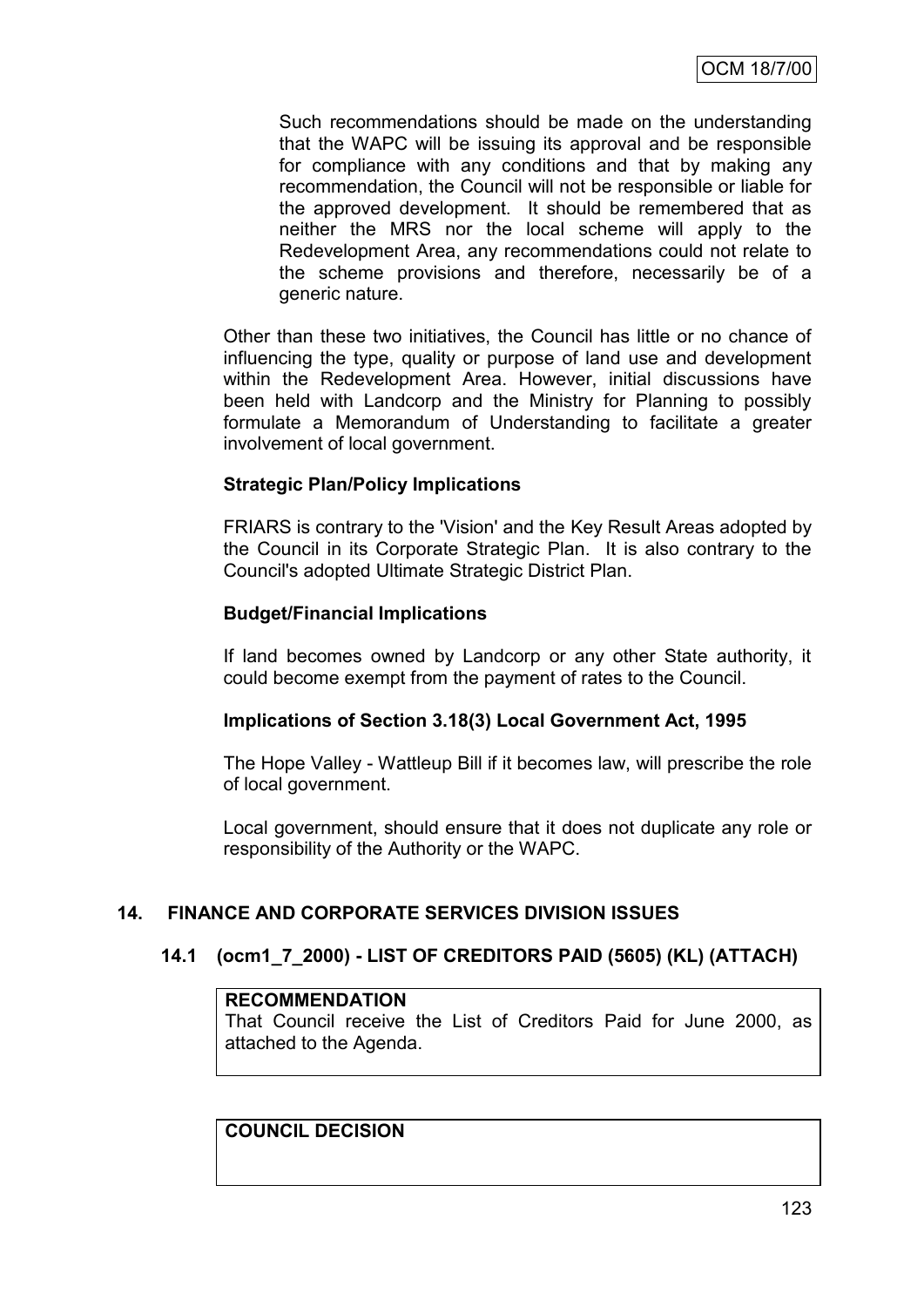# **Background**

It is a requirement of the Local Government (Financial Management) Regulations 1996, that a List of Creditors be compiled each month and provided to Council.

# **Submission**

N/A

# **Report**

N/A

**Strategic Plan/Policy Implications**

N/A

**Budget/Financial Implications**

N/A

**Implications of Section 3.18(3) Local Government Act, 1995**

Nil

# **14.2 (ocm1\_7\_2000) - FEES AND CHARGES - HENDERSON LANDFILL DISPOSAL - REVOCATION OF PART 1 MINUTE NO. 611 - COUNCIL MEETING 20 JUNE 2000 (RWB) (4900)**

# **RECOMMENDATION**

That Council revoke Part 1 of Minute No. 611 as adopted by Council on 20 June 2000 as follows:-

"(1) pursuant to Part X Division 4 of the City of Cockburn (Local Government Act) Local Laws, adopt the new schedule of rates for disposal of waste at the Henderson Landfill effective from 1 July 2000 as follows:

\$

| <b>Trailers</b>                                   |       |
|---------------------------------------------------|-------|
| Per car, utility or trailer not exceeding 1 cu.m. | 13.00 |
| $1.25 \text{ cu.m.}$                              | 30.00 |
| Exceeding 2.5 cu.m.                               | 62.00 |
|                                                   |       |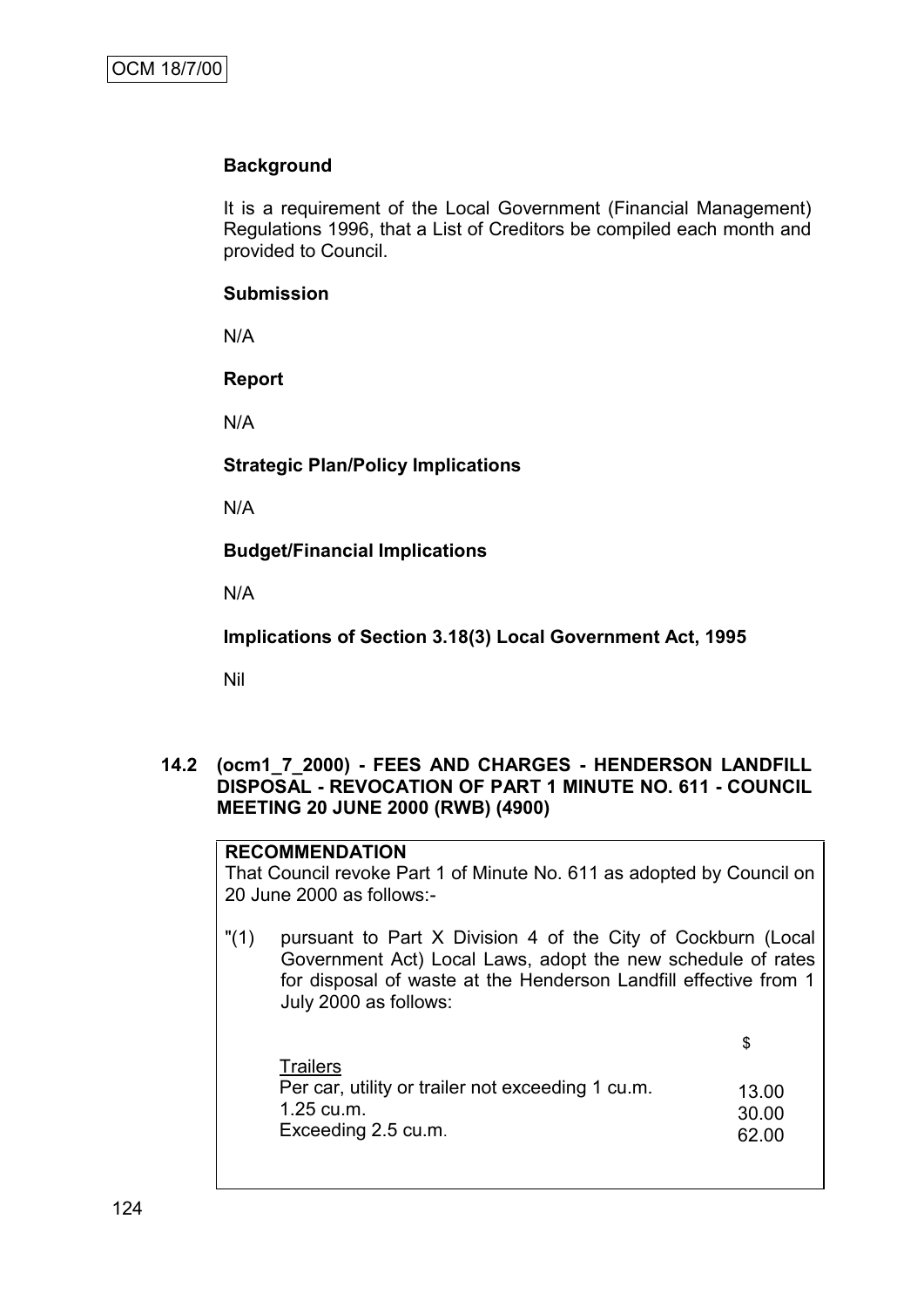|                                       | \$/Tonne |
|---------------------------------------|----------|
| <b>Trucks</b>                         |          |
| Clean                                 | 4.00     |
| Building/Demolition Waste (Off Liner) | 12.00    |
| Putrescible Waste (On Liner)          | 43.00    |
| <b>Tree Loppings</b>                  | 37.00    |
| Sludge                                | 47.00    |

Asbestos

The Henderson Landfill Site is only authorised by the Department of Environment to accept a maximum of **1 cubic metre** per load of asbestos waste. Applicable Tip Fee plus **\$50.00 burial** charge for commercial.

#### **When weighbridge is not in use for putrescible and nonputrescible solid waste**

Non-compactor truck Compactor truck

\$ 19.00/wheel 37.00/wheel

**Rates for disposal of environmentally sensitive, extraordinary or Class II waste is by negotiation**

# **TO BE CARRIED BY AN ABSOLUTE MAJORITY OF COUNCIL**

# **COUNCIL DECISION**

# **Background**

Advice had been received from WAMA that the fees and charges which were to apply at the Henderson Landfill Site, was subject to GST. In accordance with S6.19 of the Local Government Act 1995, Council carried a resolution at its meeting of 20 June 2000 to increase the fees to provide for GST.

The Australian Taxation Office has since advised that GST will not apply to fees and charges for landfill sites.

# **Submission**

Cmr Donaldson has, by letter dated 29 June 2000, given notice of his intention to move for the revocation of Part 1 of Minute No. 611 which relates to the fees and charges for the Henderson Landfill Site.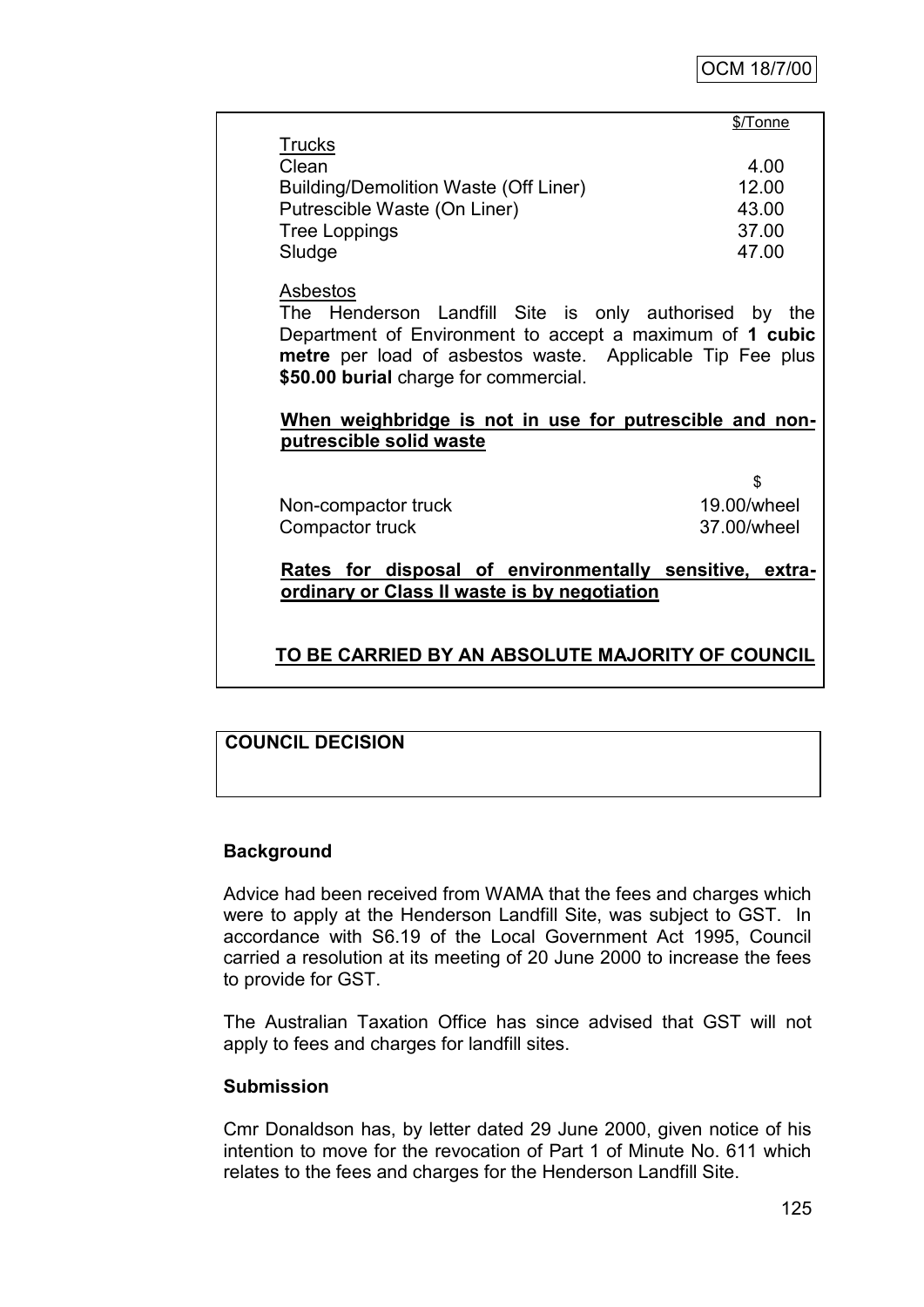Notice has been given by Cmr Donaldson on the basis of the advice from the Australian Taxation Office, that GST is not payable.

#### **Report**

Council, at its meeting of 20 June 2000, carried a resolution to adopt fees and charges for the Henderson Landfill Site applicable as from 1 July 2000 due to the implementation of GST. The Council decision also provided for increases in fees for the South Lake Leisure Centre.

The Council decision was in two distinct parts: Part 1 for the landfill site and part 2 for the Leisure Centre.

With the determination that GST is not applicable to the landfill site, Part 1 of Council's resolution of 20 June 2000 (Minute 611) requires revocation.

The Council decision in regards to Part 1 has not been actioned.

The effect of revoking Part 1 will mean that the previous Council decision taken on 21 December 1999, setting the fees for the landfill site, will remain in force.

#### **Strategic Plan/Policy Implications**

N/A

#### **Budget/Financial Implications**

The revocation will place Council in basically the same position as it was before the inclusion of GST.

# **Implications of Section 3.18(3) Local Government Act, 1995**

Nil

# **14.3 (ocm1\_7\_2000) - INSURANCE TENDER NO.51/2000 (5506) (KL)**

### **RECOMMENDATION**

That Council accept the Tenders from:

- (1) the Municipal Liability Scheme for Public Liability, Professional Indemnity and Liability;
- (2) Municipal Workcare for Workers' Compensation insurance; and
- (3) the State Government Insurance Office for insurance for the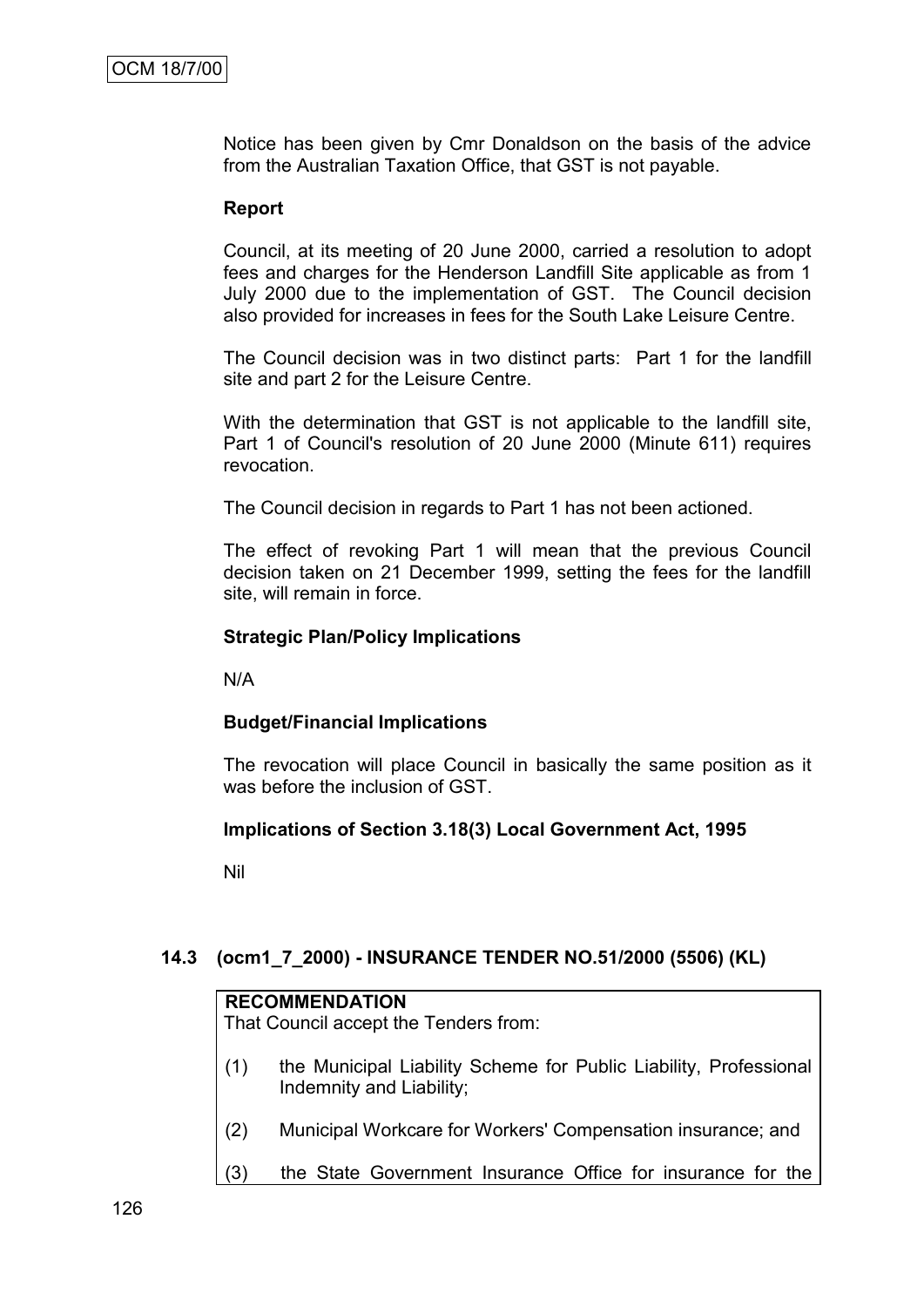balance of the insurance portfolio.

# **TO BE CARRIED BY AN ABSOLUTE MAJORITY OF COUNCIL**

# **COUNCIL DECISION**

# **Background**

Council's insurance expired on 30 June 2000. Tenders had been called from insurance companies for the forthcoming insurance period.

#### **Submission**

N/A

#### **Report**

Tenders were called by Council's Insurance Brokers, Western United Insurance Brokers. Tenders closed on 12 June 2000. Two tenders were received, one from SGIO and the other from the Municipal Schemes. Below is a summary of the tenders received.

| <b>INSURANCE CLASS</b>                                                                                            | <b>SGIO</b><br>2000/01 | <b>Municipal</b><br>Workcare<br>2000/01 | <b>Municipal</b><br>Liability<br>2000/01 |
|-------------------------------------------------------------------------------------------------------------------|------------------------|-----------------------------------------|------------------------------------------|
|                                                                                                                   | \$                     | \$                                      | \$                                       |
| <b>Property Risk</b><br>$(TSI - $48,042,412.00)$                                                                  | 83,122.29              |                                         |                                          |
| <b>Fidelity Guarantee</b><br>Loss of Money                                                                        | 3,582.50<br>2,333.00   |                                         |                                          |
| Councillors & Others - Personal<br><b>Risks</b><br><b>Volunteers Personal Accident</b><br><b>Travel Pak</b>       | 3.548.37               |                                         |                                          |
| Workers' Compensation (1.75%<br>on 11 million)                                                                    | 392,710.60             | 192,500.00                              |                                          |
| Motor Vehicle and Plant                                                                                           | 68,253.40              |                                         |                                          |
| <b>Public Liability</b><br>Professional Indemnity<br>Catastrophe Liability<br><b>Excess Catastrophe Liability</b> |                        |                                         | 188,650.00                               |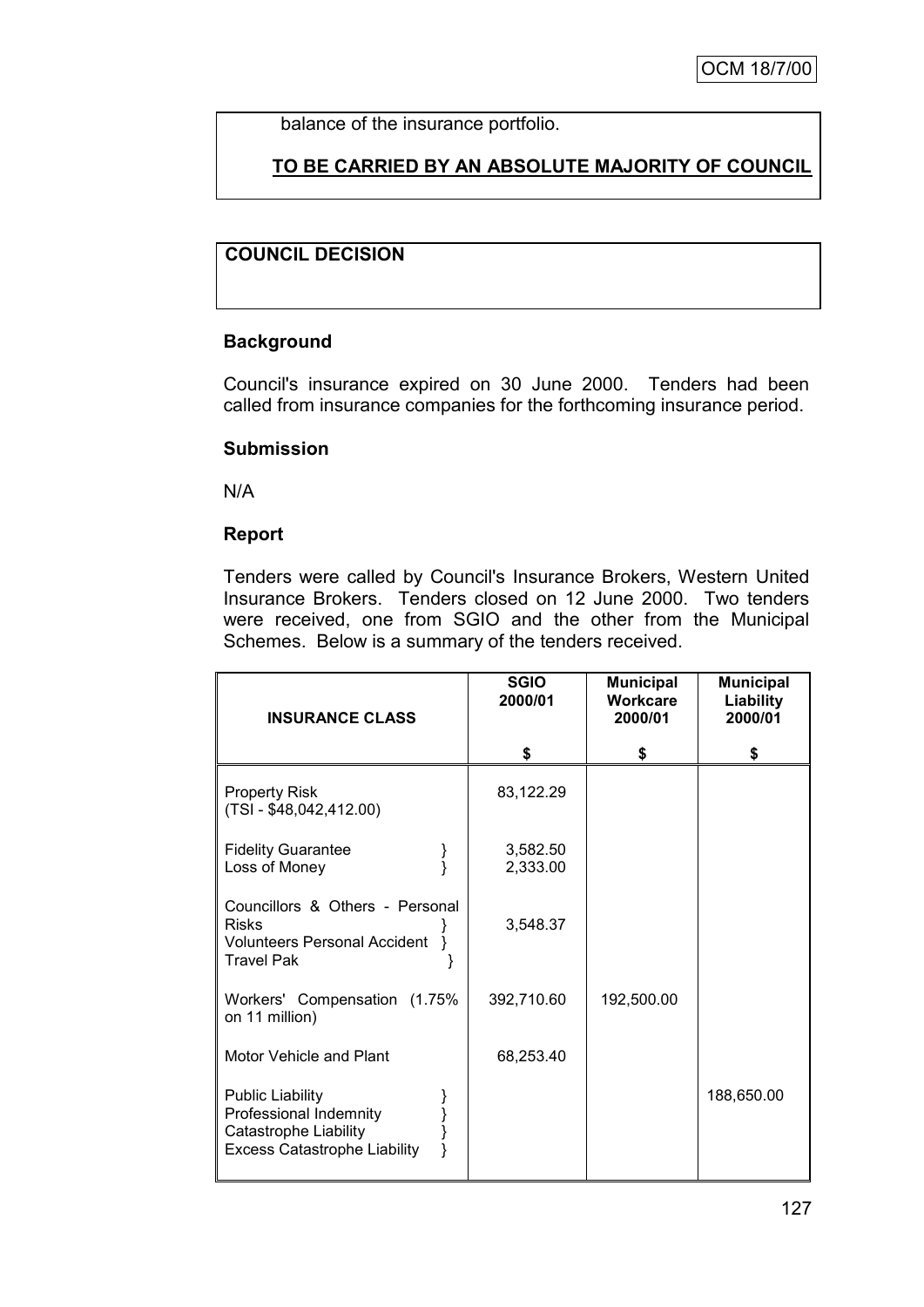| Journey Injury                                                     | 8,491.04                                  |            |            |
|--------------------------------------------------------------------|-------------------------------------------|------------|------------|
| <b>Contract Works</b>                                              | 750.00                                    |            |            |
| <b>Engineering Composite</b>                                       | 2,420.00                                  |            |            |
| <b>Bushfire</b>                                                    | 6,900.00                                  |            |            |
| <b>LESS Workers' Compensation</b><br><b>LESS Journey Insurance</b> | 572,111.20<br>(392, 710.60)<br>(8,491.04) | 192,500.00 | 188,650.00 |
| <b>TOTAL</b>                                                       | 170,909.56                                | 192,500.00 | 188,650.00 |

The only class of insurance for which there was more than one tender was for Workers' Compensation. The SGIO tender in this instance was double that of Municipal Workcare. The journey policy is no longer available unless workers' compensation cover is held with SGIO.

As per Council Policy DA-F5 - Local Government Act 1995, Acceptance of Tenders, tenders can be accepted by the Directors of Finance and Corporate Services, Engineering and Works and Community Services up to \$500,000. As this tender is over \$500,000 the decision to accept the tender has to be made by Council.

Insurance has been secured by Cover Note until Council has accepted the tenders submitted.

# **Strategic Plan/Policy Implications**

N/A

# **Budget/Financial Implications**

An increase in all premiums will add \$120,000 to Council's Budget for a full 12 month period, compared to the previous financial period.

# **Implications of Section 3.18(3) Local Government Act, 1995**

Nil

# **15. ENGINEERING AND WORKS DIVISION ISSUES**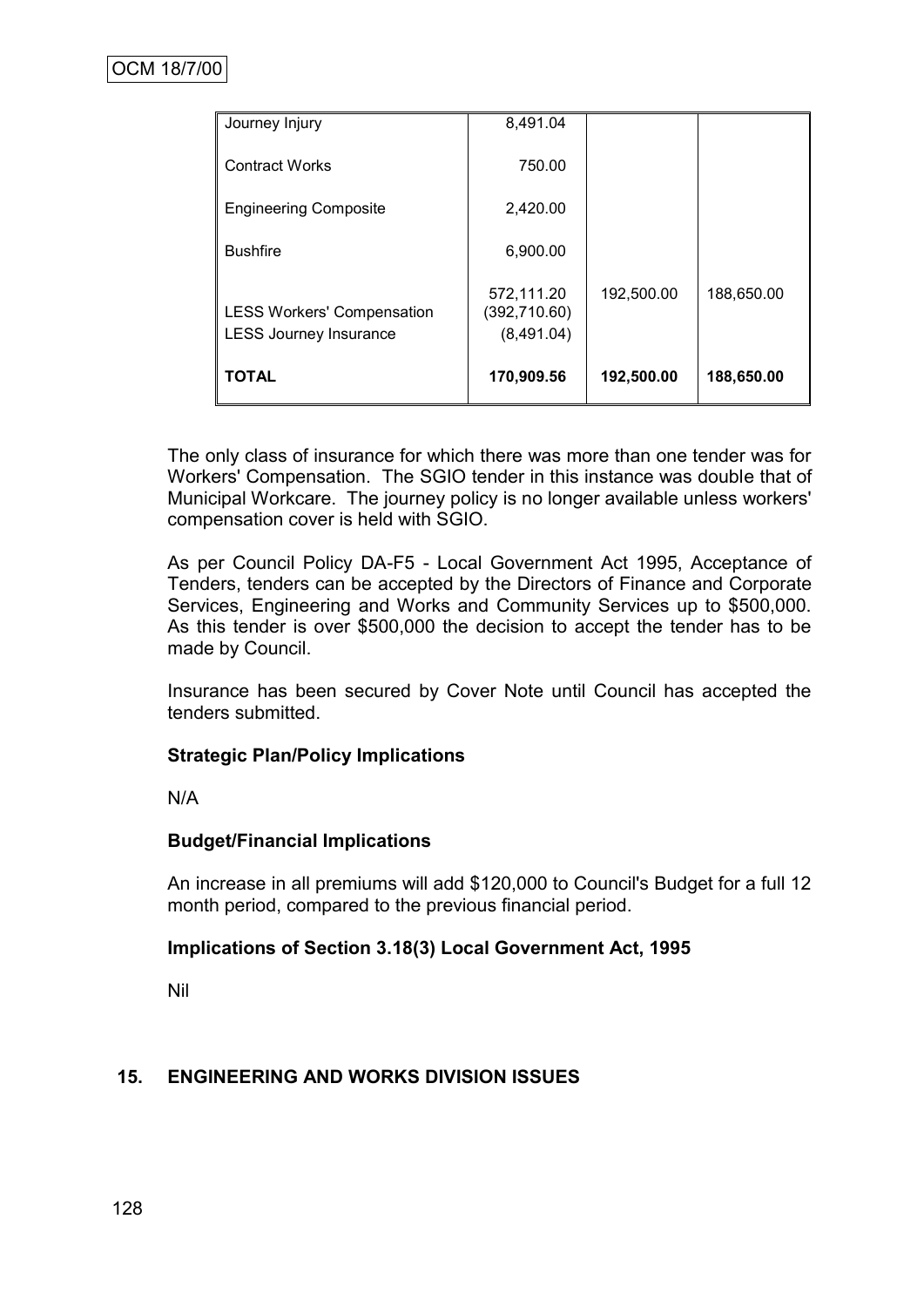# **15.1 (ocm1\_7\_2000) - TENDER NO. 46/2000 - ONE (1) SKID STEER FOUR WHEEL DRIVE LOADER (4407) (GG) (ATTACH)**

# **RECOMMENDATION**

That Council accept the tender from Lift Rite Toyota for Tender No. 46/2000 - One (1) Skid Steer Four Wheel Drive Loader at a changeover cost of \$18,951 and Plant No. 84 be removed from the Assets Register.

# **COUNCIL DECISION**

# **Background**

There is a total indicative changeover allocation within the current Major Replacement Budget of \$20,000 to replace Council's medium loader (Furukawa FL100), Plant No. 84 for One (1) Skid Steer Four Wheel Drive Loader.

# **Submission**

At the close of the tender period, six (6) submissions were received as detailed in the summary table attached to the Agenda.

A decision is required by Council because it is not the lowest price.

# **Report**

An analysis has been undertaken on the submissions. The analysis included the trade-in price offered, the whole-of-life cost of owning the unit and the changeover costs. The whole-of-life costs are based on a 6-year optimum ownership period and were calculated by Council's Plant Consultant. The analysis carried out by the Plant Consultant found that both Toyota 45DK8 and the JCB160 Robot would be financially competitive and recommended operator evaluation on both units. (A copy of the Consultant's analysis is attached to the Agenda). Hence, an operator evaluation was carried out on both units with a rating out of ten (10).

| 'atır<br>κ |
|------------|
|            |

| (1) | Toyota 45DK8        | 8 |
|-----|---------------------|---|
| (2) | <b>JCB160 Robot</b> |   |

Council's plant fleet already includes a Toyota Skid Steer Loader which has proven itself since purchase (5/98). Consideration should be given to: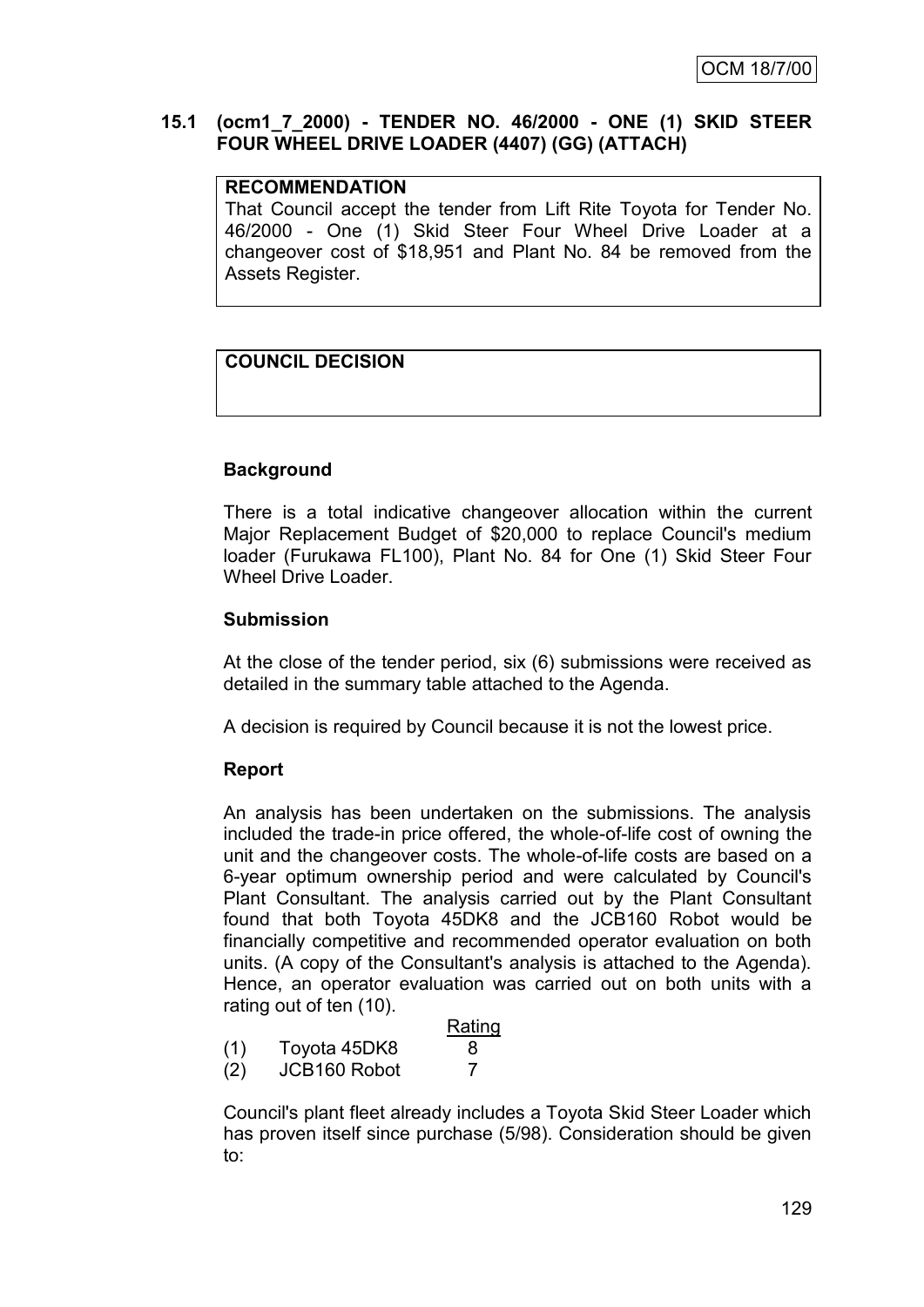- (a) plant compatibility
- (b) operator compatibility

Consequently, with consideration given to the operator evaluation and plant and operator compatibility, the Toyota 45DK8 is the most advantageous for Council and its purchase should be supported.

#### **Strategic Plan/Policy Implications**

Construction and maintenance of roads is a principal objective of the Corporate Strategic Plan and a vehicle fleet system is an essential component of constructing and maintaining roads.

#### **Budget/Financial Implications**

The purchase can be accommodated within the overall Budget allocation for Roads Major Plant Purchase/Sale.

#### **Implications of Section 3.18(3) Local Government Act, 1995**

Nil

# **15.2 (ocm1\_7\_2000) - TENDER NO.36/2000 (RECALLED) - SUPPLY AND LAYING OF HOT ASPHALT ROAD SURFACING (4437) (IS) (ATTACH)**

# **RECOMMENDATION**

That Council:

- (1) accept the tender submitted by Asphalt Surfaces for Supply and Laying of hot asphalt road surfacing for the 7mm, 10mm, 14mm and red asphalts for Tender No. 36/2000 (recalled) – Supply and Laying of Hot Asphalt Road Surfacing at the fixed rates indicated in their tender submission for the one year period 1<sup>st</sup> July 2000 to  $30<sup>th</sup>$  June; and
- (2) decline to accept any tender for the Supply Only Ex Plant of hot asphalt road surfacing for Tender No. 36/2000 (recalled) - Supply and Laying of Hot Asphalt Road Surfacing and purchase these products by quotation when required.

# **COUNCIL DECISION**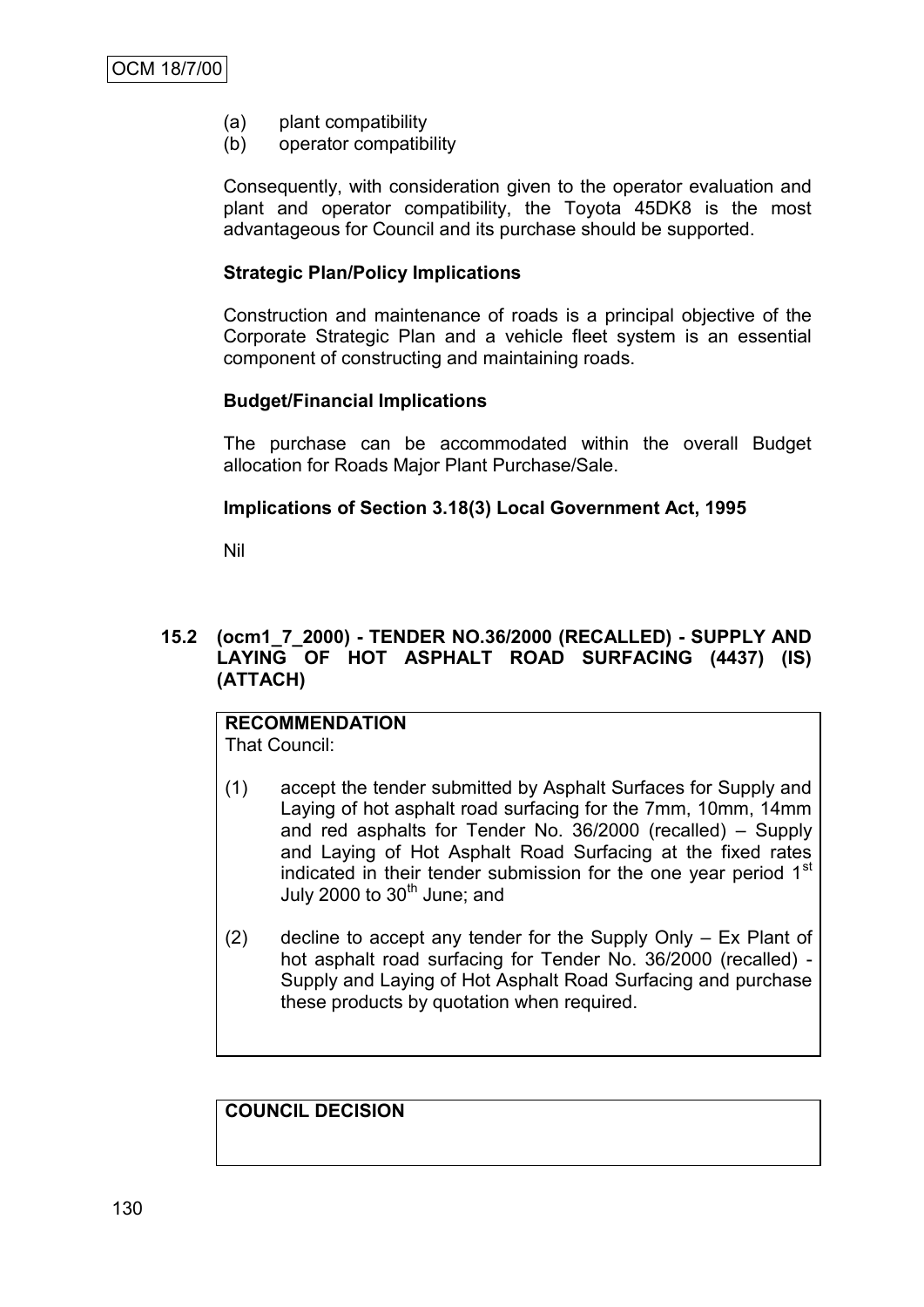# **Background**

Council has a program of calling tenders each year for the regular supply of materials and services to facilitate Council's roads and parks programs.

The tenders for the supply and laying of hot asphalt was called initially for a two(2) year period however, no tenders were accepted and it was re-advertised for the supply for one(1) year.

# **Submission**

Tenders were recalled for the Supply and Laying of Hot Asphalt Road Surfacing for the next financial year. Six (6) tenders were received, the details of which are attached to the Agenda.

# **Report**

There are basically two parts to this tender, being Supply and Lay, and Supply only – Ex Plant, and the tender lends itself to be split if it proves beneficial.

The tenders have been assessed under the following criteria, which were outlined in the tender documents:

|                                   | Weighting |
|-----------------------------------|-----------|
| 1. Price                          | 35%       |
| 2. Technical conformance          | 10%       |
| 3. Demonstrated safety management | 15%       |
| 4. Delivery response performance  | 20%       |
| 5. Quality endorsement            | 5%        |
| 6. References                     | 10%       |
| 7. Insurance                      | 5%        |

Tenderers were required to provide adequate information in their tender submission to allow for scoring each criterion. Where information was not supplied, the particular criterion was not scored.

The assessments under these criteria, as determined by Council's Roads Department, are as follows:

| <b>Supply &amp; Lay</b> |                          | <b>Assessment</b> | <b>Contract Estimate</b><br>(1 Year) |
|-------------------------|--------------------------|-------------------|--------------------------------------|
|                         | 1. Asphalt Surfaces      | 96%               | \$1.03m GST included                 |
|                         | 2. CSR Emoleum           | 93%               | \$1.00m GST included                 |
|                         | 3. Boral Asphalt         | 91%               | \$1.05m GST included                 |
|                         | 4. Asphaltech            | 85%               | \$1.07m GST included                 |
|                         | 5. Pioneer Road Services | 69%               | \$1.03m GST included                 |
|                         | 6. BGC Asphalt           | 51%               | \$1.04m GST included                 |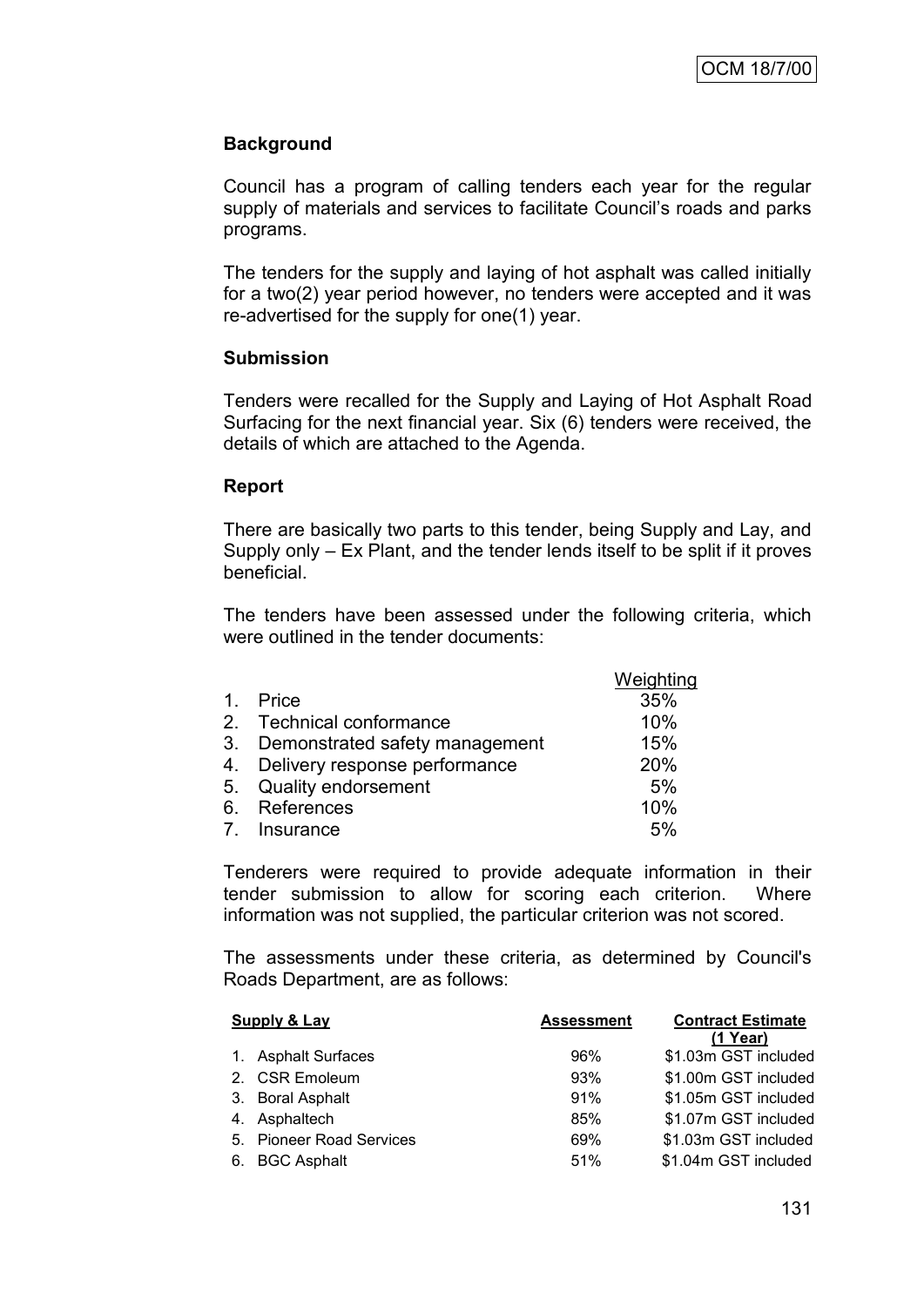The tender for the Supply and Laying of Hot Asphalt Road Surfacing as a result of the evaluation criteria being implemented, shows that Asphalt Surfaces is the most advantageous to Council. While Asphalt Surfaces do not hold the current contract for supply and laying of hot asphalt road surfacing, they have held the contract in the past, have performed satisfactorily and are considered to be a reputable company within the road construction and asphalt industry. Hence their tender in this instance should be supported. The estimated fixed rate contract value over 1 year is \$1.03 million with GST included.

Council should not accept any of the tenders submitted for the Supply Only – Ex Plant of hot asphalt road surfacing and purchase these products by quotation when required. The preferred submission is from Pioneer Road Services because they are conveniently located in Fremantle. However, this plant is apparently closing down within the next 3-4 months. The only other convenient supplier is Asphalt Surfaces, but they do not hold ready-made batched hot asphalt for explant supply and, thus waiting time is involved. As the annual value of asphalt supply ex-plant is under \$50,000 (estimated \$40,000), this can be purchased from the most convenient supplier at the time required.

# **Strategic Plan/Policy Implications**

Construction and maintenance of roads is a principal objective of the Corporate Strategic Plan. Asphalt is an essential component of maintaining and constructing roads.

#### **Budget/Financial Implications**

The cost of asphalt is covered in the Budget allocations for road maintenance and construction. The recommended tenderer, Asphalt Surfaces has not submitted the lowest prices.

#### **Implications of Section 3.18(3) Local Government Act, 1995**

Nil

# **16. COMMUNITY SERVICES DIVISION ISSUES**

# **16.1 (ocm1\_7\_2000) - SANTICH PARK PLAYGROUP FACILITIES (8227) (RA)**

#### **RECOMMENDATION**

That Council enters a lease agreement for the Santich Park Playgroup Facilities with the Santich Park Playgroup (Inc) under the following terms: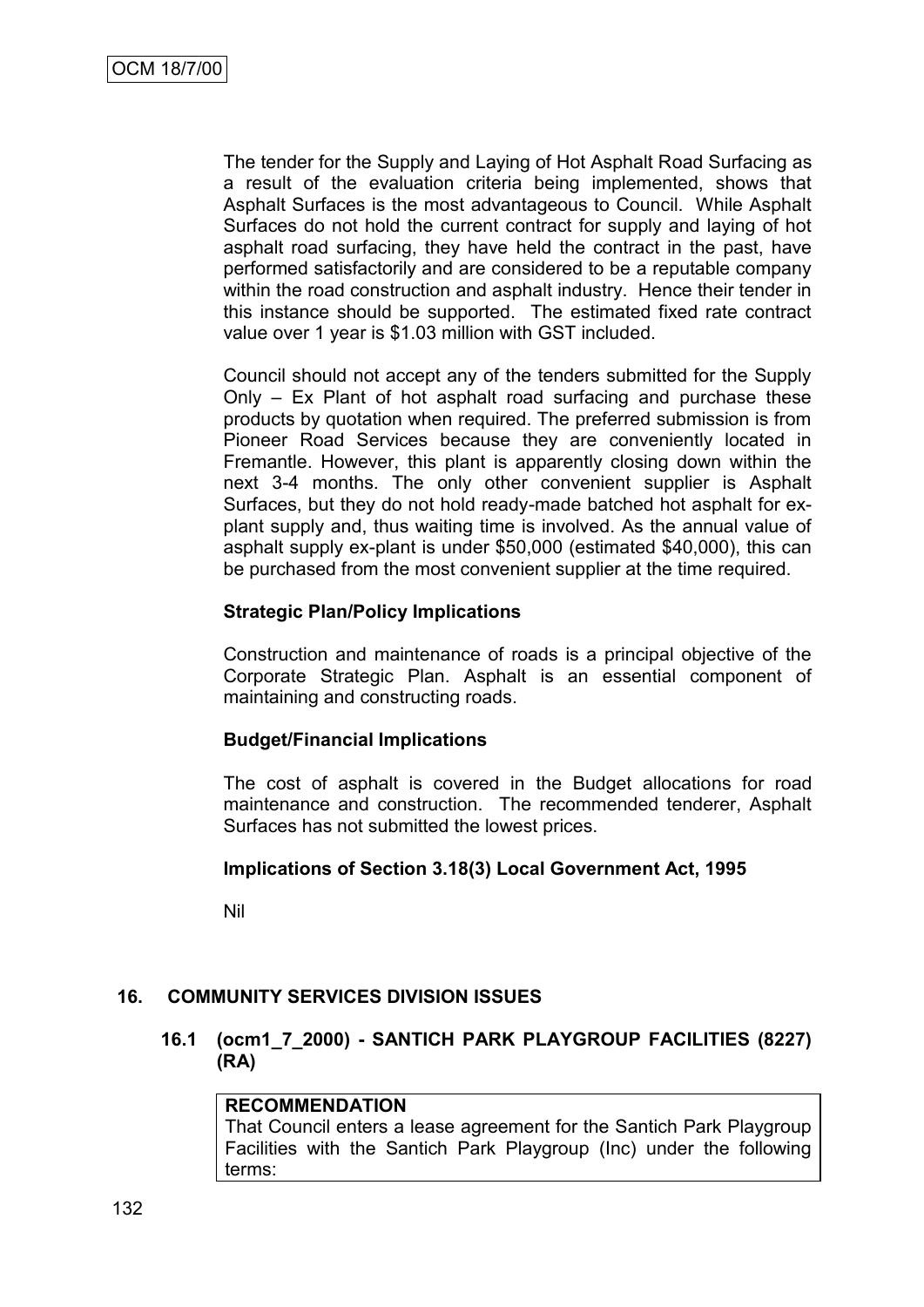- (1) The Playgroup cover identified operating and maintenance expenses;
- (2) The lease be at a peppercorn rental;
- (3) The lease be for five(5) years with Council having the option to extend for a further 5 years with the opportunity for either party to withdraw from the agreement provided that 12 months notice in writing is provided; and
- (4) Council will pay the cost of drawing up the lease and any other incidental costs associated with the lease development.

# **COUNCIL DECISION**

# **Background**

In November 1989, Council entered a management agreement with the Santich Park playgroup for the use of the customised children"s facilities on Santich Park. When the responsibility for the 4-year-old program moved from Family and Childrens' Services to the Education Department, an agreement was established with the Education Department to manage the Santich Park Facilities. An arrangement was in place for the playgroup to continue using the facilities.

# **Submission**

The Education Department advised Council that as of the 1<sup>st</sup> January 2001, it would no longer have a need for the Santich Park facilities and would be terminating the lease.

# **Report**

Council administration has initiated discussions with the playgroup on the possibility of entering a lease arrangement with the City for the use of the Santich Park facilities.

The playgroup representatives have indicated that they are willing to enter a lease agreement under the following conditions:

• The lease be at a peppercorn rental.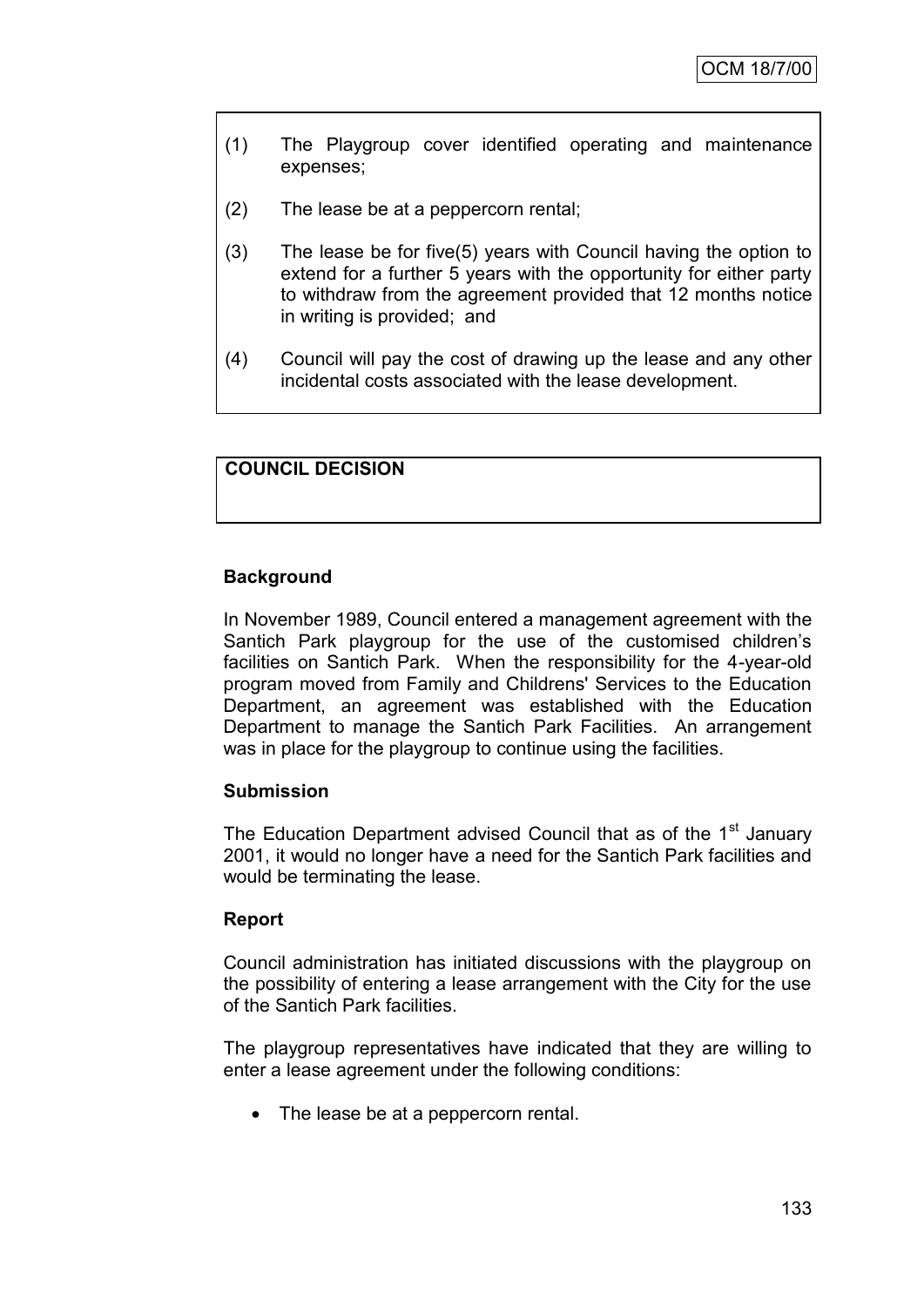- The lease is for five(5) years plus a 5 year option period with the opportunity for either party to withdraw from the agreement provided that 12 months notice in writing is provided.
- Council will pay the cost of drawing up the lease and any other incidental costs associated with the lease development.
- The Playgroup cover identified operating and maintenance expenses.

The group has a long history of competency in managing their affairs and is quite capable of operating the facilities to a high standard.

# **Strategic Plan/Policy Implications**

Key Result Area "Facilitating a range of services responsive to the community needs" applies.

# **Budget/Financial Implications**

The current arrangement has resulted in the facilities operating and maintenance costs being met by the Education Department. Should a lease agreement not be reached, the cost to Council is likely to be in the vicinity of \$4,000 pa.

#### **Implications of Section 3.18(3) Local Government Act, 1995**

Nil

# **16.2 (ocm1\_7\_2000) - TENDER NO. 61/2000 - COMMISSIONING OF CITY OF COCKBURN COMMUNITY NEEDS SURVEY 2000 (9621) (DMG)**

#### **RECOMMENDATION**

That Council accept the tender submitted by Research Solutions Pty Ltd for Tender No. 61/2000 to undertake the City of Cockburn Community Needs Survey at a total cost of \$76,100 (plus G.S.T.).

# **COUNCIL DECISION**

# **Background**

Council has a programme of calling tenders every three years for the undertaking of a comprehensive Community Needs Survey to be used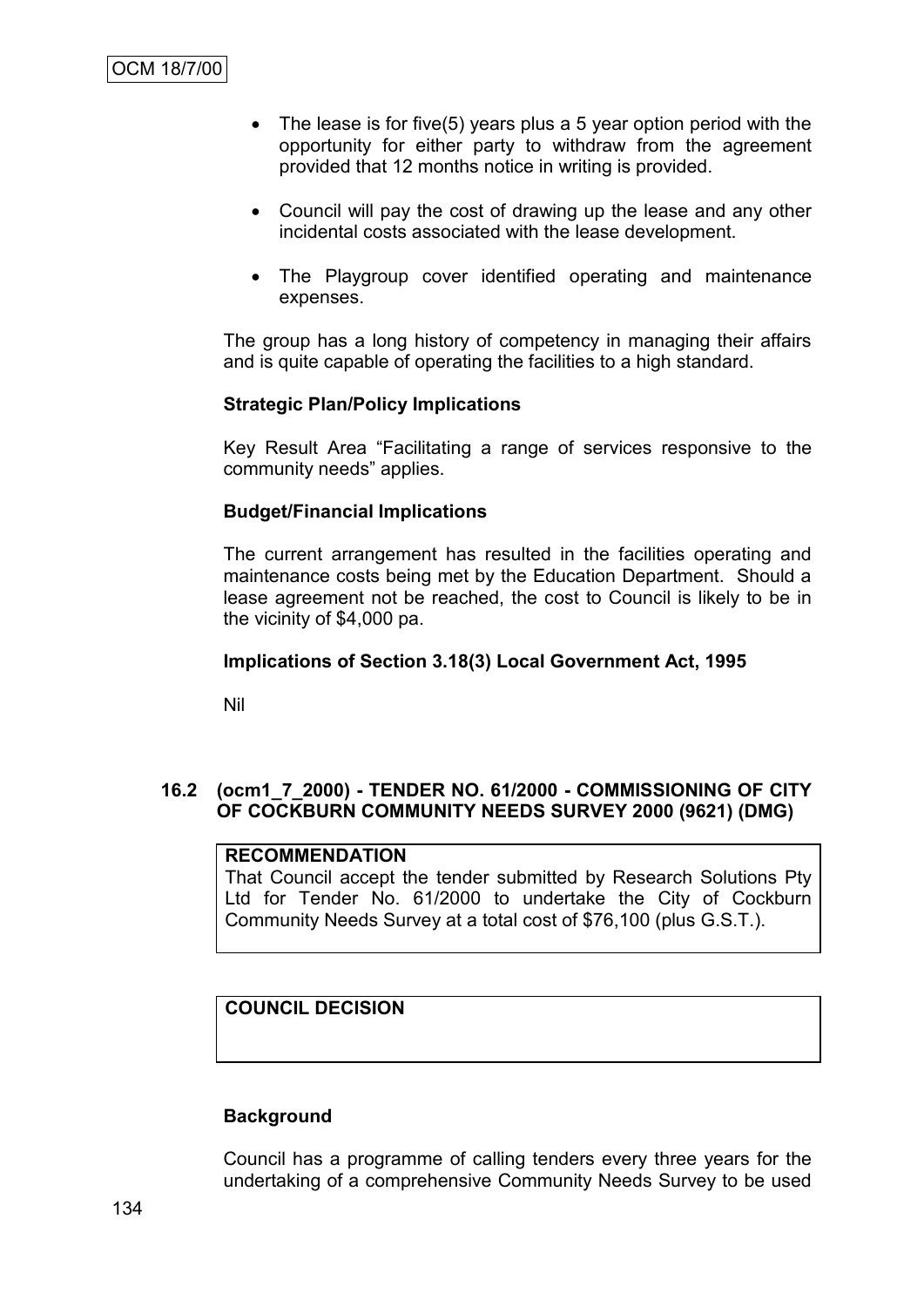by Council as a guideline for establishing its future Corporate Strategies and Principal Activities Planning priorities.

### **Submission**

Tenders were invited from four(4) service providers who demonstrated their potential to undertake this project from an expression of interest called by Council.

#### **Report**

The four tenders invited (and received) have been assessed under the following criteria, which were outlined in the invitation to tender:-

|                  |                                | Weighting |
|------------------|--------------------------------|-----------|
| $\mathbf{1}$ .   | Interpretation of Brief        | 10%       |
| 2.               | <b>Implementation Strategy</b> | 25%       |
| 3.               | <b>Company Stability</b>       | 10%       |
| $\overline{4}$ . | <b>Management Resources</b>    | 10%       |
| 5.               | <b>Labour Resources</b>        | 10%       |
| 6.               | <b>Company Experience</b>      | 10%       |
| 7 <sub>1</sub>   | References                     | 10%       |
| 8.               | Price                          | 15%       |
|                  |                                |           |

Tenderers were required to provide adequate information in their tender submissions to allow for scoring each criteria.

The assessments made under these criteria, as determined independently by the Director and Manager of Community Services, are as follows:

|                                            | <b>ASSESSMENT</b> | <b>CONTRACT ESTIMATE</b>           |
|--------------------------------------------|-------------------|------------------------------------|
| 1. Research Solutions Pty<br>Ltd           | 79%               | \$76,100 (plus G.S.T.)             |
| Marketing<br>2. Australian<br>Intelligence | 72%               | \$75,300 (plus G.S.T.)             |
| 3. Glide Business Pty Ltd                  | 57%               | \$50,936 (inc. G.S.T.)             |
| 4. Community Perspectives                  | 53%               | \$72,400 (G.S.T. not<br>mentioned) |

Although Research Solutions have not tendered the lowest price, it is considered their Tender will do most to advantage Council in the future, when considering its implementation strategy proposes to use the latest methodology available to ascertain community opinion.

Key personnel involved in the Company are familiar with Council's requirements, as they were part of the team which undertook the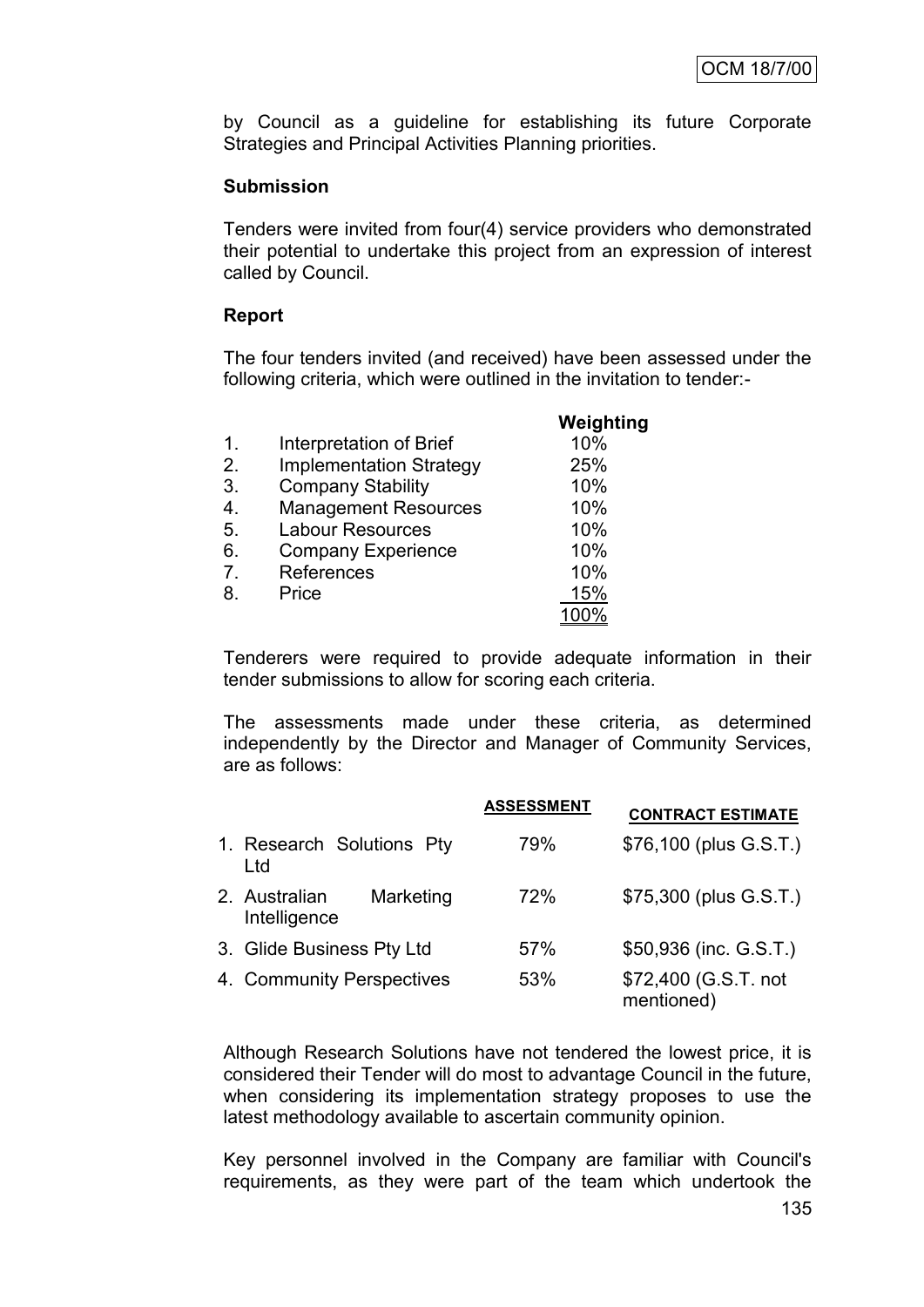inaugural 1997 survey (Marketing Centre). It is considered that consultancy was successfully and professionally undertaken and the quality of the 2000 submission is the equal, if not superior, to that.

Therefore, it is recommended that this tender be supported, despite the pricing inequity, on the grounds of recent relevant projects performed for local government which have been positively received and utilised by those Councils for the planning and development of their communities.

### **Strategic Plan/Policy Implications**

Key Result Area "Meeting the Needs of Your Community" refers.

#### **Budget/Financial Implications**

Funds provided for in 2000/2001, Budget for Community Consultation (\$100,000).

# **Implications of Section 3.18(3) Local Government Act, 1995**

Nil

# **16.3 (ocm1\_7\_2000) - FAMILY DAY CARE SCHEME (JG) (5917; 8506; 8173) (ATTACH)**

# **RECOMMENDATION**

That Council:

- (1) request the Department of Land Administration (DOLA) to revise the boundaries of Reserve 30307 and 27053 to form one Reserve vested in the City of Cockburn for "Community Purposes";
- (2) subject to approval of (1) above, Council
	- (i) supports the construction of new premises on the newly created Reserve to accommodate the Family Day Care Resource Centre, currently operating from premises in Winterfold Road Coolbellup, to be funded from:-
		- (a) Reserve Funds held for building construction purposes for the Family Day Care Scheme (50%); and
		- (b) Lotteries Commission Grant (50%)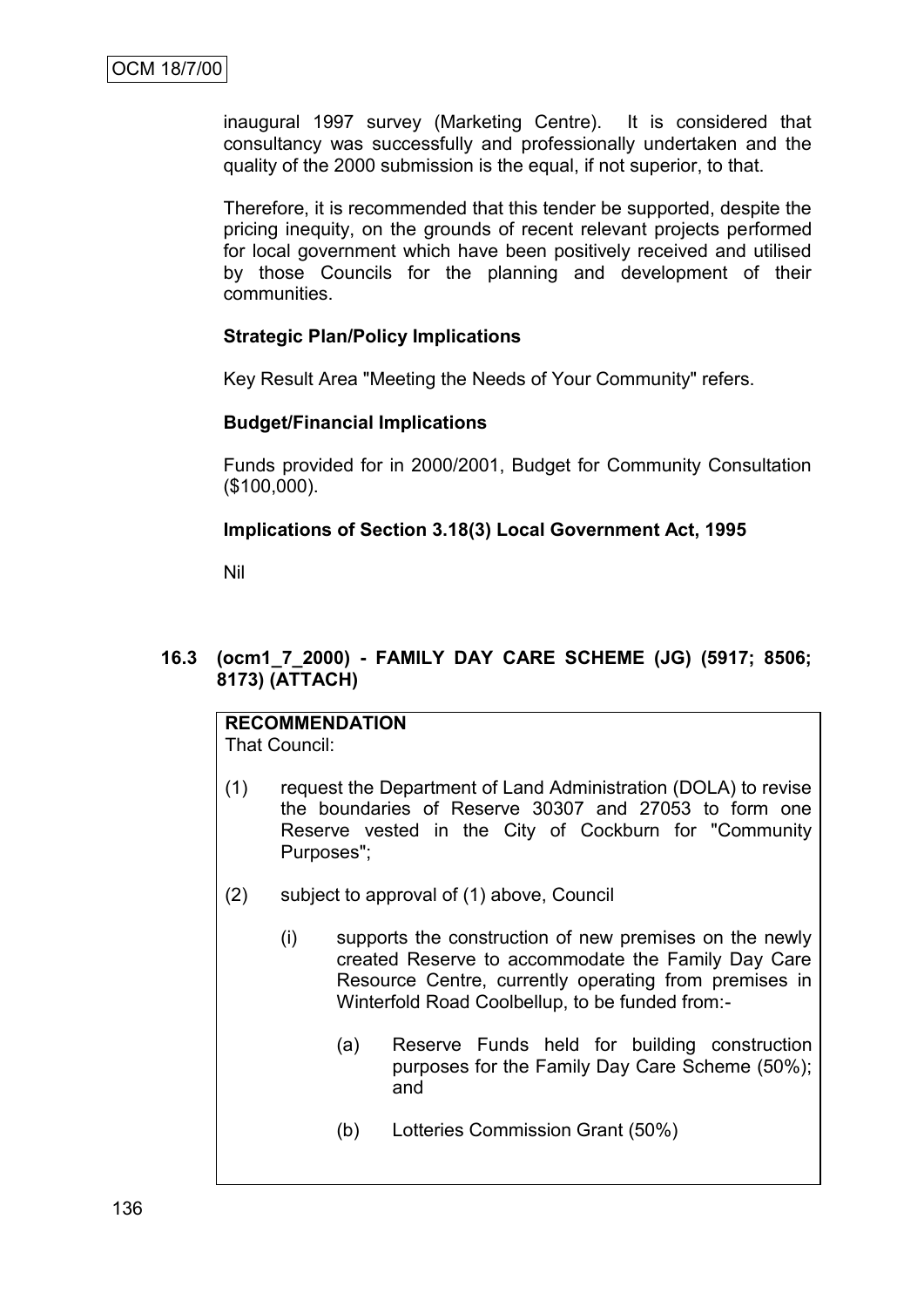| (II)  | advise the Education Department of W.A. that Council<br>wishes to terminate the Lease for the Ethel Cooper<br>Kindergarten, effective from 1 February 2001, pursuant to<br>Clause 4(f) of the Lease Agreement; and |
|-------|--------------------------------------------------------------------------------------------------------------------------------------------------------------------------------------------------------------------|
| (III) | investigate appropriate alternative uses and tenants for                                                                                                                                                           |

(iii) investigate appropriate alternative uses and tenants for the premises currently occupied by the Family Day Care Resource Centre in Coolbellup.

# **COUNCIL DECISION**

# **Background**

The City of Cockburn obtained funding in 1978 to provide home-based childcare, which was affordable and flexible to meet the needs of families within the area. The existing premises at 213 Winterfold Road Coolbellup were purchased by the Federal Government at that time and vested in Council as a Resource Centre for the Family Day Care Scheme and also to accommodate a Social Worker.

The Social Worker position lost funding a few years later and by that time, the Family Day Care Scheme, which was then about 72 equivalent full-time children (EFT) and one staff member, had grown to utilise all the space. The Scheme continued to grow strongly and its present size is 354 EFTs.

During this period of sustained growth, the scheme carried out renovations to the original Resource Centre building in two major stages - extending office space and providing improved facilities for the playgroups and toy library. Playgroups are offered each morning at the Resource Centre and a comprehensive toy resource library service is also available from the Centre.

There are four(4) full-time and eight(8) part-time staff, including a staff member who has funding from the Job Education & Training (JET) program, based at the Resource Centre. Currently 65 licensed Caregivers and 450 families use the service. Caregivers, as well as being resourced and supported, are provided with training and other activities at the Resource Centre.

Staff within the scheme have identified further opportunities to expand this service utilising grant funding. Given the expected increase in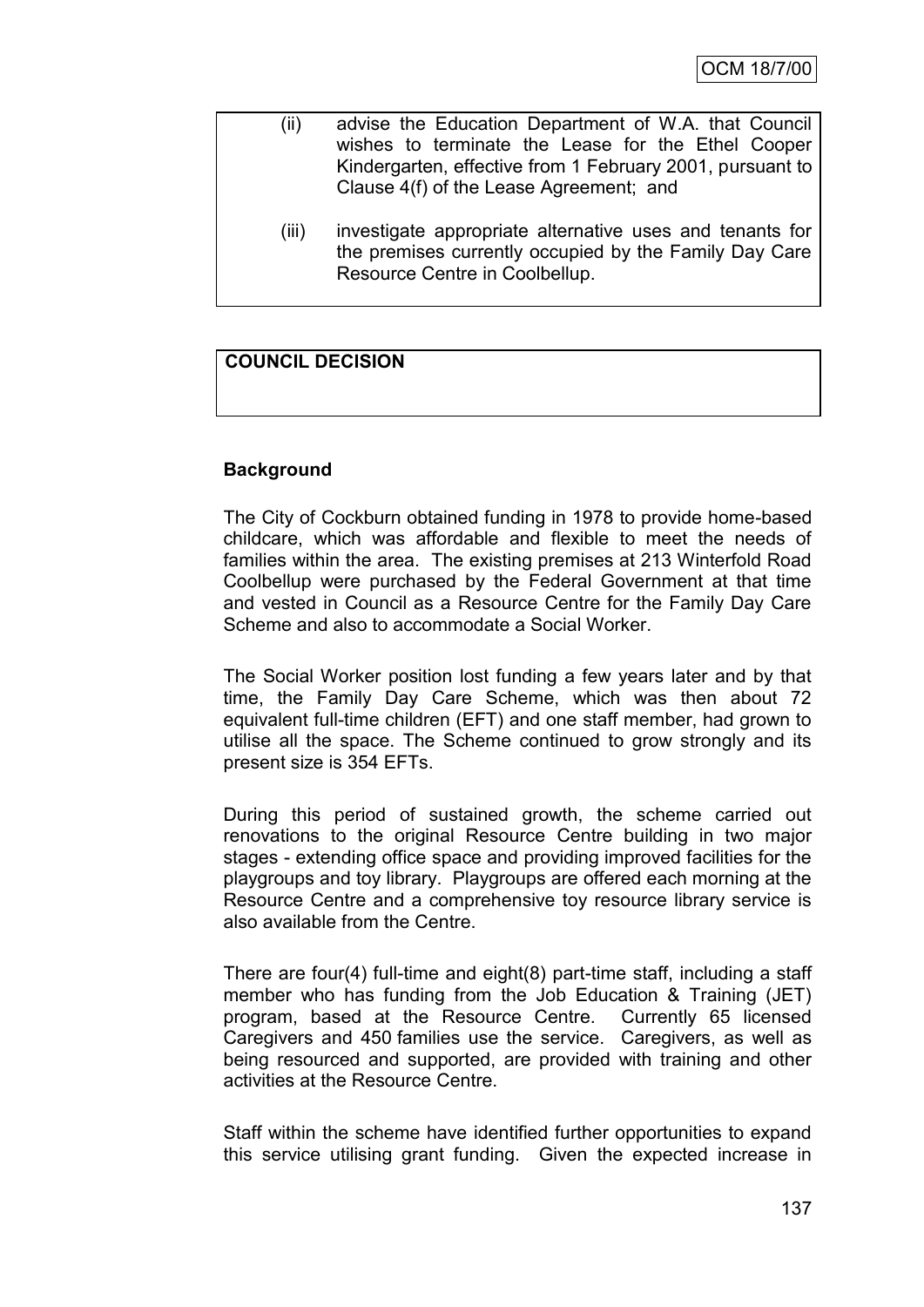children (0-12) within the City of Cockburn, it is appropriate that consideration be given to allowing the scheme to continue to grow.

#### **Submission**

N/A

#### **Report**

Given that the scheme provides services to families within the Fremantle, East Fremantle, Melville & Cockburn municipalities, staff have investigated two options within the northwestern corridor of the City of Cockburn.

#### **Option 0ne: current site at 213 Winterfold Road Coolbellup**

This site has already had two major additions and cannot accommodate any additional building extension without the City of Cockburn acquiring adjoining land. The current site is a freehold title with a caveat placed on the activities to be provided from the centre. The adjoining land is Crown Reserve and the current tenants would resist attempts to annex part of their centre. Advice from the City Surveyor/ Land Officer indicates that any change in this boundary would require the City of Cockburn to purchase the land.

In the longer term, it is also likely that the Family Day Care Scheme will require further space for the accommodation of a proposed in-house nanny service, making this option a short term solution. The existing building has also been reviewed in terms of its suitability for staff accommodation and a recent Occupational Health & Safety Report (attached) indicated that immediate action should be taken to address OH&S related concerns.

As an interim arrangement, the manager of the scheme has located staff into the playroom area to alleviate staff overcrowding, however this is not a long-term solution as it has further reduced the scheme's capacity to provide service to its customers.

The scheme has also been notified by the Commonwealth, that it will be funded for a further 20 EFTs in the 2000 -2001 financial year.

#### **Option Two: Reserve 30307 & 27053 Ingram Street Hamilton Hill**

These two reserves are located approximately 3 km west of the current resource centre providing easy access for the customers of the Family Day Care Scheme.

Reserve 30307 is the Ethel Cooper Kindergarten site that is currently leased to the Western Australian Education Department until 2002. The centre is currently being used two mornings per week for the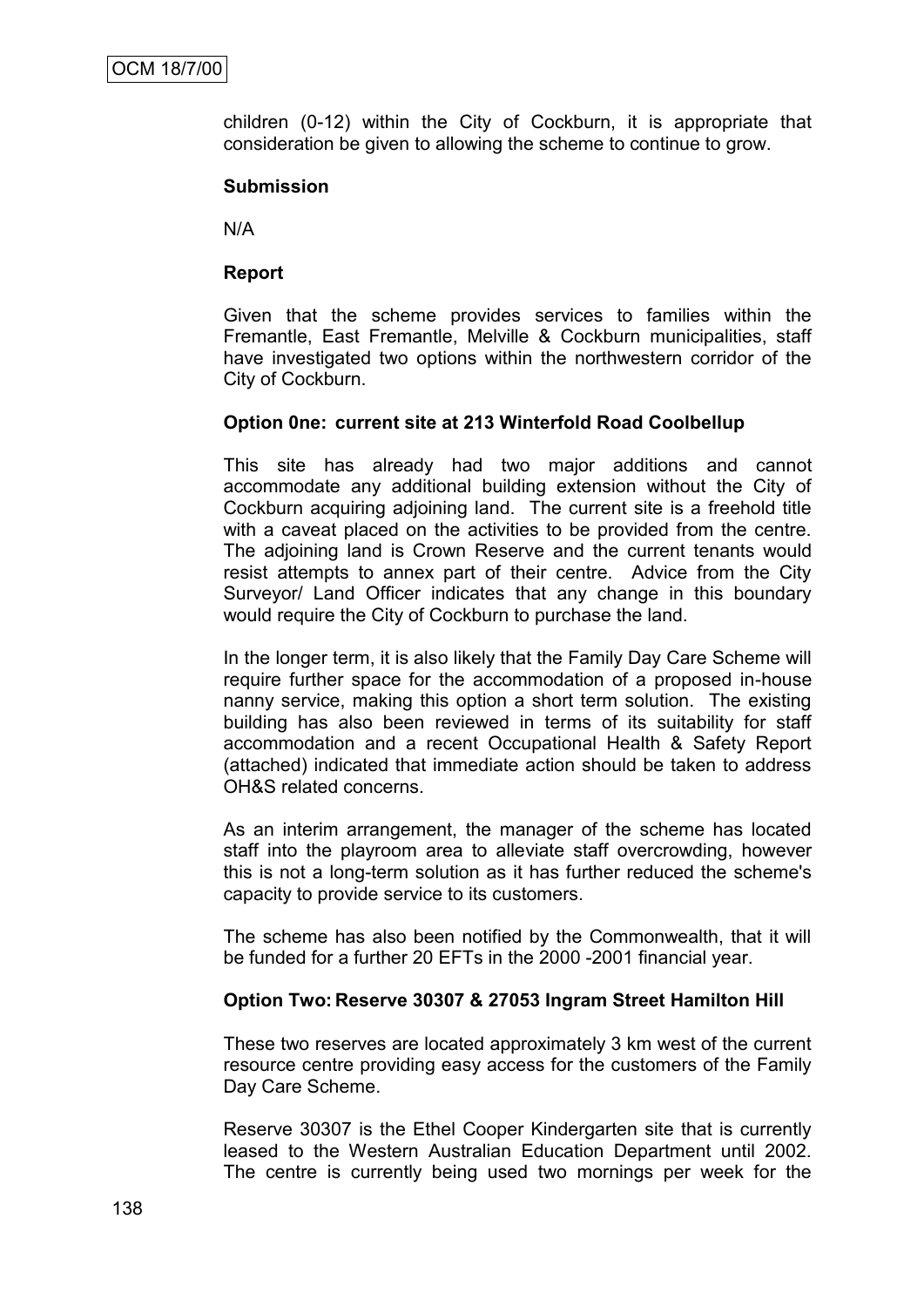provision of a four-year-old program. This centre is not being utilised to its maximum capacity and in the longer term, it is likely that EDWA would relocate this service to a school site.

Staff have indicated to the Department of Education, that the City of Cockburn is interested in terminating the lease to better utilise these resources in accordance with clause 4 (f) of the Lease dated January 1998. Given that this site has an existing child care licence and complies with the relevant child care regulations, it is suited for the provision of services offered by the Family Day Care Scheme.

The adjoining reserve (27053) is a Crown Reserve vested for recreational purposes however, there has been no development on this site and there is a large active reserve less than 800 metres north on the corner of Ingram Street & Healy Road. This reserve could house newly constructed office accommodation for staff employed within the Family Day Care Scheme.

The Director of Planning and Development has indicated that the proposed changes should also see an amalgamation of these two reserves and that the vestment be changed to community purposes. By doing so, the planning anomaly with reserve 30307 not having access to the roadway would be addressed.

The Facilities Services Manager has also indicated that this site is better suited to house the Family Day Care Scheme, as the value of any construction within this site would be maintained. The construction costs associated with this proposal would be \$163,500 including all fees and connection to utilities.

# **Strategic Plan/Policy Implications**

Key Result Area - "To deliver Services and manage resources in a way that is cost competitive without compromising quality" refers.

# **Budget/Financial Implications**

No cost to Council. The Family Day Care Scheme has significant reserve funds held in trust and the Lotteries Commission has indicated they would look favourably at assisting with capital costs.

# **Implications of Section 3.18(3) Local Government Act, 1995**

Nil

#### **17. EXECUTIVE DIVISION ISSUES**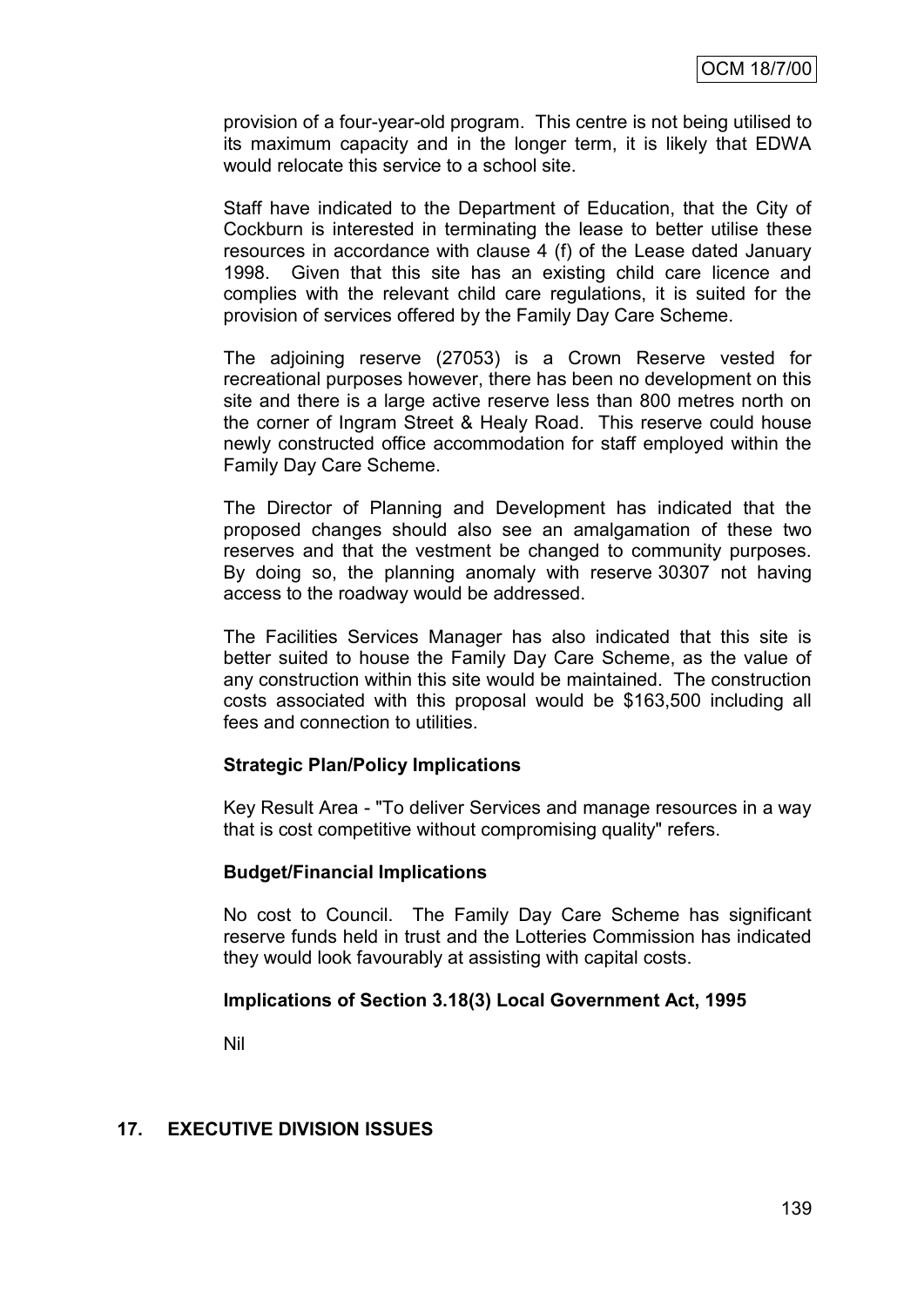# **17.1 (ocm1\_7\_2000) - CHIEF EXECUTIVE OFFICER'S ORGANISATIONAL STATUS REPORT (1054) (RWB) (ATTACH)**

# **RECOMMENDATION**

That Council receive the Organisational Status Report from the Chief Executive Officer dated July 2000.

# **COUNCIL DECISION**

### **Background**

At its meeting of 9 March 1999, Council determined that a report on matters of interest be provided to Council on a quarterly basis.

The Organisational Status Report replaced the report previously prepared relating to performance measurement.

As Council received the last Status Report in April 2000, it is now time for the next report to be provided.

#### **Submission**

N/A

#### **Report**

Directors, Managers and staff have contributed to the information report which has been titled "Organisational Status Report".

The Status Report will be provided to Council on a quarterly basis highlighting issues that may be of interest to Council.

The Report provides a snapshot of issues at a particular point of time, even though they may currently be in the process of being considered by Council.

#### **Strategic Plan/Policy Implications**

N/A

#### **Budget/Financial Implications**

N/A